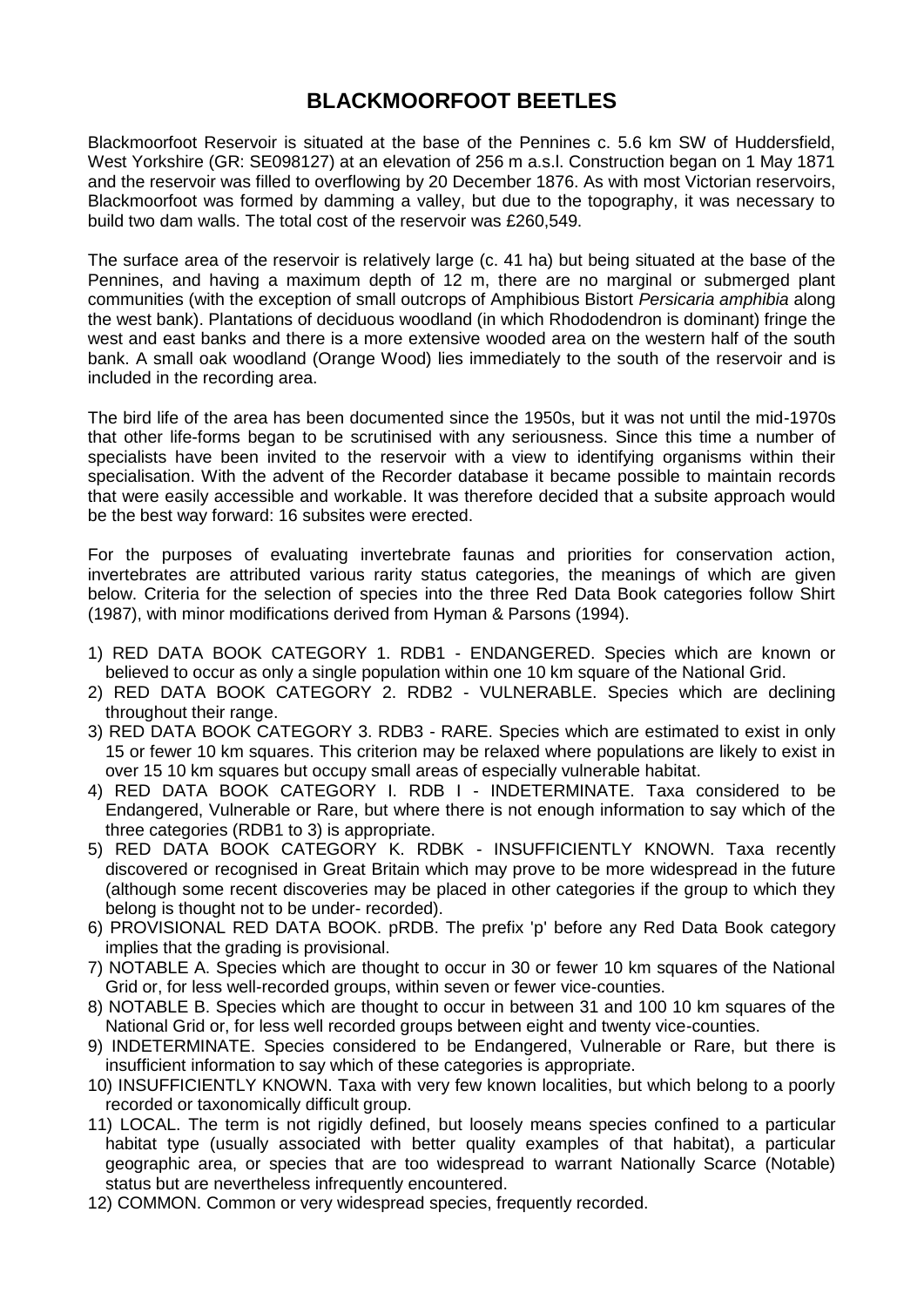13) UNKNOWN. Species where no status has been attributed. There may be confusion over the species' taxonomy, it may belong to a poorly recorded group or may occur in an infrequently sampled habitat.

All scientific names are taken from Duff (2008).

Those species with an asterisk \* following the authority are saproxylic on deciduous trees (the n depicts a naturalised species). Those species with a double asterisk \*\* following the authority are saproxylic on conifers.

The known distribution of each species within the Kirklees Metropolitan Council area and also Yorkshire as a whole is discussed.

Central grid references for each subsite are as follows:

| West bank                | SE095126 |
|--------------------------|----------|
| East bank                | SE102106 |
| North waterworks         | SE099130 |
| <b>Jubilee Quarries</b>  | SE103128 |
| NE. corner               | SE102130 |
| South plantation         | SE097123 |
| Inflow                   | SE099123 |
| Edge Moor                | SE104125 |
| Edge End Farm            | SE103125 |
| Orange Wood              | SE101123 |
| South waterworks         | SE102123 |
| SW corner overflow field | SE095123 |
| West bank road           | SE095126 |
| North bank road          | SE097131 |
| North embankment         | SE098130 |
| South embankment         | SE121124 |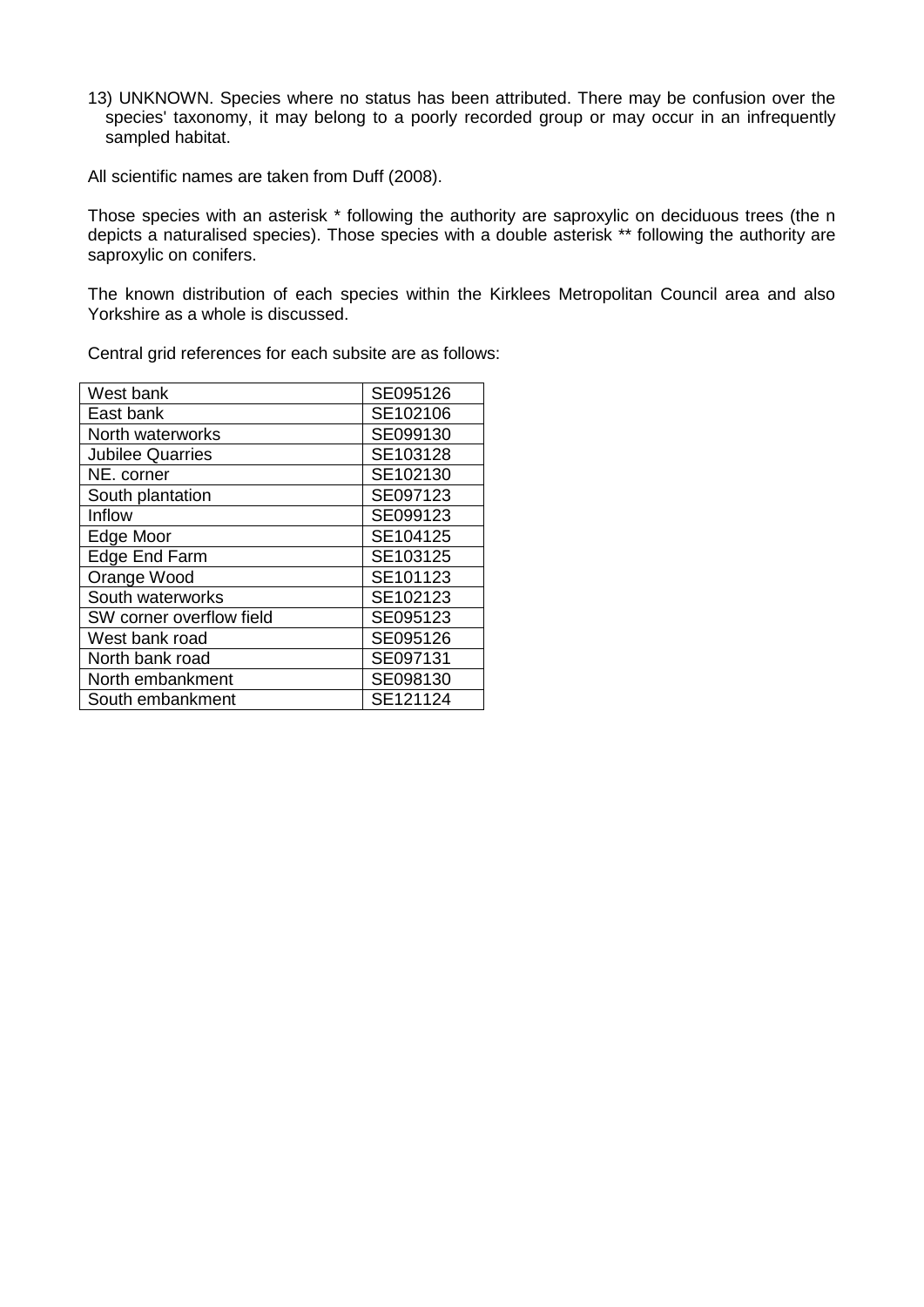# **CARABIDAE**

There are 368 British species of this group which comprises the well-known "ground beetles". Both the adult and larval stages are essentially carnivorous and predacious, but a few genera devour cereal and seeds, and some may damage crops. Some genera are only nocturnally active and can be best studied by the setting of pitfall traps. This is one of the most extensively studied beetle groups, the volume of literature on the Carabidae being very extensive

### **Cicindela campestris Linnaeus,1758** Local. Cicindela Creen Tiger Beetle. A large (15.0mm) tiger beetle, green with yellow speckles. It is found in areas with bare ground or sparse vegetation such as sandy heath, moorland, clay pits and quarry spoil heaps, always in sunny situations. Adults are active in early summer and will often take to the wing when disturbed. Both adults and larvae are predators on other invertebrates. The larvae form a burrow in the ground, often on or near paths. Widespread and common in some areas, very local in others.

A single individual seen in the large open area in Orange Wood on  $13<sup>th</sup>$  May 2008 remains the only record. Although Edge Moor offers better habitat for this species, there are no records. Known to occur at seven other Kirklees localities. Widely distributed in Yorkshire.

### **Cychrus caraboides** (Linnaeus, 1758) Local. Cychrus Constant Constants Constants Constants Constants Constants Constants Constants Constants Constants Constants Constants Constants Constants Constants Constants Constants

Large (15.0-19.0mm) dull black ground beetle with very narrow foreparts, specially adapted to feeding on snails in their shells. Adults live under stones, under loose bark and in litter, usually in woodland but often in other habitats, particularly moorland.

Recorded from three subsites: West bank, East bank and Edge Moor (first record: West bank 1st June 1981). Common and widely distributed in Kirklees. Widespread in Yorkshire.

### **Carabus arvensis** Herbst,1784 Local. **A ground beetle.** A ground beetle.

Large (16.0-20.0mm), granulate bronze ground beetle of heathland and open moorland.

The only record remains that of a single along the West bank  $10<sup>th</sup>$  June 1983. Known to occur at one other Kirklees locality. Widely, but thinly, distributed in Yorkshire.

# **Carabus nemoralis** Muller, O.F., 1764 Local. A ground beetle.

A large (22.0-26.0mm), greenish-bronze ground beetle which lives under stones, loose bark and among litter, venturing out at night to prey on other insects, particularly larvae. It is not restricted to any particular habitat but can be found in arable fields and gardens. Although widespread it has declined recently over much of its range. The long, black larva has a greenish tint and red legs, is found from April and becomes full grown by July. The adult is particularly active at night in August and September and discharges an acrid liquid from the anus and mouth when disturbed.

Recorded from two subsites: West bank and NE corner (first record: West bank  $7<sup>th</sup>$  July 1987). Widely distributed in both Kirklees and the rest of Yorkshire.

## **Carabus problematicus Herbst,1786 Common.** Carabus A ground beetle.

Large (18.0-30.0mm) metallic blue- or purple-black ground beetle. No particular habitat specificity, although less often on arable land. Particularly in woodland and on moorland, living under stones, under loose bark or among plant litter. Widespread and common, probably the commonest *Carabus* species in Britain.

Recorded from four subsites: West bank, East bank, NE corner and Orange Wood (first record: West bank 26<sup>th</sup> August 1978). Common and widely distributed in both Kirklees and the rest of Yorkshire.

### **Carabus violaceus Linnaeus, 1758 Common.** Carabus violet Ground Beetle.

Large (20.0-30.0mm) metallic blue- or purple-black ground beetle. Most habitats, including gardens and arable, living under stones, loose bark and in plant litter. Generally common species, although has declined in some areas.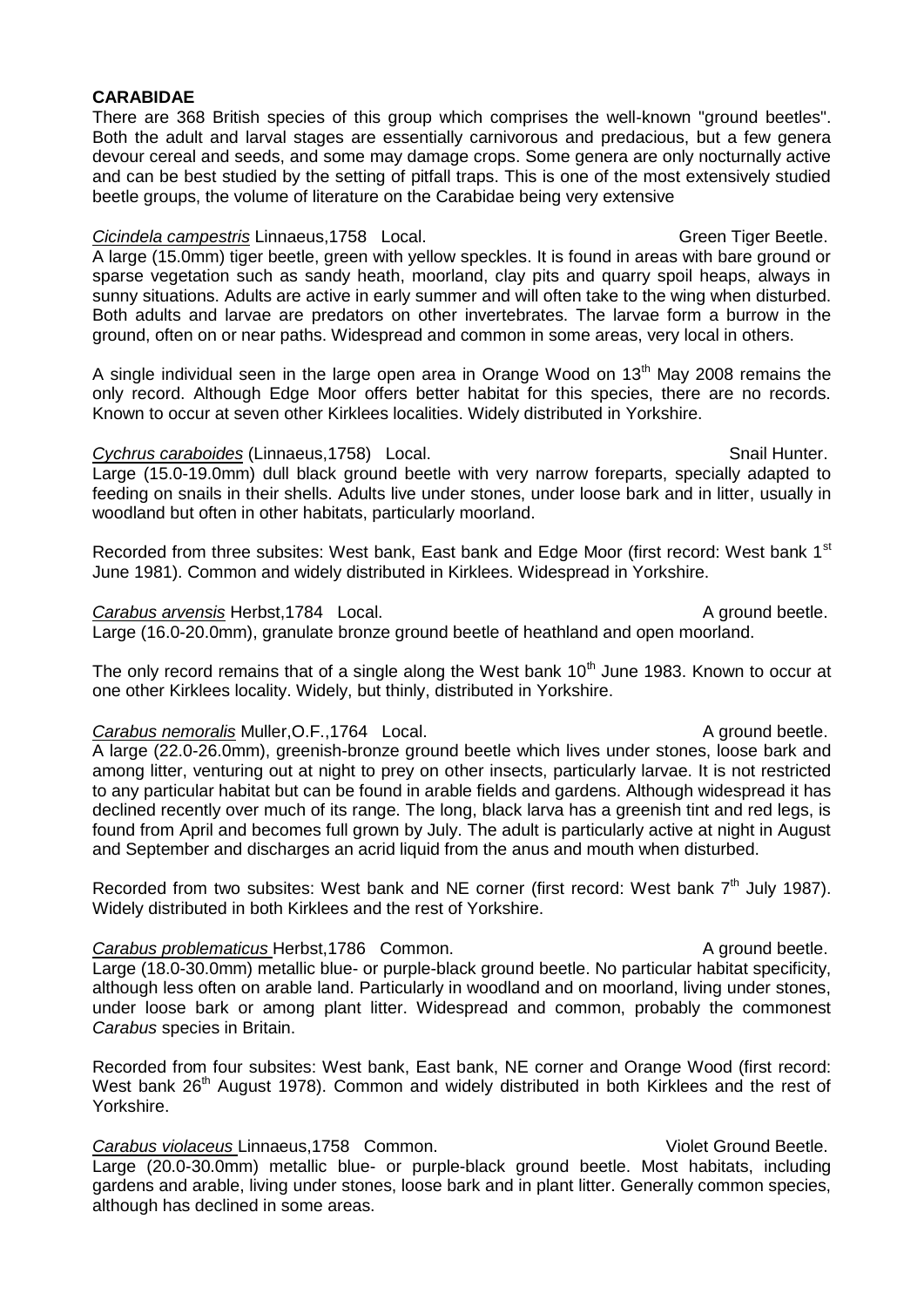Recorded from Orange Wood on three occasions (first record: 10<sup>th</sup> May 2009). Widely distributed in both Kirklees and Yorkshire, but somewhat rarer than *Carabus problematicus*.

**Leistus ferrugineus** (Linnaeus, 1758) Common. A ground beetle. Red brown small ground beetle. Most types of habitat, particularly in grassland, living in grass tussocks, under stones, in litter etc. Widespread and common over much of Great Britain, becoming rare in Scotland.

Recorded from two subsites: West bank and Edge Moor (where it is frequently recorded) (first record: West bank 4<sup>th</sup> May 1981). Widely distributed in both Kirklees and Yorkshire, with most records stemming from the centre and southern half.

Leistus fulvibarbis Dejean,1826 Local. A ground beetle. Small black ground beetle of moist places, often in woodland. Widely distributed but never abundant.

There are two records, both from the West bank (first record:  $17<sup>th</sup>$  August 1979). Widely distributed in both Kirklees and the rest of Yorkshire.

*Leistus terminatus* (Hellwig in Panzer, 1793) Common. A ground beetle. Small reddish brown beetle with a black head. Under stones, loose bark, in grass tussocks etc, primarily in damp places. Widespread and locally common over much of Britain.

Recorded from two subsites: West bank and Edge Moor (first record: West bank 15<sup>th</sup> June 1989). Widely distributed in both Kirklees and the rest of Yorkshire. This is the most widely distributed *Leistus* species in the county.

*Nebria brevicollis* (Fabricius,1792) Common. A ground beetle. Fairly large (10.0-14.0mm) black ground beetle. No particular habitat specificity, being extremely abundant in situations ranging from the shore, through woodland to high moorland.

Recorded from four subsites: West bank, NE corner, South waterworks and Orange Wood (first record: West bank 5<sup>th</sup> June 1979). Common and widely distributed in both Kirklees and the rest of Yorkshire.

*Nebria rufescens* (Strom, 1768) Common. A ground beetle. Fairly large (9.0-12.0mm) black ground beetle (form *balbi* Bonelli has red legs). Lives under stones, among shingle etc, at the side of upland streams and rivers, and also common among boulders and scree on high mountain tops. Widespread and locally common in much of upland Britain, very rare in the south and east.

The only record remains that of a single along the West bank on  $15<sup>th</sup>$  September 1986. Common and widely distributed in Kirklees. In Yorkshire the species is mainly confined to the west and north-east (reflecting the habitat requirements of the species).

*Nebria salina* Fairmaire & Laboulbene.1854 Common. A ground beetle. Fairly large (10.0-14.0mm) black ground beetle living in a diversity of habitats from the shore to high moorland, usually under stones or among plant litter. It is very similar to the ubiquitous *Nebria brevicollis* and is probably much overlooked.

There are two records, both from the West bank (first record:  $11<sup>th</sup>$  September 1986). Widely distributed in Kirklees. Widely, but thinly, distributed in Yorkshire.

*Notiophilus biguttatus* (Fabricius, 1779) Common. A ground beetle. Small (5.0-6.0mm) bronze ground beetle. Diurnal, usually in fairly open ground, including gardens and arable, also on the shore and on high moorland. Very common species in all habitats throughout Great Britain.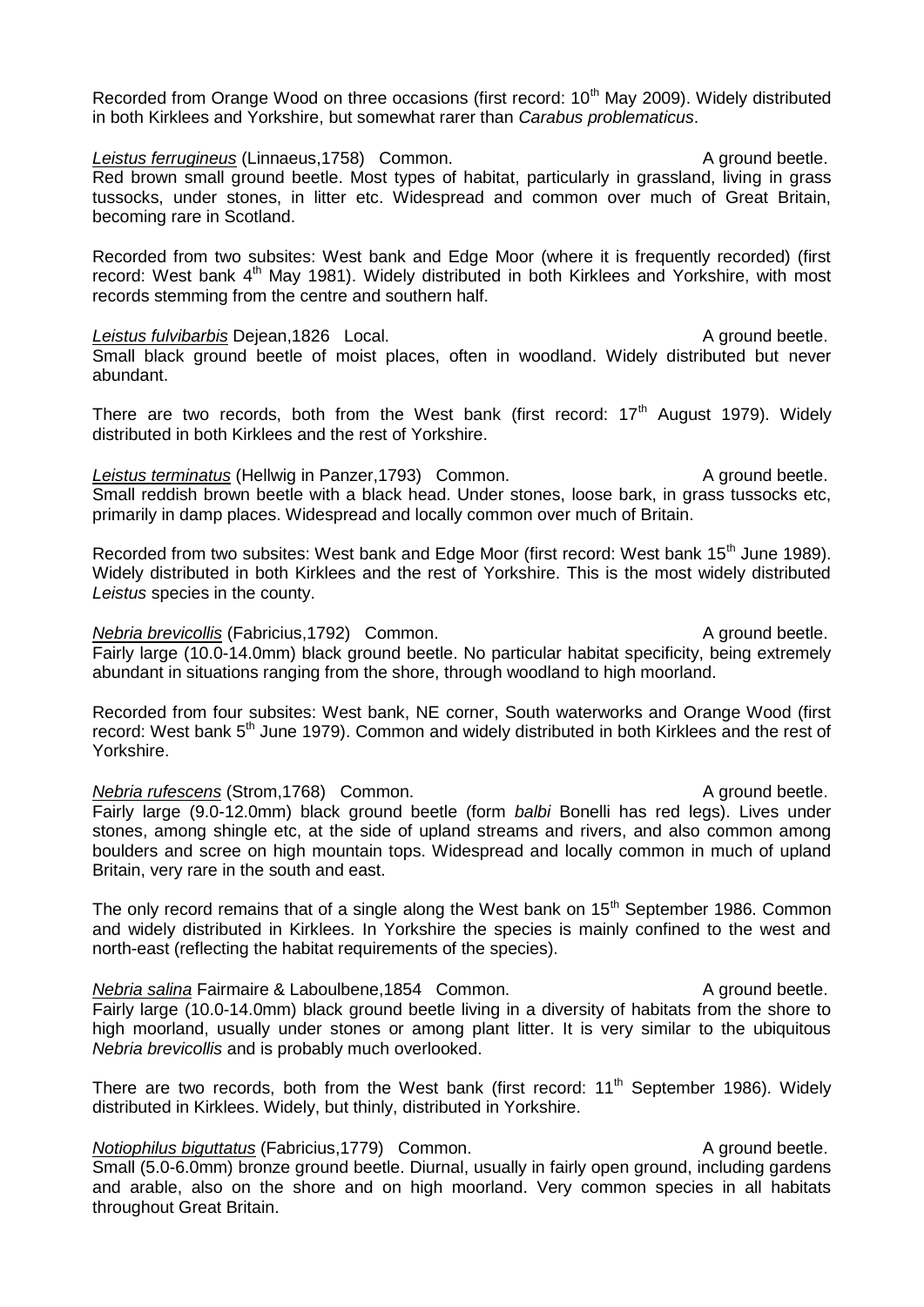Recorded from three subsites: West bank, inflow (in flood refuse) and Edge Moor (first record: West bank  $7<sup>th</sup>$  July 1989). Common and widely distributed in both Kirklees and the rest of Yorkshire. One of the commonest Carabidae in Yorkshire.

*Notiophilus palustris* (Duftschmid,1812) Local. A ground beetle. Small (5.0-6.0mm) shiny black ground beetle. Diurnal, living among vegetation in damp, often shady places. Widely distributed and locally common over much of Great Britain.

The only record remains that of two specimens on Edge Moor on 25<sup>th</sup> August 2007. Known to occur at one other Kirklees locality. Widely, but very thinly, distributed in Yorkshire.

*Notiophilus substriatus* Waterhouse, G.R., 1833 Local. A ground beetle. Small (4.5-5.5mm) bronze ground beetle of open, usually fairly dry, country, usually with short vegetation. Widely distributed but local over much of Great Britain.

Recorded from two subsites: West bank and Edge Moor (first record: Edge Moor 31<sup>st</sup> August 2005). Known to occur at one other Kirklees locality. Thinly distributed in Yorkshire with most records stemming from the southern half.

*Elaphrus cupreus* Duftschmid, 1812 Common. A ground beetle. Bronze ground beetle with conspicuous purple ocellate depressions on the elytra (8.0-9.5mm). Common in marshland and on bare mud at the side of fresh water over much of Britain.

Recorded from three subsites: West bank, East bank and SW corner overflow field (first record: West bank 15<sup>th</sup> May 1985). Widely distributed in both Kirklees and the rest of Yorkshire.

#### *Elaphrus riparius* (Linnaeus, 1758) Common. A ground beetle.

Smallish (6.5-8.0mm) greenish bronze ground beetle living in marshland and on bare mud or shingle at the sides of rivers and lakes. Widespread and locally common over much of Britain.

There are five records, all from the West bank (first record:  $6<sup>th</sup>$  July 1985). Known to occur at five other Kirklees localities. Widely distributed in Yorkshire.

#### **Loricera pilicornis (Fabricius, 1775)** Common. A ground beetle.

Small bronze-black ground beetle with conspicuously bristly antennae. Very common in most habitats, including gardens and arable.

Recorded from five subsites: West bank, East bank, Jubilee Quarries, Edge Moor and Orange Wood (first record: West bank 13<sup>th</sup> August 1978). Common and widely distributed in both Kirklees and the rest of Yorkshire.

# *Dyschirius globosus* (Herbst,1784) Local. A ground beetle.

Small (2.0-3.0mm) shiny black fossorial ground beetle found on most types of moist ground, particularly bare peat and mud. Local but very widespread. Abundant where found.

Located at three subsites: West bank, East bank and inflow (first record: West bank 19<sup>th</sup> May 1992). Widely distributed in both Kirklees and the rest of Yorkshire.

#### **Clivina fossor (Linnaeus, 1758)** Common. A ground beetle.

A small (5.5-6.5mm), black ground beetle with fossorial habits, found commonly under stones, among litter and in grass tussocks on all types of open ground, preferring it not too dry and more or less vegetated. It is locally common throughout the British Isles except for the Scottish Highlands. It has the thorax divided from the abdomen by a waist and the forelegs are modified for digging.

Recorded from two subsites: West bank and Edge Moor (first record: West bank 13<sup>th</sup> August 1978). Common and widely distributed in both Kirklees and the rest of Yorkshire.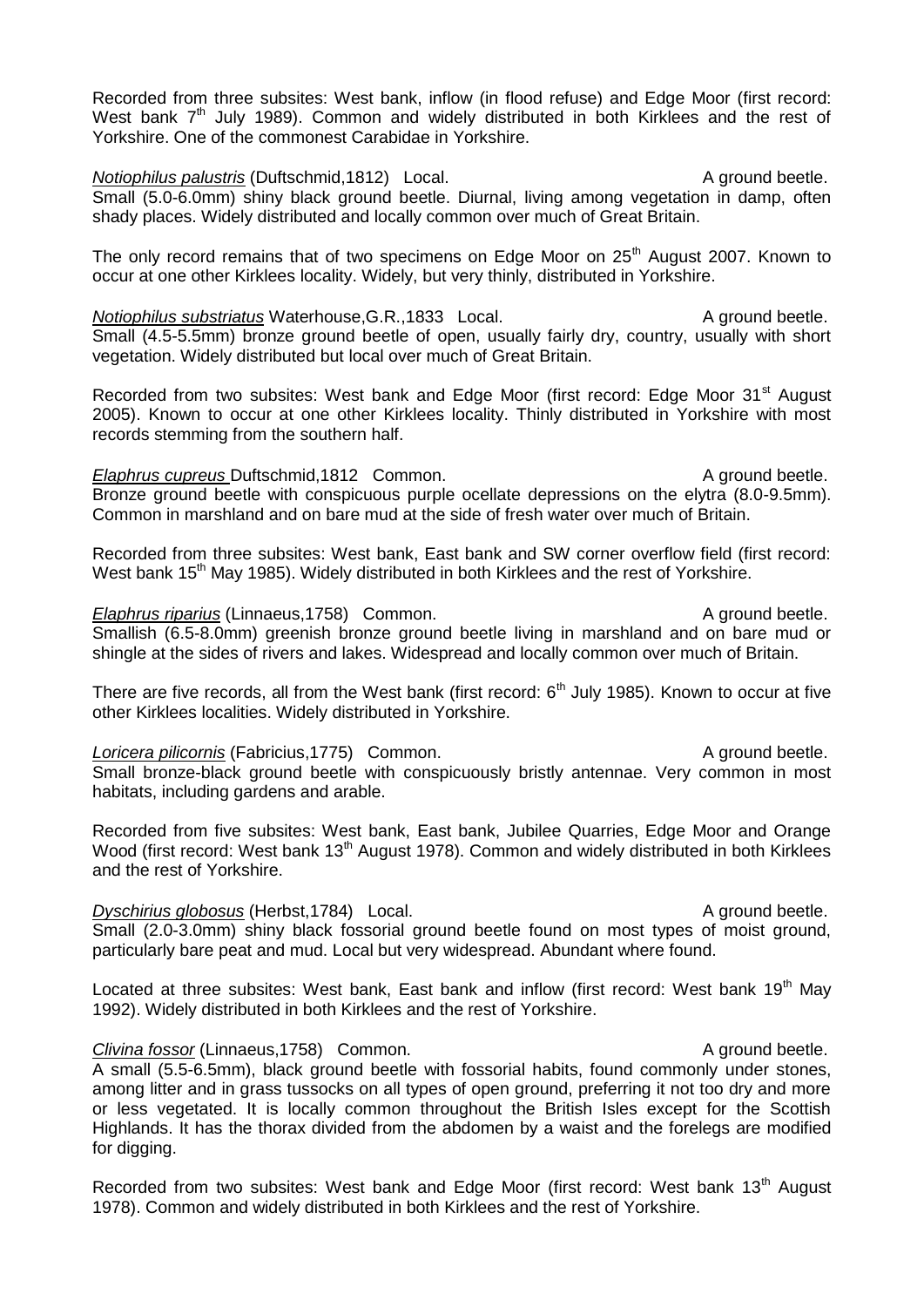*Miscodera arctica* (Paykull,1798) Notable/Nb. A ground beetle.

6.0-8.0mm long black ground beetle found on sand or gravel, often on moraine deposits, and in *Racomitrium* heath on mountain tops. Predatory on larvae of moss feeding pill beetles *Byrrhus* spp. A northern species, widespread in Scotland. Very local in England south to Staffordshire.

The only record remains that of a single found in flood refuse at the inflow on 13<sup>th</sup> February 1987. Known to occur at three other Kirklees localities. In Yorkshire the species is mainly confined to the west and north-east (reflecting the habitat requirements) but most records are pre-1985.

#### **Patrobus atrorufus (Strom, 1768)** Common. A ground beetle.

7.5-10.0mm long reddish ground beetle. Common in moist habitats throughout Britain, most often

in woodland but also in marshes, gardens and on moorland.

The only record remains that of specimens along the West bank on 16<sup>th</sup> September 1978. Widely distributed in both Kirklees and the rest of Yorkshire.

*Patrobus septentrionis* Dejean,1828 Notable/Nb. A ground beetle. 7.5-10.0mm long piceous black ground beetle of upland wetlands and streamsides with long vegetation.

The only record remains that of a single found in flood refuse at the inflow on 3<sup>rd</sup> October 1980. This is the only Yorkshire record and the most southerly record of a species which is confined to Scotland and northern England.

**Trechus obtusus Erichson,1837 Common.** A ground beetle. 3.5-4.0mm long orange brown ground beetle. Most habitats from high moorland to estuarine mud.

Recorded from three subsites: West bank, East bank and Edge Moor (first record: West bank 4<sup>th</sup> April 1984). Common and widely distributed in both Kirklees and the rest of Yorkshire.

#### **Trechus quadristriatus (Schrank, 1781)** Common. A ground beetle.

3.5-4.0mm long orange brown ground beetle. Under stones, in grass tussocks, on bare ground etc. Very common in most habitats.

Located at three subsites: West bank, East bank and Orange Wood (first record: East bank 16<sup>th</sup> May 1979). Widely distributed in Kirklees. Common and widespread in Yorkshire.

#### *Trechoblemus micros* (Herbst, 1784) Local. A ground beetle. 4.0mm long reddish ground beetle of marshland, crevices on river and stream margins and hence, frequently in flood litter. Also sometimes in rodent burrows. Widespread but very local.

Recorded from flood refuse along the West bank on two occasions (first record:  $9<sup>th</sup>$  June 1980). This is the only known Kirklees locality for the species. Widely, but very thinly, distributed in Yorkshire.

Asaphidion curtum (Heyden, 1870) Common. A ground beetle. Small bronze ground beetle with very bulbous eyes. Only recently added to British list by the splitting of *Asaphidion flavipes*. Grass tussocks, open ground, usually in moist conditions, including gardens and arable.

Recorded from the West bank on two occasions (first record:  $10<sup>th</sup>$  July 1987). Known from a further five Kirklees localities. Widely distributed in Yorkshire, with most records stemming from the centre and southern half.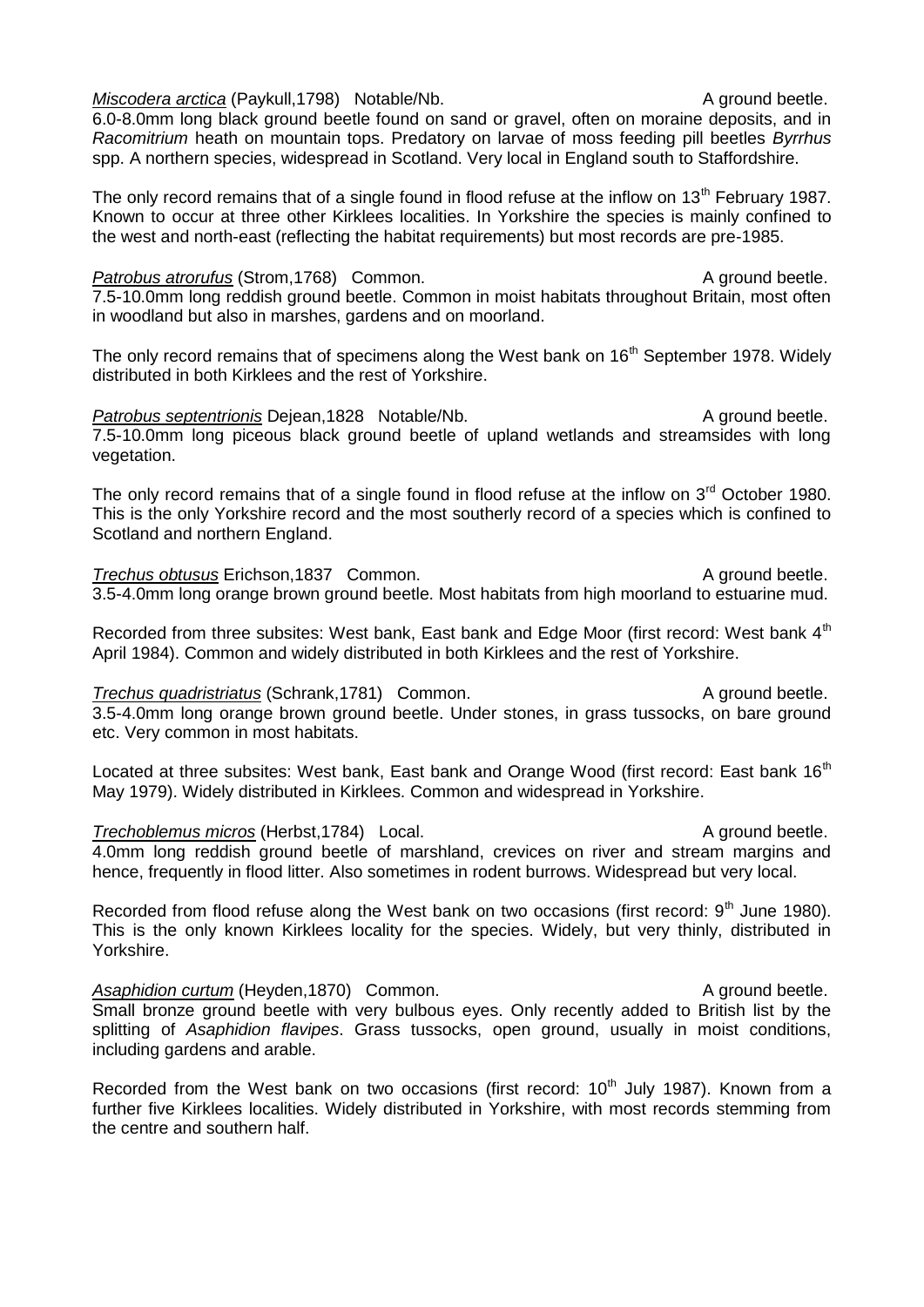*Bembidion lampros* (Herbst, 1784) Common. A ground beetle.

3.0-4.5mm long bronze ground beetle. Very common species, living under stones, in leaf litter, grass tussocks etc, also on open ground. Most habitats, including high altitude, also gardens and arable.

Located at three subsites: West bank, East bank and Jubilee Quarries (first record: West bank 17<sup>th</sup> August 1992). Common and widely distributed in both Kirklees and the rest of Yorkshire. This is the most commonly encountered *Bembidion* in the county.

*Bembidion properans* (Stephens, 1828) Common. A ground beetle. 3.5-4.0mm long bronze ground beetle. Common, living in tussocks, leaf litter, under stones etc, also on open ground. Easily confused with the abundant *Bembidion lampros* and possibly underrecorded, although almost certainly less common than that species.

Recorded from three subsites: West bank, Edge Moor and NE corner (first record: West bank 7<sup>th</sup> May 1998). Widely distributed in Kirklees. Widely, but thinly, distributed in Yorkshire.

*Bembidion dentellum* (Thunberg, 1787) Local. A ground beetle. 5.0-6.0mm long bronze ground beetle of wet places. Marshes, fens, riverbanks, often on bare mud but also amongst dense vegetation. Widespread but local. Abundant where found.

Located at two subsites: West bank and inflow (in flood refuse) (first record: West bank 11<sup>th</sup> August 1978). Widely distributed in Kirklees. Widespread in Yorkshire except for the far west and along the east coast.

*Bembidion obliquum* Sturm,1825 Notable/Nb. A ground beetle. 3.0-4.5mm long dull bronze ground beetle found on mud and in litter at the margin of freshwater, particularly in acid conditions. England north to Yorkshire.

Recorded from the West bank on numerous occasions (first record: 11<sup>th</sup> November 1978). This is the only known Kirklees locality for the species. In Yorkshire the species is widespread and sometimes abundant at localities in the centre and south.

#### *Bembidion varium* (Olivier, 1795) Common. A ground beetle.

4.0-5.0mm bronze ground beetle. Open wet mud in marshes, fens, river banks and saltmarshes. Widespread and common in some areas, local in others. Abundant where found.

Recorded from the West bank on five occasions (first record:  $26<sup>th</sup>$  June 1994). This is the only known Kirklees locality for the species. In Yorkshire the species is mainly confined to the south and south-east.

*Bembidion atrocaeruleum* (Stephens, 1828) Local **A** Ground beetle. 4.5-5.5mm long metallic blue black ground beetle typical of gravel beds along rivers. Locally abundant at the side of gravelly rivers throughout Britain.

The only record remains that of specimens along the West bank on  $17<sup>th</sup>$  August 1984. Known to occur at two other Kirklees localities. Widely, but thinly, distributed in the northern half of Yorkshire.

#### **Bembidion bruxellense Wesmael,1835 Local.** A ground beetle.

4.0-5.2mm long black ground beetle with four dull orange spots on elytra. Moist, sparsely vegetated ground, particularly river banks and on the coast. Local species, more common in the north but present throughout Great Britain.

The only record remains that of a single in flood refuse along the West bank on 23<sup>rd</sup> May 1980. Widely distributed in both Kirklees and the rest of Yorkshire.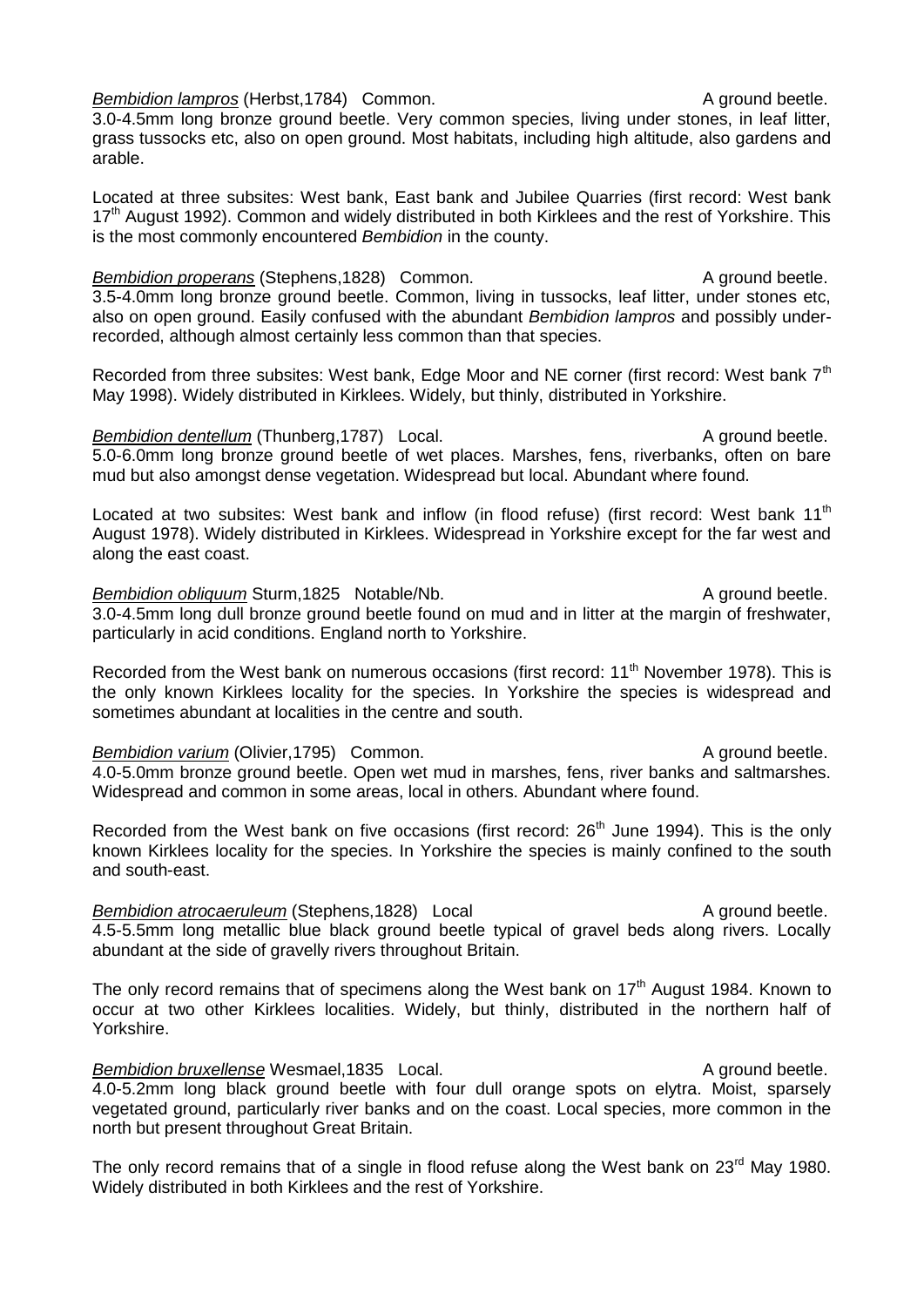*Bembidion femoratum* Sturm,1825 Local. A ground beetle.

4.2-5.2mm long red spotted black ground beetle. Open country, usually in moist situations although not necessarily by water.

Recorded from the West bank on 1<sup>st</sup> February 1987. This is the only known Kirklees locality for the species. Widely, but thinly, distributed in Yorkshire, but most records are pre-1985.

*Bembidion deletum* Aubinet-Serville,1821 Local. A ground beetle. 4.5-5.3mm long metallic blue-green ground beetle found on moist, clayey soil with trickling water, in particular by small streams but also in gravel pits etc. Widespread and often abundant.

Recorded from the West bank on 29<sup>th</sup> June 1979. Widely distributed in both Kirklees and the rest of Yorkshire.

**Bembidion stephensii Crotch,1866** Local. A ground beetle. 5.2-6.1mm long black ground beetle found in shaded places and crevices in moist conditions, usually where there is trickling water. Predominantly coastal where it is found on earth cliffs. Widely distributed but very local.

Recorded from the West bank on  $6<sup>th</sup>$  June 1997. This is the only known Kirklees locality for the species. Widely, but very thinly, distributed in Yorkshire. Interestingly, of the 28 records most are post-1980 and coastal.

**Bembidion tetracolum Say,1825 Common.** A ground beetle. 5.0-6.0mm long black ground beetle with four orange spots. Very common in most habitat types. Woodland, grassland, wetland, on the shore etc.

Recorded from the West bank on numerous occasions (first record: 23<sup>rd</sup> April 1983). Common and widely distributed in both Kirklees and the rest of Yorkshire.

*Bembidion quadrimaculatum* (Linnaeus, 1761) Common. A ground beetle. 3.0mm long shiny bronze black ground beetle with four red spots on the elytra. Open dry soil with little or no vegetation, very common in most parts of Britain, often in gardens or on arable land.

Located at two subsites: West bank and East bank (first record: West bank 26<sup>th</sup> December 1984). Widely distributed in both Kirklees and the rest of Yorkshire.

*Bembidion gilvipes* Sturm,1825 Notable/Nb. A ground beetle. 2.5-3.0mm long shiny black ground beetle of moss and litter in marshes and on riverbanks. England and Wales north to Yorkshire.

There are two records, both from the West bank (first record:  $3<sup>rd</sup>$  January 1987). This is the only known Kirklees locality for the species. Mainly restricted to the centre and southern half of Yorkshire.

*Bembidion clarkii* (Dawson,1849) Notable/Nb. A ground beetle. 3.2-3.7mm long shiny black ground beetle with obscure paler markings. Wet places, often at the margins of ponds in woodland but sometimes in more open conditions. Also occasionally found under dead bark.

Recorded from the West bank on 3<sup>rd</sup> February 1987. Known to occur at one other Kirklees locality. In Yorkshire the species is mainly confined to the centre and southern half.

**Bembidion fumigatum** (Duftschmid, 1812) Notable/Nb. A ground beetle. 3.5-4.0mm long metallic black ground beetle numerous lighter markings. Lives among litter in marshes. England and Wales north to Yorkshire.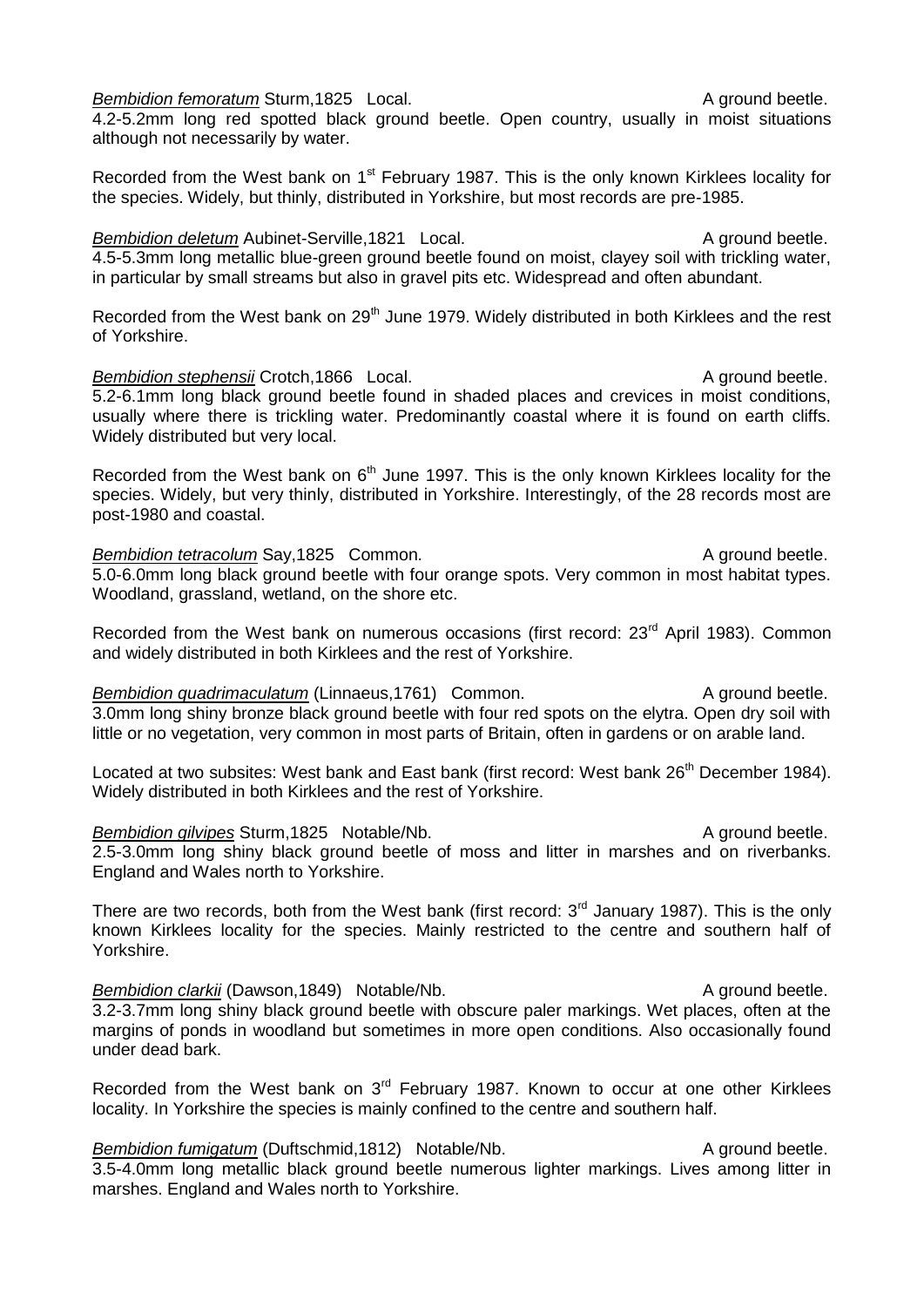Recorded from the West bank on 11<sup>th</sup> August 1986. This is the only known Kirklees locality for the species. Mainly confined to the southern half of Yorkshire.

**Bembidion illigeri** Netolitsky,1914 Common. A ground beetle. Shiny, four spotted ground beetle. Occurs on open mud, usually by ponds or on river banks. More common in the south but occurs locally as far north as the Scottish lowlands. British specimens are subspecies *illigeri.*

Recorded from the West bank on two occasions (first record:  $7<sup>th</sup>$  August 1979). This is the only known Kirklees locality for the species. Widely distributed in Yorkshire, especially in the lowlands and on the coast.

*Bembidion obtusum* Audinet-Serville,1821 Common. A ground beetle. 3.0-3.5mm long black ground beetle of open soils. Very common, frequent on cultivated ground and in gardens.

Recorded from the West bank on  $4<sup>th</sup>$  May 1998. Widely distributed in both Kirklees and the rest of Yorkshire.

**Bembidion aeneum Germar, 1824 Common.** A ground beetle. 3.5-4.5mm long bronze-black ground beetle living among vegetation usually among mud at the side of freshwater and in muddy estuaries and saltmarshes. Locally abundant throughout much of Britain, especially on the coast.

Located at three subsites: West bank, East bank and South waterworks (first record: West bank 14<sup>th</sup> May 1980). Widely distributed in both Kirklees and the rest of Yorkshire.

*Bembidion biguttatum* (Fabricius, 1779) Common. A ground beetle. 3.8-4.3mm long metallic black ground beetle with apical yellow spot. Moist ground, among leaves and litter, mainly by water.

There are two records, both from the West bank (first record: 29<sup>th</sup> June 1989). Known to occur at one other Kirklees locality. In Yorkshire the species is mainly confined to the centre.

*Bembidion guttula* (Fabricius,1792) Common. A ground beetle. 2.8-3.5mm long black ground beetle with obscure red spot at apex of elytra. Very common species in most habitats from the shore to high moorland, also gardens and arable.

Known from eight subsites: West bank, East bank, Edge Moor, Orange Wood, South embankment, South waterworks, SW corner overflow field and inflow (in flood refuse) (first record: West bank 12<sup>th</sup> February 1984). Common and widely distributed in both Kirklees and the rest of Yorkshire.

*Bembidion lunulatum* (Geoffroy in Fourcroy, 1785) Common. A ground beetle. 3.5-4.0mm long black ground beetle with obscure reddish apical spot. Lives at the side of freshwater, usually on mud or among vegetation. Also on the shore. Very common in most of southern and midland England and Wales, at least as far north as Yorkshire. Much rarer north of this.

Recorded from four subsites: East bank, Edge Moor, South embankment and SW corner overflow field (first record: East bank  $2^{nd}$  April 1999). Known from eight other Kirklees localities. In Yorkshire the species is mainly to be found in the south and central lowlands with a few coastal records.

**Ocys harpaloides** (Audinet-Serville,1821) Common. A ground beetle. 4.0-6.0mm long very dark brown ground beetle with conspicuous red thorax. Very common in many habitats, although usually in moist places. Under bark, in litter, on the shore, on river shingle etc. Also arable ground and gardens.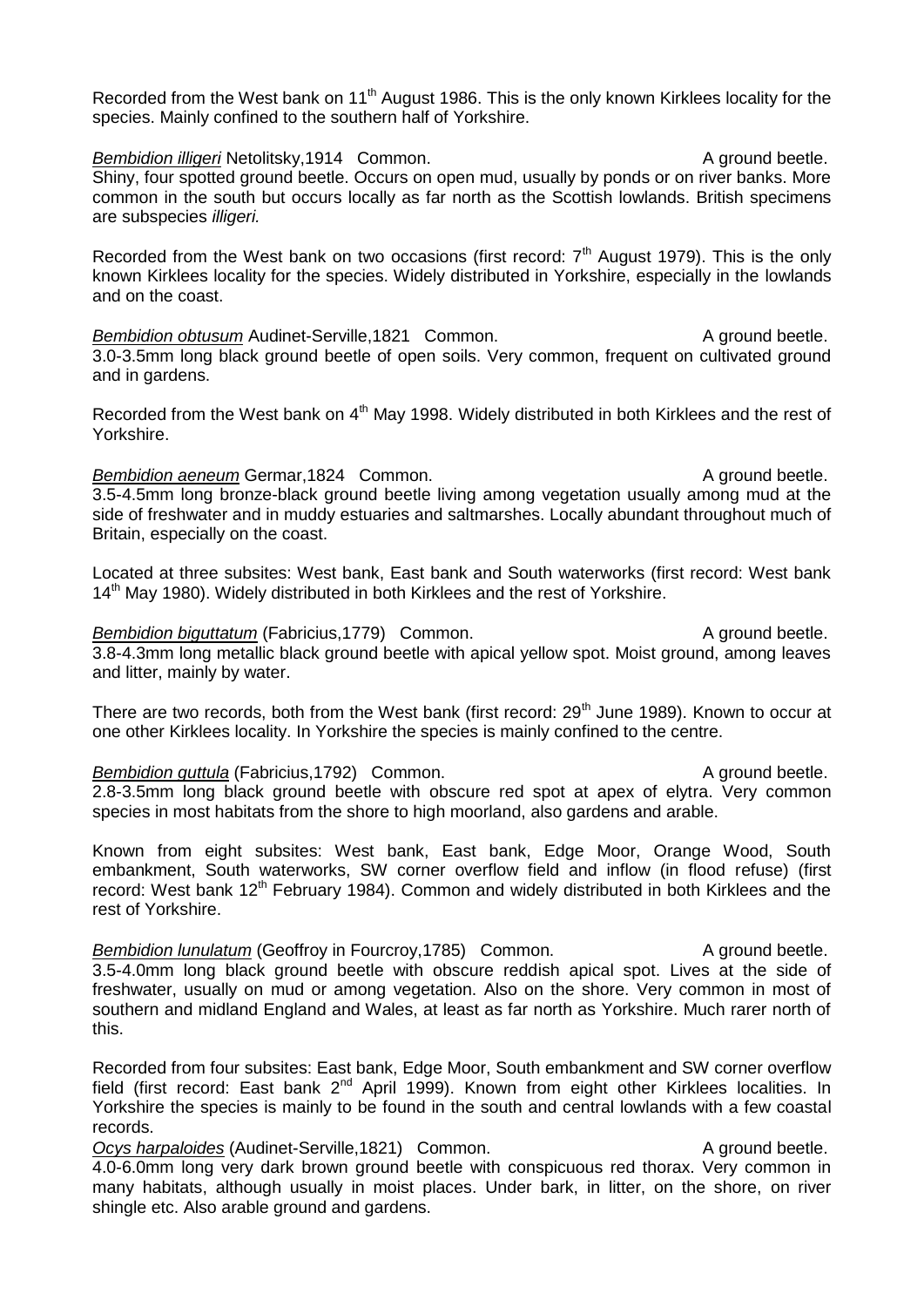Located at two subsites: West bank and Orange Wood (first record: West bank 30<sup>th</sup> September 1996). Common and widely distributed in both Kirklees and the rest of Yorkshire.

**Ocys quinquestriatum** (Gyllenhal,1810) Local. A ground beetle. 3.5-4.3mm brownish ground beetle with slight metallic sheen. Largely synanthropic, found in cellars, stables, under Ivy *Hedera helix* on walls etc. Very uncommon in 'wild' conditions where it is usually in moist, shady conditions.

Recorded from two subsites: South embankment (on the wall) and West bank (first record: West bank July 1983). The species has been recorded along the West bank on four occasions, each time in the Huddersfield Birdwatchers' Club hide. Known from a further two Kirklees localities. Very scarce in Yorkshire with most records stemming from the south-west quarter.

#### *Pterostichus diligens* (Sturm,1824) Common. A ground beetle. 5.0-7.0mm long black ground beetle. Very common in most habitats, in particular damper ones. Fairly easily confused with the very common *Pterostichus strenuus* and perhaps not quite as common as that species.

Known from seven subsites: West bank, East bank, Edge Moor, Orange Wood, South waterworks, SW corner overflow field and inflow (first record: West bank 28<sup>th</sup> July 1978). Common and widely distributed in both Kirklees and the rest of Yorkshire.

#### Pterostichus madidus (Fabricius, 1775) Common. **Black Clock.** Black Clock.

15.0-20.0mm long shiny black ground beetle (occasionally with red legs – form *concinnus* Sturm), living under stones, loose bark and grass tussocks etc. Very common species in most habitats, including gardens and arable.

Known from nine subsites: West bank, East bank, NE corner, Jubilee Quarries, Edge Moor, South embankment, South waterworks, Orange Wood and inflow (first record: West bank 13<sup>th</sup> May 1979). Common and widely distributed in both Kirklees and the rest of Yorkshire.

### *Pterostichus melanarius* (Illiger,1798) Common. A ground beetle.

# 12.0-20.0mm long shiny black ground beetle, living under stones, loose bark and in grass tussocks and leaf litter etc. Most moist habitats. Locally common throughout Britain.

Recorded from three subsites: West bank, Orange Wood and Jubilee Quarries (first record: West bank 9<sup>th</sup> July 2005). Widely distributed in both Kirklees and the rest of Yorkshire.

### *Pterostichus minor* (Gyllenhal,1827) Local. A ground beetle.

7.0-8.5mm long black predatory ground beetle, usually living in marshes. Widespread but local. More eurytopic in the west of Britain where it may be common.

Located at two subsites: West bank (in flood refuse) and East bank (in flood refuse) (first record: West bank 1<sup>st</sup> February 1983). Widely distributed in Kirklees. Widespread in Yorkshire except for the high ground in the north.

*Pterostichus niger* (Schaller, 1783) Common. A ground beetle. 15.0-20.0mm long predatory black ground beetle. Common in most habitats, including gardens and arable, although does not occur in very dry places. Adults live under stones, under bark, in tussocks etc.

Recorded from four subsites: West bank, Orange Wood, NE corner and SW corner overflow field (first record: West bank 13<sup>th</sup> August 1978). Common and widely distributed in both Kirklees and the rest of Yorkshire.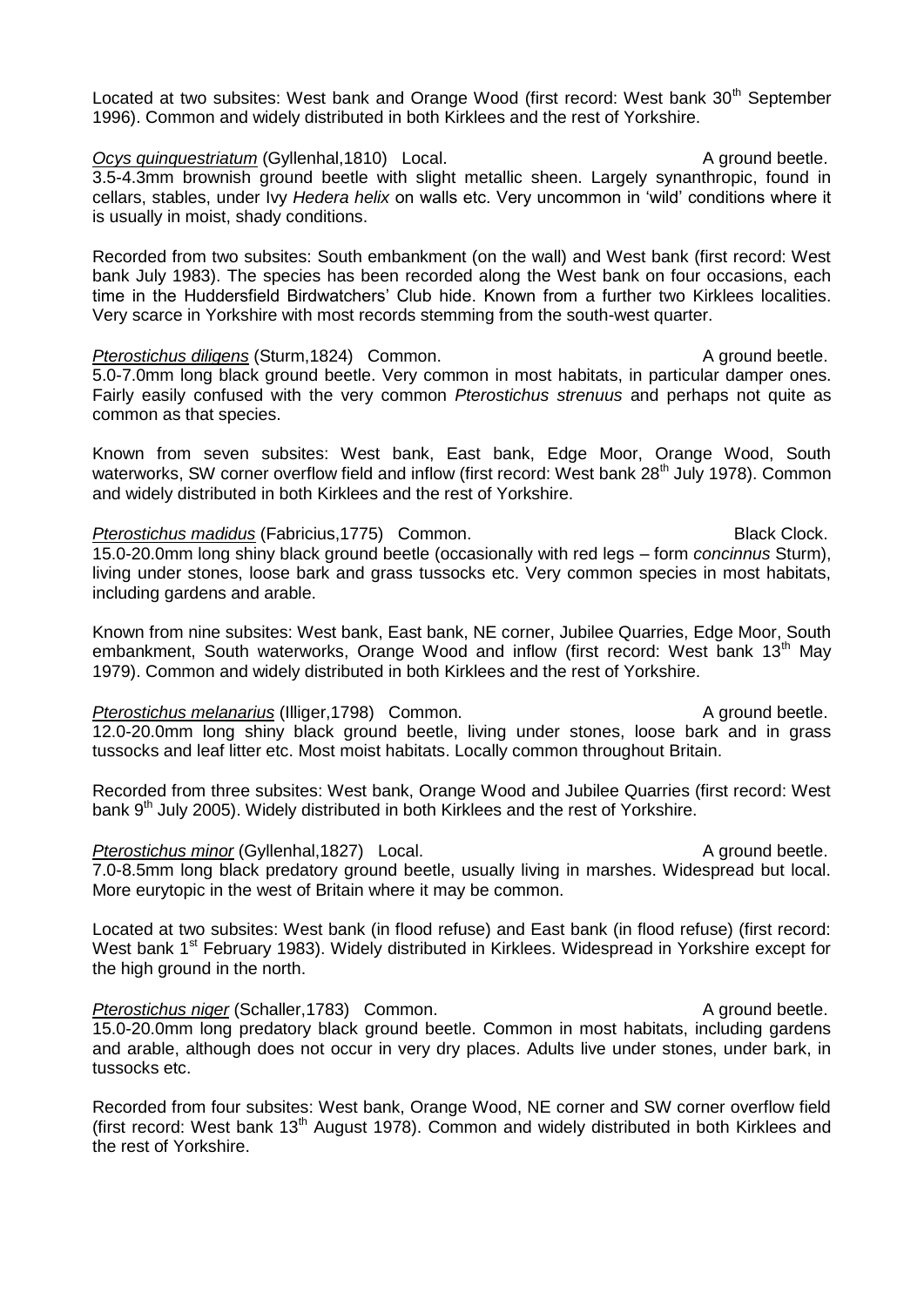#### *Pterostichus nigrita* (Paykull, 1790) Common. A ground beetle.

10.0-15.0mm long black ground beetle. Predatory. In 1988 it was realised that two species were included under this name, *Pterostichus nigrita* and *Pterostichus rhaeticus*, the two being separable with some difficulty. First indications are that the nominate species is widespread and common, but less so than *Pterostichus rhaeticus*, and more confined to wetland habitats, although it will be some time before the status and distribution of the two species is determined with any certainty.

Located at two subsites: West bank and Edge Moor (first record: West bank 19<sup>th</sup> June 1978). Common and widely distributed in both Kirklees and the rest of Yorkshire.

#### *Pterostichus rhaeticus* Heer, 1837/8 Common. A ground beetle.

10.0-15.0mm long black ground beetle. Predatory. Common in most habitats, particularly in wetland and woodland. In 1988 it was realised that two species were being recorded in Britain as *Pterostichus nigrita*. The two are separable only with difficulty and it is likely to be some time before the distribution and status of this species is determined, but first indications are that it is quite widespread, and possibly commoner than *Pterostichus nigrita*.

Recorded from two subsites: West bank and SW corner overflow field (first record: West bank 9<sup>th</sup>) April 1989). Widely distributed in Kirklees. Widely, but thinly, distributed in Yorkshire.

#### *Pterostichus strenuus* (Panzer, 1796) Common. A ground beetle.

5.0-7.0mm long black ground beetle. Predatory. Very common in almost every habitat, usually living among plant litter but also under stones. Common in gardens and on arable land.

Known from seven subsites: West bank, East bank, Edge Moor, Orange Wood, South plantation, South waterworks and SW corner overflow field (first record: West bank August 1981). Common and widely distributed in both Kirklees and the rest of Yorkshire.

# *Pterostichus vernalis* (Panzer, 1795) Local. A ground beetle.

6.0-7.5mm long black ground beetle living under stones and among litter etc in moist meadows and also beside freshwater. Widespread and common over much of southern England and all of Wales, apparently much more local in the far north of England and Scotland.

A single was found in grass cuttings on the South embankment on  $13<sup>th</sup>$  July 2010. Widely distributed in Kirklees and the southern half of Yorkshire.

Abax parallelepipedus (Piller & Mitterpacher, 1783) Common. A ground beetle. 18.0-22.0mm long very broad dull black ground beetle. Lives under stones, loose bark, leaf litter etc, mostly in woodland but also in gardens and occasionally in other moist shady habitats. Common throughout Britain in suitable localities.

Recorded from two subsites: West bank and Jubilee Quarries (first record: West bank 3<sup>rd</sup> April 2005). Widely distributed in both Kirklees and the rest of Yorkshire.

# **Calathus fuscipes** (Goeze, 1777) Common. Calathus **A** ground beetle.

10.0-14.0mm long black ground beetle of dry open ground, including gardens and arable land. Generally common throughout Great Britain.

Located at two subsites: West bank and NE corner (first record: West bank 1<sup>st</sup> May 1981). Widely distributed in both Kirklees and the rest of Yorkshire.

# **Calathus melanocephalus** (Linnaeus, 1758) Common. A ground beetle.

A 6.0-9.0mm long ground beetle with two colour forms – black with a bright red pronotum, or all black. In 1989 it was recognised that *Calathus melanocephalus* incorporated two species in Britain, the true *Calathus melanocephalus* and *Calathus cinctus*. The true *Calathus melanocephalus* occurs in fairly dry conditions throughout the country.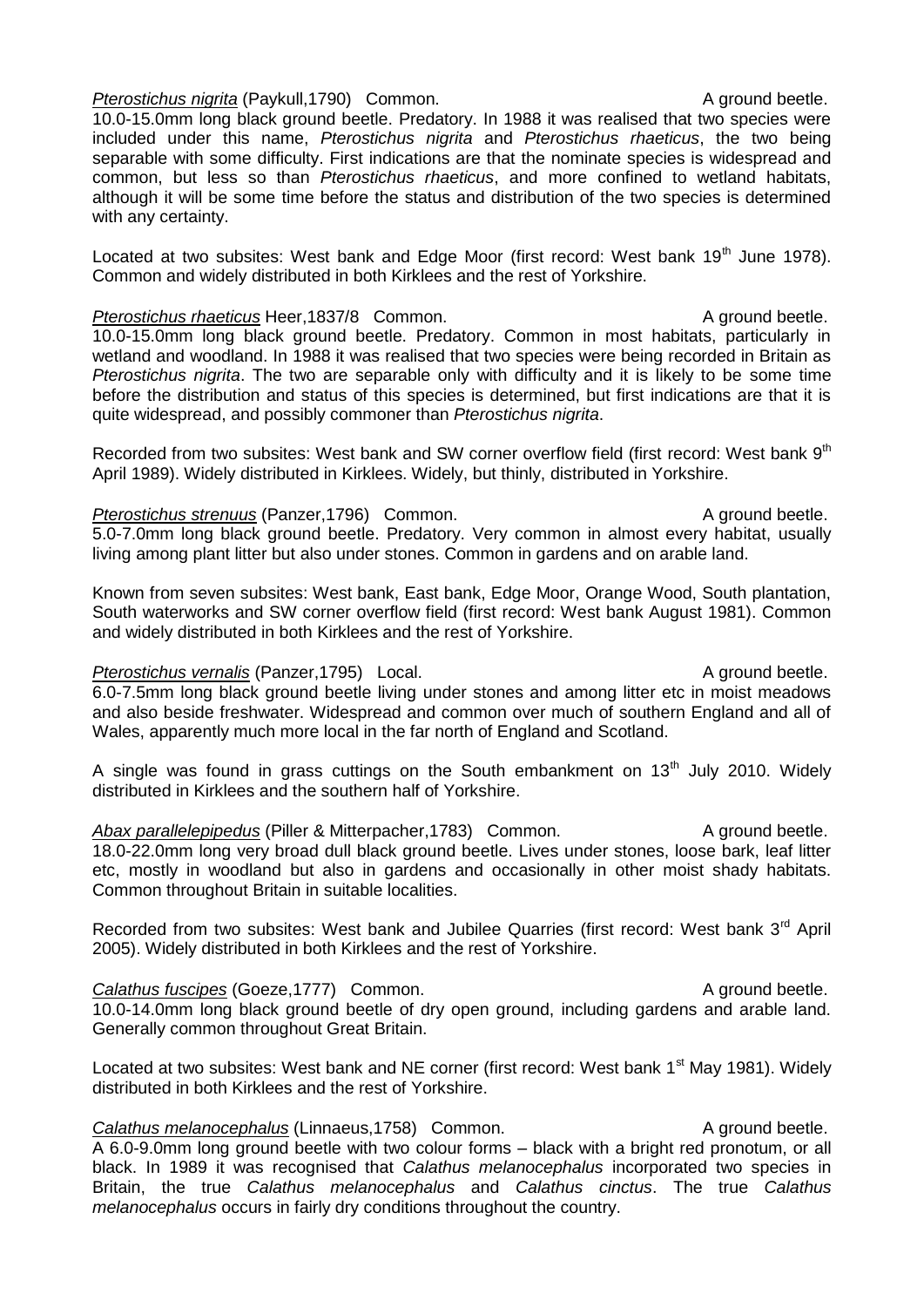Recorded from three subsites: West bank, East bank and Edge Moor (first record: West bank 15<sup>th</sup>) July 1989). Common and widely distributed in both Kirklees and the rest of Yorkshire.

**Synuchus vivalis** (Illiger,1798) Local. A ground beetle. 6.0-8.5mm long black ground beetle living on open damp sand or gravel. Widespread throughout Britain but very local.

Located at three subsites: West bank (in flood refuse), Jubilee Quarries (in grass cuttings) and NE. corner (first record: West bank  $27<sup>th</sup>$  May 1981). Known from two other Kirklees localities. Widely, but thinly, distributed in Yorkshire.

*Olisthopus rotundatus* (Paykull,1790) Local. A ground beetle. 6.5-7.5mm long metallic bronze brown ground beetle, most often living on sandy heath or moorland, often under Heather *Calluna vulgaris*, less frequently of dry calcareous grassland, usually where there is bare ground. Local but widespread.

Recorded from two subsites: West bank and Orange Wood (first record: West bank 9<sup>th</sup> September 1979). Widely distributed in both Kirklees and the rest of Yorkshire.

# *Paranchus albipes* (Fabricius,1796) Common. A ground beetle.

6.5-9.0mm long black ground beetle with conspicuous yellow legs. Lives under stones and among litter and on mud at the side of rivers, on estuaries and on the shore. Widespread and very common.

Located at four subsites: West bank, East bank, Orange Wood and inflow (in flood refuse) (first record: West bank 8<sup>th</sup> October 1979). Common and widely distributed in both Kirklees and the rest of Yorkshire.

*Platynus assimilis* (Paykull,1790) Common. A ground beetle. 8.5-12.0mm long black ground beetle. Most often under bark in woodland, but often also found under stones and in tussocks, sometimes away from woodland. Sometimes partly colonial.

Recorded from two subsites: West bank and Orange Wood (first record: West bank July 1979). Common and widely distributed in both Kirklees and the rest of Yorkshire.

Agonum fuliginosum (Panzer,1809) Common. A ground beetle. 5.0-8.0mm long brownish black ground beetle. Predatory. Very common in most moist habitats, being found under stones, in leaf litter, under bark, on river shingle, on the shore etc.

Located at four subsites: West bank, Edge Moor, South waterworks and inflow (in flood refuse) (first record: West bank  $16<sup>th</sup>$  September 1978). Common and widely distributed in Kirklees.

Agonum gracile Sturm,1824 Local. A ground beetle. 6.0-7.0mm long black ground beetle living in damp shady places, particularly in *Sphagnum* bogs and among moss at the edge of standing water. Widespread but local.

Recorded from two subsites: West bank and Edge Moor (first record: West bank 4<sup>th</sup> October 1978). Widely distributed in both Kirklees and the rest of Yorkshire.

### Agonum marginatum (Linnaeus, 1758) Local. A ground beetle.

8.5-10.5mm long metallic green ground beetle with conspicuous yellow sides to the elytra. Locally

There are two records, both from the West bank (first record:  $29<sup>th</sup>$  October 1978). Widely distributed in both Kirklees and the rest of Yorkshire.

common in marshy places, bare mud at the side of ponds and lakes and on muddy coastlands.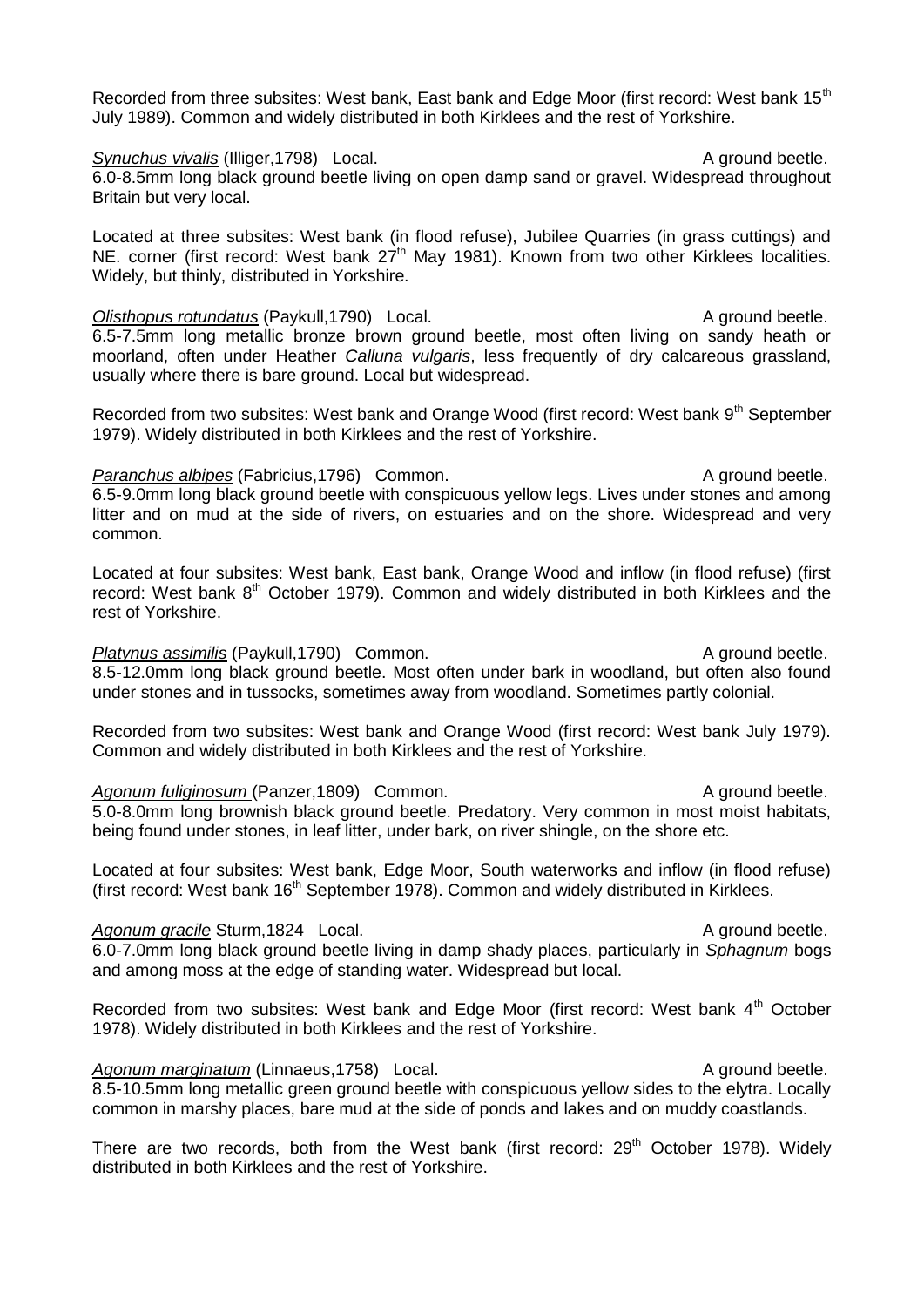7.0-9.5mm long bicoloured ground beetle, metallic green and brassy. It occurs on open, moderately dry ground, including arable land. Widely distributed and locally common, flying readily and often therefore turning up on pavements etc.

Located at three subsites: West bank, South embankment and Edge Moor (first record: West bank 30<sup>th</sup> June 1989). Common and widely distributed in both Kirklees and the rest of Yorkshire.

# Agonum thoreyi Dejean, 1828 Local. A ground beetle.

A rather small (6.0-8.0mm), brownish or black ground beetle which is widespread and common in the south but more local further north, occurring as far as Yorkshire. It lives in damp, heavily vegetated places, usually on clay soils near water, and is often in beds of Common Reed *Phragmites australis* or reedmace *Typha* spp., usually in the litter. Two colour forms are known, *puellum* as described above and *thoreyi* which has pale, yellow or light brown elytra. Both forms occur together and so cannot be regarded as subspecies.

The only record remains that of a single found in flood refuse along the East bank on 26<sup>th</sup> March 1999. Known from eight other Kirklees localities. Widely distributed in Yorkshire, but absent from the north-east.

*Oxypselaphus obscurus* (Herbst, 1784) Local. A ground beetle. 5.0-6.5mm long, very narrow, reddish brown ground beetle found in damp deciduous woods and densely vegetated marshes among reed and leaf litter and moss. Widely distributed but local.

Recorded from the West bank on 26<sup>th</sup> December 1984. Known to occur at one other Kirklees locality. In Yorkshire the species is mainly restricted to a narrow central corridor which runs north to south.

# **Curtonotus aulicus** (Panzer, 1796) Common. Curtonotus A ground beetle.

11.0-15.0mm long black ground beetle living under stones in grassland and waste ground. Adults nocturnal, feeding on seeds of Compositae.

Located at three subsites: West bank, Edge Moor and South waterworks (first record: West bank 13<sup>th</sup> May 1998). Known from a further eight Kirklees localities. Widely distributed in Yorkshire.

# Amara aenea (De Geer, 1774) Common. **Common Sun Beetle.** Common Sun Beetle.

6.0-9.0mm long oval bronze ground beetle. Largely phytophagous. Most often on dry sandy ground with sparse vegetation, but also common on bare soil in gardens, arable land, river gravels etc. Flies readily and often occurs in 'swarms' on hot days in towns.

Known from seven subsites: West bank, East bank, Jubilee Quarries, Edge Moor, South embankment. SW corner overflow field and inflow (in flood refuse) (first record: West bank 20<sup>th</sup> March 1998). Common and widely distributed in both Kirklees and the rest of Yorkshire.

Amara apricaria (Paykull,1790) Common. A ground beetle. 6.5-9.0mm long brownish black ground beetle. Phytophagous. Common in open dryish habitat, often in gardens and waste ground. Perhaps more local in the far north.

Recorded from the West bank on 15<sup>th</sup> June 1988. Widely distributed in both Kirklees and the rest of Yorkshire.

# Amara communis (Panzer, 1797) Local. A ground beetle.

6.0-8.0mm long brassy oval ground beetle occurring in moss and under leaf rosettes in fairly dry open country. Phytophagous. Widespread but nowhere common.

# Agonum muelleri (Herbst,1784) Common. A ground beetle.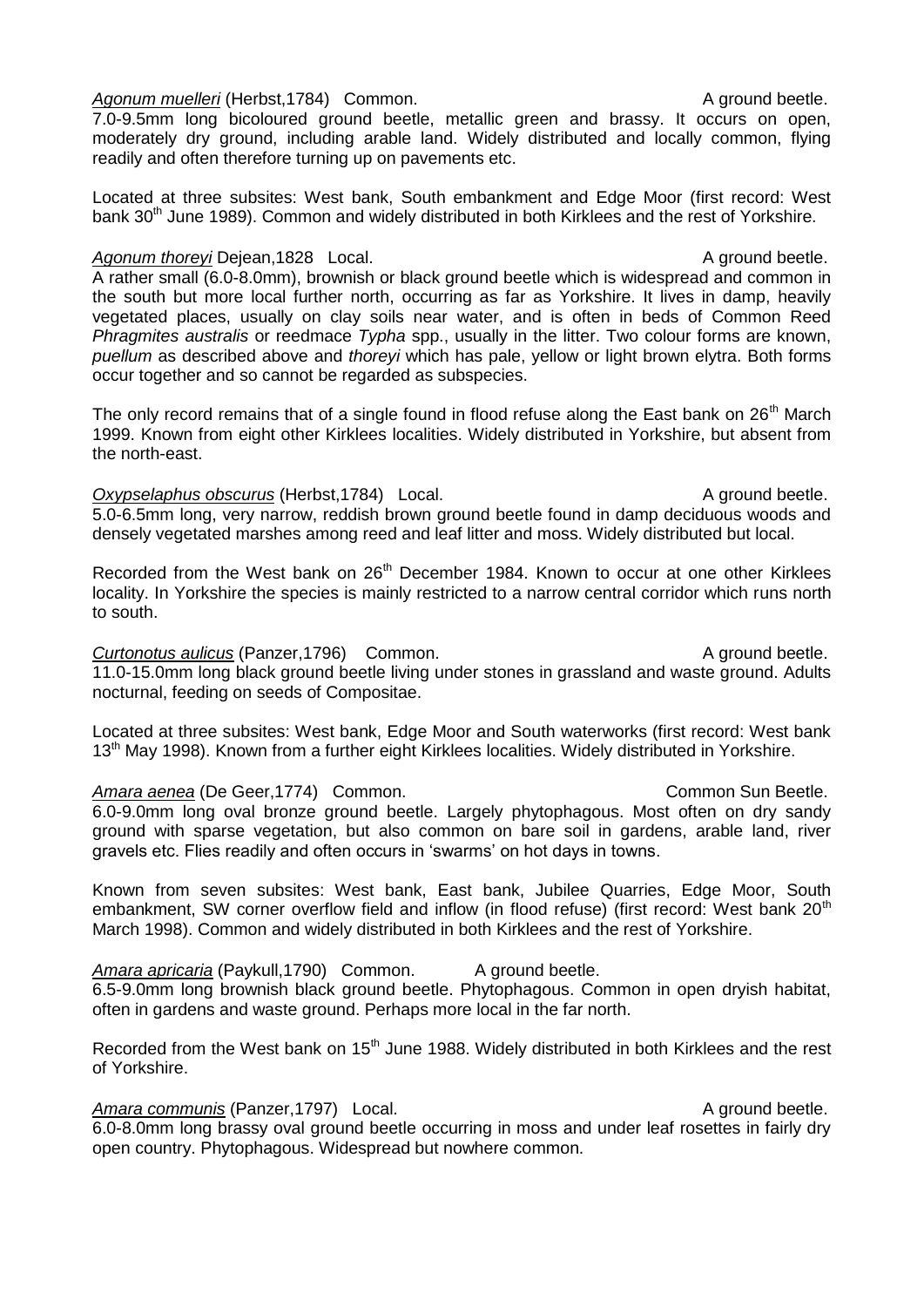Recorded from five subsites: West bank, East bank, Edge Moor, South embankment and South waterworks (first record: West bank 26<sup>th</sup> March 1983). Known from a further six Kirklees localities. Widely, but thinly, distributed in Yorkshire.

Amara convexior Stephens,1828 Local. A ground beetle. 7.0-8.0mm long oval, brassy ground beetle of dry gravelly ground, often in gravel pits. Local, becoming very uncommon in the north.

Recorded from Orange Wood on 30<sup>th</sup> June 1987. Known to occur at one other Kirklees locality. Very scarce in Yorkshire with records from five other localities.

*Amara familiaris* (Duftschmid, 1812) Common. A ground beetle. 5.5-7.2mm long brassy oval ground beetle. Phytophagous. Very common in all types of open ground, including gardens and arable land.

Located at five subsites: West bank, East bank, Edge Moor, South embankment and inflow (in flood refuse) (first record: West bank  $16<sup>th</sup>$  December 1978). Common and widely distributed in both Kirklees and the rest of Yorkshire.

#### Amara *lunicollis* Schiodte,1837 Local. A ground beetle.

7.5-9.0mm long oval metallic ground beetle of meadows, gardens and open woods, especially on peaty soil. Also under moss carpets on rocks and in grass litter. Widely distributed but somewhat local.

Recorded from two subsites: West bank and Edge Moor (first record: West bank 3<sup>rd</sup> June 1979). Widely distributed in Kirklees. In Yorkshire the species is mainly confined to the south and centre.

#### Amara ovata (Fabricius, 1792) Common. A ground beetle.

8.0-9.5mm long oval blue-black ground beetle of dry, open ground with sparse vegetation, such as quarries, railway embankments etc. Widespread and common in southern Britain, perhaps becoming more local in the north.

Located at two subsites: West bank and a garden near the Bull's Head public house (first record: West bank 10<sup>th</sup> June 1997). Known to occur at three other Kirklees localities. Widely, but very thinly, distributed in Yorkshire.

Amara plebeja (Gyllenhal,1810) Common. A ground beetle. 6.0-8.0mm long bronze black oval ground beetle. Phytophagous. Very common in most habitats, including gardens, arable land etc.

Known from seven subsites: West bank, East bank, Jubilee Quarries, Edge Moor, NE corner, Orange Wood and South embankment (first record: West bank 15<sup>th</sup> May 1985). Common and widely distributed in both Kirklees and the rest of Yorkshire.

Amara similata (Gyllenhal,1810) Common. A ground beetle. 8.0-10.0mm long oval black ground beetle, usually occurring on waste ground where there is ruderal vegetation. Phytophagous. Widely distributed and generally fairly common.

Recorded from two subsites: Edge Moor and South embankment (first record: South embankment 25<sup>th</sup> June 2001). Known to occur at a further twelve Kirklees localities. Widely distributed in Yorkshire.

#### **Ophonus rufibarbis** (Fabricius, 1792) Common. A ground beetle. 6.2-9.5mm long black ground beetle. Most types of habitat including gardens and arable land. Phytophagous. Very common species in southern England as far north as Yorkshire. Much more local north of this.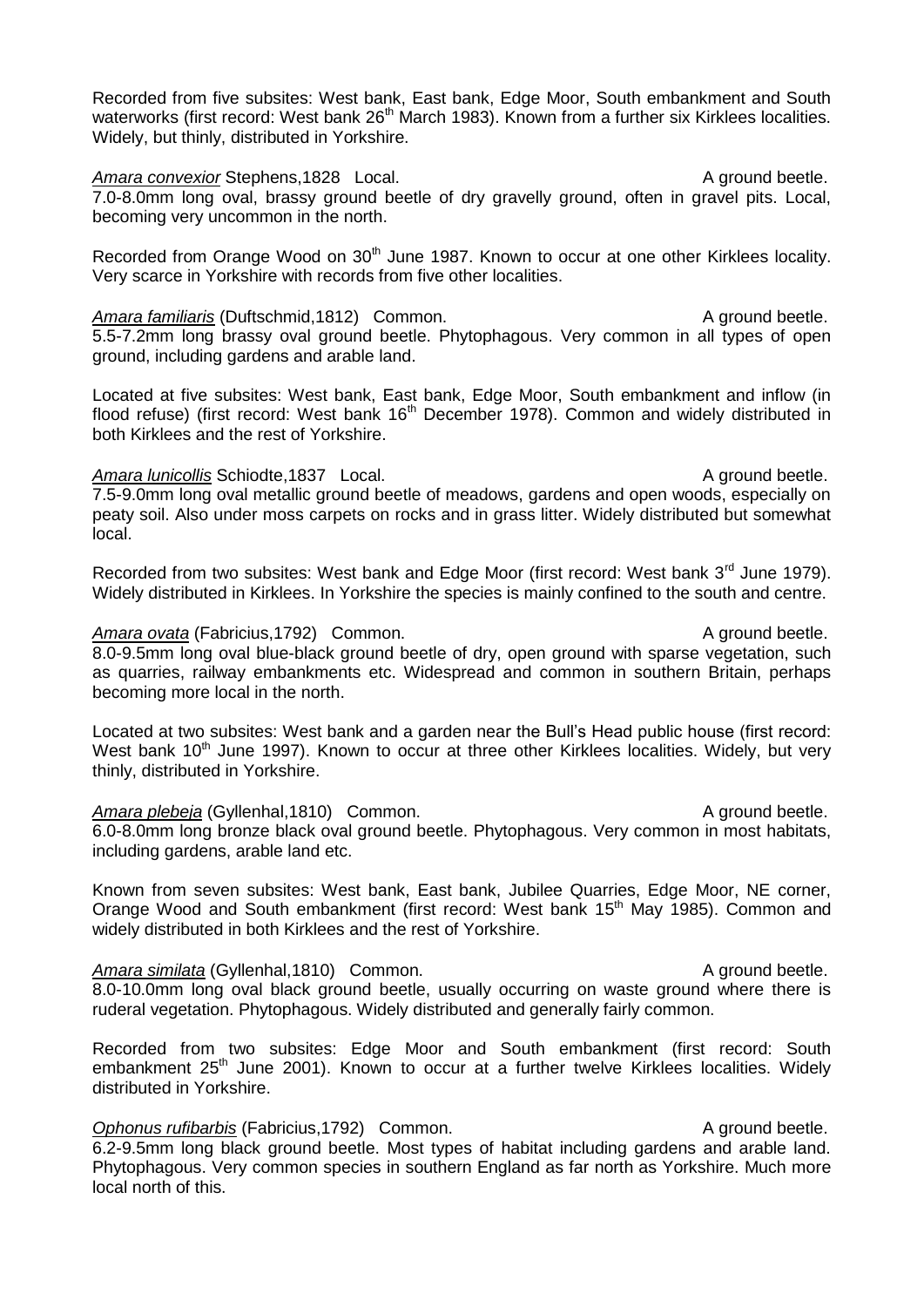The only record remains that of males located in stable refuse on Edge Moor on 14<sup>th</sup> June 2009. Common and widely distributed in both Kirklees and the rest of Yorkshire.

**Harpalus rufipes** (De Geer, 1774) Common. Strawberry Seed Beetle. 10.0-17.0mm long black ground beetle with red legs and yellowish pubescence. Common in grassland, gardens, arable land, waste ground etc. Phytophagous, sometimes a pest of strawberries *Fragaria* spp.

Recorded from the West bank on 5<sup>th</sup> May 1992. Widely distributed in both Kirklees and the rest of Yorkshire.

*Harpalus latus* (Linnaeus, 1758) Common. A ground beetle. 8.2-11.0mm long black, phytophagous ground beetle found in all kinds of open to lightly shaded ground. Particularly common in dunes and sandy grassland. Common in southern England, becoming much more local in the north.

Located along the East bank on  $9<sup>th</sup>$  August 2001. Known to occur at a further seven Kirklees localities. Widely, but very thinly, distributed in Yorkshire.

*Trichocellus cognatus* (Gyllenhal, 1827) Local. A ground beetle. 3.5-4.2mm long blackish brown ground beetle of open, sandy or peaty ground, especially on upland Heather *Calluna vulgaris* moors. More common in the north, but occasional on sandy heaths in the Midlands and Hampshire.

Recorded along the West bank on numerous occasions (first record: 12<sup>th</sup> February 1985). Known to occur at one other Kirklees locality. Widely, but thinly, distributed in Yorkshire.

#### *Trichocellus placidus* (Gyllenhal,1827) Local. A ground beetle. 4.0-5.5mm long brownish black ground beetle living among reed and other litter of fens and

lowland river banks. Widespread but local, abundant where found. Located at three subsites: West bank, Edge Moor and South waterworks (first record: West bank

 $20<sup>m</sup>$  March 1998). Common and widely distributed in both Kirklees and the rest of Yorkshire.

*Bradycellus caucasicus* (Chaudoir, 1846) Common. A ground beetle. 3.0-4.0mm long dark brown ground beetle of sandy and peaty soils, usually in litter under Heather *Calluna vulgaris*. Northern moorland species but also found in lowland heath south to Cambridgeshire. Widespread and not uncommon in the uplands.

Recorded from flood refuse along the West bank on 20<sup>th</sup> March 1983. Known to occur at one other Kirklees locality. Widely, but very thinly, distributed in Yorkshire.

**Bradycellus harpalinus** (Audinet-Serville, 1821) Common. A ground beetle. 3.8-4.2mm long dark reddish to black ground beetle living in litter under Heather *Calluna vulgaris* on sandy or peaty soils. Lowland heathland and moorland. Widespread and common in suitable localities.

Located at four subsites: West bank, Edge Moor, South waterworks and inflow (in flood refuse) (first record: West bank 23rd July 1979). Common and widely distributed in both Kirklees and the rest of Yorkshire.

**Bradycellus ruficollis** (Stephens,1828) Common. A ground beetle. 2.5-3.4mm long black ground beetle with sharp red central stripe. Lives under Heather *Calluna vulgaris* on sand or peat. Widely distributed and common on heathland and moorland.

Recorded from three subsites: West bank, East bank and Edge Moor (first record: West bank 26<sup>th</sup>) February 1983). Widely distributed in both Kirklees and the rest of Yorkshire.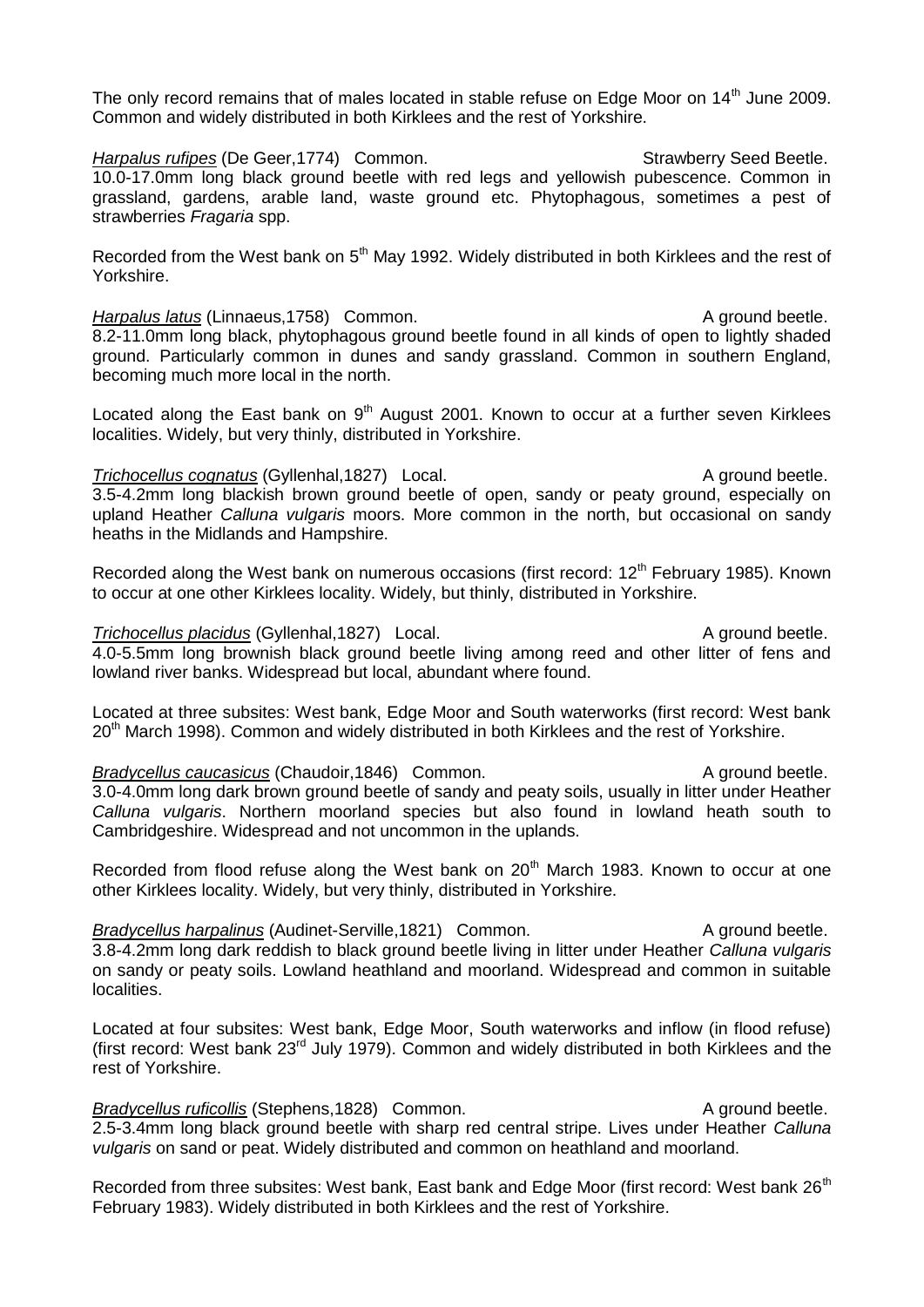*Bradycellus verbasci* (Duftschmid, 1812) Common. A ground beetle. 4.5-5.0mm long reddish ground beetle. Phytophagous, found mainly on sandy and gravelly soils, but often climbing vegetation, particularly onto umbelliferous flowers and often therefore caught by sweeping. Flies readily and regularly comes to light at night. Common and widespread.

Located at two subsites: West bank and Edge Moor (first record: West bank 26<sup>th</sup> May 1989). Widely distributed in both Kirklees and the rest of Yorkshire.

#### **Stenolophus mixtus** (Herbst,1784) Local. A ground beetle.

5.0-5.5mm long blackish brown ground beetle with paler markings, living at the margins of ponds, streams, rivers and in fens, usually among dense vegetation. Widespread but local north to Co. Durham. Abundant where found.

Recorded from the West bank on seven occasions (first record: 25<sup>th</sup> May 1984). Known to occur at one other Kirklees locality. In Yorkshire the species is mainly confined to the southern half.

#### Acupalpus parvulus (Sturm, 1825) Local. A ground beetle.

3.0-4.0mm long brownish black ground beetle with paler spots. Lives among lush vegetation at the margins of freshwater, usually in acid conditions. England and Wales north to Yorkshire.

Located along the West bank on three occasions (first record:  $1<sup>st</sup>$  September 1991). This is the only known Kirklees locality for the species. Widely distributed in Yorkshire but absent from the north.

### Acupalpus dubius Schilsky,1888 Local. A ground beetle.

2.5-2.7mm long brownish black ground beetle of damp moss, leaf litter, etc, in marshy and heathy places. Widespread but local, becoming rarer in the north.

Recorded from the West bank on two occasions (first record:  $6<sup>th</sup>$  July 1989). Known to occur at a further three Kirklees localities. In Yorkshire the species is confined to the south and centre.

### **Badister bullatus** (Shrank,1798) Common. A ground beetle.

A common and attractive, bright red and black predatory ground beetle which is usually found under stones, in moss or litter in a variety of habitats. It is the most eurytopic *Badister* species, occurring in dry as well as moist and open as well as shaded places.

Located in stable refuse on Edge Moor on three occasions (first record: 15<sup>th</sup> April 2006). Widely distributed in both Kirklees and the rest of Yorkshire.

#### *Badister sodalis* (Duftschmid,1812) Local. A ground beetle.

4.0-5.0mm long brownish black predatory ground beetle found among damp leaf litter and moss, usually by running water. Widespread but very local.

Recorded from the West bank on 18<sup>th</sup> February 1990. This is the only known Kirklees locality for the species. Thinly distributed in Yorkshire with most records stemming from the southern half.

#### *Paradromius linearis* (Olivier, 1795) Common. A ground beetle.

4.5-6.0mm long reddish brown ground beetle. Found in most types of habitat, often in leaf or reed litter, under bark, in moss etc. Very common throughout Britain.

Located at four subsites: Edge Moor (regularly recorded from stable refuse), Orange Wood, South waterworks and inflow (in flood refuse) (first record: inflow 15<sup>th</sup> April 1998). Known to occur at a further four Kirklees localities. Common and widely distributed in Yorkshire.

*Philorhizus melanocephalus* (Dejean, 1825) Common. A ground beetle. 2.5-3.5mm long pale brown ground beetle with a black head. Found in leaf litter, moss, among tall grass etc. Very common in most habitats, particularly in grassland and on the coast.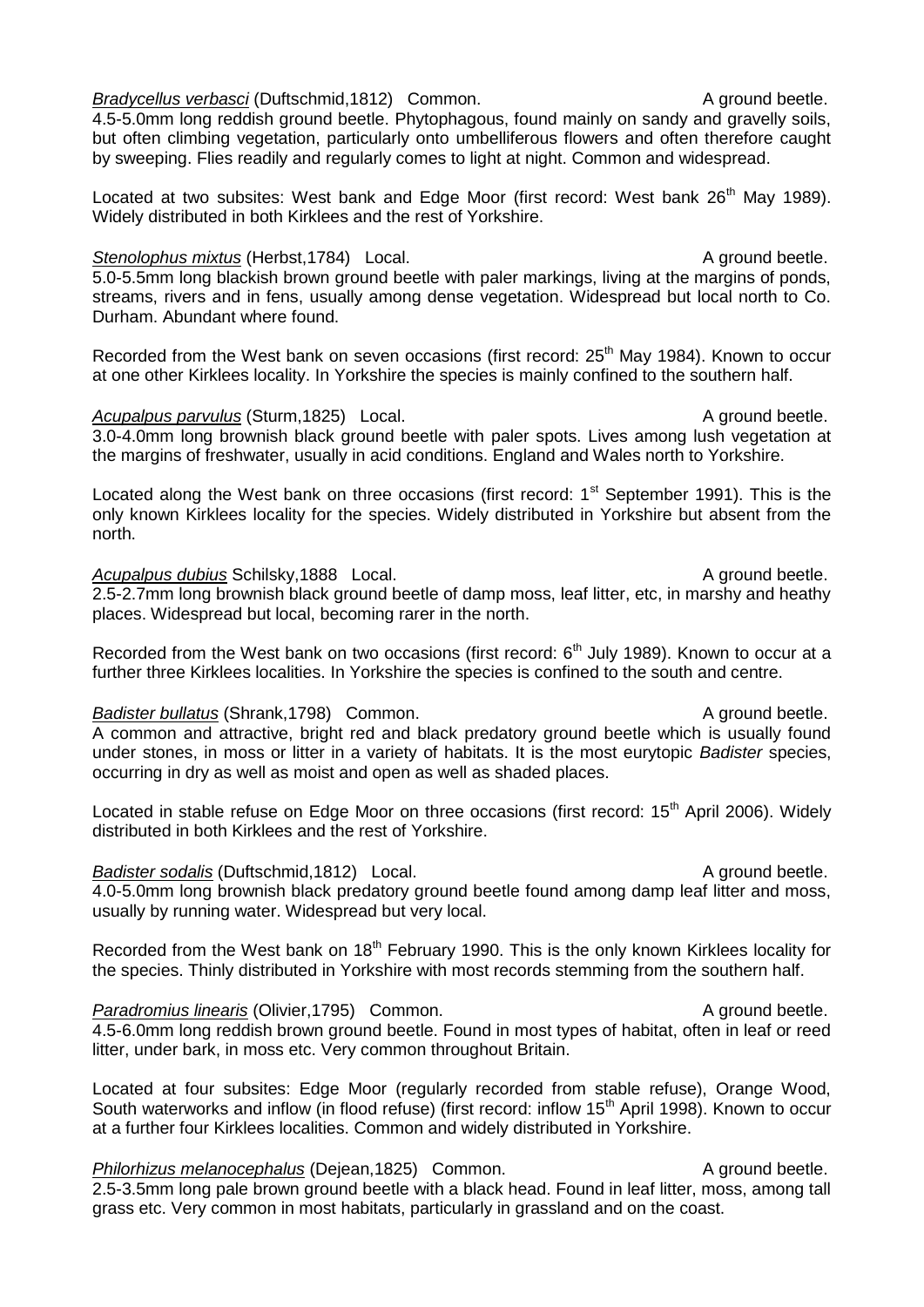Located at four subsites: West bank, Edge Moor (regularly recorded from stable refuse), South waterworks and inflow (in flood refuse) (first record: inflow 15<sup>th</sup> April 1998). Widely distributed in both Kirklees and Yorkshire, but absent from the north of the county.

*Dromius meridionalis* Dejean,1825 Local. A ground beetle. 6.0-7.0mm long red brown 'ground' beetle usually found mainly under bark of deciduous trees, occasionally on conifers. Widespread and locally common.

Recorded along the West bank on three occasions (first record: 15<sup>th</sup> June 1986). Known from a further two Kirklees localities. Widely, but very thinly, distributed in Yorkshire.

*Dromius quadrimaculatus* (Linnaeus, 1758) Common. A ground beetle. 5.2-6.4mm long, rather flattened dark brown ground beetle with prominent white spots on the elytra. Found beneath bark and on trunks of trees. Widely distributed and generally common.

Located under bark along the West bank on 16<sup>th</sup> February 2001. Widely distributed in both Kirklees and the rest of Yorkshire.

*Calodromius spilotus* (Illiger, 1798) Common. A ground beetle. 3.0-4.0mm long brown ground beetle with four cream spots on elytra. Lives in fissures in bark and under dead bark, usually of standing trees, often on conifers. Locally common throughout the country.

Recorded under bark along the West bank on two occasions (first record:  $24<sup>th</sup>$  October 1983). Widely distributed in both Kirklees and the rest of Yorkshire.

#### **Water beetles**

As a group, the water beetles of the reservoir have not been systematically worked, although occasional attempts to record them have been undertaken. This, in part, is due to a lack of habitat. With the exception of the reservoir itself, which is unfavourable for most water beetles as it has no submerged or marginal plant communities, the only water bodies which offer a suitable habitat are the small pond on Edge Moor, the pond near Jubilee Quarries (now filled with rubble etc), the catchment drain (inflow channel) and the SW corner overflow field (only when the reservoir is full, or nearly full to capacity).

### **HALIPLIDAE**

All species of this family are to be found among aquatic plants in slow flowing or stagnant water and both the adults and larvae feed on algae.

*Haliplus confinis* Stephens,1828 Common. A crawling water beetle. A water beetle usually found in lakes and quarry ponds.

Recorded from the inflow channel on 12<sup>th</sup> June 2006. This is the only known Kirklees locality for the species.

*Haliplus lineatocollis* (Marsham, 1802) Common. A crawling water beetle. Located at two subsites: Jubilee Quarries (pond) and inflow channel (first record: both subsites 12<sup>th</sup> June 2006). Known from a further five Kirklees localities.

*Haliplus lineolatus* Mannerheim, 1844 Local. A crawling water beetle. A water beetle found in man-made ponds and lakes.

Recorded from the West bank on  $6<sup>th</sup>$  May 1989. Known to occur at one other Kirklees locality.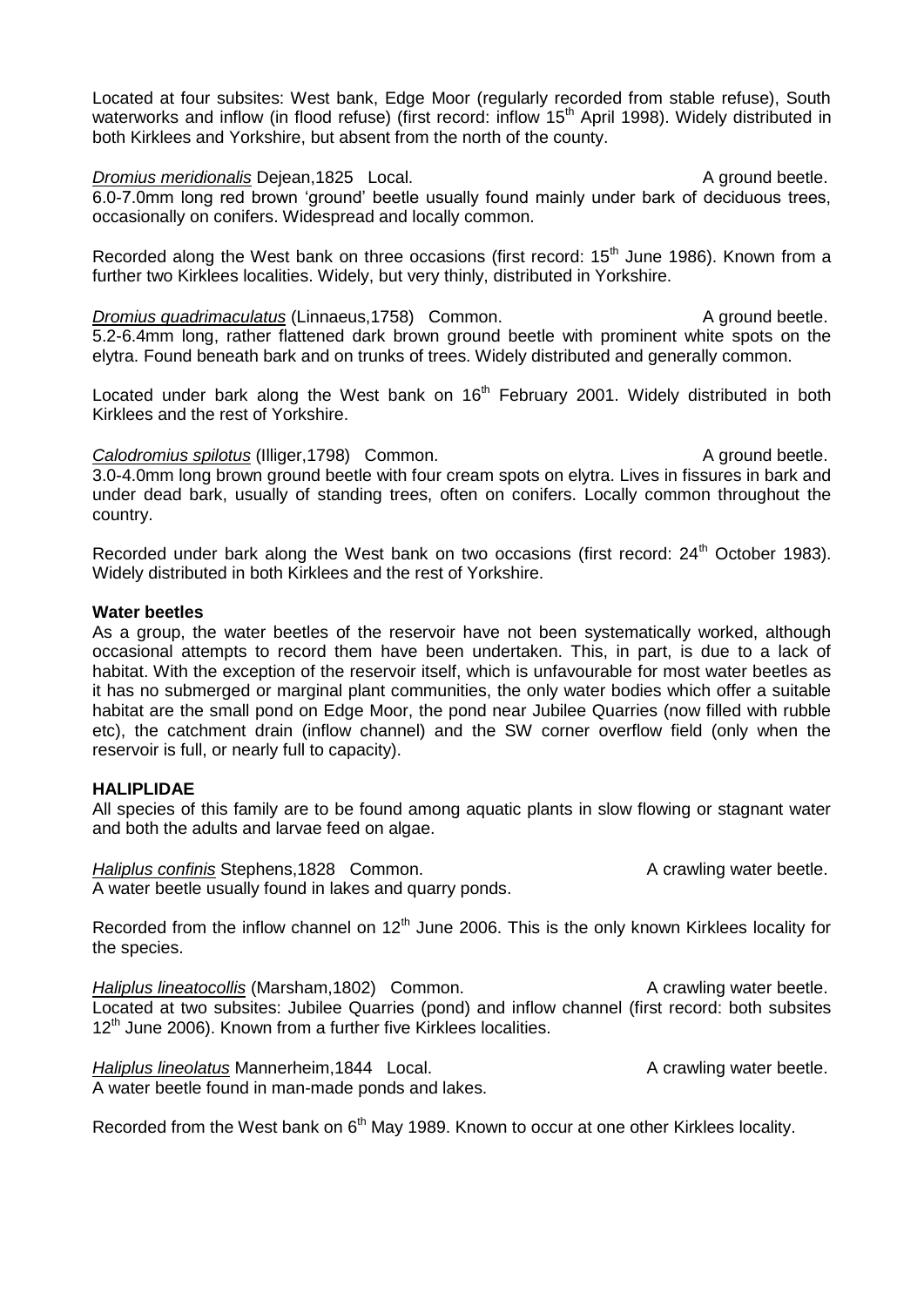*Haliplus ruficollis* (De Geer, 1774) Common. A crawling water beetle. A water beetle of well vegetated, lowland ponds and lakes.

Located in the inflow channel on  $12<sup>th</sup>$  June 2006. Known from a further four Kirklees localities.

*Haliplus sibiricus* Motschulsky, 1860 Local. A crawling water beetle. Water beetle found in all types of lowland water. Widespread but local.

Recorded from Jubilee Quarries (pond) on  $12<sup>th</sup>$  June 2006. Known from a further five Kirklees localities.

#### **NOTERIDAE**

*Noterus clavicornis* (De Geer, 1774) Local. The Larger Noterus. A local water beetle of lowland, grassy ponds. It is mostly found in the southern half of Britain, becoming scarce in northern England and only just reaching the Scottish Border and the Dumfries area. Often abundant where it occurs. In the north it does appear to be confined to older, well established sites.

Located in the SW corner overflow field on  $12<sup>th</sup>$  June 2006. Known from two other Kirklees localities.

### **DYTISCIDAE**

The adults of this large family, 118 British species, are well adapted for life in water as they have a stream-lined body and long-haired hind leg modified for swimming. Air is collected from the surface of the water and stored beneath their elytra. They can also fly, and move to new water bodies when necessary.

*Hydroporus discretus* Fairmaire & Brisout,1859 Local. A water beetle. Small black water beetle of springs and cold streams. Its distribution suggests an association with chalk and limestone, but this is probably because springs are commoner in such areas. Patchily distributed throughout Great Britain but local.

Recorded along the West bank on two occasions (first record:  $7<sup>th</sup>$  June 1983). This is the only known Kirklees locality for the species.

*Hydroporus gyllenhali* Schiodte,1841 Common. A water beetle. A small reddish-brown water beetle, 3.0 to 4.0mm long. Found in peaty water throughout the British Isles, but apparently declining in the Midlands.

Recorded from the West bank on three occasions (first record:  $4<sup>th</sup>$  June 1983). Widely distributed in Kirklees.

#### *Hydroporus incognitus* Sharp,1869 Local. A water beetle. A small water beetle usually found in woodlands but sometimes abundant in peat bogs and fens. Somewhat scattered distribution centred on the Scottish Border (fortuitous due to recording pressure?), but rare or absent in south-west England, south and central Wales and the central Highlands.

Located at three subsites: Jubilee Quarries (pond), SW corner overflow field and inflow channel (all records  $12<sup>th</sup>$  June 2006). Known from a further eight Kirklees localities.

#### *Hydroporus memnonius* Nicolai,1822 Common. A water beetle.

Water beetle usually found in shallow pools among dead leaves. Widespread but not usually considered common possibly because it is a difficult species to collect by normal techniques.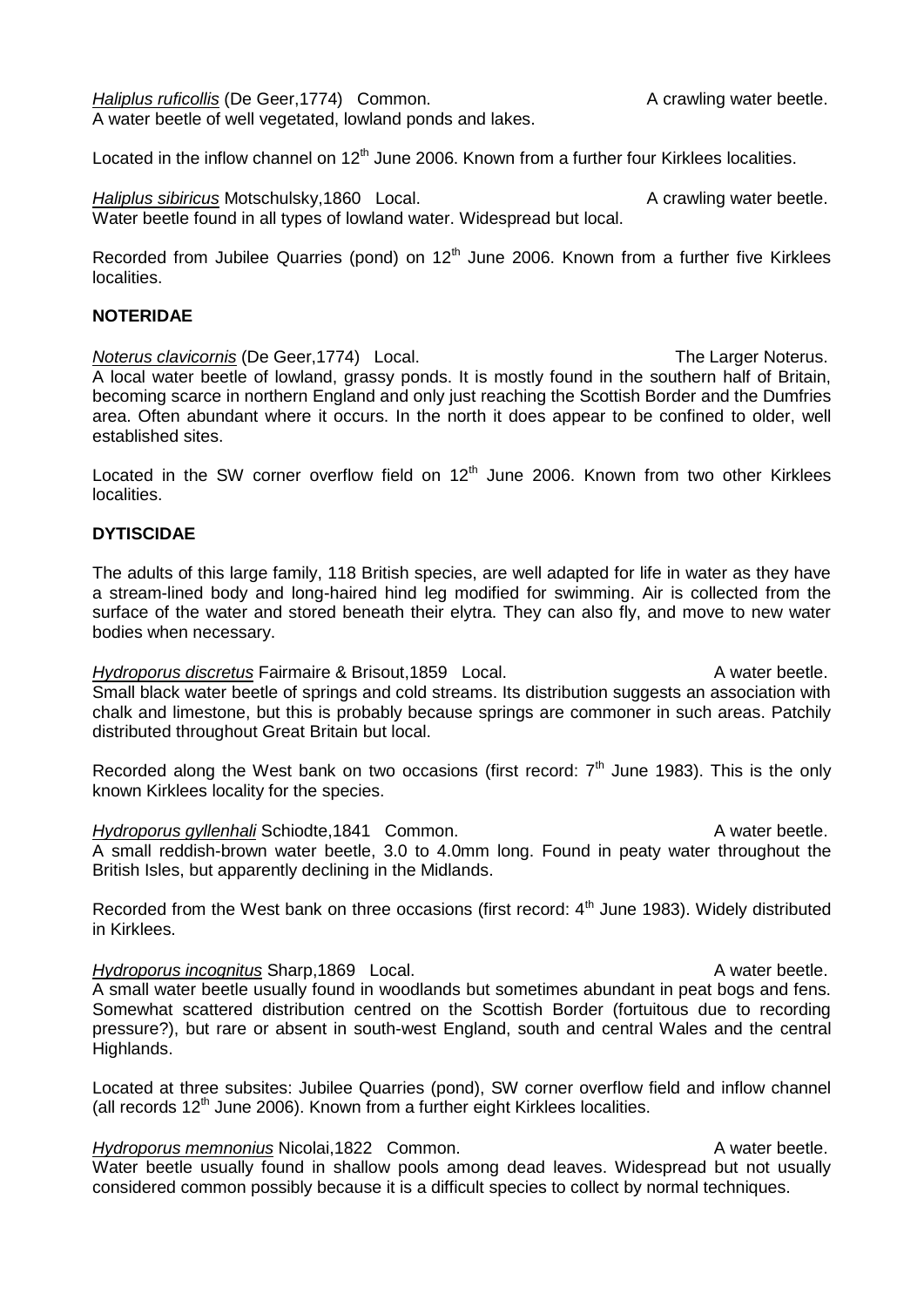Recorded from four subsites: West bank, Edge Moor (pond), Jubilee Quarries (pond) and SW corner overflow field (first record: West bank 29<sup>th</sup> June 1980). Known from a further nine Kirklees localities.

*Hydroporus palustris* (Linnaeus, 1761) Common. A water beetle. A small dark water beetle. One of the commonest species and with no obvious habitat associations.

Located at three subsites: West bank, Jubilee Quarries (pond) and SW corner overflow field (first record: West bank  $4<sup>th</sup>$  August 1983). Common and widely distributed in both Kirklees and the rest of Yorkshire.

*Hydroporus planus* (Fabricius, 1781) Common. A water beetle. A small black water beetle. One of the commonest species. An active flier which can turn up almost anywhere, but appears to prefer lower altitudes.

Recorded from the inflow channel on  $12<sup>th</sup>$  June 2006. Common and widely distributed in both Kirklees and the rest of Yorkshire.

*Hydroporus pubescens* (Gyllenhal,1808) Common. A water beetle. A small black diving beetle. A very widespread and common species with no obvious habitat associations.

Located at five subsites: West bank, Jubilee Quarries (pond), Edge Moor (pond), SW corner overflow field and inflow channel (first record: West bank 6<sup>th</sup> May 1979). Widely distributed in Kirklees.

#### *Hydroporus tristis* (Paykull,1798) Common. A water beetle.

A common species in acid waters throughout Britain, although loss of habitat in central and eastern England has led to something of a disjunct distribution with southern heathland sites now isolated from the main range in the north and west.

Recorded from the SW corner overflow field on  $12<sup>th</sup>$  June 2006. Known from a further five Kirklees localities.

**Stictonectes lepidus** (Olivier, 1795) Notable/Nb. A water beetle. Small yellow and black water beetle of clear well oxygenated water. Most records are for basepoor streams and quarry ponds with a concentration of localities on the Millstone Grit in the Pennines. Scattered and very local.

Located at two subsites: West bank and Jubilee Quarries (pond) (first record: West bank  $16<sup>th</sup>$ August 1984). Known from a further ten Kirklees localities.

#### **Graptodytes pictus** (Fabricius, 1787) Local. **A** water beetle. A southern water beetle found in ditches and ponds. In north-eastern England, it is mainly found in man-made water bodies, and it appears to be declining in this region. Widespread in lowland Britain, but absent from the south-west and northern Scotland.

Recorded from the West bank on  $8<sup>th</sup>$  May 1981. Known from a further three Kirklees localities.

*Nebrioporus elegans* (Panzer, 1794) Common. A water beetle. An attractively marked black and yellow diving beetle, slightly less than 10mm in length, found in stony rivers and lakes, sometimes in abundance.

Located at two subsites: SW corner overflow field and inflow channel (first record: both subsites  $12<sup>th</sup>$  June 2006). Known from a further two Kirklees localities.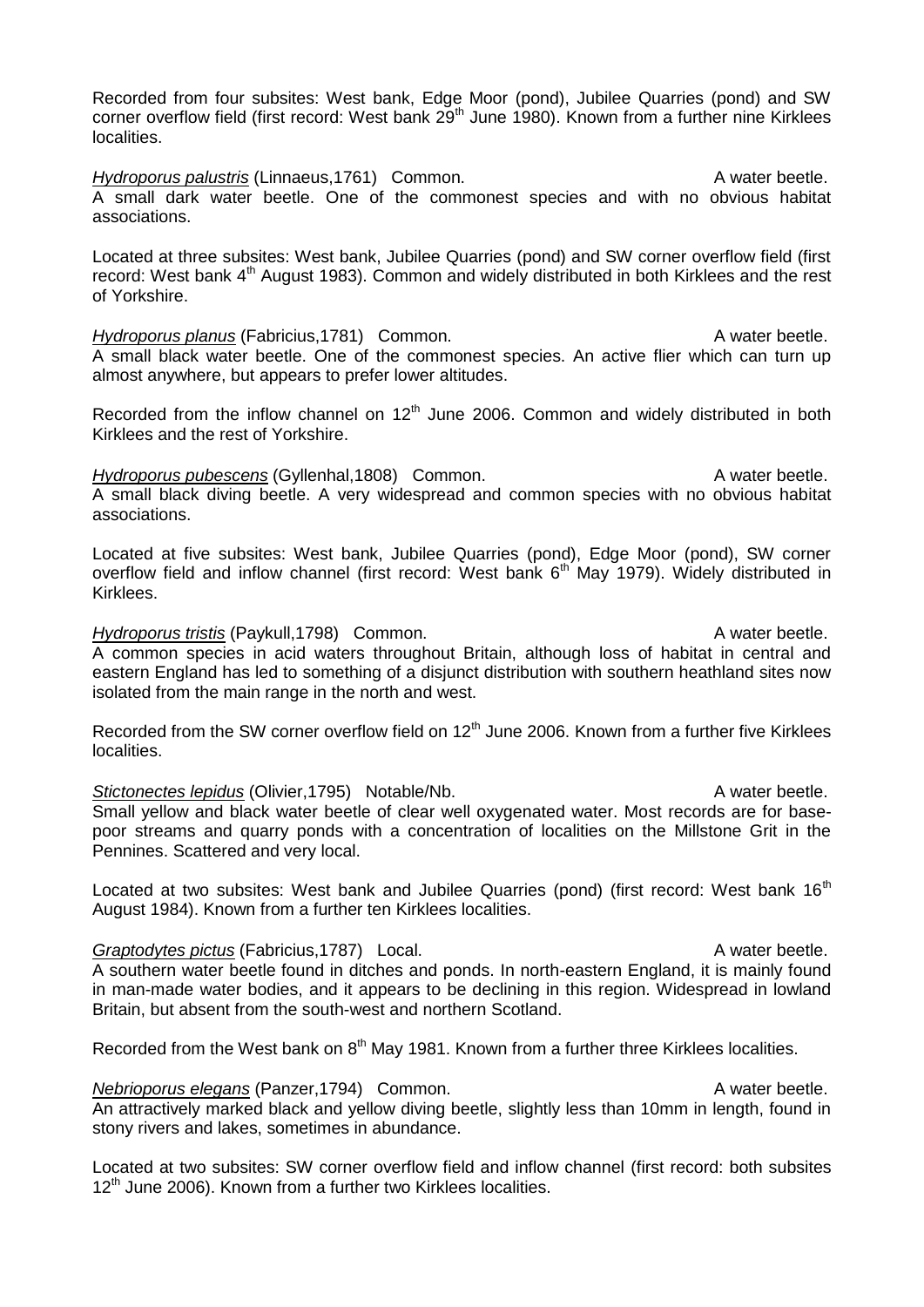*Stictotarsus duodecimpustulatus* (Fabricius, 1792) Local. A water beetle. Water beetle usually found in fast flowing streams and rivers, but occasionally in well oxygenated still water such as quarry ponds.

Recorded from two subsites: West bank and Jubilee Quarries (pond) (first record: West bank 24<sup>th</sup> August 1983). Known from a further two Kirklees localities.

*Oreodytes davisii* (Curtis,1831) Notable/Nb. A water beetle. Water beetle found amongst sand and gravel in fast flowing streams. Common in northern and western Britain, but scarce or absent in southern and central England.

Located along the West bank on  $17<sup>th</sup>$  September 1986. Known from one other Kirklees locality.

**Oreodytes sanmarkii** (Sahlberg, C.R., 1826) Common. A water beetle. A small yellow and black water beetle found in fast-flowing and rocky streams and rivers. Restricted to western and northern Britain.

Recorded from two subsites: Orange Wood (in the stream) and inflow channel (first record: Orange Wood 31<sup>st</sup> August 1994). Known from a further nine Kirklees localities.

*Platambus maculatus* (Linnaeus, 1758) Common. A water beetle. Flightless water beetle found in a variety of flowing water habitats, usually where there is little vegetation. Widespread and common, but absent from islands except Skye.

Located at two subsites: West bank and inflow channel (first record: West bank 15<sup>th</sup> June 1986). Known from a further six Kirklees localities.

Agabus bipustulatus (Linnaeus, 1767) Common. A water beetle. A common and widely distributed black water beetle, found in a very wide range of water body types all over the country.

Recorded from five subsites: West bank, Jubilee Quarries (pond), Edge Moor (pond), South waterworks (in the channel), Orange Wood (in the stream) and inflow channel (first record: West bank 30<sup>th</sup> July 1984). Common and widely distributed in both Kirklees and the rest of Yorkshire.

### Agabus didymus (Olivier, 1795) Local. A water beetle.

A water beetle found in lowland slow flowing water such as grassy streams and, very occasionally, in ponds with grassy edges. Widely distributed in England north to Northumberland in the east and Cheshire in the west.

Located at two subsites: West bank and SW corner overflow field (first record: West bank 20<sup>th</sup> July 1984). Known from a further four Kirklees localities.

Agabus guttatus (Paykull,1798) Common. A water beetle. Found in all types of running water, both lowland and upland.

Recorded from two subsites: West bank and Orange Wood (in the stream) (first record: West bank April 1995). Known from a further thirteen Kirklees localities.

Agabus nebulosus (Forster, 1771) Common. A water beetle. A black and pale straw coloured water beetle, common and widespread over much of the British Isles. Usually found in open water with little vegetation, often temporary pools or recently created habitats.

Located in Jubilee Quarries (pond) on  $12<sup>th</sup>$  June 2006. Known from a further three Kirklees localities.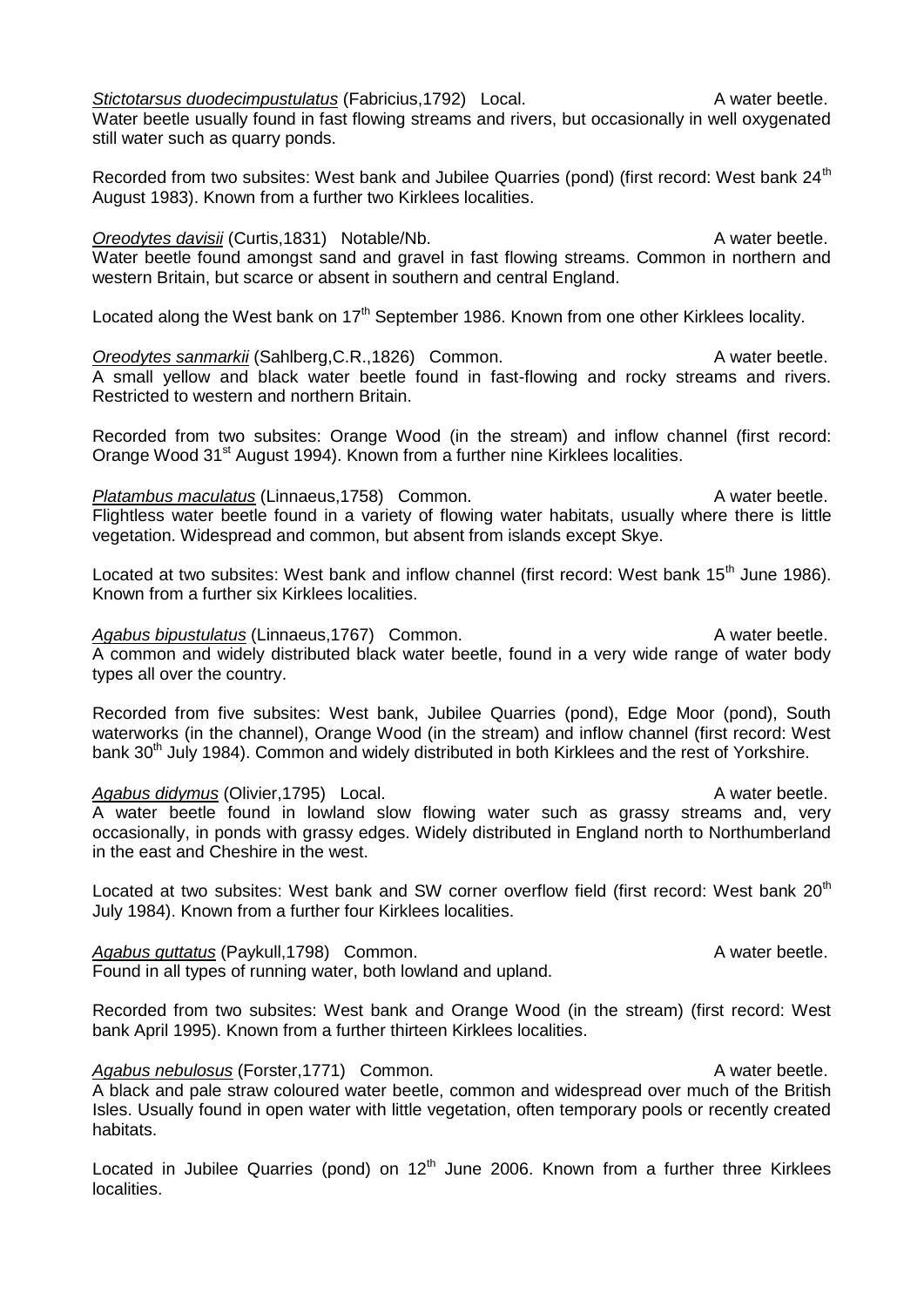Agabus paludosus (Fabricius, 1801) Local. A water beetle. Water beetle found in slow moving water in lowland situations.

Recorded from the inflow channel on  $12<sup>th</sup>$  June 2006. Known from a further three Kirklees localities.

Agabus sturmii (Gyllenhal in Schonherr,1808) Common. A water beetle. A common water beetle of fens, marshes and ponds.

Located at two subsites: Jubilee Quarries (pond) and inflow channel (first record: both subsites  $12<sup>th</sup>$  June 2006). Known from a further six Kirklees localities.

*Ilybius fuliginosus* (Fabricius, 1792) Common. A water beetle. An active water beetle recorded from a variety of situations including small streams and temporary ponds.

Recorded from three subsites: West bank, SW corner overflow field and inflow channel (first record: West bank 6<sup>th</sup> June 1989). Known from a further eleven Kirklees localities.

#### *Rhantus exsoletus* (Forster, 1771) Local. A water beetle.

A water beetle of lowland, acid ponds and old fenland areas where it is found in sedge *Carex* spp. beds. Rare or absent in the south-west and Wales and most abundant in southern Scotland.

Located along the West bank on 9<sup>th</sup> April 1989. Known from one other Kirklees locality.

#### **GYRINIDAE**

The members of this family are all surface swimmers of a very distinctive appearance and a gregarious nature, often occurring in large congregations.

**Gyrinus substriatus Stephens.1828 Common.** A whirligig.

The common whirligig beetle. Abundant in all types of still water throughout Britain.

Recorded from six subsites: West bank, Jubilee Quarries (pond), Edge Moor (pond), South waterworks (in the channel), SW corner overflow field and inflow channel (first record: West bank 15<sup>th</sup> May 1978). Widely distributed in Kirklees.

#### **HYDROPHILIDAE**

Although a large number of species are truly aquatic, the name of the family is inappropriate as a considerable number are wholly terrestrial. Habitats include damp or marshy places amongst vegetable refuse, dung, the roots of certain plants and water bodies of various types.

*Helophorus aequalis* Thomson, C.G., 1868 Common. A scavenger water beetle. Water beetle which, whilst being common and widely distributed, appears to favour somewhat acidic conditions.

Located at five subsites: West bank, East bank, Jubilee Quarries, SW corner overflow field and inflow channel (first record: West bank  $29<sup>th</sup>$  November 1979). Widely distributed in Kirklees.

*Helophorus arvernicus* Mulsant,1846 Notable/Nb. A scavenger water beetle. Small water beetle of slow flowing rivers where it can be found in wet silt at the margins. Locally distributed, mainly in the west and the Scottish Borders.

Recorded from the South waterworks channel on 2<sup>nd</sup> July 2009. Known from one other Kirklees locality.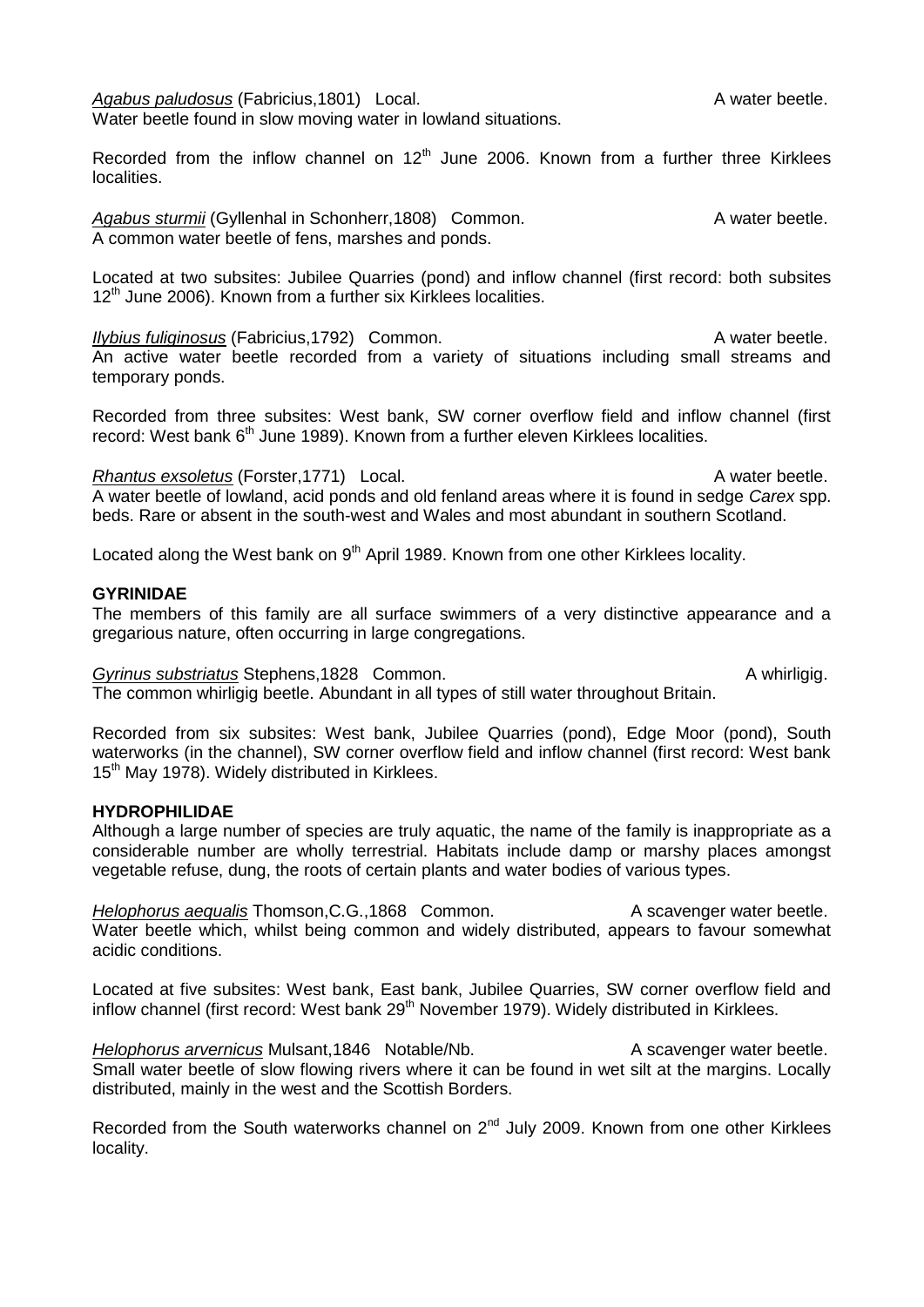*Helophorus brevipalpis* Bedel, 1881 Common. A scavenger water beetle. 3.0mm long speckled brown water beetle. Very common in almost any type of still water. Often swarms and lands on any shiny surface. One of Britain's commonest beetles.

Located at seven subsites: West bank, East bank, Jubilee Quarries, Edge Moor, SW corner overflow field, South waterworks (in the channel) and inflow channel (first record: East bank 21<sup>st</sup> April 1982). Widely distributed in Kirklees. Common and widespread in Yorkshire.

*Helophorus flavipes* Fabricius,1792 Common. A scavenger water beetle. A small black phytophagous water beetle restricted to peaty substrates. Widespread in suitable areas throughout the British Isles. One of the typical species of heath and moorland ponds.

Recorded from six subsites: West bank, East bank, Edge Moor, Orange Wood, South waterworks and SW corner overflow field (first record: West bank  $10<sup>th</sup>$  February 1982). Known from a further eight Kirklees localities. Common and widespread in Yorkshire.

*Helophorus grandis* Illiger, 1798 Common. A scavenger water beetle. 7.0mm long brownish water beetle living in stagnant or slow flowing water including ponds, puddles, wheel ruts etc. Very common over Britain. Flies readily and is often attracted to shiny paintwork.

Located at seven subsites: West bank, Jubilee Quarries, Edge Moor, Orange Wood, South waterworks (in the channel), SW corner overflow field and inflow (in the channel and flood refuse) (first record: West bank 29th November 1979). Widely distributed in Kirklees. Common and widespread in Yorkshire.

*Helophorus minutus* Fabricius,1775 Common. A scavenger water beetle. Water beetle mainly recorded from lowland, standing water.

Recorded from four subsites: West bank, Orange Wood, South waterworks and inflow channel (first record: Orange Wood 31st August 1994). Common and widely distributed in both Kirklees and the rest of Yorkshire.

*Helophorus obscurus* Mulsant, 1844 Common. A scavenger water beetle. 3.0mm long brown water beetle. Common in still, muddy bottomed water.

Located in the SW corner overflow field on  $12<sup>th</sup>$  June 2006. Known from a further two Kirklees localities.

**Coelostoma orbiculare (Fabricius, 1775)** Common. A scavenger water beetle. 4.5-5.0mm long brownish black water beetle, frequently living in moss or wet plant debris at the side of freshwater as well as living in the water itself. Very common in a variety of water types.

Recorded from two subsites: West bank and South waterworks (in the channel) (first record: West bank  $6<sup>th</sup>$  June 1986). Known from two other Kirklees localities.

**Sphaeridium bipustulatum Fabricius,1781 Common.** A scavenger water beetle. 6.0mm long rounded dung beetle, black with red and creamy yellow markings on the wing cases. Usually in very fresh dung, especially cow and horse dung, often arriving within minutes of the dung being deposited. Widespread and common species, difficult to distinguish from the equally common species *Sphaeridium lunatum* without dissection of males.

Located in horse dung on Edge Moor on two occasions (first record: 2<sup>nd</sup> June 2007). Known from two other Kirklees localities.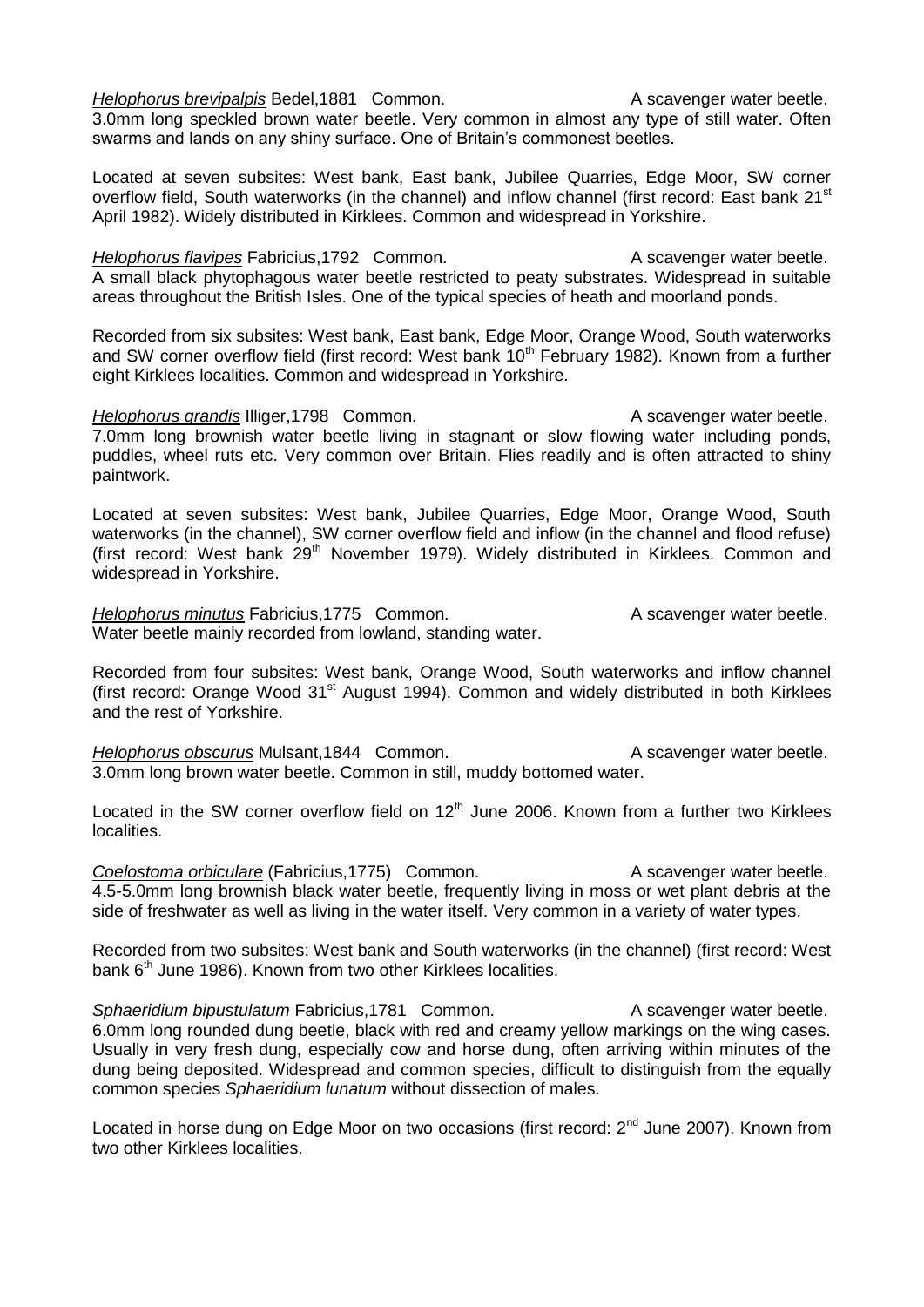**Sphaeridium lunatum Fabricius,1792 Common.** A scavenger water beetle. 6.0mm long rounded dung beetle, common but difficult to distinguish from the equally common species *Sphaeridium bipustulatum* without dissection of males. Usually in very fresh dung, especially cow and horse dung, often arriving within minutes of the dung being deposited.

Recorded from three subsites: West bank, Edge Moor (in horse dung) and South embankment (in horse dung) (first record: West bank 11<sup>th</sup> October 1991). Widely distributed in Kirklees.

**Sphaeridium marginatum Fabricius,1787** Unknown. A scavenger water beetle. Located at two subsites: West bank and Edge Moor (in horse dung) (first record: West bank 1<sup>st</sup> September 1992). Widely distributed in Kirklees.

*Sphaeridium scarabaeoides* (Linnaeus, 1758) Common. A scavenger water beetle. 5.0-8.0mm long oval black beetle with red and yellow markings. Adults are attracted to very fresh (liquid) cow dung, wherein the larvae develop. Very common throughout Britain.

Recorded from five subsites: West bank, Edge Moor (in horse dung), South embankment (in horse dung), Orange Wood and inflow (first record: West bank 23<sup>rd</sup> May 1983). Widely distributed in Kirklees.

**Cercyon analis** (Paykull,1798) Unknown. A scavenger water beetle. Located at six subsites: West bank, East bank, Edge Moor (in horse dung and stable refuse), South embankment (in horse dung), South waterworks and Orange Wood (first record: West bank 8<sup>th</sup> August 1984). Widely distributed in Kirklees.

**Cercyon impressus** (Sturm,1807) Common. A scavenger water beetle. 3.0mm long black dung beetle with reddish apex to the elytra. Usually recorded in sheep, horse or cow dung, but occasionally also in rotting plant material and carrion. Very common.

Recorded from three subsites: West bank, Edge Moor (in horse dung and stable refuse) and South embankment (first record: West bank 3<sup>rd</sup> April 2005). Known from a further seven Kirklees localities.

**Cercyon haemorrhoidalis** (Fabricius, 1775) Common. A scavenger water beetle. 2.0-3.0mm long black and red beetle living in herbivore dung. Very common.

Located at five subsites: West bank, East bank, NE corner, Edge Moor (in horse dung and stable refuse) and South embankment (first record: West bank  $21<sup>st</sup>$  May 1989). Widely distributed in Kirklees.

**Cercyon lateralis** (Marsham, 1802) Local. A scavenger water beetle. 2.5mm long black beetle living in dung. Somewhat local.

Recorded from four subsites: West bank, Edge Moor (in horse dung and stable refuse), South waterworks and South embankment (first record: West bank 1<sup>st</sup> April 1982). Widely distributed in Kirklees.

**Cercyon marinus Thomson, C.G., 1853** Local. A scavenger water beetle. 3.0mm long black and dirty yellow beetle living among submerged plant litter at the edges of still water and in marshes. Local throughout Britain.

Located along the West bank on 21<sup>st</sup> March 2003. This is the only known Kirklees locality for the species.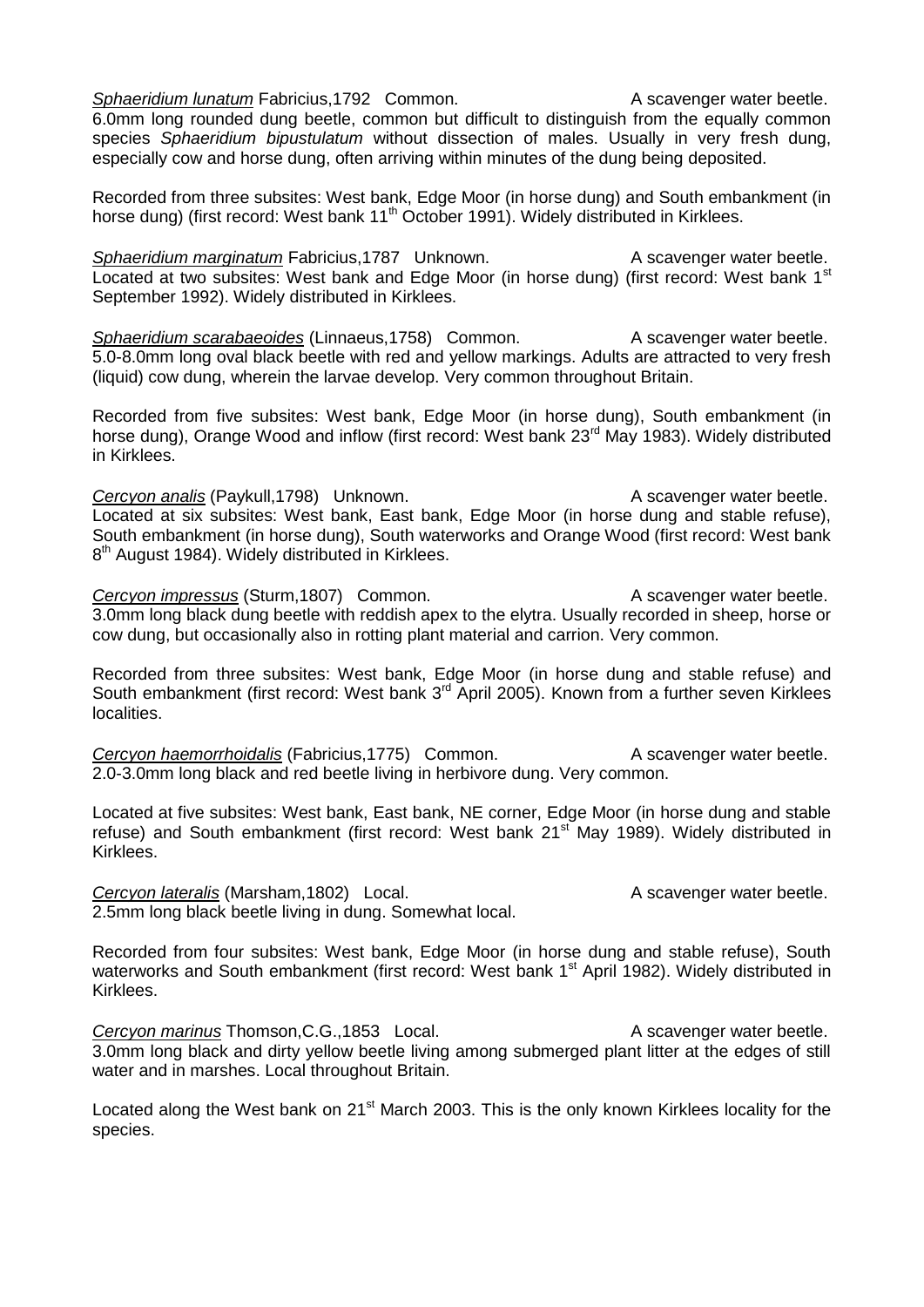**Cercyon melanocephalus (Linnaeus, 1758)** Common. A scavenger water beetle. 3.0mm long black and red dung beetle. Very common species, occurring in most types of animal dung.

Recorded from eight subsites: West bank, East bank, NE corner, Edge Moor (in horse dung and stable refuse), South embankment (in horse dung), Orange Wood, South waterworks and inflow (in flood refuse) (first record: West bank  $20<sup>th</sup>$  March 1998). Common and widely distributed in both Kirklees and the rest of Yorkshire.

**Cercyon pygmaeus** (Illiger, 1801) Unknown. A scavenger water beetle. Located at four subsites: West bank, Edge Moor (in horse dung), Orange Wood and South embankment (first record: West bank 6<sup>th</sup> August 1983). Widely distributed in Kirklees.

**Cercyon quisquilius** (Linnaeus, 1761) Unknown. A scavenger water beetle. Recorded from stable refuse on Edge Moor on four occasions (first record:  $20<sup>th</sup>$  May 2007). Widely distributed in Kirklees.

**Cercyon terminatus** (Marsham,1802) Local. A scavenger water beetle. A small shining black beetle associated with decaying vegetable material.

Located at two subsites: West bank and South waterworks (first record: West bank 19<sup>th</sup> August 1983). Known from one other Kirklees locality.

**Cercyon unipunctatus** (Linnaeus, 1758) Local. A scavenger water beetle. 2.5mm long black and yellow beetle living in dung. Somewhat local.

Recorded from two subsites: West bank and East bank (first record: East bank 2<sup>nd</sup> May 1981). Known from a further three Kirklees localities.

*Cercyon ustulatus* (Preyssler, 1790) Notable/Nb. A scavenger water beetle. Small scavenging beetle found among wet plant litter in marshes and at the edge of still water.

Recorded from two subsites: West bank and inflow (first record: West bank 20<sup>th</sup> August 1983). Known to occur at two other Kirklees localities.

*Megasternum concinnum* (Marsham, 1802) Common. A scavenger water beetle. 1.5-2.0mm long dark red to black globose beetle living in decaying organic matter, dung and in plant litter in water. Very common everywhere.

Located at five subsites: West bank, East bank, Edge Moor (in hose dung and stable refuse), South waterworks and South plantation (first record: West bank 4<sup>th</sup> July 1979). Widely distributed in Kirklees. Common and widespread in Yorkshire.

**Cryptopleurum minutum** (Fabricius, 1775) Common. A scavenger water beetle. 1.5-2.0mm long brownish black beetle living in dung, leaf litter and moss.

Recorded from six subsites: West bank, East bank, Jubilee Quarries, Edge Moor (in horse dung and stable refuse), South waterworks and South embankment (first record: West bank 10<sup>th</sup> March 1997). Common and widely distributed in both Kirklees and the rest of Yorkshire.

*Hydrobius fuscipes* (Linnaeus, 1758) Common. A scavenger water beetle. A common water beetle which prefers stagnant water, especially small temporary pools.

Located at six subsites: West bank, Jubilee Quarries (pond), Edge Moor, South waterworks (in the channel), inflow and SW corner overflow field (first record: West bank 15<sup>th</sup> May 1985). Common and widely distributed in both Kirklees and the rest of Yorkshire.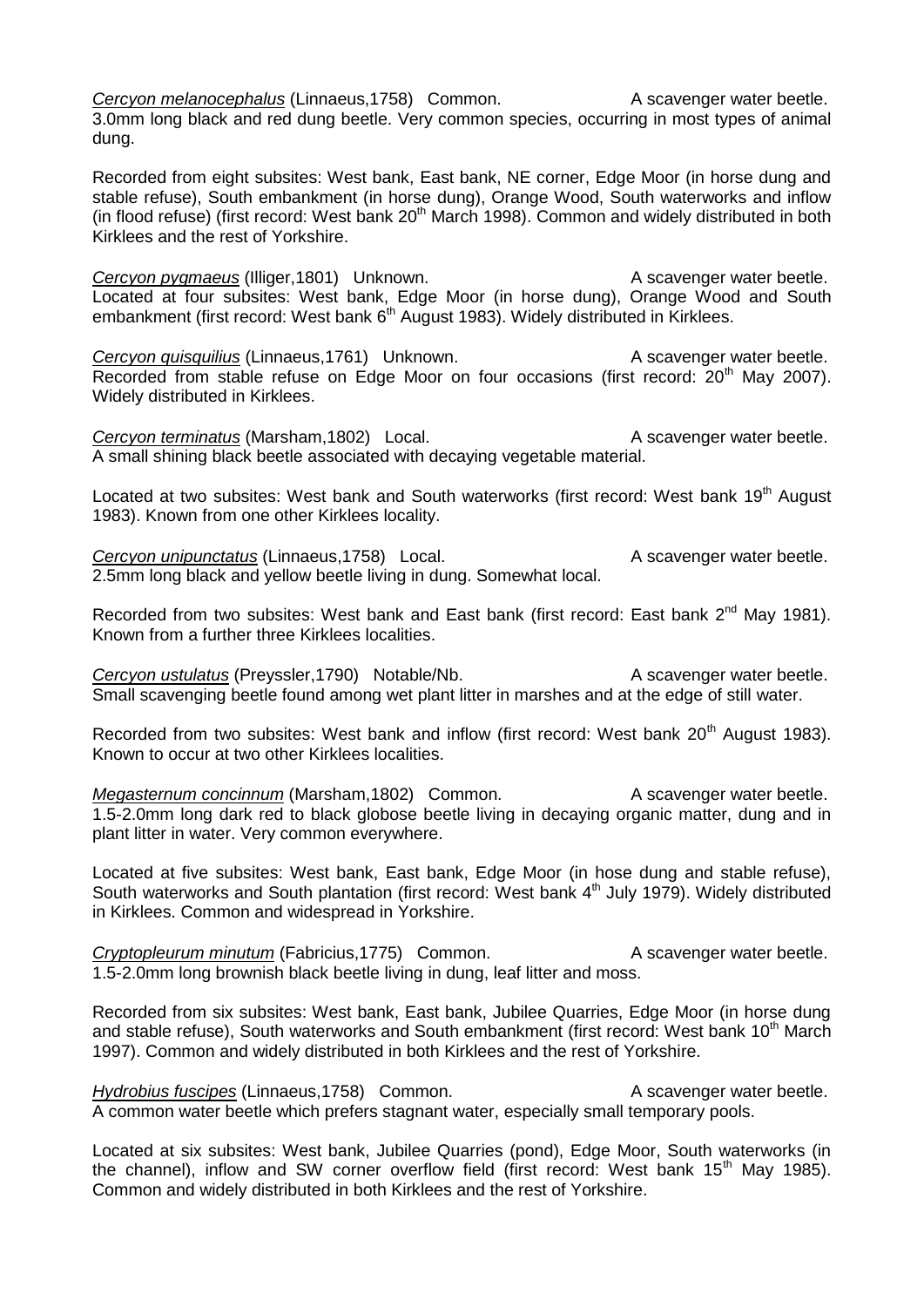*Anacaena globulus* (Paykull, 1798) Common. A scavenger water beetle.

A small black water beetle found in decaying vegetation at the edge of ponds. Very common and widespread.

Recorded from seven subsites: West bank, Edge Moor, Jubilee Quarries, Orange Wood, South embankment, South waterworks and inflow (in flood refuse) (first record: West bank 3<sup>rd</sup> June 1989). Common and widely distributed in both Kirklees and the rest of Yorkshire.

Anacaena lutescens (Stephens,1829) Common. A scavenger water beetle. A small dark water beetle only recently recognised as distinct from *Anacaena limbata*. Records are therefore confused. However, both species appear to be widespread and common in Britain. Found in standing water, including puddles.

Located at four subsites: West bank, Jubilee Quarries (pond), SW corner overflow field and inflow (first record: West bank  $6<sup>th</sup>$  June 1989). Widely distributed in Kirklees.

**Laccobius bipunctatus** (Fabricius,1775) Common. A scavenger water beetle. Water beetle found in muddy lowland ponds.

Located at two subsites: West bank and South waterworks (first record: West bank 5<sup>th</sup> August 1992). Known from a further seven Kirklees localities.

Laccobius sinuatus Motschulsky, 1849 Notable/Nb. A scavenger water beetle. Water beetle of stagnant water, slow flowing trickles and streams. A mainly southern species.

Recorded from two subsites: West bank and South waterworks (first record: West bank 18<sup>th</sup> May 2000). This is the only known Kirklees locality for the species.

*Enochrus quadripunctatus* (Herbst, 1797) Common. A scavenger water beetle. Located along the West bank on 15<sup>th</sup> August 1994. This is the only known Kirklees locality for the species.

*Enochrus fuscipennis* (Thomson, C.G., 1884) Local. A scavenger water beetle. Small (4.7-5.5mm) water beetle, usually dark with a pair of distinct, yellow preocular spots, but rather variable. Found at the edges of stagnant, usually well vegetated, mainly acid water, often in somewhat shaded positions. Occasionally in slightly saline water. Distributed across the whole of the British Isles in bog conditions.

Recorded along the West bank on two occasions (first record:  $25<sup>th</sup>$  April 1998). This is the only known Kirklees locality for the species.

#### **HISTERIDAE**

The adults of this family are characterised by their hard, shining appearance and clubbed, geniculate ("elbowed") antennae. The body is truncate behind leaving the last two abdominal segments exposed. Their habitats include the dung of various animals, carrion and ants' nests. We have a known complement of 51 species in Britain, most of which are associated with dung or carrion.

**Carcinops pumilio** (Erichson,1834) Local. A carrion beetle. Very local scavenging beetle found in rotting vegetable material, dung etc. Sandy places, mainly in the south.

The only record concerns that of specimens along the West bank on  $3<sup>rd</sup>$  August 1981. Known from a further eight Kirklees localities.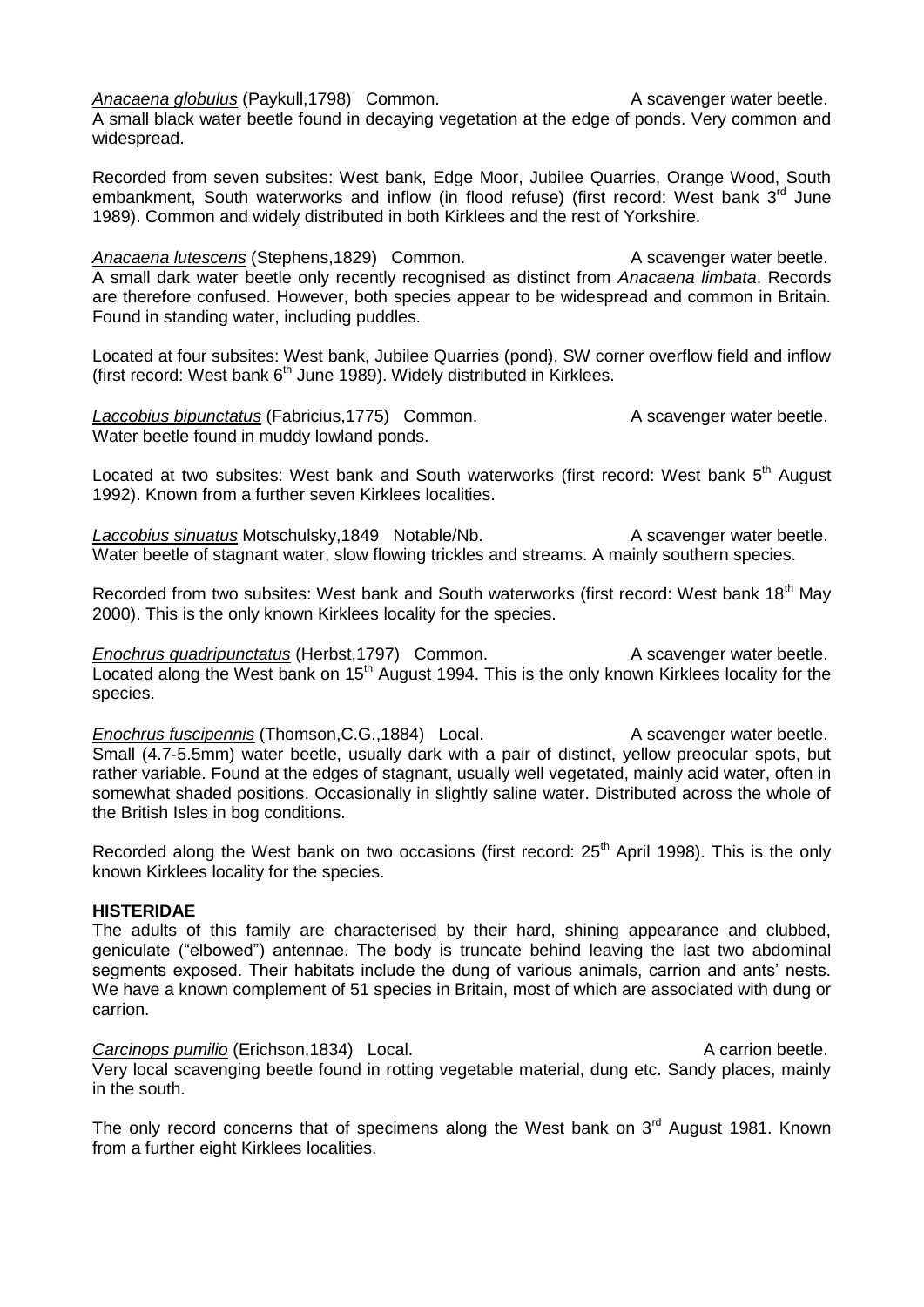**Onthophilus striatus (Forster,1771)** Common. **A carrion beetle.** A carrion beetle.

A common carnivorous hister beetle which is found in horse dung, rotting vegetation and leaf litter.

Recorded from four subsites: West bank, East bank, Edge Moor (regularly in stable refuse) and SW corner overflow field (first record: West bank 25<sup>th</sup> April 1998). Widely distributed in Kirklees.

*Margarinotus brunneus* (Fabricius, 1795) Local. A carrion beetle. A shining black rounded beetle, 6.0 to 9.0mm in length, found in carrion, dung and rotting vegetation. Widely distributed and generally common.

Located at two subsites: West bank and South waterworks (first record: West bank 1<sup>st</sup> December 1981). Known to occur at one other Kirklees locality.

*Margarinotus merdarius* (Hoffmann, J., 1803)<sup>\*</sup> Unknown. A carrion beetle. Recorded along the East bank on  $24<sup>th</sup>$  January 1982. Known to occur at two other Kirklees localities.

*Margarinotus striola* (Sahlberg, C.R., 1819) Common. A carrion beetle. The only record remains that of a single along the West bank on  $23<sup>rd</sup>$  May 1982. Widely distributed in Kirklees.

*Margarinotus ventralis* (Marseul, 1854) Common. A carrion beetle. Recorded from two subsites: East bank and Edge Moor (numerous records) (first record: East bank  $1<sup>st</sup>$  December 1981). Recorded from a further five Kirklees localities (one of which is pre-1950).

*Margarinotus purpurascens* (Herbst, 1792) Local. A carrion beetle. A beetle, 4.0mm in length, which feeds on mites (Acari), springtails (Collembola), etc in rotting vegetation such as compost heaps.

Located in stable refuse on Edge Moor on 23<sup>rd</sup> May 2012. This is the only known Kirklees locality for the species.

Atholus duodecimstriatus (Schrank,1781) Local. A carrion beetle. 4.0-5.5mm long shiny black scavenging beetle, living in dung and decaying plant material, including compost heaps. Quite local, rare in Scotland.

Located in stable refuse on Edge Moor on two occasions (first record: 31<sup>st</sup> May 2007). Recorded from a further five Kirklees localities (two of which are pre-1950).

Atholus bimaculatus (Linnaeus, 1758) Local. A carrion beetle. Small black beetle in dung, compost heaps etc.

Recorded from three subsites: West bank, Edge Moor (in stable refuse) and Orange Wood (first record: West bank and Orange Wood on 21<sup>st</sup> September 1986). The only other Kirklees record is pre-1950.

### **HYDRAENIDAE**

The 30 British species of this family live in water, flowing or stagnant, or on damp stones, and feed on filamentous algae.

*Limnebius truncatellus* (Thunberg, 1794) Common. A small water beetle. 2.0mm long brownish water beetle living in muddy still or slow moving water. Very common.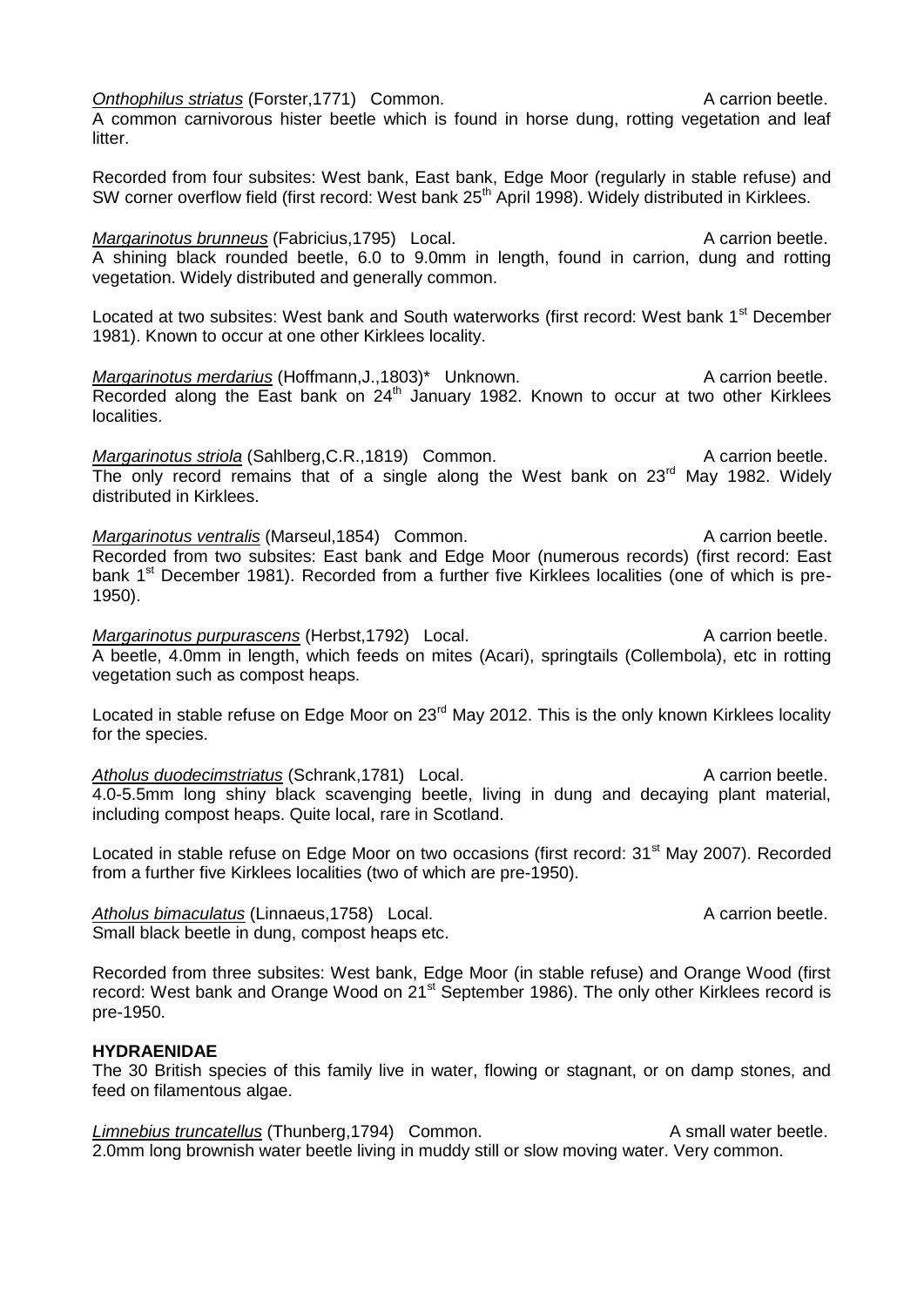Recorded from three subsites: West bank, Jubilee Quarries and SW corner overflow field (first record: West bank April 1995). Widely distributed in Kirklees.

#### **PTILIIDAE**

This family comprises the "feather wing" beetles – the wings being very narrow with a marginal fringe of exceptionally long hairs. All the 65 or so British species are less than 2mm long. Undoubtedly with insects of this kind of size scale, many species still await discovery. The Yorkshire distribution is taken from Johnson (1990).

**Ptenidium** laevigatum Erichson,1845 Common. A featherwing beetle. Tiny feather-wing beetle less than 1.0mm long. Occurs in a range of habitats - woodland, wetland, grassland and gardens but mostly in the first two. In damp litter or moss, especially in rodent burrows and mole nests, occasionally in garden compost. Widespread and frequent.

Specimens found in stable refuse on Edge Moor on  $25<sup>th</sup>$  June 2010 remains the only record. Known from a further three Kirklees localities. Widespread and frequent in Yorkshire.

*Ptenidium nitidum* (Heer, 1841) Common. A featherwing beetle. Tiny feather-wing beetle less than 1.0mm in length. In a wide range of open habitats such as grasslands, gardens, moorland and heath. Especially in animal dung, but frequent in a range of other microhabitats. Widespread and common.

Recorded from three subsites: Edge Moor (in stable refuse), South embankment and Jubilee Quarries (first record: South embankment  $2^{nd}$  April 2005). Known from a further six Kirklees localities. Widespread and common in Yorkshire.

Ptenidium punctatum (Gyllenhal,1827) Local. A featherwing beetle. Tiny (0.9mm) black-feather wing beetle living under seaweed on the strandline. Occasionally also in dung heaps inland.

Specimens located along the West bank on  $2<sup>nd</sup>$  July 1985 remain the only Kirklees locality for the species. Local and scarce in Yorkshire.

**Ptenidium pusillum (Gyllenhal,1808)** Common. A featherwing beetle. Tiny feather-wing beetle less than 1.0mm long. In a wide range of open habitats, especially grasslands. Occurs in all kinds of plant refuse from farms and gardens, including dungheaps, although rarely in animal dung. Widespread and very common.

Located at four subsites: West bank, Edge Moor (in stable refuse) Orange Wood and Jubilee Quarries (first record: West bank  $12<sup>th</sup>$  July 1984). Known from a further three Kirklees localities. Widespread and very common in Yorkshire.

**Ptiliolum fuscum** (Erichson,1845) Common. A featherwing beetle. Tiny feather-winged beetle. Mostly grassland species, but also woodland and gardens. Mainly in animal dung, sometimes in grass traps and compost heaps. Widespread and common.

Specimens found in grass cuttings at the South waterworks on  $5<sup>th</sup>$  July 2010 remains the only record. Known from a further three Kirklees localities. Widespread and common in Yorkshire.

*Ptinella cavelli* (Broun,1893)\*n Naturalised. A featherwing beetle. Yellowish with no eyes. Woodland species, under tight bark of broad-leaved and coniferous trees. A species introduced from New Zealand, first recorded in Britain in 1975.

Specimens found under bark in Orange Wood on 15<sup>th</sup> August 2003 remain the only record. Known to occur at one other Kirklees locality. Local and scarce in Yorkshire.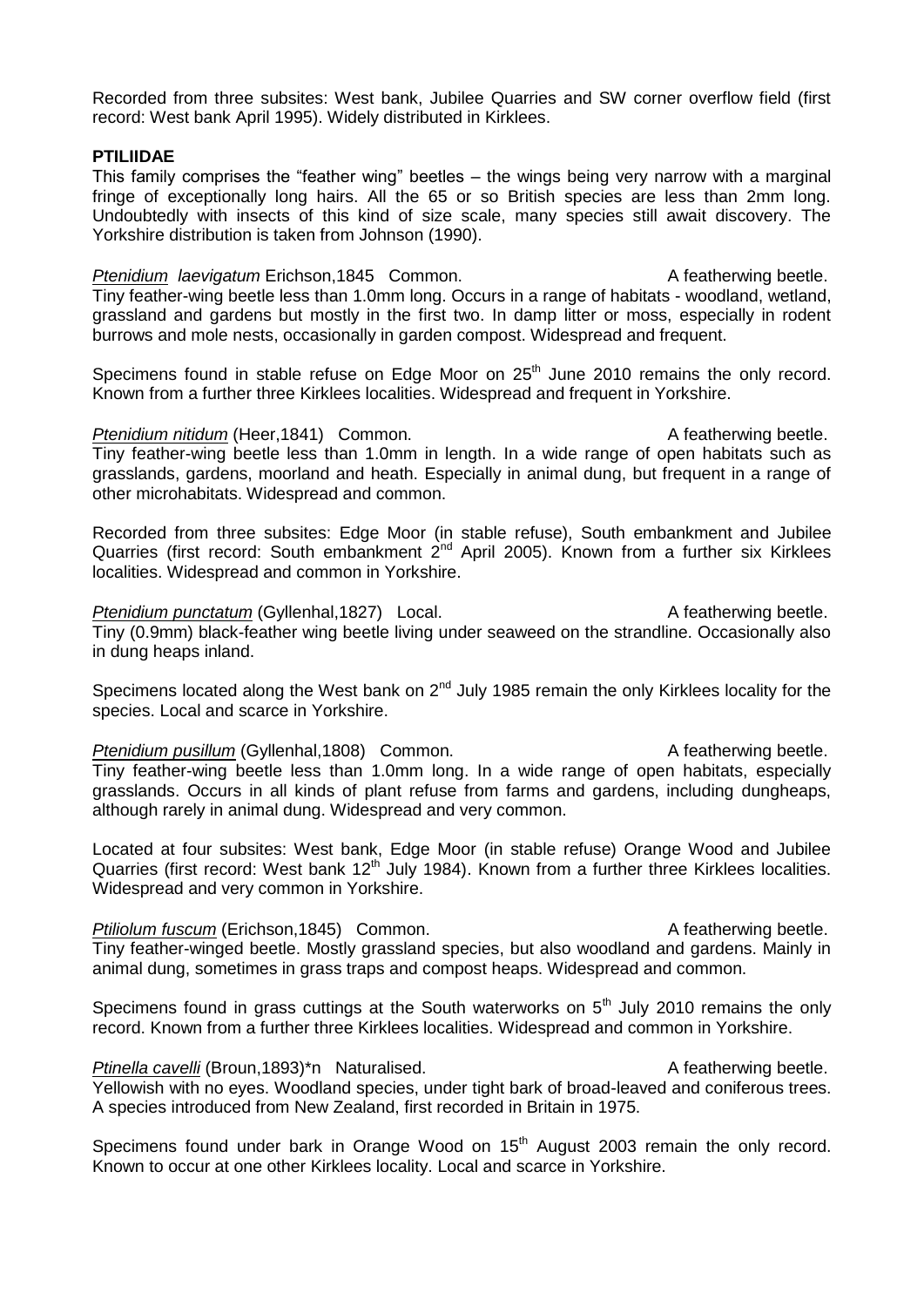Acrotrichis atomaria (De Geer, 1774) Common. A featherwing beetle.

Tiny feather-winged beetle. Occurs in a range of habitats, woodlands, wetlands and grasslands, in all kinds of damp vegetational litter and moss. Widespread and common.

Specimens found in stable refuse on Edge Moor on  $15<sup>th</sup>$  June 2010 remains the only record. Known from a further four Kirklees localities. Widespread and common in Yorkshire.

Acrotrichis cognata (Matthews, A., 1877) Naturalised. A featherwing beetle. Woodland species, sometimes in other shaded places such as hedgerows. In all kinds of putrefying substances, especially animal dung, rotting fungi, carrion and grass litter. Widespread and fairly common. A North American species first recorded in Britain in 1967.

Recorded from three subsites: West bank (several records), Jubilee Quarries and South embankment (first record: West bank  $7<sup>th</sup>$  May 1999). Widely distributed in Kirklees. Widespread and fairly common in Yorkshire.

*Acrotrichis danica* Sundt,1958 Common. A featherwing beetle. In a wide range of open habitats such as grassland, moorland and heath but also extending through scrub into woodland edges. Mostly at the roots of vegetation, in moss, among dead leaves etc, sometimes in grass cuttings. Widespread and common.

Located at two subsites: West bank and Edge Moor (in stable refuse) (first record: West bank  $27<sup>th</sup>$ April 2001). Known from a further seven Kirklees localities. Widespread and fairly common in Yorkshire.

Acrotrichis fascicularis (Herbst, 1793) Common. A featherwing beetle. Grassland species occurring in all open habitats, but also in woodlands. In heaped plant refuse from farms and gardens, often in various other putrefying substances. Widespread and common.

Recorded from five subsites: West bank, Edge Moor (in stable refuse), South embankment, South waterworks and South plantation (first record: West bank 7<sup>th</sup> May 1999). Widely distributed in Kirklees. Widespread and common in Yorkshire.

Acrotrichis grandicollis (Mannerheim, 1844) Common. A featherwing beetle. 1.5mm long black beetle living in dung, usually in grassland, feeding on fungal mycelia growing therein. Very common.

Located at four subsites: West bank, Edge Moor (several occasions in stable refuse and horse dung), South embankment and South waterworks (first record: West bank  $4<sup>th</sup>$  October 1999). Widely distributed in Kirklees. Widespread and common in Yorkshire.

Acrotrichis insularis (Maklin,1852) Naturalised. A featherwing beetle. Woodland species occurring in a range of decaying substances, grass litter, decaying fungi, carrion etc. Until recently only known from Alaska, but since being found in Great Britain it is turning out to be widely distributed.

The only record remains that of specimens from the South plantation on  $7<sup>th</sup>$  November 2006. Known from two other Kirklees localities. Widespread and frequent in Yorkshire.

Acrotrichis intermedia (Gillmeister, 1845) Common. A featherwing beetle. Woodland species, characteristic of leaf litter from broad-leaved trees, rarely in conifer plantations. Widespread and very common.

Specimens located in Orange Wood on 6<sup>th</sup> May 1999 remain the only record. Widely distributed in Kirklees. Widespread and very common in Yorkshire.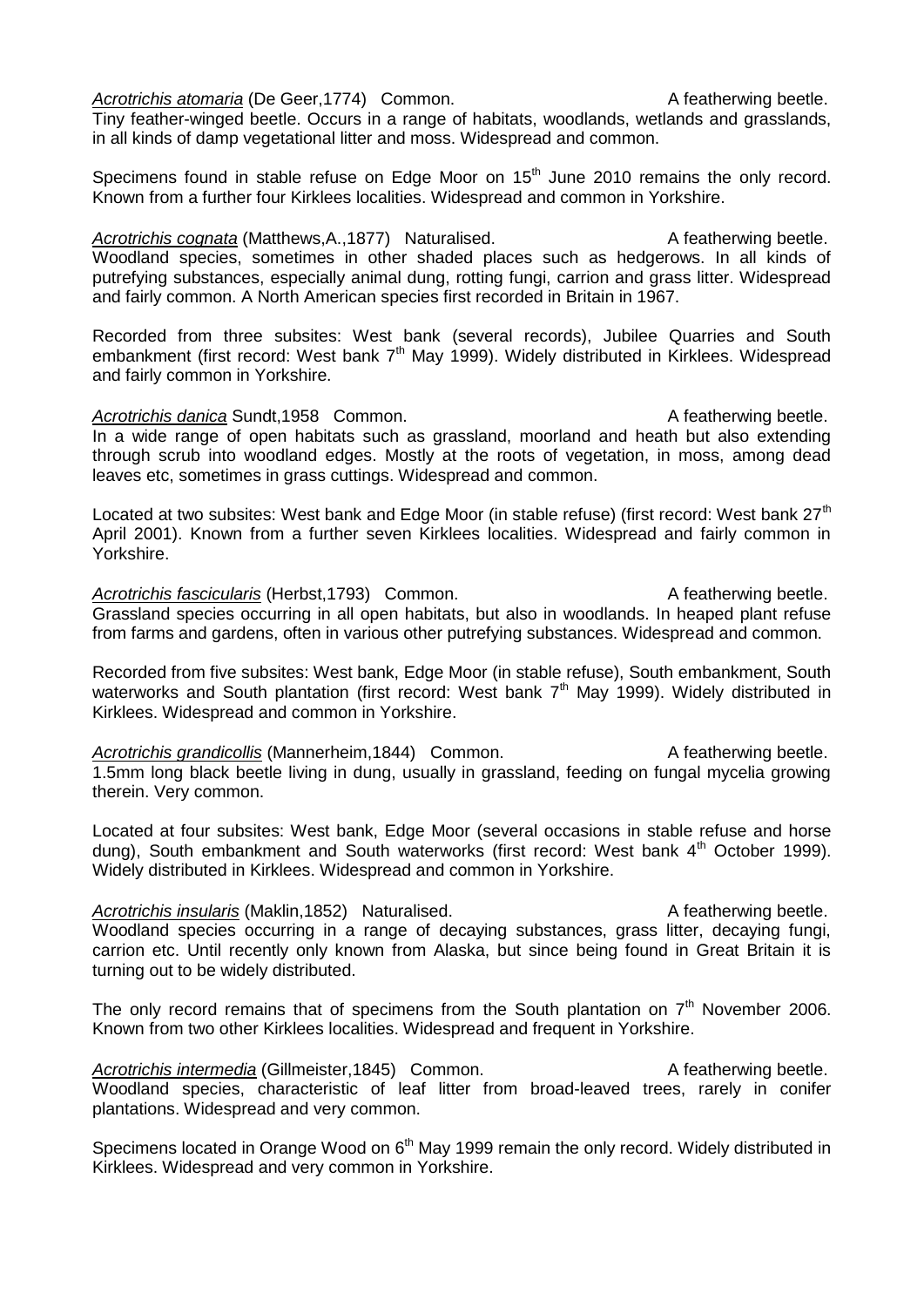Recorded from two subsites: West bank and Edge Moor (in stable refuse) (first record: West bank 3<sup>rd</sup> April 2005). Known to occur at one other Kirklees locality. Widespread and common in Yorkshire.

#### **LEPTINIDAE**

The single British species is highly modified for life as a commensal of mammals; being chiefly found in the nests of mice and moles but also in bat excrement in caves.

**Leptinus testaceus Muller, P.W.J., 1817 Local.** A nest beetle. Britain's only parasitic beetle. Small, yellow and eyeless, lives in fur of voles and wood mice, sometimes found in their nests and also recorded from bumble bee (Aculeate Hymenoptera) nests (old mammal nests?). Widespread and apparently local though likely to be under-recorded.

A single located in flood refuse along the West bank on  $26<sup>th</sup>$  May 2007 remains the only record. Widely distributed in Kirklees.

#### **LEIODIDAE**

The members of this family can be found in a wide variety of habitats: subterranean fungi, ants' nests, woodland leaf-litter, carrion etc. There are nearly 100 British species, and in some genera, identification can be notoriously difficult.

*Hydnobius punctatus* (Sturm, 1807) Notable/Nb. A round fungus beetle. A small brownish beetle of obscure ecology, perhaps most frequent in sandy places and possibly associated with underground fungi. There are scattered records from a wide area of southern and eastern England.

A single male located in flood refuse along the West bank on  $30<sup>th</sup>$  October 1986 remains the only known Kirklees locality.

Leiodes obesa (Schmidt, W.L.E., 1841) Local. A round fungus beetle. A small brownish beetle whose ecology is unknown. Possibly associated with underground fungi, and seemingly occurring particularly in woodland. Widely distributed but local throughout Britain.

Males were found in Orange Wood on 17<sup>th</sup> August 2003. Known to occur at one other Kirklees locality.

Agathidium atrum (Paykull,1798) Local. A round fungus beetle. 4.0mm long very shiny black beetle that is capable of rolling into a ball when disturbed. In moss, often in *Sphagnum*. Widespread but local.

Recorded from two subsites: Edge Moor (in stable refuse) and Orange Wood (first record: Orange Wood 11<sup>th</sup> June 1986). Known to occur at one other Kirklees locality.

Agathidium laevigatum Erichson,1845 Local. A round fungus beetle. 2.0-2.5mm long shiny black beetle, capable of rolling into a ball when disturbed. Lives in moss and litter.

Located at three subsites: Edge Moor (regularly in stable refuse), Orange Wood and South waterworks (first record: Orange Wood 1<sup>st</sup> September 1986). Known to occur at three other Kirklees localities.

Agathidium nigrinum Sturm,1807<sup>\*</sup> Local. A round fungus beetle. Shining black beetle, rolling into ball when disturbed. Under dead bark of broad-leaved trees. Widespread but local.

#### *Acrotrichis sericans* (Heer, 1841) Common. A featherwing beetle.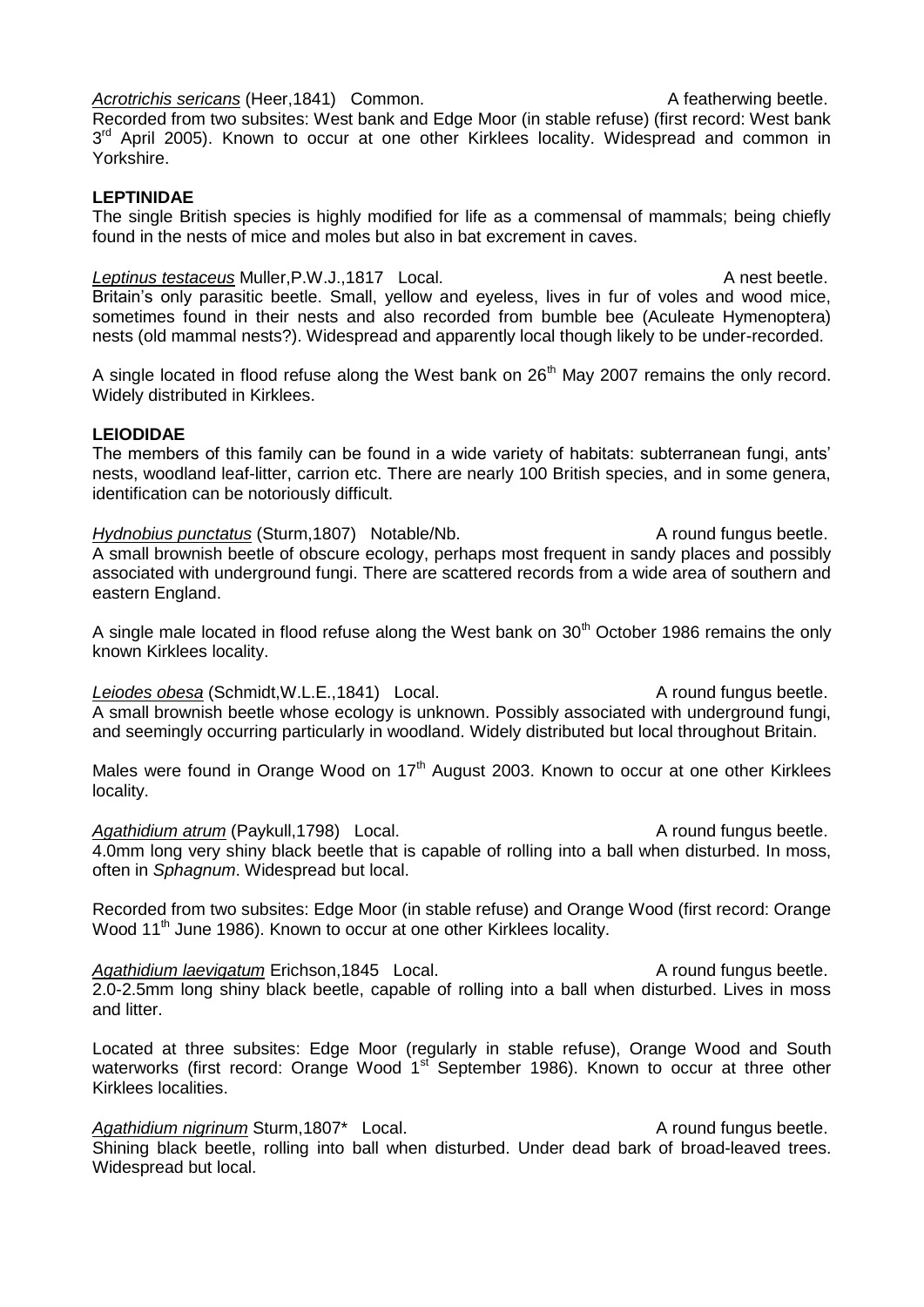Recorded from two subsites: West bank and Edge Moor (first record: West bank 15<sup>th</sup> November 1986). Known to occur at four other Kirklees localities.

Agathidium nigripenne (Fabricius, 1792)<sup>\*</sup> Local. A round fungus beetle. Small beetle found under dead bark and in fungi on trees, mainly in old woodland. Widespread but local, becoming more so in the north.

The only record remains that of specimens located along the West bank on  $20<sup>th</sup>$  March 1998. Known to occur at six other Kirklees localities.

*Ptomaphagus subvillosus* (Goeze, 1777) Common. A round fungus beetle. 2.5-3.5mm long brown beetle living at roots of grass, in litter etc, sometimes in carrion. Predatory.

Recorded from three subsites: West bank (on numerous occasions), East bank and Edge Moor (first record: West bank  $30<sup>th</sup>$  June 1994). Common and widely distributed in Kirklees.

*Nargus velox* (Spence, 1813) Common. A round fungus beetle. 3.0mm long grey-brown carrion beetle, mostly found in decaying plant material, compost and dung heaps etc.

Located at three subsites: West bank, East bank and South waterworks (first record: East bank 20<sup>th</sup> February 1982). Common and widely distributed in both Kirklees and the rest of Yorkshire.

*Nargus wilkini* (Spence, 1813) Common. A round fungus beetle. The only record remains that of males located along the West bank on 31<sup>st</sup> October 1987. Widely distributed in Kirklees.

**Choleva fagniezi** Jeannel,1922 Local. A round fungus beetle. A single male located along the West bank on 31<sup>st</sup> October 1987 is the only record. Known to occur at one other Kirklees locality.

**Choleva oblonga Latreille, 1807** Local. A round fungus beetle. Beetle found in litter, sometimes in moles' nests.

Males located along the West bank on  $17<sup>th</sup>$  February 1982 remain the only Kirklees record.

*Sciodrepoides fumata* (Spence, 1813) Common. A round fungus beetle. 2.5-3.5mm long blackish brown beetle living in plant litter, carrion etc. Generally common species.

Recorded from two subsites: West bank and South embankment (first record: West bank 29<sup>th</sup> August 1999). Common and widely distributed in both Kirklees and the rest of Yorkshire.

**Sciodrepoides watsoni** (Spence, 1813) Common. A round fungus beetle. 2.5-3.5mm long black beetle living among decaying vegetable litter and sometimes in carrion. Not tied to any particular habitat.

Located at two subsites: West bank (on numerous occasions) and inflow (first record: West bank 1<sup>st</sup> July 1983). Common and widely distributed in both Kirklees and the rest of Yorkshire.

**Catops chrysomeloides** (Panzer, 1798) Common. A round fungus beetle. Recorded from the West bank on two occasions (first record:  $7<sup>th</sup>$  May 1982). Widely distributed in Kirklees.

**Catops fuliginosus Erichson, 1837 Common.** A round fungus beetle. 6.0mm long black carrion beetle, living mainly in very rotten animal corpses, but sometimes also in dung, rotting vegetation and in grass tussocks. Very common.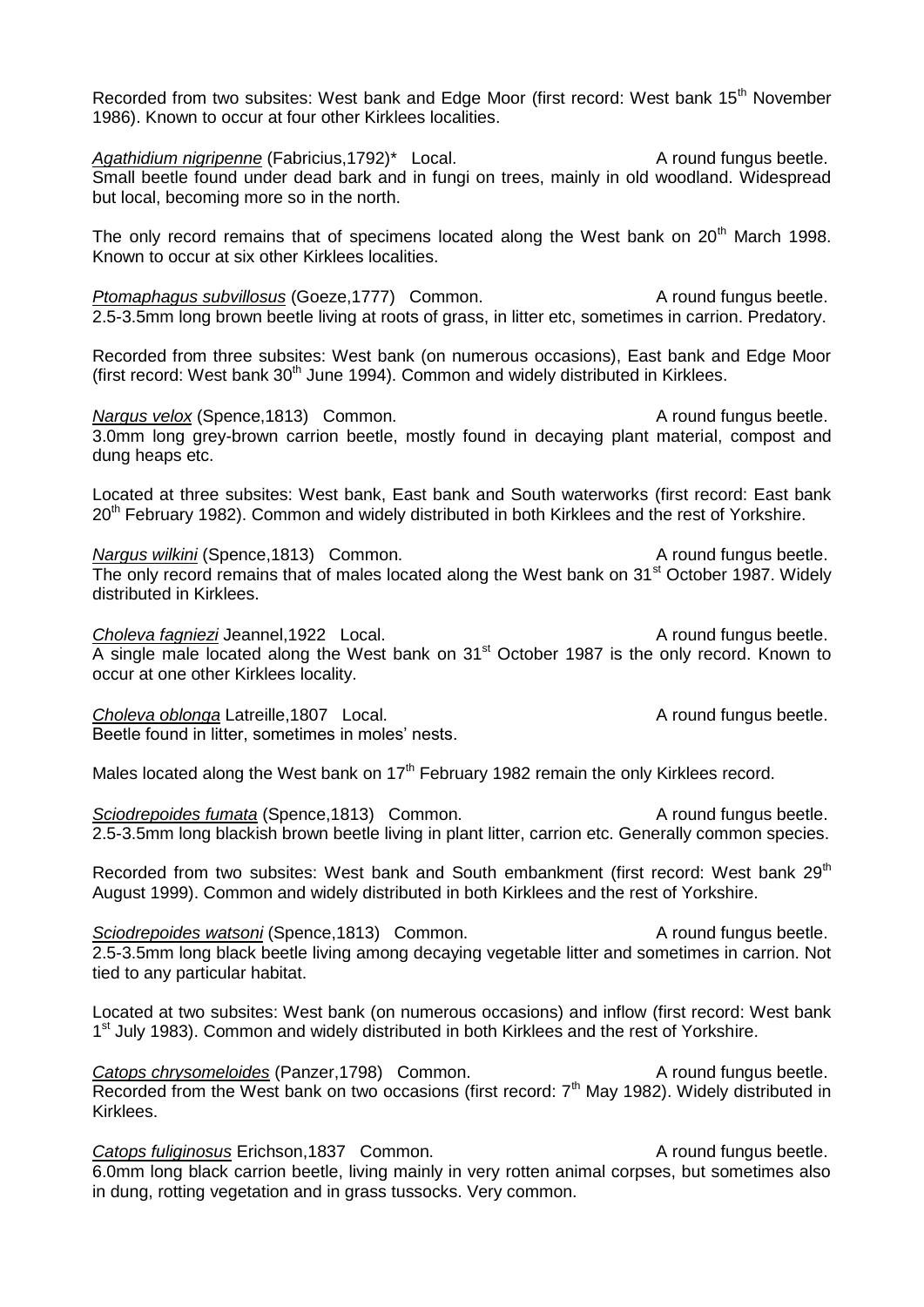Located at two subsites: West bank and Edge Moor (first record: West bank 12<sup>th</sup> November 1981). Common and widely distributed in both Kirklees and the rest of Yorkshire.

**Catops grandicollis** Erichson,1837 Common. **A** round fungus beetle. 5.0-6.0mm long black beetle living in carrion.

Recorded from two subsites: West bank and Edge Moor (first record: West bank 16<sup>th</sup> September 1981). Common and widely distributed in both Kirklees and the rest of Yorkshire.

**Catops kirbii** (Spence, 1813) Common. A round fungus beetle. 3.0-3.5mm long black carrion beetle living in carrion, decaying plant material, moss and litter. Widespread and common.

Located along the West bank on two occasions (first record: 16<sup>th</sup> September 1981). Known to occur at four other Kirklees localities.

**Catops morio** (Fabricius, 1787) Common. A round fungus beetle. Recorded from two subsites: West bank and Edge Moor (first record: West bank 11<sup>th</sup> August 1981). Known to occur at five other Kirklees localities.

**Catops nigricans (Spence, 1813)** Common. A round fungus beetle. 6.0mm long blackish brown carrion beetle living in animal corpses and sometimes in other dead organic material.

Located along the West bank on four occasions (first record: 20<sup>th</sup> August 1981). Known to occur at five other Kirklees localities.

**Catops nigrita** Erichson,1837 Common. A round fungus beetle. Males located along the West bank on  $13<sup>th</sup>$  May 1998 remains the only record. Common and widely distributed in both Kirklees and the rest of Yorkshire.

**Catops tristis (Panzer, 1793) Common.** Common. A round fungus beetle. Located along the West bank on numerous occasions (first record: 19<sup>th</sup> February 1982). Common and widely distributed in both Kirklees and the rest of Yorkshire.

#### **SILPHIDAE**

Although carrion is the preferred habitat of most members of this family, some are predacious upon snails and some upon lepidopteran larvae. On the other hand, *Aclypea* species are vegetarian and may damage root crops. *Nicrophorus* includes the well-known burying beetles, the adults bury the bodies of small vertebrates by excavating beneath them and then lay eggs near the corpse upon which the larvae feed.

*Nicrophorus humator* (Gleditsch,1767) Common. Black Sexton Beetle. Large (to 30.0mm) black sexton beetle. Fairly common in carrion and readily comes to light. Opportunist species, not tied to any particular habitat.

Recorded along the West bank on three occasions (first record: 19<sup>th</sup> July 1989). Widely distributed in Kirklees.

*Nicrophorus investigator* Zetterstedt,1824 Common. A sexton beetle. Large (to 25.0mm long) red and black banded sexton beetle. Fairly common in carrion and readily comes to light. Opportunistic species, not tied to particular habitat.

The only record remains that of a single located along the West bank on  $18<sup>th</sup>$  September 1978. Widely distributed in Kirklees.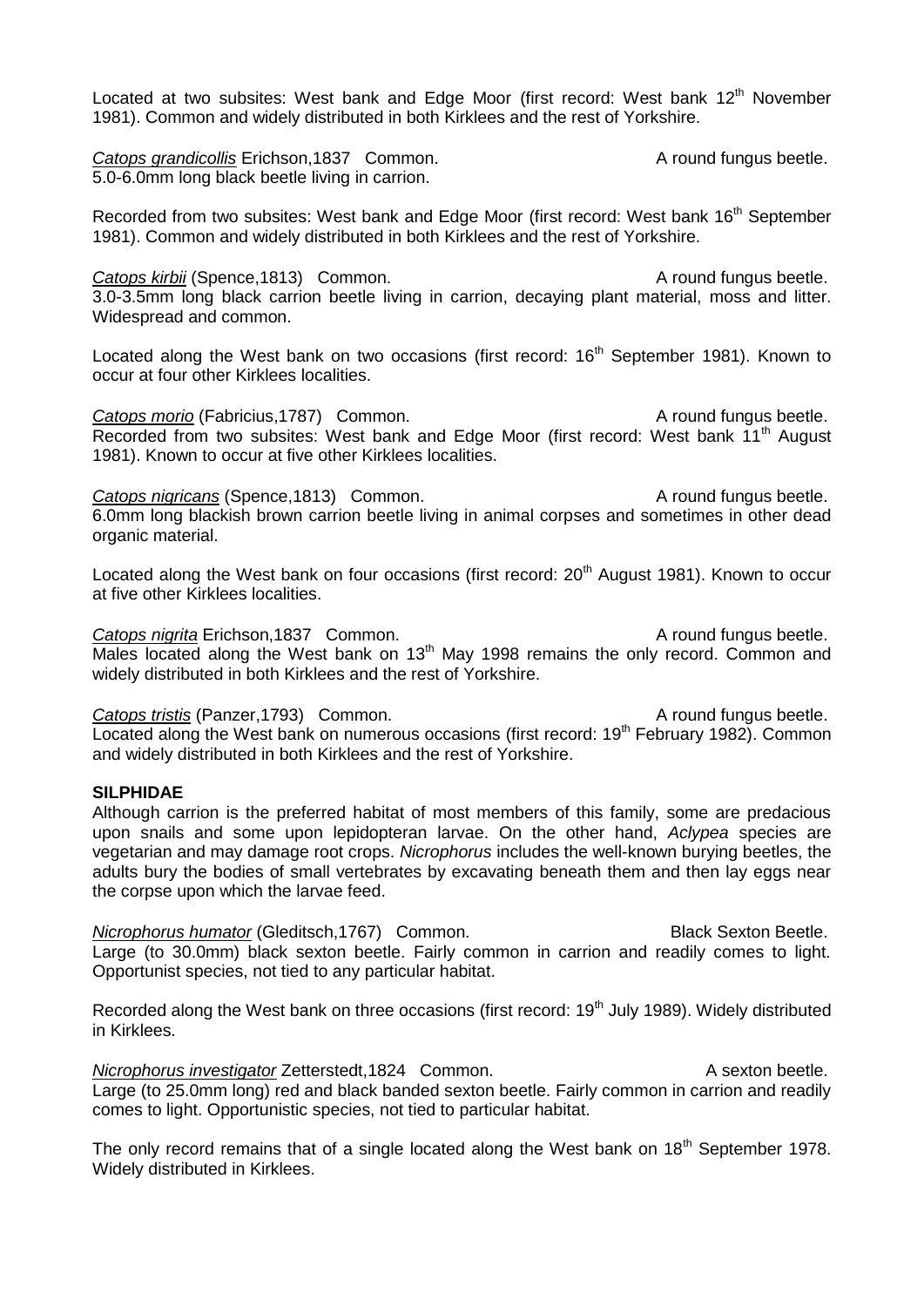*Nicrophorus vespilloides* Herbst, 1783 Local. A sexton beetle.

10.0-17.0mm long black and red sexton beetle. Pairs of beetles co-operate to bury items of carrion. Widespread but somewhat local. Not associated with any particular habitat type.

Recorded from four subsites: West bank, West bank road, East bank and Orange Wood (first record: West bank 26<sup>th</sup> July 1979). Common and widely distributed in both Kirklees and the rest of Yorkshire.

**Thanatophilus rugosus** (Linnaeus, 1758) Common. A sexton beetle. 10.0-14.0mm long dull black carrion beetle with numerous bumps and granules on the elytra. Found in corpses and decaying fungi. Opportunistic species, not tied to any particular habitat. Generally common.

Located at two subsites: West bank and SW corner overflow field (first record: West bank  $8<sup>th</sup>$ October 1979). Common and widely distributed in both Kirklees and the rest of Yorkshire.

**Thanatophilus sinuatus (Fabricius, 1775)** Common. A sexton beetle. 12.0mm long dull black carrion beetle, feeding on suppurating animal flesh. Widespread and common.

A single female under a dead Fox *Vulpes vulpes* in the SW corner overflow field on 12<sup>th</sup> June 2006 remains the only Kirklees record.

#### **SCYDMAENIDAE**

Scydmaenids are generally very small (less than 2mm in length), sluggish species of vegetable refuse and other putrefying material. They generally remain unseen unless diligently searched for in the right habitat.

**Scydmaenus tarsatus** Muller, P.W.J. & Kunze, 1822 Local. A small antlike beetle. Tiny dark red beetle living in vegetable litter. Widespread but local.

Recorded from six subsites: West bank (in flood refuse), East bank (in flood refuse), Edge Moor (on numerous occasions in stable refuse), Jubilee Quarries, South embankment and South waterworks (first record: East bank 2<sup>nd</sup> May 1981). Widely distributed in Kirklees.

#### **STAPHYLINIDAE**

Commonly known as "rove beetles", the most obvious feature being the very short elytra which usually conceal the well-developed wings that are very intricately folded. Many species are small, inconspicuous, black in colour and have cryptic habits. Habitats vary widely in this diverse group, species abounding where there is decaying organic matter of any kind. Many are carnivorous on live insects at some stage in their life cycle, and some are associated with ants, either as tolerated guests or preying on them directly. In such cases many examples of mimicry are known.

Of the 53 species of Pselaphinae (formerly considered as a separate family, Pselaphidae) several bear a superficial resemblance to ants, many being found in the nests of such species. Other species inhabit moss, compost heaps and decaying vegetation.

*Micropeplus fulvus* Erichson,1840 Local. A rove beetle. Specimens were located in stable refuse on Edge Moor on  $8<sup>th</sup>$  March 2007 (along with *Micropeplus staphylinoides*). Known to occur at one other Kirklees locality.

*Micropeplus staphylinoides* (Marsham, 1802) Local. A rove beetle. Small black, grotesquely ridged slow moving rove beetle of decaying vegetation, grass tussocks, sometimes on bare mud. Widespread but local.

Specimens were located in stable refuse on Edge Moor on  $8<sup>th</sup>$  March 2007 (along with *Micropeplus fulvus*). Known to occur at two other Kirklees localities.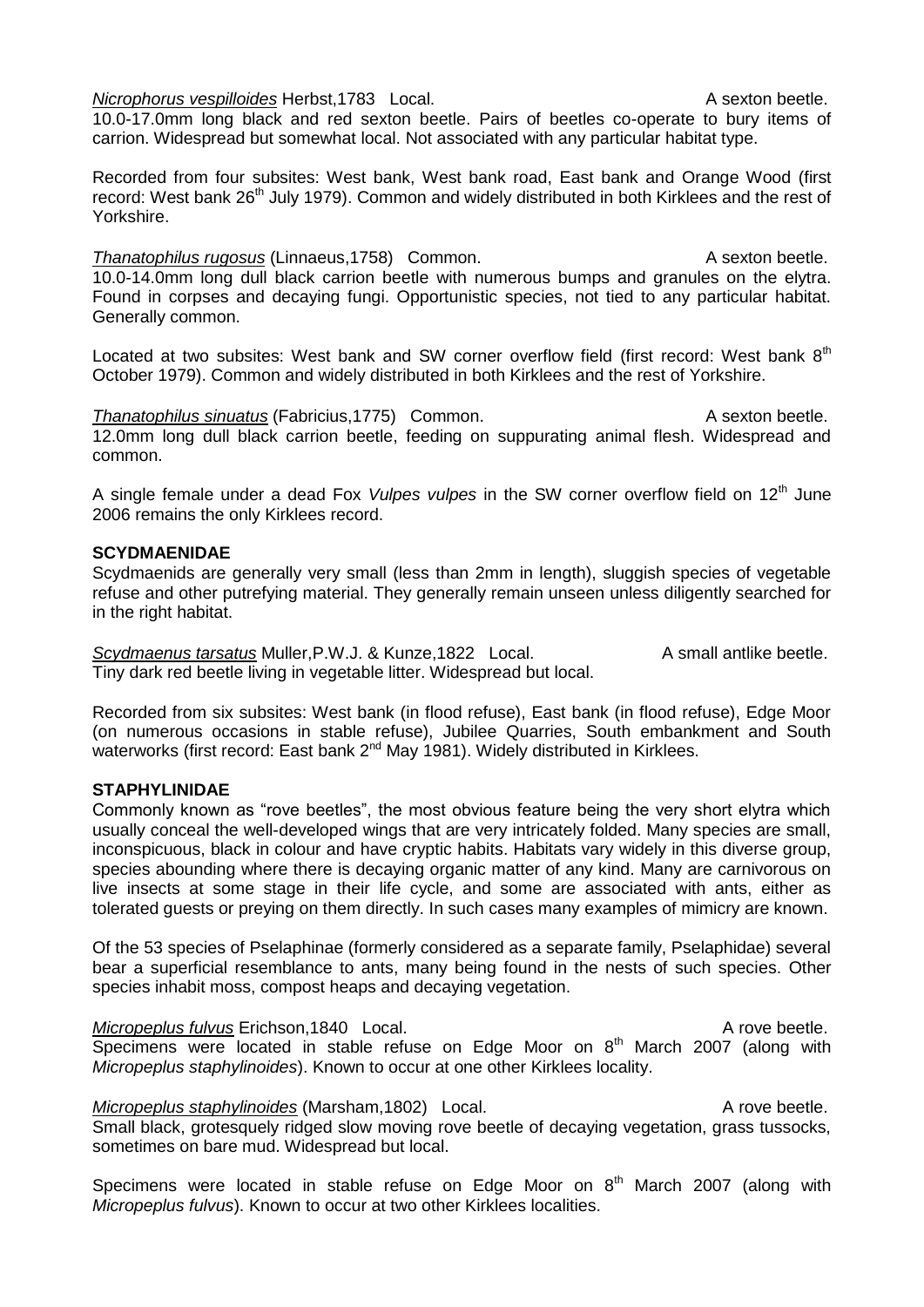*Metopsia clypeata* (Muller, P.W. J., 1821) Local. A rove beetle. Small dark reddish rove beetle living in moss, grass tussocks, decaying vegetation etc.

Recorded in stable refuse on Edge Moor on two occasions (first record: 25<sup>th</sup> June 2009). This is the only known Kirklees locality for the species.

*Megarthrus bellevoyei* (Saulcy, 1862) Common. A rove beetle. 3.0mm long brownish black rove beetle living in dung. Very common.

Located at two subsites: West bank and Edge Moor (in stable refuse) (first record: West bank 28<sup>th</sup> October 1984). Common and widely distributed in both Kirklees and the rest of Yorkshire.

*Megarthrus denticollis* (Beck, 1817) Common. A rove beetle.

Recorded from five subsites: West bank, East bank, Edge Moor (in stable refuse), South embankment and South waterworks (first record: East bank 11<sup>th</sup> July 1998). Common and widely distributed in both Kirklees and the rest of Yorkshire.

*Megarthrus prosseni* Schatzmayr, 1904 (=*depressus* auct.) Common. A rove beetle. 2.0-2.5mm long broad black rove beetle living in carrion, decaying fungi, grass and leaf litter, and in particular in dung. Widespread and very common.

Located at five subsites: West bank, East bank, Edge Moor (in stable refuse), South embankment and South waterworks (first record: West bank  $15<sup>th</sup>$  September 1996). Common and widely distributed in both Kirklees and the rest of Yorkshire.

*Megarthrus depressus* (Paykull,1789) =*sinuatocollis* (Lacordaire,1835) Common. A rove beetle. Recorded from two subsites: West bank and inflow (in flood refuse) (first record: inflow 28<sup>th</sup> October 1984). Known to occur at nine other Kirklees localities.

**Proteinus atomarius Erichson,1840 Local.** A rove beetle. Small rove beetle living in fungus, carrion and rotting vegetation. Widespread but local.

Specimens were located in flood refuse along the West bank on 29<sup>th</sup> January 1984. Known to occur at three other Kirklees localities.

**Proteinus brachypterus (Fabricius, 1792) Common.** A rove beetle. 2.0mm long black rove beetle living in decaying fungi, carrion, dead leaves etc, also visiting sallow *Salix* spp. catkins. Widespread and very common, particularly in spring and autumn.

Recorded from three subsites: West bank, South plantation and Orange Wood (first record: West bank 25<sup>th</sup> December 1983). Common and widely distributed in both Kirklees and the rest of Yorkshire.

**Proteinus crenulatus Pandelle, 1867 Notable/Nb.** A rove beetle. Small rove beetle found in decaying litter, fungi, carrion etc. Also on catkins in the spring.

A single male was located in flood refuse along the West bank on 21<sup>st</sup> October 1982. Known to occur at two other Kirklees localities.

**Proteinus ovalis Stephens,1834 Common.** Common and Common and Community A rove beetle. Small rove beetle living in rotting fungi, dead leaves etc. Very common species.

Recorded from five subsites: West bank, East bank, South embankment, South plantation and Orange Wood (first record: West bank 25<sup>th</sup> December 1983). Common and widely distributed in both Kirklees and the rest of Yorkshire.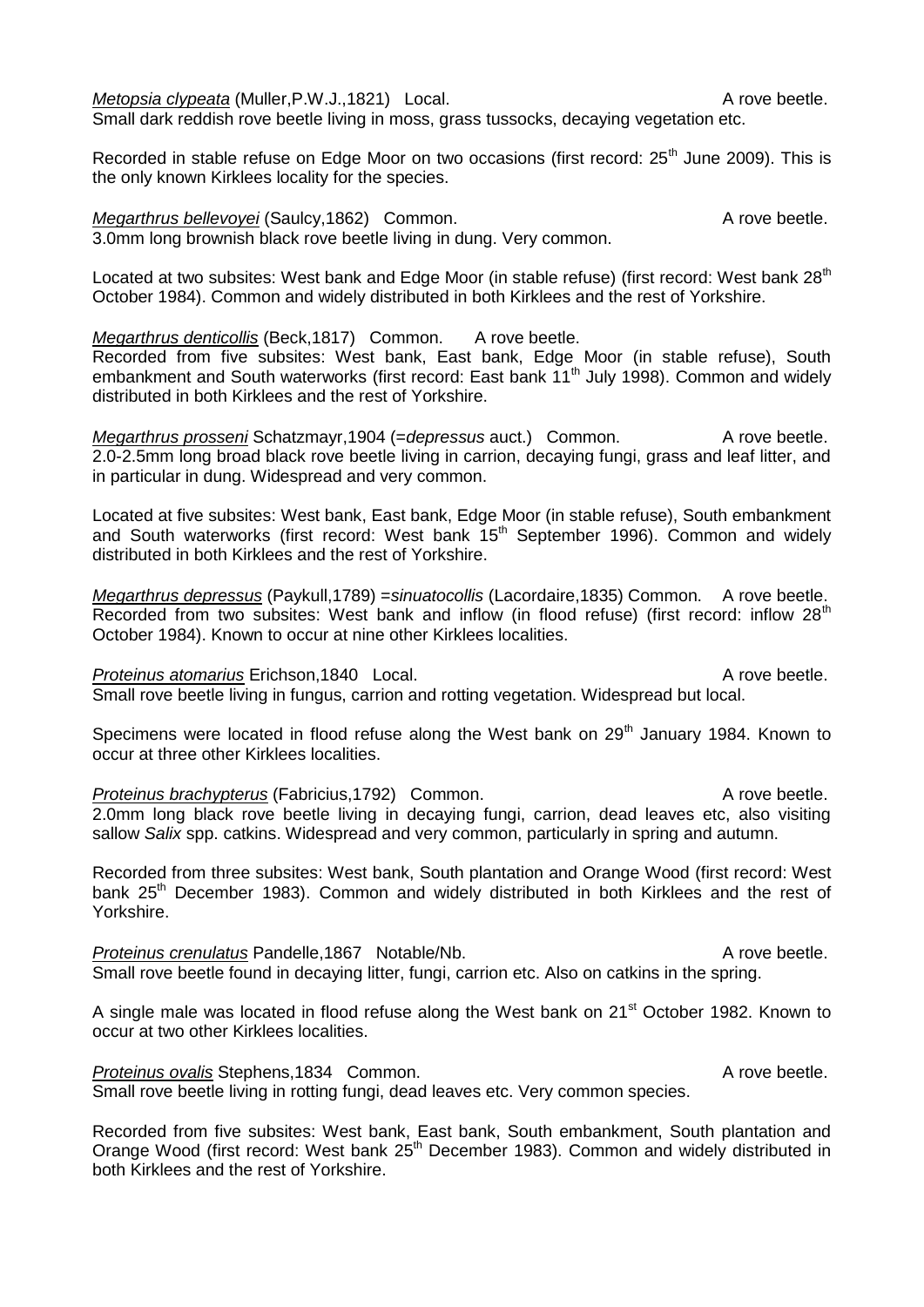Anthobium atrocephalum (Gyllenhal, 1827) Common. **A Common and Algebra** A rove beetle. Small rove beetle living in litter.

Located at four subsites: West bank, East bank, Edge Moor and South plantation (first record: West bank 20<sup>th</sup> March 1998). Common and widely distributed in both Kirklees and the rest of Yorkshire.

Anthobium unicolor (Marsham, 1802) Common. **A** rove beetle. Small (3.0mm) rove beetle. No particular habitat specificity. Common more or less everywhere.

Recorded from five subsites: West bank, East bank, Edge Moor, Orange Wood and inflow (first record: West bank 10<sup>th</sup> November 1979). Common and widely distributed in both Kirklees and the rest of Yorkshire.

**Olophrum fuscum** (Gravenhorst,1806) Local. A rove beetle. Small rove beetle of northern uplands, also occurring in East Anglia but absent from the south. Often among grass litter.

Specimens located in flood refuse along the West bank on  $18<sup>th</sup>$  November 1986 remain the only Kirklees record.

*Olophrum piceum* (Gyllenhal,1810) Common. A rove beetle. 5.0mm long shiny red-brown rove beetle living in grass tussocks, leaf litter and under bark. Locally common species in woodland, grassland and on moorland.

Recorded from five subsites: West bank, East bank, Edge Moor, SW corner overflow field and inflow (first record: West bank  $26<sup>th</sup>$  December 1979). Common and widely distributed in both Kirklees and the rest of Yorkshire.

*Deliphrum tectum* (Paykull,1789) Unknown. A rove beetle. Small rove beetle found in dung and carrion. A northern species which is local outside Scotland.

Located at two subsites: West bank and Edge Moor (first record: West bank 27<sup>th</sup> September 2004). Known to occur at two other Kirklees localities.

*Phyllodrepoidea crenata* Ganglbauer, 1895<sup>\*</sup> Notable/Nb. A rove beetle. Small dark yellow rove beetle living under stones and under dead bark, often feeding at sap of wounded trees. A northern and western species.

The only record remains that of specimens found under bark in Orange Wood on  $6<sup>th</sup>$  November 2003. Known from a further nine Kirklees localities.

Lesteva sicula Erichson,1840 Common. A rove beetle. 3.5mm long reddish yellow rove beetle living in moss, especially beside streams and waterfalls.

Recorded from four subsites: West bank, Orange Wood, South waterworks (in grass cuttings) and inflow (first record: Orange Wood 1<sup>st</sup> July 1988). Common and widely distributed in both Kirklees and the rest of Yorkshire.

#### Lesteva longoelytrata (Goeze, 1777) Common. A rove beetle.

3.0-4.0mm long greyish rove beetle, common in wet places throughout Great Britain, most frequent in moss by rivers but also in grass tussocks, reed litter etc.

Located along the West bank on four occasions (first record: 19<sup>th</sup> June 1980). Common and widely distributed in both Kirklees and the rest of Yorkshire.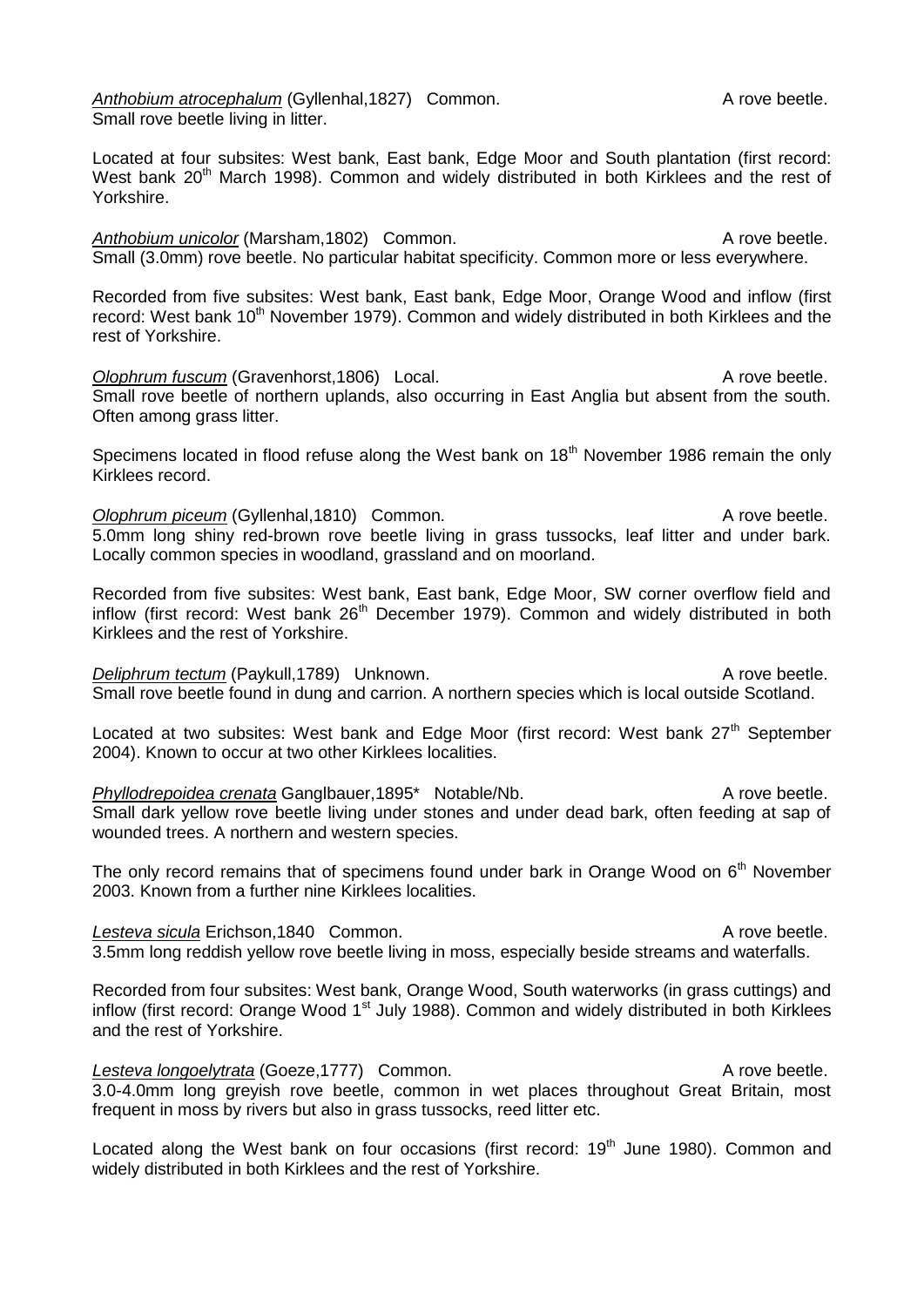**Lesteva monticola Kiesenwetter, 1847 Local.** A rove beetle. Small greyish rove beetle living in moss beside streams in mountainous areas. Widely distributed but local in Scotland, northern England and Wales.

Recorded form flood refuse along the West bank on two occasions (first record:  $26<sup>th</sup>$  October 1981). This is the only known Kirklees locality for the species.

#### Lesteva pubescens Mannerheim,1830 Local. A rove beetle. Small rove beetle living among moss in wet places. Widespread but local, commoner in the north.

Located in flood refuse along the West bank on 16<sup>th</sup> February 1984. Known to occur at one other Kirklees locality.

**Eusphalerum primulae** (Stephens, 1834) Local. A rove beetle. Small yellow rove beetle found in yellow flowers in spring, particularly in primroses *Primula* spp. but also in other flowers. Widespread but local.

Recorded along the West bank on three occasions (first record: 3<sup>rd</sup> August 1981). Known to occur at two other Kirklees localities.

Acrulia inflata (Gyllenhal,1813)<sup>\*</sup> Local. A rove beetle. Small rove beetle found under bark and in leaf litter in woods, particularly oak *Quercus* spp. Northern England, Scotland and Wales. Very local.

Found under bark in Orange Wood on 15<sup>th</sup> August 2003. Known to occur at six other Kirklees localities.

### *Phyllodrepa floralis* (Paykull,1789) Common. A rove beetle. 3.0-3.8mm long black rove beetle living in vegetable litter, grass tussocks etc, also often swept from flowers. Locally common.

Located in stable refuse on Edge Moor on 19<sup>th</sup> April 2011. Known to occur at five other Kirklees localities.

**Dropephylla ioptera** (Stephens,1832)\* Common. A rove beetle. 3.0mm long brown rove beetle mainly living under bark but often found on flowers. Local, sometimes common in the south becoming rarer north to Scotland.

Two specimens found in stable refuse on Edge Moor on  $8<sup>th</sup>$  March 2007 remains the only Kirklees record.

**Dropephylla vilis** (Erichson,1840)\* Common. A rove beetle. 2.0-3.0mm long brown rove beetle living under moist loose bark. Widespread and common, not restricted to woodland.

Recorded from two subsites: West bank and Orange Wood (first record: West bank 1<sup>st</sup> September 1991). Known to occur at three other Kirklees localities.

**Omalium allardi** Fairmaire & Brisout, 1859 Notable/Nb. A rove beetle. Rove beetle found in tussocks and decaying plant litter. Widespread but rare.

Located in flood refuse along the West bank on three occasions (first record: 13<sup>th</sup> October 1983). This is the only known Kirklees locality for the species.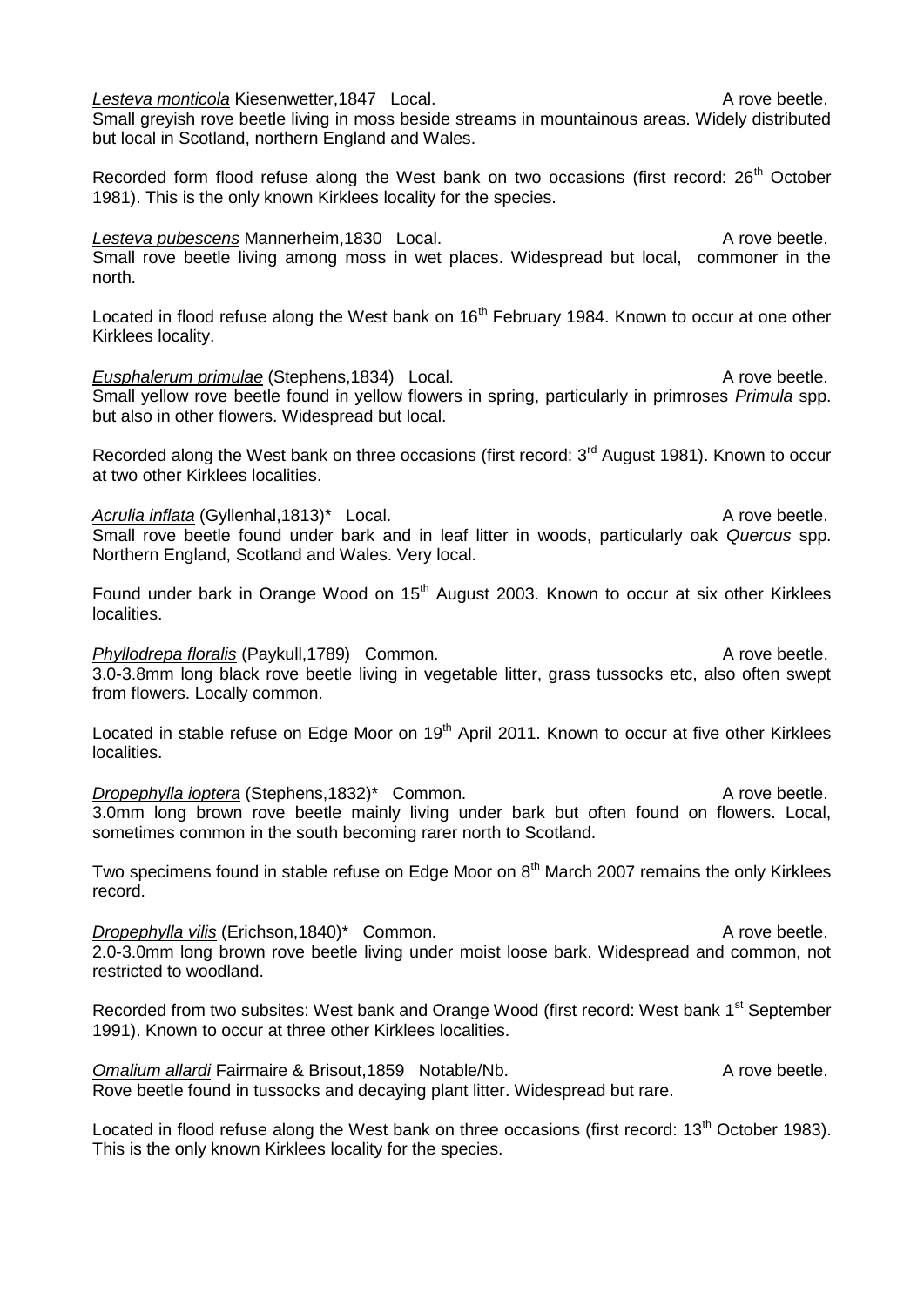**Omalium caesum Gravenhorst,1806 Local.** A rove beetle. Dark brown rove beetle living in litter, grass tussocks etc.

Recorded from three subsites: West bank, East bank and Edge Moor (first record: East bank 28<sup>th</sup> March 1981). Known to occur at two other Kirklees localities.

#### **Omalium excavatum Stephens,1834 Common.** Common and the state of the Stephens A rove beetle.

Located along the West bank on four occasions (first record:  $4<sup>th</sup>$  April 1988). Known to occur at two other Kirklees localities.

**Omalium exiguum Gyllenhal,1810 Notable/Nb.** A rove beetle. A small black rove beetle, less than 2.0mm long, found in decaying vegetable material and fungi.

Recorded from flood refuse along the West bank on 21<sup>st</sup> August 1999. This is the only known Kirklees locality for the species.

*Omalium italicum Bernhauer,1902 Common.* A rove beetle. A small black rove beetle, found in decaying vegetable material and fungi.

Located in flood refuse along the West bank on 27<sup>th</sup> September 2004. Known to occur at five other Kirklees localities.

**Omalium oxyacanthae Gravenhorst,1806** Unknown. A rove beetle. A small black rove beetle, up to 2.5mm long, found in decaying vegetable matter and fungi. Widely distributed but rather local.

Recorded from three subsites: West bank, South embankment and South waterworks (first record: West bank 21<sup>st</sup> August 1999). Known to occur at two other Kirklees localities.

*Omalium rivulare* (Paykull, 1789) Common. A rove beetle. 6.0mm long brownish black rove beetle living in grass litter, tussocks and occasionally in dung, carrion or on bare mud at the side of freshwater. Very common.

Located at five subsites: West bank (regularly found in flood refuse), Edge Moor, Jubilee Quarries (in Birch Polypore *Piptoporus betulinus*), South embankment and Orange Wood (first record: West bank 28<sup>th</sup> November 1979). Common and widely distributed in both Kirklees and the rest of Yorkshire.

*Omalium rugatum* Mulsant & Rev, 1880 Notable/Nb. A rove beetle. Small rove beetle of fungi, plant litter etc in damp places.

Recorded from flood refuse along the West bank on 28<sup>th</sup> August 1999. Known to occur at one other Kirklees locality.

*Xylodromus concinnus* (Marsham,1802) Local. A rove beetle. Small black rove beetle living in grass and leaf litter and other decaying vegetation.

Located along the West bank on six occasions (first record: 29<sup>th</sup> July 1981). Known to occur at one other Kirklees locality.

**Philorinum sordidum (Stephens, 1834)** Local. A rove beetle. Small rove beetle found in flowers, particularly gorse *Ulex* spp. Widespread but local, abundant where found.

6.0mm long brown rove beetle living in decaying plant material, moss, leaf litter etc.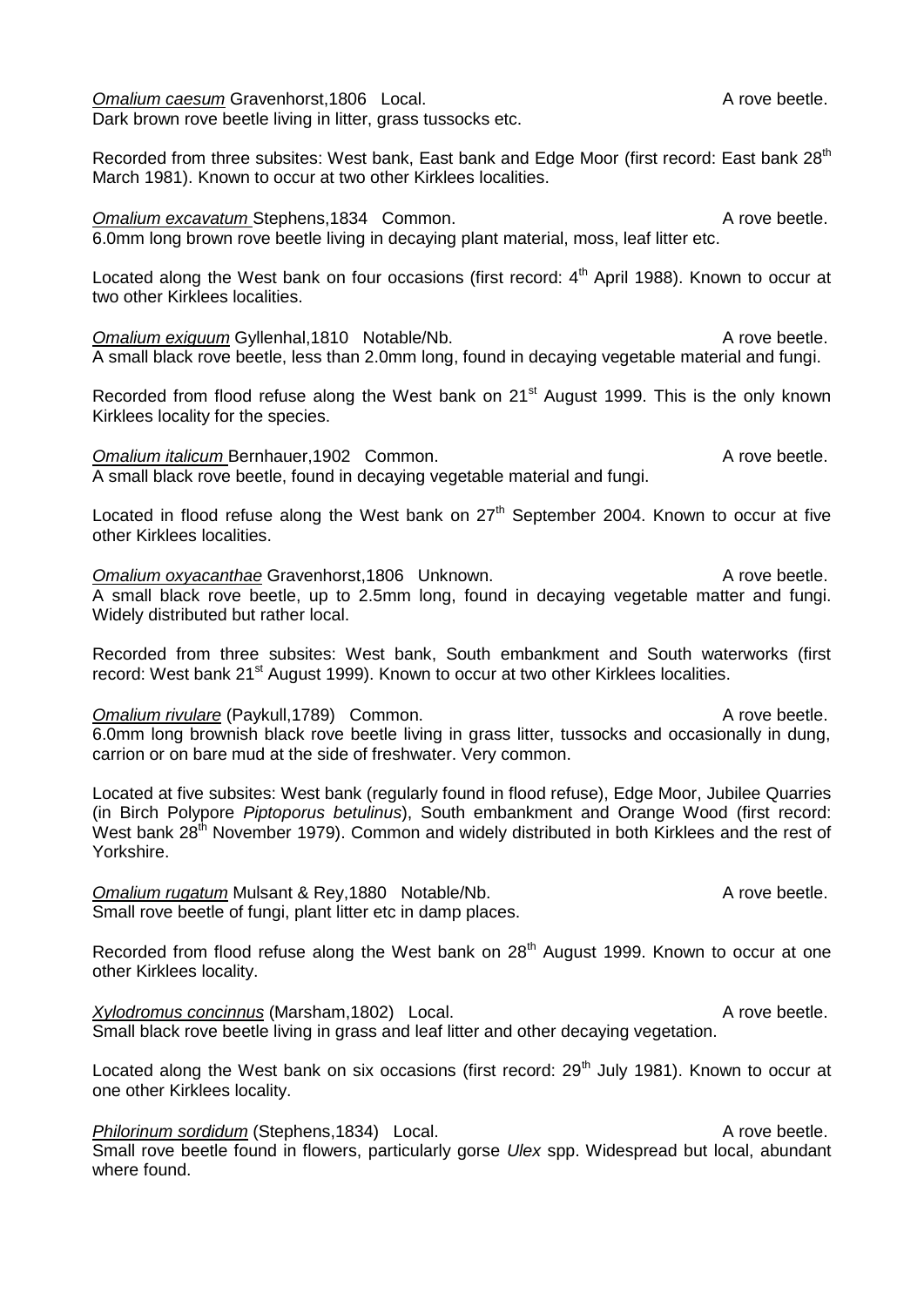Recorded from three subsites: West bank, Edge Moor (regularly on Broom *Cytisus scoparius*) and Jubilee Quarries (first record: West bank 26<sup>th</sup> May 1997). Known to occur at three other Kirklees localities.

**Siagonium quadricorne Kirby,1815\*** Local. A rove beetle. 5.0-6.0mm long brown and black rove beetle found under bark in old woodland. Widespread but local.

Located under bark along the West bank on  $7<sup>th</sup>$  August 1994. Known to occur at three other Kirklees localities.

*Phloeocharis subtilissima* Mannerheim, 1830<sup>\*</sup> Local. A rove beetle. Small rove beetle living in moss on tree bark and under dead bark. Usually in woodland. Widespread but not common.

Recorded under bark at two subsites: East bank and Orange Wood (first record: East bank  $7<sup>th</sup>$ July 1984). This is the only known Kirklees locality for the species.

*Syntomium aeneum* (Muller, P.W.J., 1821) Local. A rove beetle. 2.0-3.0mm long dumpy bronze rove beetle, usually living in moss or grass litter. Fairly local throughout Britain, usually encountered as isolated individuals.

Located in flood refuse along the West bank on three occasions (first record:  $1<sup>st</sup>$  April 1978). Widely distributed in Kirklees.

**Carpelimus corticinus (Gravenhorst,1806)** Common. A rove beetle.  $\overline{A}$  single male was located in grass cuttings at the South waterworks on 24<sup>th</sup> July 2010. Known from one other Kirklees locality.

**Carpelimus elongatulus (Erichson, 1839)** Common. A rove beetle. 2.0-2.4mm long blackish rove beetle living on mud at the side of water.

Recorded along the West bank on 23<sup>rd</sup> June 1999. Known from one other Kirklees locality (the record being pre-1950).

*Platystethus arenarius* (Fourcroy, 1785) Common. A rove beetle. 4.0-5.0mm long black rove beetle living mainly in herbivore dung. Very common.

Located at five subsites: West bank, East bank, NE corner, Edge Moor (regularly found in stable refuse) and South embankment (first record: East bank 5<sup>th</sup> November 1981). Common and widely distributed in both Kirklees and the rest of Yorkshire.

Anotylus complanatus (Erichson,1839) Unknown. A rove beetle. Recorded from two subsites: West bank and Edge Moor (in stable refuse) (first record: West bank  $20<sup>th</sup>$  August 1983). Known to occur at two other Kirklees localities.

Anotylus mutator (Lohse,1963) Notable/Nb. A rove beetle. Small rove beetle found in dung, carrion, etc. Probably under-recorded as it can only be distinguish from the very common *Anotylus sculpturatus* by dissection of the male genitalia.

Located at two subsites: West bank (in flood refuse) and Edge Moor (in stable refuse) (first record: West bank 28<sup>th</sup> July 1983). Known to occur at five other Kirklees localities.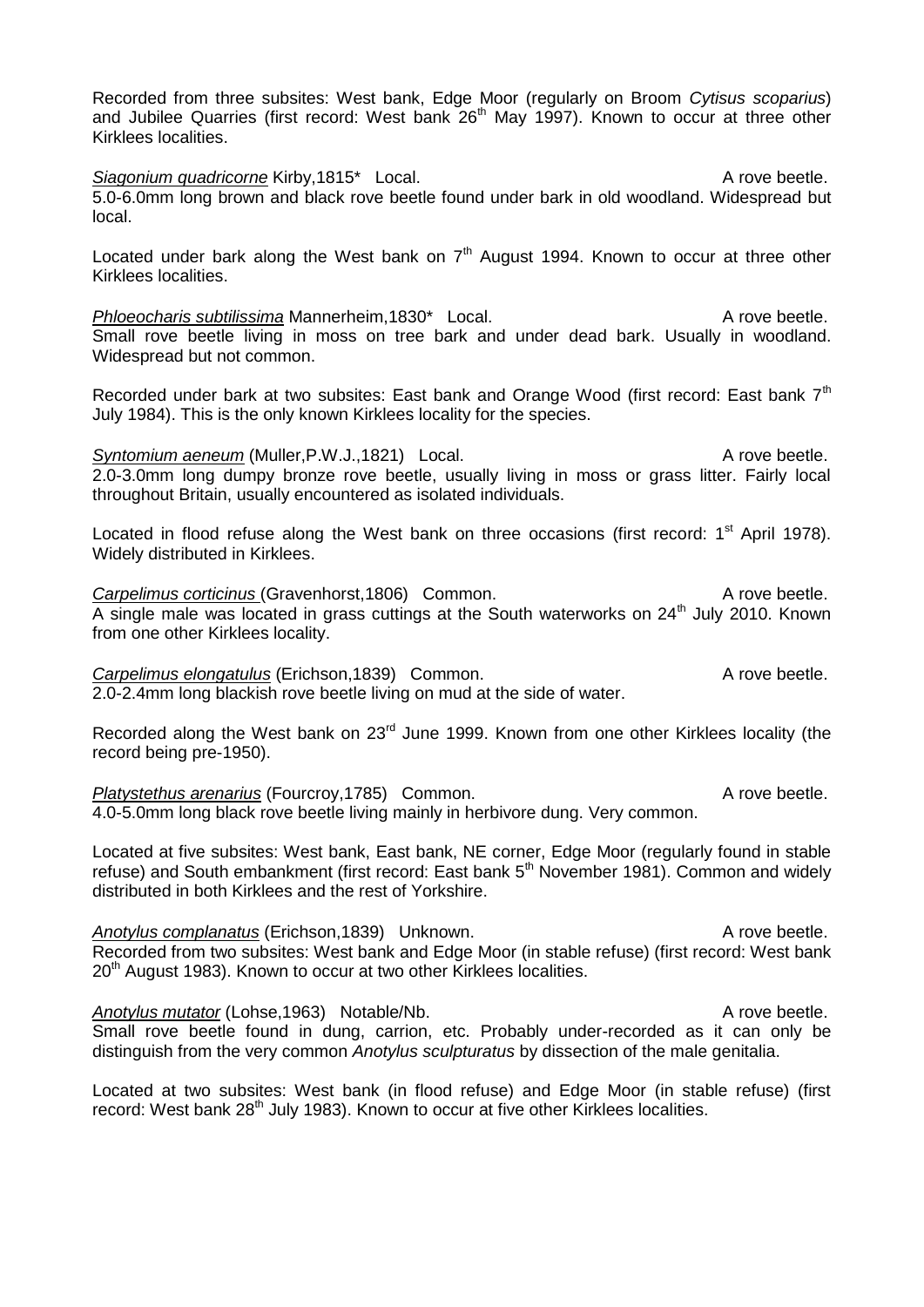*Anotylus rugosus* (Fabricius,1775) Common. A rove beetle.

5.0mm shiny black rove beetle living in dung, leaf litter, moss, carrion etc. Flies readily, often occurring in swarms in towns on warm days in early summer. One of the most common beetles in Britain.

Recorded from seven subsites: West bank, East bank, Edge Moor, Jubilee Quarries, Orange Wood, South waterworks and inflow (first record: West bank 4<sup>th</sup> July 1986). Common and widely distributed in both Kirklees and the rest of Yorkshire.

Anotylus sculpturatus (Gravenhorst, 1806) Common. A rove beetle. 4.0-6.0mm long shiny black rove beetle. Most habitat types, occurring in grass tussocks, leaf litter, reed litter, moss, dung etc and also on bare mud by water. Very common throughout Britain.

Located at six subsites: West bank, East bank, NE corner (in horse dung), Edge Moor, South embankment (in grass cuttings) and inflow (first record: East bank 9<sup>th</sup> June 1988). Common and widely distributed in both Kirklees and the rest of Yorkshire.

*Anotylus tetracarinatus* (Block,1799) Common. A rove beetle. 2.0mm long dull black rove beetle living in litter, moss, dung, carrion, tussocks etc. Flies readily and swarms on sunny days – often becoming a nuisance by getting into people's eyes! Extremely common, possibly Britain's commonest beetle.

Recorded from seven subsites: West bank, East bank, Edge Moor (in stable refuse and horse dung), NE corner (in horse dung), South embankment, South waterworks and inflow (first record: West bank 11<sup>th</sup> June 1990). Common and widely distributed in both Kirklees and the rest of Yorkshire.

**Oxytelus laqueatus** (Marsham,1802) Common. A rove beetle. 5.0mm long black rove beetle with yellowish elytra. Lives in animal dung. Very common.

Located at eight subsites: West bank, East bank, Edge Moor (in horse dung and stable refuse), NE corner (in horse dung), South embankment (in horse dung), Orange Wood, South waterworks (in grass cuttings) and inflow (in flood refuse) (first record: West bank 26<sup>th</sup> December 1984). Common and widely distributed in both Kirklees and the rest of Yorkshire.

**Oxytelus migrator Fauvel, 1904** Unknown. A rove beetle.  $\overline{A}$  single in stable refuse on Edge Moor on 25<sup>th</sup> June 2010 added this immigrant species to the Yorkshire list.

**Oxytelus sculptus Gravenhorst,1806 Common.** A rove beetle. Recorded from two subsites: West bank and Edge Moor (in stable refuse) (first record: West bank 4<sup>th</sup> April 1981). This is the only known Kirklees locality for the species.

# **Stenus aceris Stephens,1833 Common.** Common. A rove beetle.

5.0mm long black rove beetle with large bulbous eyes and yellowish brown legs. Predatory. No apparent habitat association. Widespread and very common throughout Britain, occurring in drier places than most of the rest of the genus Stenus as well as in wetland.

A single male was located in stable refuse on Edge Moor on  $8<sup>th</sup>$  August 2010. Recorded from three other Kirklees localities (two of which are pre-1950).

**Stenus bimaculatus Gyllenhal,1810 Common.** A rove beetle. 5.0mm long black rove beetle with reddish spots on the elytra. Huge eyes, a predator on springtails (Collembola). Common in wet places.

A male located in flood refuse at the inflow on  $12<sup>th</sup>$  June 2006 remains the only record. Known to occur at one other Kirklees locality.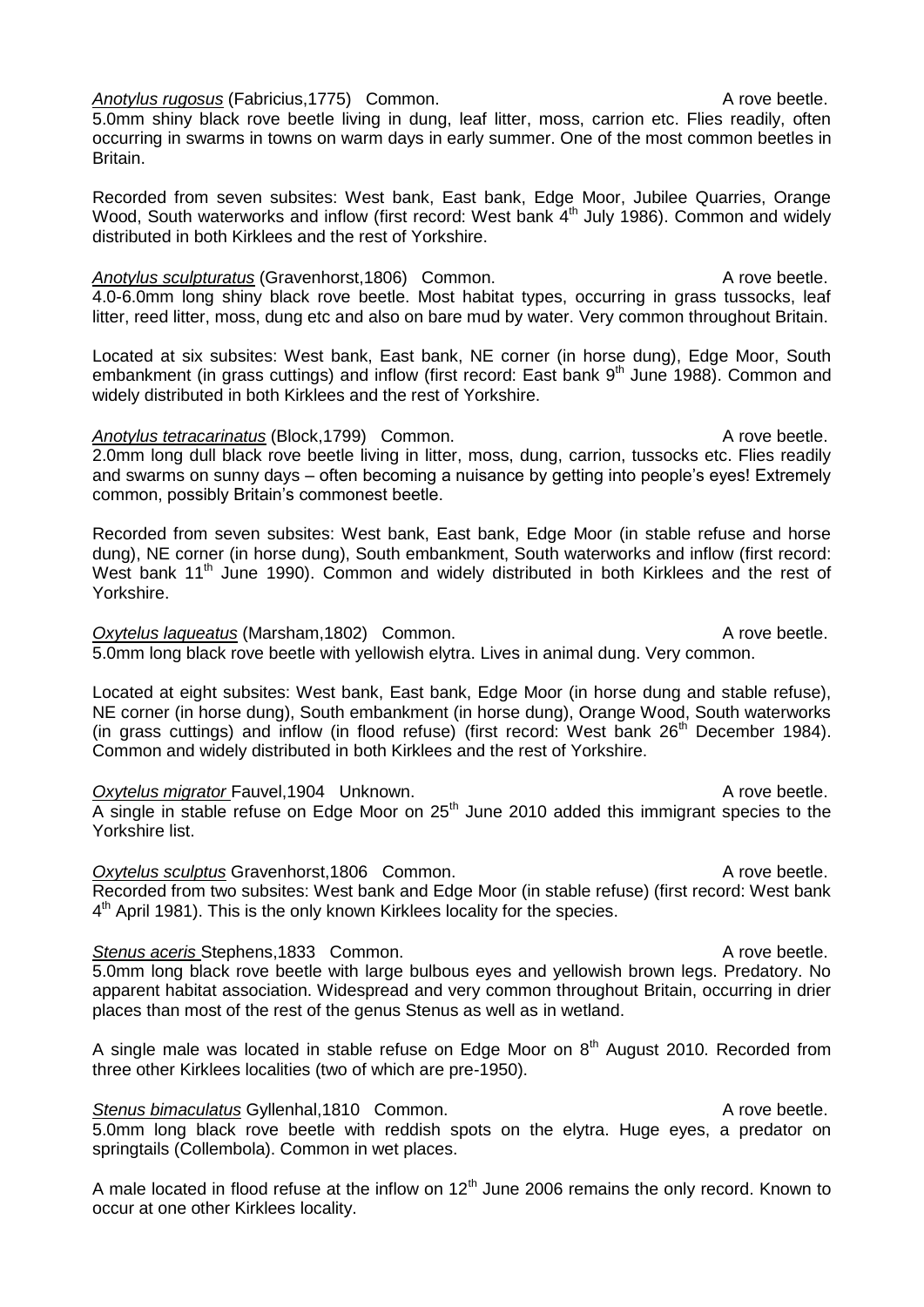**Stenus boops Liungh, 1810 Common.** A rove beetle.

A black rove beetle, 4.0 to 5.0mm long, widely distributed and common in wet places.

Recorded from four subsites: West bank, East bank, South waterworks and inflow (first record: West bank 29<sup>th</sup> November 1981). Common and widely distributed in both Kirklees and the rest of Yorkshire.

**Stenus brevipennis Thomson, C.G., 1851 Local.** A rove beetle. Very local rove beetle of marshy places.

Located at two subsites: West bank and East bank (first record: both subsites 10<sup>th</sup> March 1986). Known to occur at one other Kirklees locality.

**Stenus brunnipes** Stephens,1833 Common. A rove beetle. Recorded from six subsites: West bank, East bank (in flood refuse), Edge Moor, Orange Wood, South waterworks and inflow (first record: West bank  $5<sup>th</sup>$  November 1990). Common and widely distributed in both Kirklees and the rest of Yorkshire.

**Stenus canaliculatus Gyllenhal,1827 Local.** A rove beetle. 5.0mm long black rove beetle with large eyes. Predatory, probably on springtails (Collembola). Local in marshy places, usually among lush vegetation or among sweet-grass *Glyceria* spp. or Common Reed *Phragmites australis* litter etc.

Located at two subsites: West bank and East bank (first record: West bank 18<sup>th</sup> May 2000). Known to occur at two other Kirklees localities.

**Stenus cicindeloides** (Schaller, 1783) Local. A rove beetle. Small rove beetle living on the ground and climbing vegetation in marshy places. Common in southern England, becoming more local in the north.

A single male was located at the South waterworks on  $5<sup>th</sup>$  July 2010. Known from a further six Kirklees localities.

**Stenus clavicornis (Scopoli,1763)** Common. A rove beetle. 5.0mm long black rove beetle with bulging eyes. Common in marshy places.

Recorded from eight subsites: West bank, East bank, Edge Moor, Jubilee Quarries, Orange Wood, South embankment, South waterworks and SW corner overflow field (first record: West bank 23<sup>rd</sup> September 1982). Common and widely distributed in both Kirklees and the rest of Yorkshire.

**Stenus crassus Stephens,1833 Local.** A rove beetle. Located along the East bank on three occasions (first record:  $26<sup>th</sup>$  July 1981). Known to occur at seven other Kirklees localities.

**Stenus europaeus** Puthz,1966 Notable/Nb. A rove beetle. Rove beetle of marshy places. Mainly recorded from southern England.

There are two records, both from the West bank (first record: 24<sup>th</sup> October 1987). Known to occur at two other Kirklees localities.

**Stenus fulvicornis Stephens,1833 Common.** A rove beetle. 3.0-4.0mm long black rove beetle with large bulbous eyes. Predatory, probably on springtails (Collembola). Locally common in marshy places.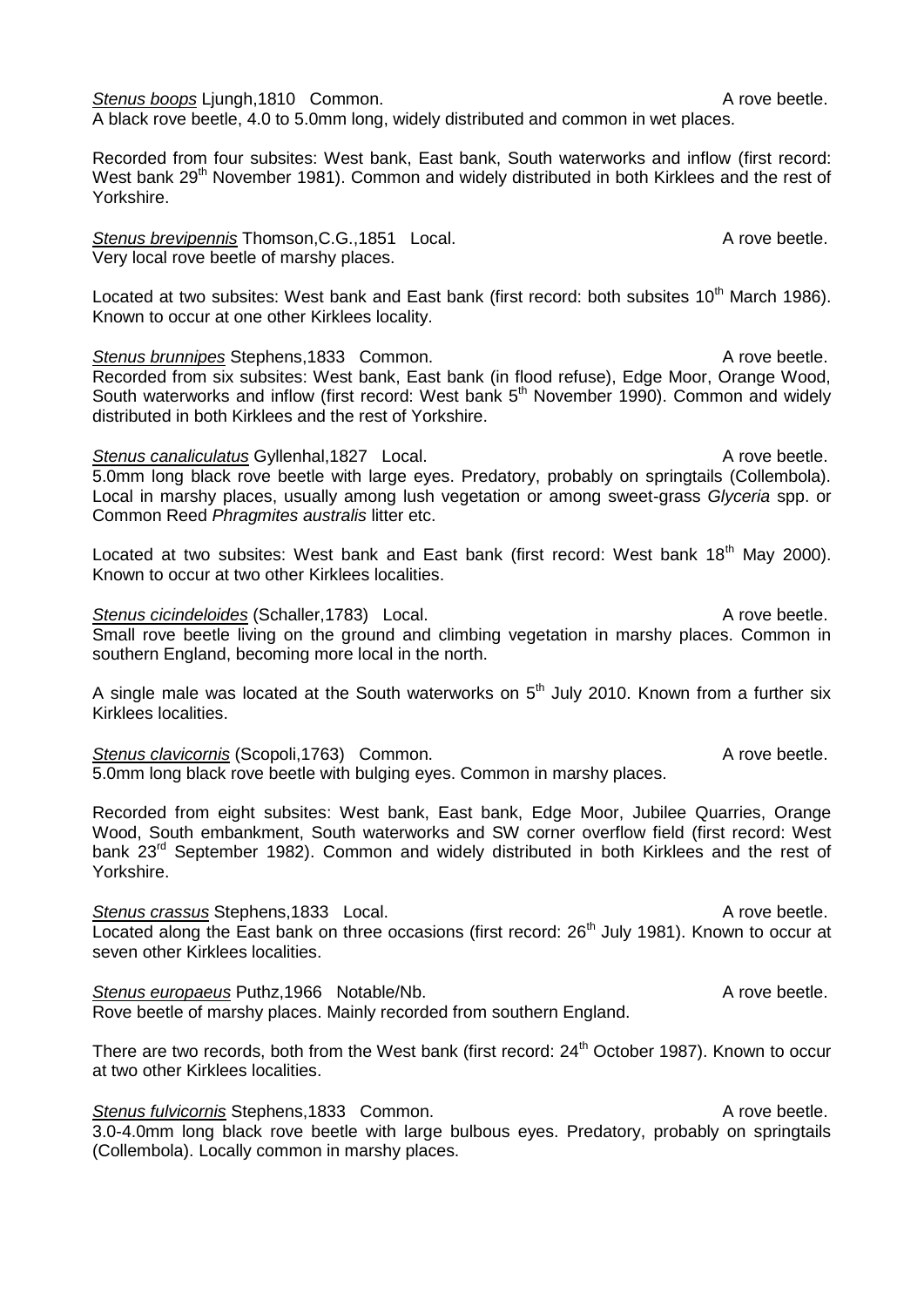Recorded from five subsites: West bank, East bank, Edge Moor, South waterworks and South plantation (first record: West bank  $10<sup>th</sup>$  February 1982). Known to occur at eight other Kirklees localities.

**Stenus geniculatus Gravenhorst, 1806** Local. **A rove beetle.** A rove beetle. 4.0-4.5mm long matt black rove beetle with bulging eyes, a specialist predator on springtails (Collembola). Unlike other members of the genus, which occur in marshy places, this is a species of dry grassland. Widespread but very local.

Located on Edge Moor on 13<sup>th</sup> November 2005. This is the only known Kirklees locality for the species.

**Stenus guttula Muller, P.J.W., 1821 Local.** A rove beetle. 4.5mm long black rove beetle with large, bulbous eyes and an orange spot on each elytron. Predatory, mainly on springtails (Collembola). Lives in wet places, especially where there is bare open sand or mud. Marshes, river and lake margins and on sea cliffs by trickles, Widespread and locally common.

Recorded from Edge Moor on  $2<sup>nd</sup>$  April 1987. This is the only known Kirklees locality for the species.

**Stenus impressus Germar, 1824 Common.** Common and the common of the control of the control of the control of the control of the control of the control of the control of the control of the control of the control of the con 4.0mm long black rove beetle with bulging eyes. Very common, most often in marshy places, but less restricted to wet places than most other members of the genus.

Located at six subsites: West bank, East bank, Edge Moor, Orange Wood, inflow and South waterworks (first record: West bank 4<sup>th</sup> July 1989). Common and widely distributed in both Kirklees and the rest of Yorkshire.

### **Stenus incrassatus Erichson,1839 Local.** A rove beetle.

4.0mm long black rove beetle with large bulbous eyes. Widespread but local in marshy places, mainly in the south.

A single male was located in grass cuttings at the South waterworks on  $9<sup>th</sup>$  July 2010. This is the only known Kirklees locality for the species.

# **Stenus juno** (Paykull,1789) Common. A rove beetle.

in the north.

A black rove beetle, 6.0 to 7.0mm long, widely distributed and common in wet places.

Recorded from four subsites: West bank, East bank, South waterworks and inflow (first record: West bank 16<sup>th</sup> December 1979). Common and widely distributed in both Kirklees and the rest of Yorkshire.

**Stenus latifrons** Erichson,1839 Common. A rove beetle. Small rove beetle of wet places. Common in most of England, becoming rare in the north.

A single male found in stable refuse on Edge Moor on 18<sup>th</sup> April 2010 remains the only record. Common and widely distributed in both Kirklees and the rest of Yorkshire.

**Stenus ossium Stephens.1833 Common.** A rove beetle. Small rove beetle found in vegetable litter, moss etc. Common in most of Britain, becoming local

Recorded along the West bank on three occasions (first record:  $7<sup>th</sup>$  May 1999). Known to occur at one other Kirklees locality.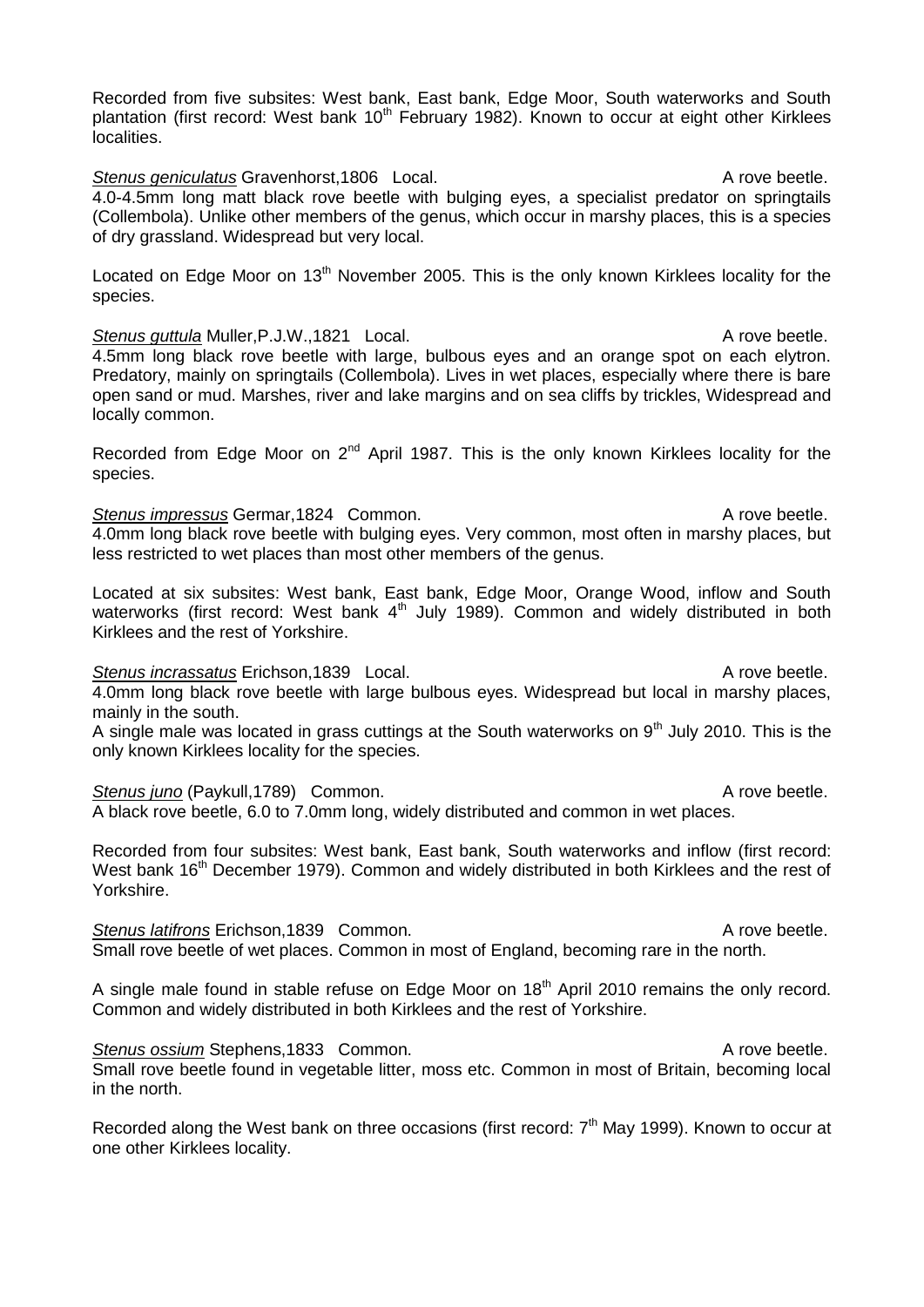**Stenus nanus Stephens,1833 Common.** Common and Common and Common A rove beetle.

Small rove beetle of marshy places. Common in most of southern Britain, becoming more local in the north.

Located at three subsites: West bank, East bank and SW corner overflow field (first record: East bank 26<sup>th</sup> March 1999). Known to occur at five other Kirklees localities.

**Stenus nitidiusculus** Stephens,1833 Common. A rove beetle. Recorded from four subsites: West bank, East bank, Orange Wood and inflow (first record: West bank  $6<sup>th</sup>$  September 1993). Widely distributed in Kirklees.

*Stenus nitens* Stephens,1833 Local. A rove beetle. Small rove beetle found in marshy places, mainly in East Anglia but with scattered records elsewhere.

A single male found in flood refuse along the West bank on  $11<sup>th</sup>$  October 1987 remains the only Kirklees record.

**Stenus ochropus Kiesenwetter,1858 Unknown.** A rove beetle.  $\overline{A}$  single male found in flood refuse along the West bank on 22<sup>nd</sup> October 1981 remains the only Kirklees record.

**Stenus oscillator Rye, 1870 Notable/Nb.** A rove beetle. First recorded along the West bank on  $1<sup>st</sup>$  December 1981 and fairly regularly thereafter until  $5<sup>th</sup>$ January 1990. Despite diligent searching the species has only been located under grass roots and in moss along the top of a wall and, even though the wall extends for 700m, it has only been found along a 30m length to the north of the Huddersfield Birdwatchers' Club hide. This is the only known locality for the species in Yorkshire.

*Stenus picipennis* Erichson,1840 Local. A rove beetle. Small rove beetle of marshy places. Widespread but local.

Recorded from three subsites: West bank, South embankment and South waterworks (first record: West bank 25<sup>th</sup> June 2001). Known to occur at six other Kirklees localities.

**Stenus picipes** Stephens,1833 Common. A rove beetle. Located at four subsites: West bank, Edge Moor, Orange Wood and South embankment (first record: West bank 16<sup>th</sup> December 1979). Widely distributed in Kirklees.

# **Stenus providus Erichson,1839 Common.** Common and Common A rove beetle.

4.0-4.5mm long black rove beetle with brown legs and very bulbous eyes. Leaf litter, bare mud, tussocks etc, usually but not always in wet places.

Recorded from three subsites: West bank, East bank and Orange Wood (first record: East bank 1<sup>st</sup> October 1991). Widely distributed in Kirklees.

**Stenus pusillus Stephens,1833 Common.** A rove beetle.  $\overline{\text{Local}}$  along the West bank on two occasions (first record: 11<sup>th</sup> October 1987). This is the only known Kirklees locality for the species.

**Stenus similis (Herbst,1784)** Common. **A** rove beetle. 5.0mm long black rove beetle with large bulbous eyes. Predatory, most likely on springtails (Collembola) and mites (Acari). Common under stones and in litter in many habitats, less associated with wetland than other members of the genus.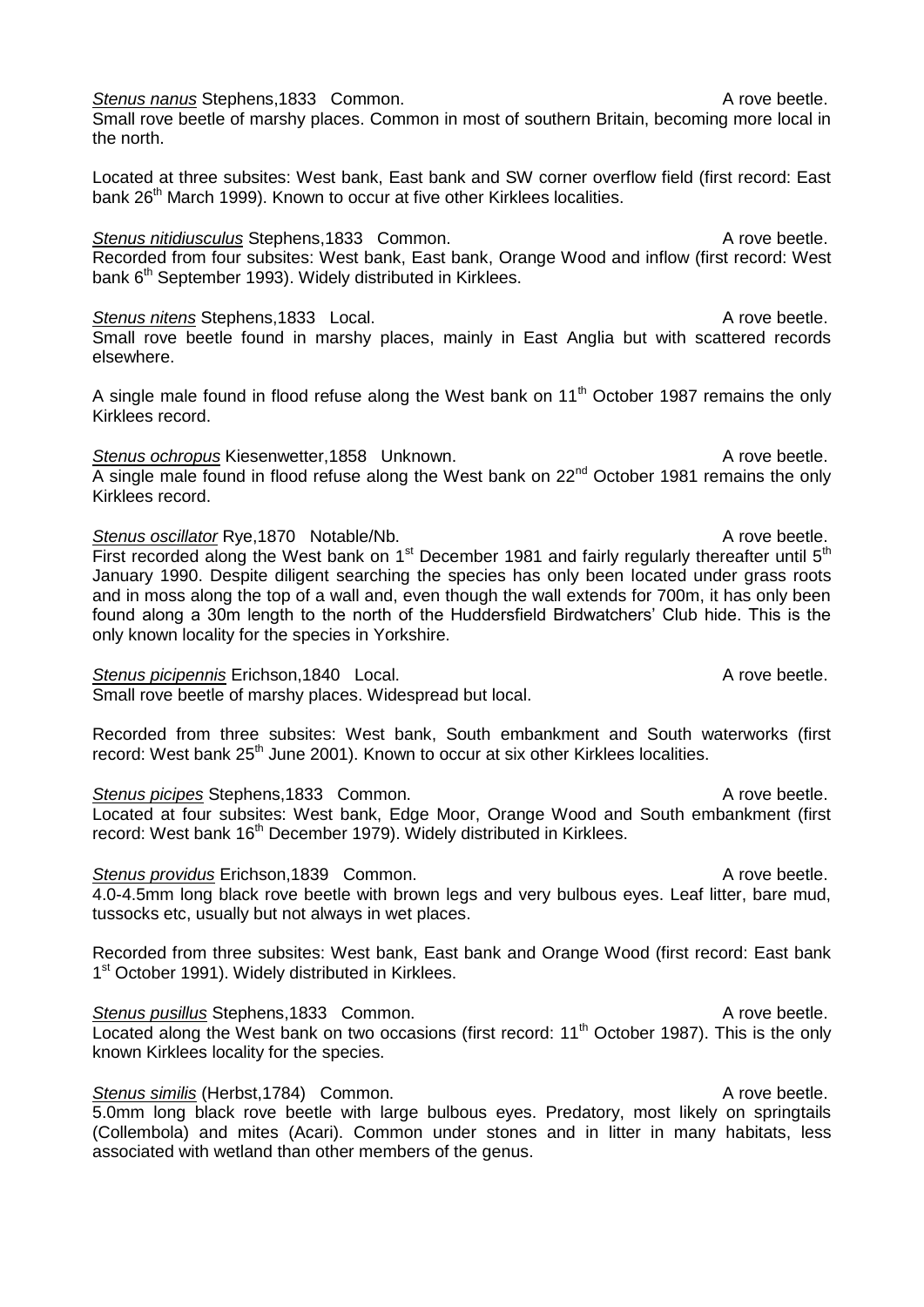Recorded from seven subsites: West bank, East bank, Edge Moor, NE corner, Jubilee Quarries, South embankment and inflow (first record: West bank 2<sup>nd</sup> September 1989). Common and widely distributed in both Kirklees and the rest of Yorkshire.

**Stenus subaeneus Erichson,1840 Local.** A rove beetle. Small rove beetle of marshy places. Widespread but local.

Located in flood refuse at the inflow on  $22^{nd}$  October 2006. This is the only known Kirklees locality for the species.

# **Stenus tarsalis** Ljungh,1810 Common. A rove beetle.

Small rove beetle of marshy places. Common in most of southern Britain, becoming more local in the far north.

Males were located along the West bank on  $16<sup>th</sup>$  December 1979 and  $7<sup>th</sup>$  August 1981. Externally this species is indistinguishable from *Stenus oscillator* (which has a very restricted range along the West bank). It is to be regretted that at the time of capture the exact locations of the *Stenus tarsalis* specimens were not recorded in more detail as it would be interesting to know if the two species occur in the same microhabitat. Known to occur at one other Kirklees locality.

**Lathrobium brunnipes** (Fabricius, 1792) Common. A rove beetle. Elongate black rove beetle with brown legs. Lives under stones and in grass tussocks. Not confined to a particular habitat type. Widespread and common over much of the British Isles.

Recorded from five subsites: West bank, East bank, Jubilee Quarries, Edge Moor and inflow (first record: West bank 10<sup>th</sup> March 1997). Common and widely distributed in both Kirklees and the rest of Yorkshire.

**Lathrobium elongatum** (Linnaeus, 1767) Local. A rove beetle. Rove beetle living in grass tussocks and under stones. No apparent habitat specificity.

A single located in flood refuse along the West bank on  $17<sup>th</sup>$  April 1986 remains the only record. Common and widely distributed in both Kirklees and the rest of Yorkshire.

**Lathrobium fulvipenne** (Gravenhorst, 1806) Common A rove beetle. Recorded along the West bank on five occasions (first record:  $1<sup>st</sup>$  April 1989). Common and widely distributed in both Kirklees and the rest of Yorkshire.

Lathrobium geminum Kraatz, 1857 Common. **A** rove beetle. The only record remains that of males located in flood refuse along the West bank on  $6<sup>th</sup>$  August 1996. Common and widely distributed in both Kirklees and the rest of Yorkshire.

*Lathrobium quadratum* (Paykull,1789) Local. A rove beetle. Rove beetle living under stones, in grass tussocks etc. No apparent habitat associations. Widespread, but fairly local.

Located along the West bank on  $30<sup>th</sup>$  September 1987. Known to occur at one other Kirklees locality.

Lathrobium terminatum Gravenhorst,1802 Common. A rove beetle. A small rove beetle, up to 6.5mm long, black with pale marks on the wings and with reddish legs. Found in grass tussocks, moss, leaf litter etc. Widely distributed and often common.

Recorded along the West bank on two occasions (first record:  $25<sup>th</sup>$  December 1987). Known to occur at four other Kirklees localities.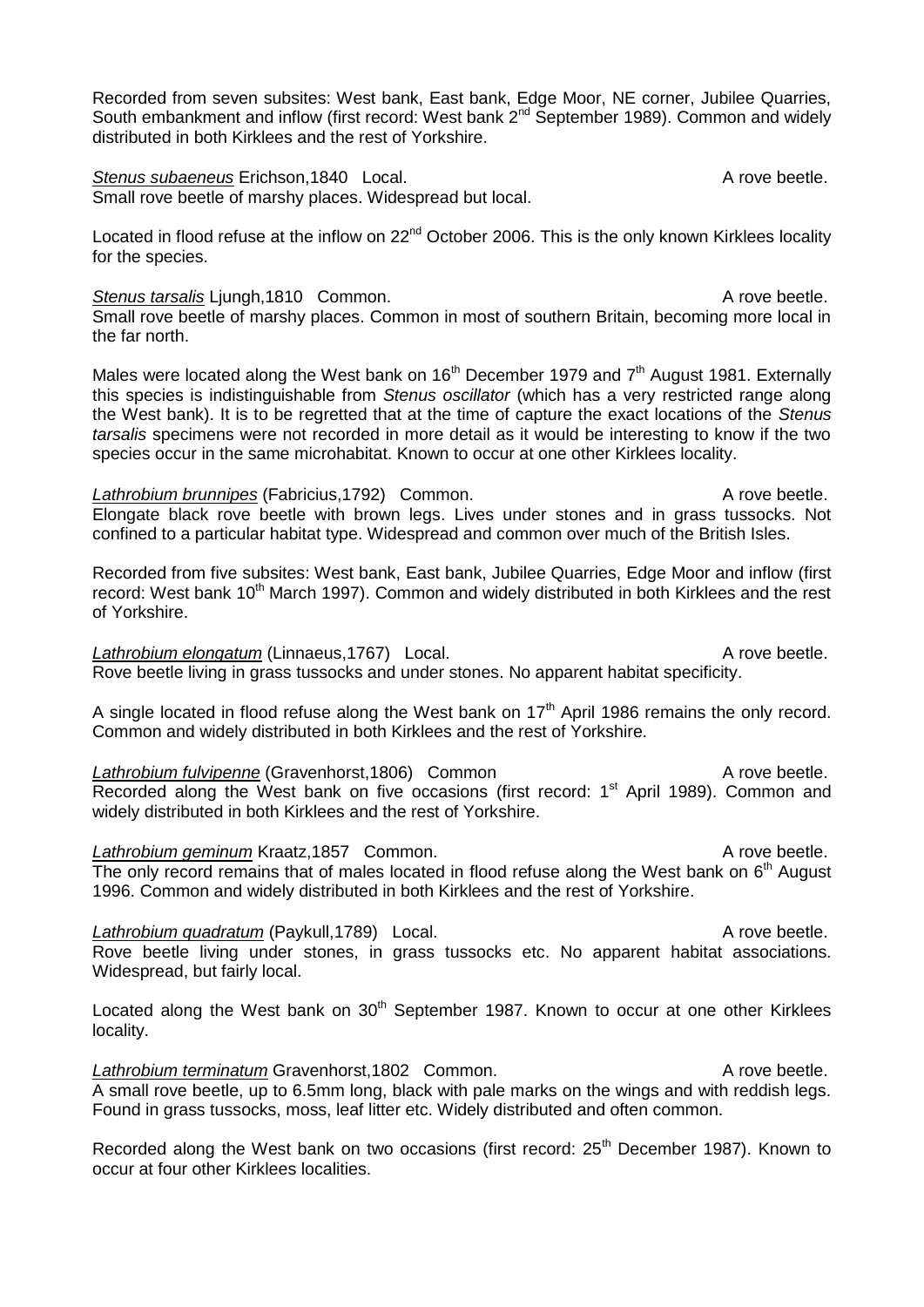*Ochthephilum fracticorne* (Paykull,1800) Local. A rove beetle. Located in flood refuse along the West bank on 26<sup>th</sup> October 1986. Known to occur at one other Kirklees locality.

**Sunius propinquus (Brisout,1867)** Local. A rove beetle. Recorded from flood refuse along the West bank on two occasions (first record:  $3<sup>rd</sup>$  January 1987). Known to occur at two other Kirklees localities.

*Lithocharis nigriceps* Kraatz,1859 Naturalised. A rove beetle. Small rove beetle found in manure heaps. Recent colonist first recorded in 1962

Located at three subsites: West bank, East bank (in flood refuse) and Edge Moor (in stable refuse) (first record: East bank  $5<sup>th</sup>$  November 1981). Known to occur at three other Kirklees localities.

Lithocharis ochracea (Gravenhorst,1802) Common. A rove beetle. Common rove beetle in vegetable litter.

Recorded from three subsites: West bank (in flood refuse), Edge Moor (in stable refuse) and South waterworks (in grass cuttings) (first record: West bank 5<sup>th</sup> November 1981). Known to occur at seven other Kirklees localities.

**Scopaeus sulcicollis (Stephens,1833)** Local. A rove beetle. A single female located in Orange Wood on 26<sup>th</sup> September 2007 remains the only Kirklees record.

Astenus pulchellus (Heer, 1839) Local. A rove beetle. Rove beetle found in damp litter. Widespread in southern England. Rare in the north.

Recorded from two subsites: West bank (in flood refuse) and Edge Moor (regularly located in stable refuse) (first record: Edge Moor 31<sup>st</sup> August 2005). Known to occur at one other Kirklees locality.

*Rugilus erichsoni* (Fauvel, 1867) Common. A rove beetle. 3.0-4.0mm long black, somewhat angular rove beetle living in leaf litter, tussocks and moss.

Located in stable refuse on Edge Moor on four occasions (first record: 20<sup>th</sup> May 2007). Known to occur at four other Kirklees localities.

*Rugilus orbiculatus* (Paykull,1789) Common. A rove beetle. 4.0-5.0mm long black, somewhat angular rove beetle living in leaf litter, tussocks and moss.

Recorded from four subsites: West bank, East bank, Edge Moor (regularly located in stable refuse) and South waterworks (first record: East bank  $26<sup>th</sup>$  July 1981). Known to occur at nine other Kirklees localities.

*Rugilus rufipes* Germar, 1836 Common. A rove beetle. Specimens were located in stable refuse on Edge Moor on 17<sup>th</sup> May 2009. Known to occur at four other Kirklees localities.

**Othius angustus Stephens.1833 Common.** Common and the common of the contract of the contract of the contract of the contract of the contract of the contract of the contract of the contract of the contract of the contract Recorded from three subsites: West bank, Edge Moor and Orange Wood (first record: West bank 10<sup>th</sup> October 1987). Common and widely distributed in both Kirklees and the rest of Yorkshire.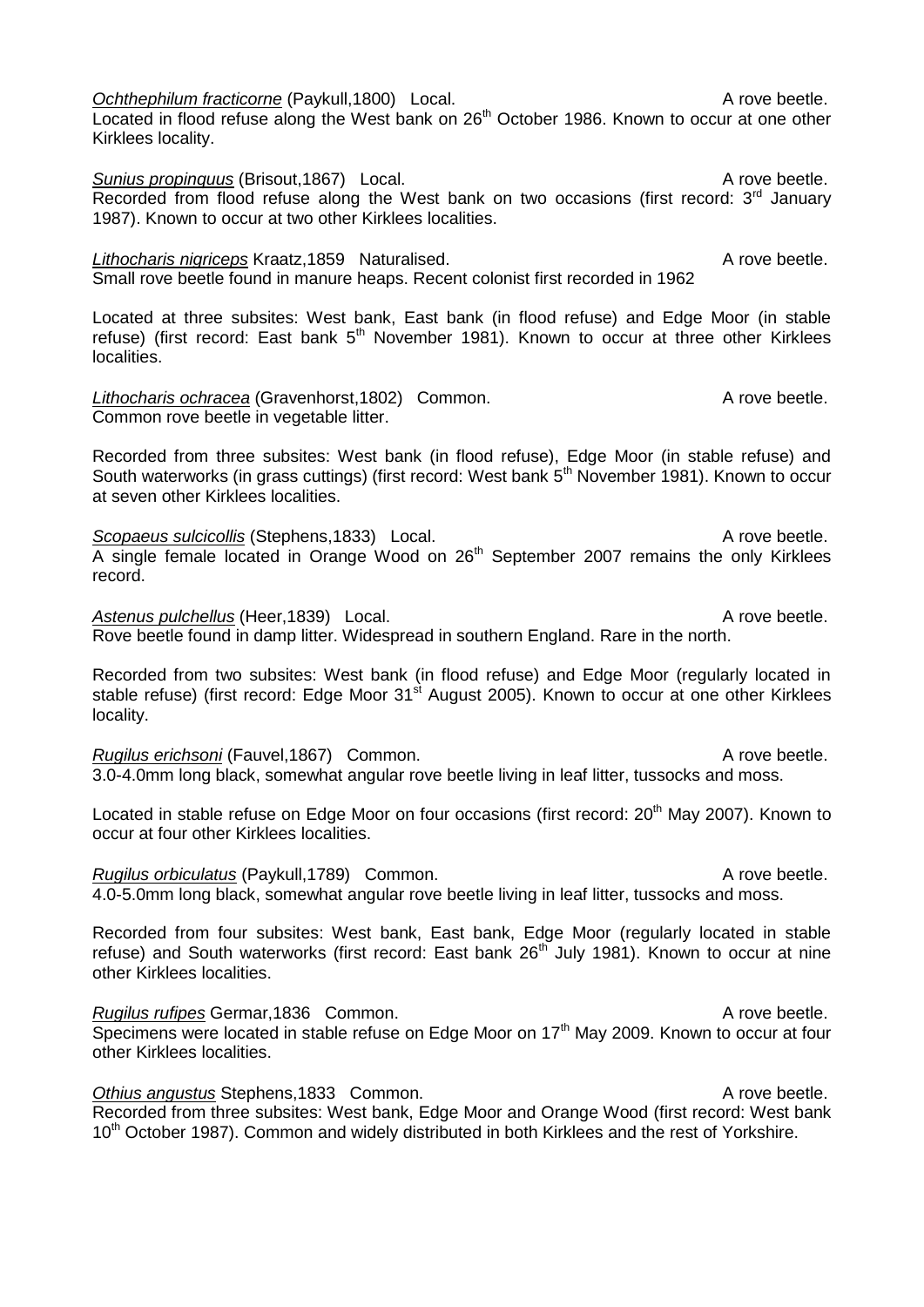**Othius punctulatus** (Goeze, 1777) Common. A rove beetle. 8.0-9.0mm long black rove beetle with conspicuous red elytra. Lives in moss, under stones, in tussocks and leaf litter. Flies and regularly comes to light. Recorded from stable refuse on Edge Moor on two occasions (first record: 8<sup>th</sup> March 2007). Common and widely distributed in both Kirklees and the rest of Yorkshire. Atrecus affinis (Paykull,1789)<sup>\*</sup> Common. A rove beetle. Small red and black rove beetle found under loose damp bark of deciduous trees. Locally common in woodland. Located at two subsites: West bank and Orange Wood (first record: West bank 8<sup>th</sup> June 1997). Widely distributed in Kirklees. Leptacinus batychrus (Gyllenhal, 1827) Unknown. A rove beetle. Recorded from two subsites: West bank and Edge Moor (in stable refuse) (first record: West bank 26<sup>th</sup> October 1981). Known to occur at five other Kirklees localities. **Leptacinus pusillus** (Stephens, 1833) Common. A rove beetle. Located at three subsites: West bank, Edge Moor (in stable refuse) and South waterworks (in grass cuttings) (first record: West bank 23<sup>rd</sup> June 1999). Known to occur at twelve other Kirklees localities. *Phacophallus parumpunctatus* (Gyllenhal,1827) Unknown. A rove beetle. A single found in flood refuse along the West bank on  $9<sup>th</sup>$  September 1986 remains the only Kirklees record.

*Gyrohypnus angustatus* Stephens, 1833 Common. A rove beetle. 5.0-7.0mm elongate reddish brown rove beetle living in leaf litter, under stones etc, sometimes in ant (Aculeate Hymenoptera) nests. Widespread and common.

Recorded from three subsites: West bank, East bank and Edge Moor (regularly in stable refuse) (first record: West bank  $7<sup>th</sup>$  May 1999). Known to occur at thirteen other Kirklees localities.

*Gyrohypnus fracticornis* (Muller, O.F., 1776) Unknown. A rove beetle. Located at five subsites: West bank, East bank, Edge Moor (regularly in stable refuse), South embankment and SW corner overflow field (first record: East bank  $28<sup>th</sup>$  March 1981). Widely distributed in Kirklees.

*Gyrohypnus punctulatus* (Paykull, 1789) Local. A rove beetle. 5.0-7.0mm long bronze-black rove beetle living in moss, under stones, in leaf litter, under bark etc.

Recorded from two subsites: West bank and Edge Moor (in stable refuse) (first record: West bank 1<sup>st</sup> October 1994). Known to occur at four other Kirklees localities.

# 4.0-6.0mm long orange to dark brown rove beetle. Occasionally found in ants (Aculeate Hymenoptera) nests, otherwise in grass or leaf litter or under stones.

Located at three subsites: West bank, Edge Moor (in stable refuse) and Orange Wood (first record: West bank 28<sup>th</sup> November 1979). Common and widely distributed in both Kirklees and the rest of Yorkshire.

*Othius subuliformis* Stephens,1833 Common. A rove beetle.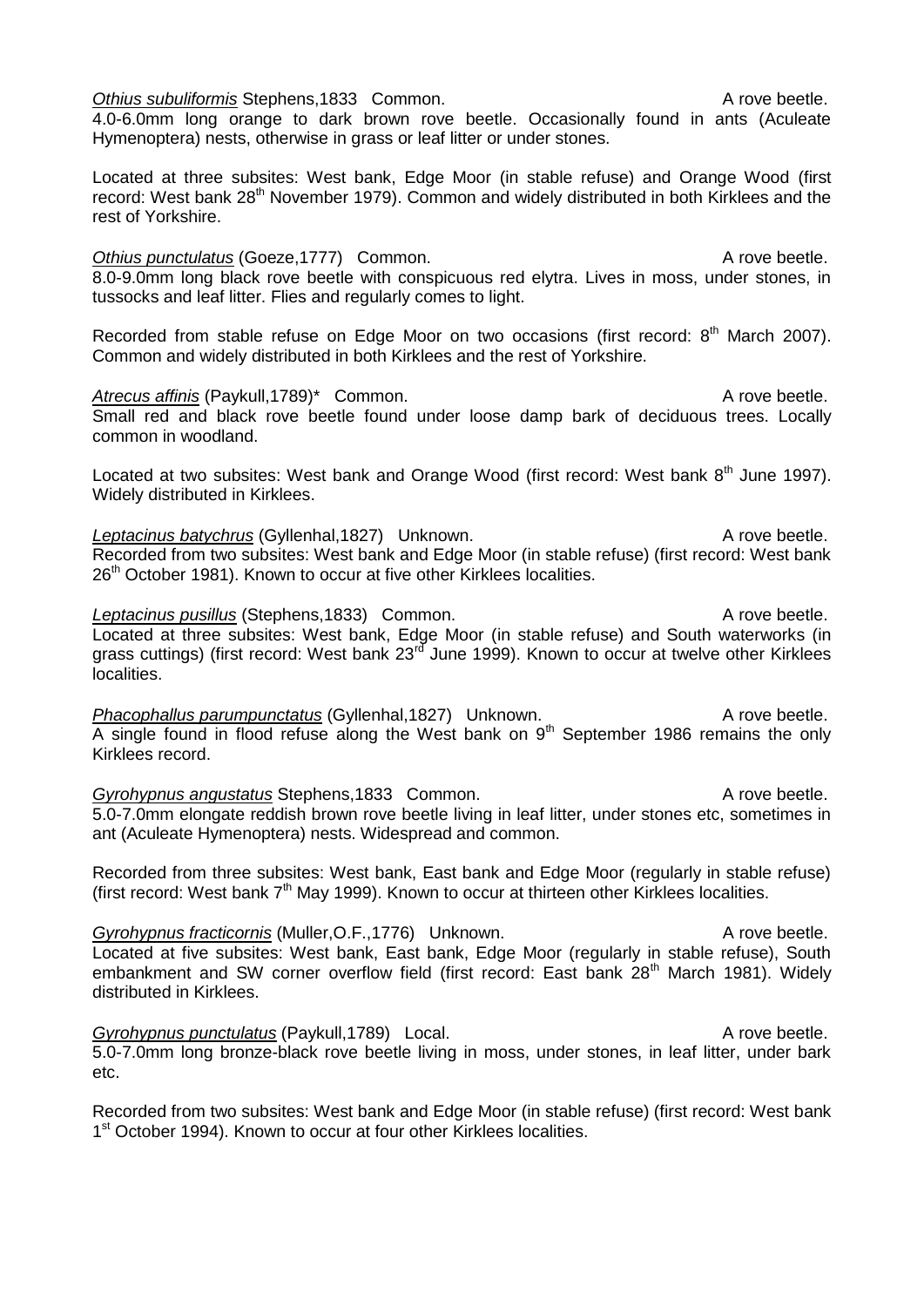*Megalinus glabratus* (Gravenhorst, 1802) Common. A rove beetle.  $L$ ocated along the West bank on 10<sup>th</sup> August 1998. Known to occur at eleven other Kirklees localities.

*Xantholinus linearis* (Olivier, 1795) Common. A rove beetle. 8.0mm long shiny bronze black rove beetle. Leaf litter, in tussocks, under loose bark etc.

Recorded from six subsites: West bank, East bank, Edge Moor (in stable refuse), Orange Wood, South embankment and South waterworks (first record: West bank 1<sup>st</sup> November 1990). Common and widely distributed in both Kirklees and the rest of Yorkshire.

*Xantholinus longiventris* Heer,1839 Common. A rove beetle. 6.0-8.0mm long shiny black rove beetle. Grass tussocks, leaf litter, loose bark etc.

Located at five subsites: West bank, East bank, South embankment, SW corner overflow field and inflow (first record: West bank  $16<sup>th</sup>$  April 1998). Widely distributed in Kirklees.

*Bisnius cephalotes* (Gravenhorst,1802) Unknown. A rove beetle. Recorded from four subsites: West bank, East bank (in flood refuse), Edge Moor (in stable refuse) and South embankment (first record: East bank 28<sup>th</sup> March 1981). Widely distributed in Kirklees.

*Bisnius fimetarius* (Gravenhorst, 1802) Common. A rove beetle. 4.0-5.0mm long bronze black rove beetle living in dung.

Located at nine subsites: West bank, East bank, Edge Moor (in stable refuse), Jubilee Quarries, Orange Wood, South embankment, South plantation, South waterworks and SW corner overflow field (first record: West bank 9<sup>th</sup> March 1978). Common and widely distributed in both Kirklees and the rest of Yorkshire.

*Bisnius nigriventris* (Thomson, C.G., 1867) Local. A rove beetle. Black predatory rove beetle living in dung and carrion. Widespread but rare.

Recorded from flood refuse along the West bank on  $7<sup>th</sup>$  August 1984. Known to occur at one other Kirklees locality.

**Bisnius parcus (Sharp, 1874)** Unknown. A rove beetle. A single male along the West bank on  $30<sup>th</sup>$  April 1982 remains the only record for Kirklees.

**Bisnius puella** (Nordmann,1837) Local. A rove beetle. Coppery black rove beetle living in dung, litter and under stones. Local species, particularly in the north.

Recorded from two subsites: West bank and Edge Moor (in stable refuse) (first record: West bank 19<sup>th</sup> September 1990). Known to occur at six other Kirklees localities.

*Bisnius sordidus* (Gravenhorst, 1802) Common. A rove beetle. 5.0-6.5mm long black rove beetle living in moss and leaf litter etc.

Recorded from four subsites: West bank, Edge Moor (in stable refuse), South embankment and South waterworks (first record: West bank  $25<sup>th</sup>$  July 1981). Known to occur at four other Kirklees localities.

*Bisnius subuliformis* (Gravenhorst,1802)<sup>\*</sup> Local. A rove beetle. Small rove beetle found in litter in birds nests. Possibly predator on fly or flea larvae. Mainly southern England becoming rarer northwards.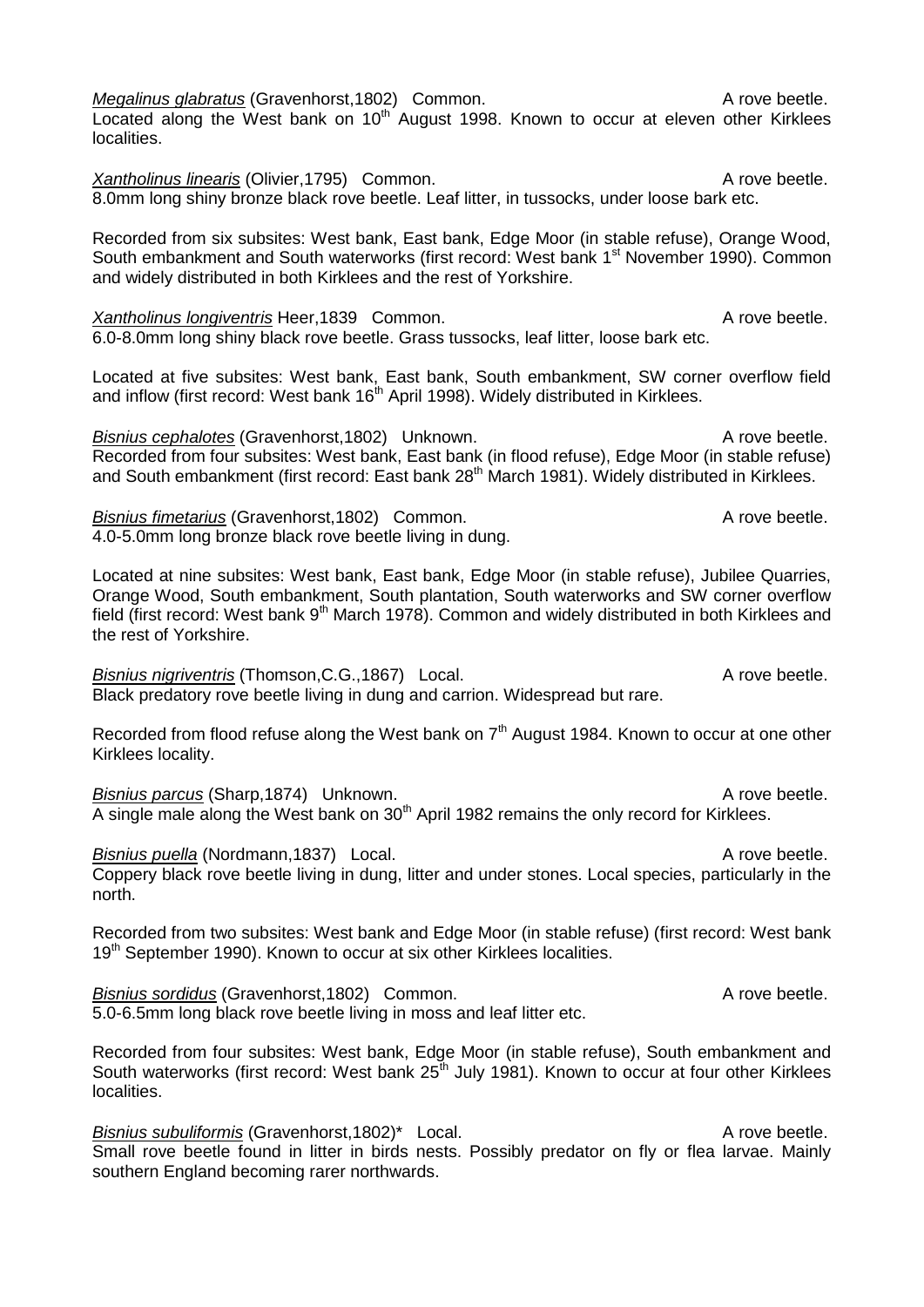Located along the West bank on three occasions (all in October/November 1986) (two of these in the nests of Tree Sparrows *Passer montanus*). This is the only known Kirklees locality for the species.

*Philonthus albipes* (Gravenhorst,1802) Local. A rove beetle. Recorded in stable refuse on Edge Moor on five occasions (first record: 8<sup>th</sup> March 2007). Known from a further five Kirklees localities.

**Philonthus spinipes Sharp, 1874 Naturalised.** A rove beetle. An immigrant species that was first recorded in Britain from Dorset in 1997 (Allen & Owen, 1997).

Two specimens located in stable refuse on Edge Moor on  $8<sup>th</sup>$  March 2007 remain the only known Kirklees locality.

**Philonthus cognatus Stephens,1832 Common.** A rove beetle. 8.0-10.0mm long metallic black rove beetle. Under stones, in leaf litter, tussocks etc, usually in woodland. Generally common species.

Recorded from five subsites: West bank, East bank, Edge Moor (in stable refuse), South embankment and South waterworks (first record: West bank 2<sup>nd</sup> July 1985). Common and widely distributed in both Kirklees and the rest of Yorkshire.

*Philonthus concinnus* (Gravenhorst,1802) Unknown. A rove beetle. Located at two subsites: East bank and Edge Moor (regularly in stable refuse) (first record: East bank 28<sup>th</sup> March 1981). Known from a further two Kirklees localities.

*Philonthus debilis* (Gravenhorst,1802) Unknown. A rove beetle. A small rove beetle, up to 5.5mm long, black with elytra sometimes reddish, typically found in damp moss. Widely distributed but generally uncommon.

Recorded from four subsites: West bank, East bank, Edge Moor (commonly in stable refuse) and South waterworks (first record: West bank 2<sup>nd</sup> December 1981). Known from a further four Kirklees localities.

*Philonthus decorus* (Gravenhorst, 1802) Common. A rove beetle. Fairly large bronze rove beetle. Common among leaf litter, under stones etc, particularly in woodland.

Located at two subsites: West bank and South embankment (first record: West bank 15<sup>th</sup> May 1985). Common and widely distributed in both Kirklees and the rest of Yorkshire.

**Philonthus rufipes (Stephens,1832) Unknown.** A rove beetle. Recorded from flood refuse along the West bank on two occasions (first record: 24<sup>th</sup> Februarv 1991). This is the only known Kirklees locality for the species.

**Philonthus intermedius** (Lacordaire, 1835) Common. A rove beetle. Located at three subsites: West bank, Edge Moor (in stable refuse) and South embankment (first record: West bank 16<sup>th</sup> April 1982). Known from a further four Kirklees localities.

*Philonthus laminatus* (Creutzer, 1799) Common. A rove beetle. 8.0-11.0mm long greenish black metallic rove beetle living in dung, carrion, decaying fungi, also in leaf litter and moss. Predatory. Common, not specific to any habitat type.

Recorded from four subsites: West bank, Edge Moor, South embankment and inflow (first record: West bank 3<sup>rd</sup> June 1990). Common and widely distributed in both Kirklees and the rest of Yorkshire.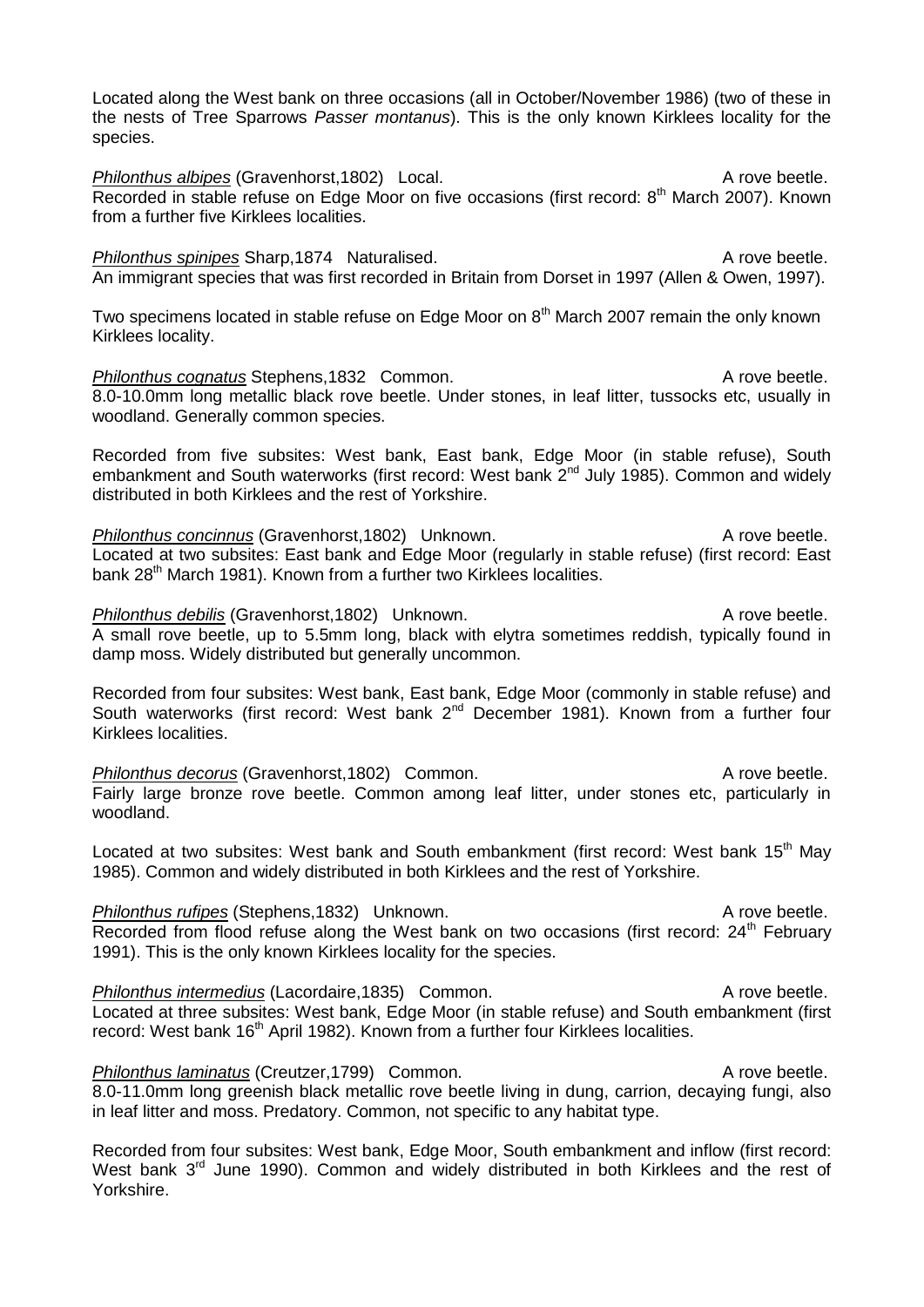*Philonthus longicornis* Stephens, 1832 Common. A rove beetle. Located at two subsites: West bank (in flood refuse) and South embankment (first record: West bank 21<sup>st</sup> January 1990). Known to occur at one other Kirklees locality.

*Philonthus marginatus* (Muller, O.F., 1764) Common. A rove beetle. 7.0-9.0mm long black rove beetle with conspicuous yellow sides to the pronotum. Common in dung, decaying plant material etc.

Recorded from three subsites: West bank (in flood refuse), Edge Moor (in stable refuse) and South waterworks (in grass cuttings) (first record: West bank 15<sup>th</sup> May 1985). Widely distributed in Kirklees.

*Philonthus nigrita* (Gravenhorst,1806) Local. A rove beetle. 6.0-7.0mm long black rove beetle living among moss and litter in marshy places. Widespread but local.

Males located in Orange Wood on 21<sup>st</sup> July 1986 remain the only Kirklees record.

**Philonthus politus** (Linnaeus, 1758) Common. A rove beetle. 10.0-12.0mm long metallic green/black rove beetle. Leaf litter, carrion, decaying fungi etc. Common, not restricted to any particular habitat.

Recorded from three subsites: West bank, East bank and Edge Moor (in stable refuse) (first record: West bank  $6<sup>th</sup>$  September 1980). Known from a further six Kirklees localities.

*Philonthus quisquiliarius* (Gyllenhal,1810) Common. A rove beetle. A single male was located in flood refuse along the West bank on  $30<sup>th</sup>$  September 1987. Known from a further seven Kirklees localities.

*Philonthus rectangulus* Sharp,1874 Naturalised. A rove beetle. Recorded from four subsites: West bank, East bank (in flood refuse), Edge Moor (in stable refuse) and SW corner overflow field (first record: East bank 26<sup>th</sup> July 1981). Known from three other Kirklees localities.

*Philonthus sanguinolentus* (Gravenhorst, 1802) Common. A rove beetle. A 7.0-9.0mm long black rove beetle with red marks on the wing cases. Commonly in dung but also in grass litter etc. Regularly turns up in pitfall traps.

Located at two subsites: Edge Moor (in stable refuse and horse dung) and Orange Wood (in cow dung) (first record: Orange Wood 11<sup>th</sup> April 1988). Known from a further eight Kirklees localities

*Philonthus splendens* (Fabricius, 1793) Common. A rove beetle. A moderately-sized (8.0-12.0mm) rove beetle, black with bronze-green elytra. Found in a wide range of decaying organic materials, including rotting vegetation, dung and carrion. Widely distributed and common.

Recorded from two subsites: West bank (in flood refuse) and Edge Moor (in stable refuse) (first record: West bank 21<sup>st</sup> April 1982). Known from a further five Kirklees localities.

*Philonthus succicola* Thomson, C.G., 1860 Local. A rove beetle. A shiny black 10.0-12.0mm long rove beetle, found under rotting vegetable matter, carrion, etc. Rather local.

Located at two subsites: West bank and Edge Moor (in stable refuse) (first record: West bank 5<sup>th</sup> June 1980). Common and widely distributed in both Kirklees and the rest of Yorkshire.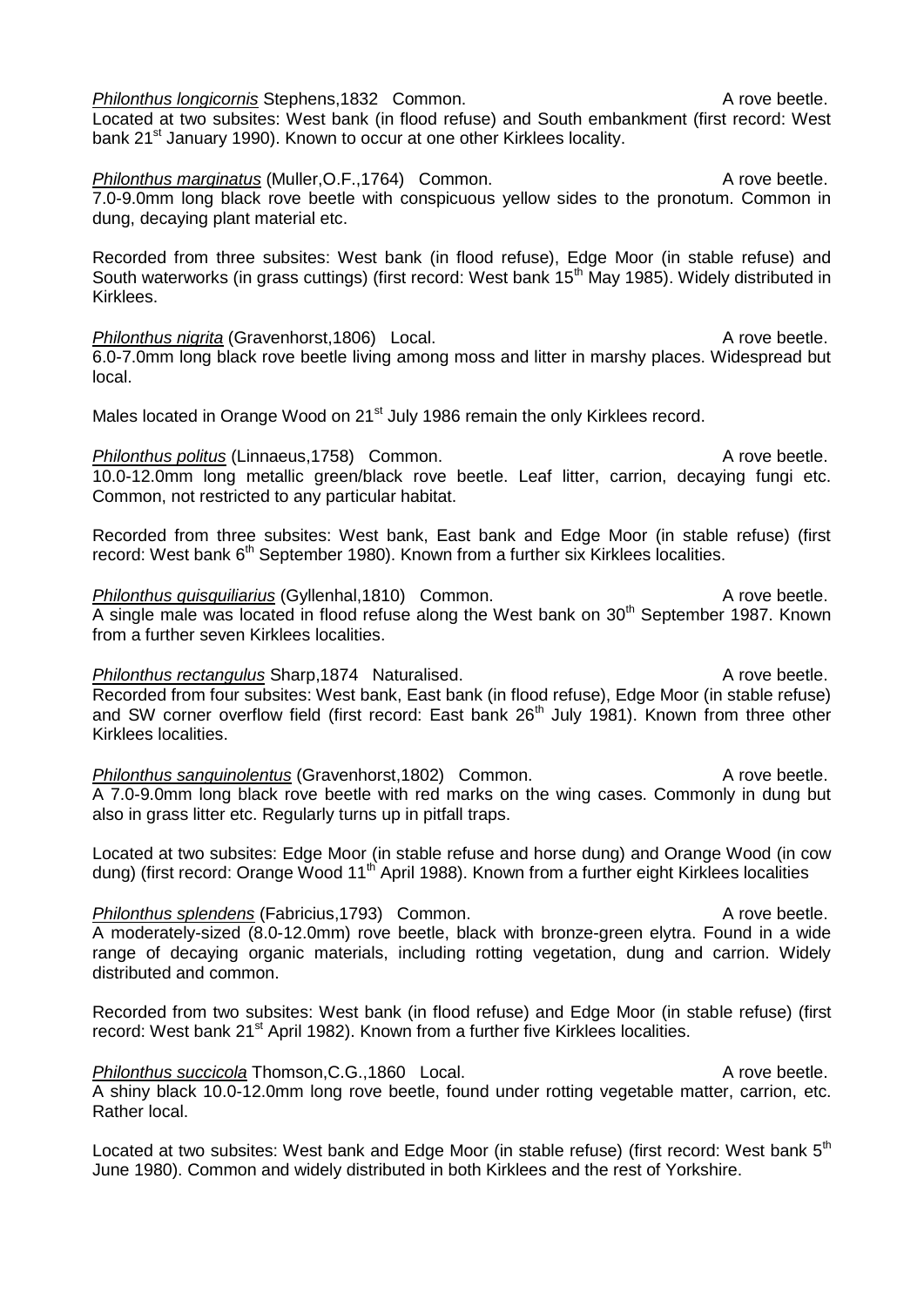*Philonthus tenuicornis* Mulsant & Rev.1853 Local. A rove beetle. Recorded from three subsites: West bank, East bank and Edge Moor (in stable refuse) (first record: East bank 26<sup>th</sup> July 1981). Known from a further five Kirklees localities.

*Philonthus umbratilis* (Gravenhorst, 1802) Unknown. A rove beetle. Located at three subsites: West bank, East bank and Edge Moor (in stable refuse) (first record: East bank  $28<sup>th</sup>$  March 1981). Known from a further five Kirklees localities.

*Philonthus varians* (Paykull,1789) Common. A rove beetle.

5.0-6.0mm long black rove beetle living in plant litter, under stones etc and frequently in animal dung.

Recorded from five subsites: West bank, East bank, Edge Moor (in stable refuse and horse dung), South embankment (in horse dung) and South waterworks (first record: West bank 15<sup>th</sup> May 1985). Common and widely distributed in both Kirklees and the rest of Yorkshire.

**Philonthus carbonarius** (Gravenhorst, 1802) Common. A rove beetle. 6.0-7.0mm long black rove beetle. Moss, leaf litter, carrion, dung etc. Very common in most habitats.

Located at eight subsites: West bank, East bank, Edge Moor (in stable refuse), Jubilee Quarries, Orange Wood, South waterworks (in grass cuttings), South embankment and SW corner overflow field (first record: West bank 22<sup>nd</sup> July 1980). Widely distributed in Kirklees.

*Philonthus ventralis* (Gravenhorst,1802) Common. A rove beetle. 5.5-6.5mm long dark reddish black rove beetle living in decaying plant litter, grass tussocks and in moss. Predatory.

Recorded along the West bank on three occasions (first record:  $4<sup>th</sup>$  April 1981). This is the only known Kirklees locality for the species.

Gabrius appendiculatus Sharp,1910 Common. **A** rove beetle. A small black rove beetle of obscure ecology. Widely distributed but local.

A single male found in stable refuse on Edge Moor on 18<sup>th</sup> April 2010 remains the only record. Known to occur at one other Kirklees locality.

Gabrius nigritulus (Gravenhorst, 1802) Common. A rove beetle. Males in horse dung along the South embankment on  $3<sup>rd</sup>$  April 2005 remain the only record. Known to occur at two other Kirklees localities.

Gabrius breviventer (Sperk,1835) Common. **A** rove beetle. Located at four subsites: West bank, East bank, Edge Moor (in stable refuse) and Orange Wood (first record: West bank  $20<sup>th</sup>$  March 1998). Known to occur at ten other Kirklees localities.

Gabrius piliger Mulsant & Rey, 1876 Common. A rove beetle. Recorded from four subsites: West bank, Edge Moor (in stable refuse), South waterworks (in grass cuttings) and South embankment (in horse dung) (first record: West bank  $24<sup>th</sup>$  September 1999). Known to occur at three other Kirklees localities.

Gabrius splendidulus (Gravenhorst,1802)<sup>\*</sup> Common. A rove beetle. 4.0mm long shiny black rove beetle with yellowish legs. Widespread and common throughout Britain, usually, but not always, found under bark.

Located under bark in Orange Wood on six occasions (first record: 1<sup>st</sup> May 2001). Known to occur at nine other Kirklees localities.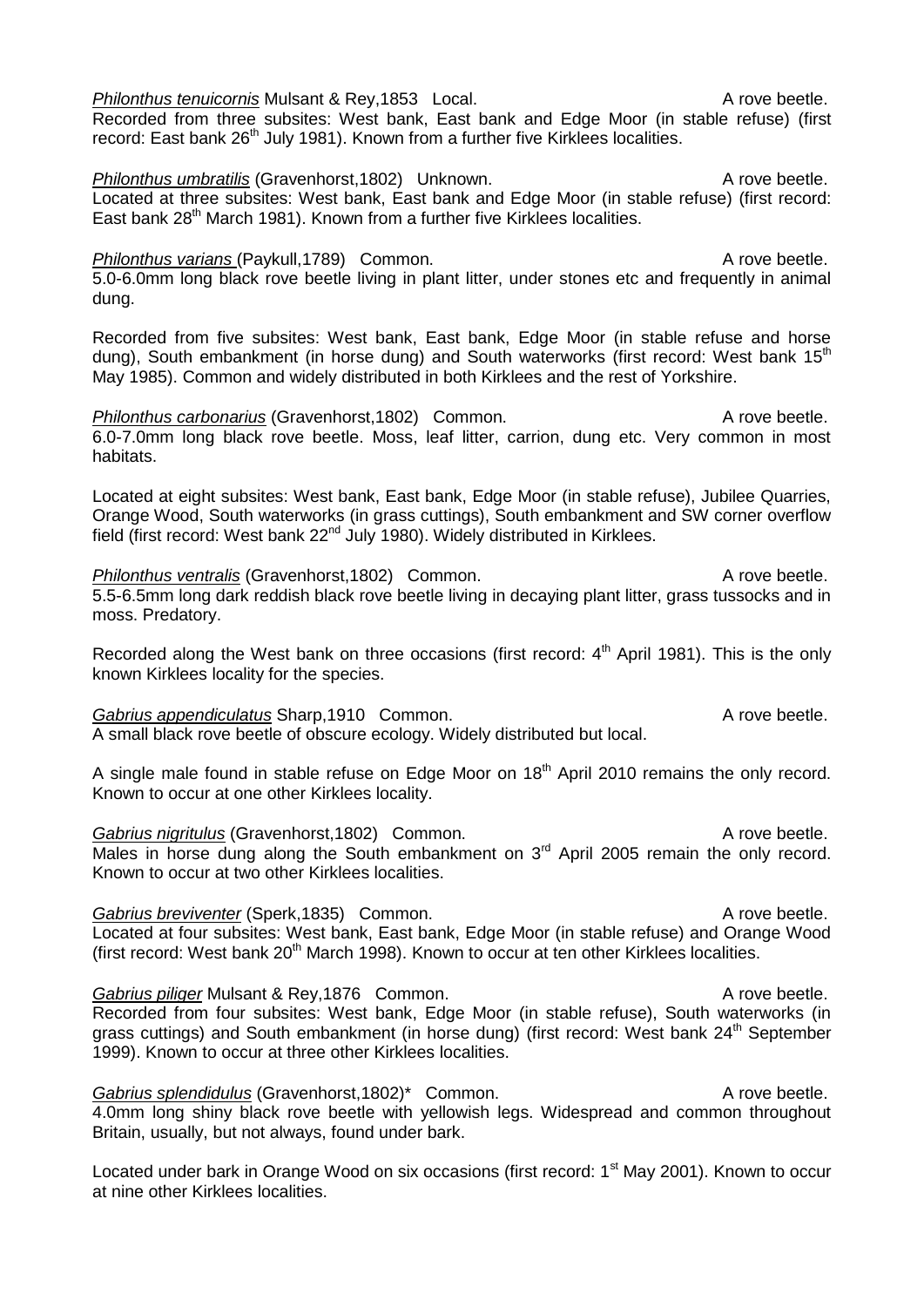Gabrius trossulus (Nordmann, 1837) Local. A rove beetle. Recorded from two subsites: West bank and Edge Moor (in stable refuse) (first record: West bank 10<sup>th</sup> October 1986). Known to occur at two other Kirklees localities.

**Cafius xantholoma (Gravenhorst,1806) Common.** A rove beetle. Located in flood refuse along the West bank on 31<sup>st</sup> October 1986. Known to occur at one other Kirklees locality.

**Ocypus aeneocephalus** (De Geer, 1774) Local. A rove beetle. A quite large (to 15.0mm) bronze rove beetle usually found under stones, in leaf litter etc, usually on drier soils. Widely distributed and sometimes numerous.

Recorded from the South waterworks on 10<sup>th</sup> August 2007. Known to occur at five other Kirklees localities.

Ocypus olens (Muller, O.F., 1764) Common. Devil's Coach-horse. Spectacular matt black rove beetle up to 2.5cm long. Voracious predator, living under stones and among litter in grassland and waste ground, less commonly in other habitats. Widespread and common. Has a powerful bite!

Located at three subsites: West bank, Jubilee Quarries and NE corner (first record: West bank 1<sup>st</sup> May 1983). Known to occur at five other Kirklees localities.

**Tasgius melanarius (Heer, 1839)** Unknown. A rove beetle. Recorded from three subsites: West bank, Edge Moor (in stable refuse) and South waterworks (first record: West bank 1<sup>st</sup> August 1987). Common and widely distributed in Kirklees. Common and widely distributed in Kirklees.

**Tasgius winkleri Bernhauer, 1906** Common. A rove beetle. Located in Orange Wood on 10<sup>th</sup> September 1998. This is the only known Kirklees locality for the species.

**Creophilus maxillosus (Linnaeus, 1758)** Common. Carrion Beetle. 15.0-20.0mm long shiny black rove beetle with patches of yellow and grey hairs. Primarily in carrion and very rotten vegetation. Most habitats, common.

Recorded from the West bank on  $8<sup>th</sup>$  August 1983. Widely distributed in Kirklees.

**Ontholestes tessellatus** (Geoffroy, 1785) Common. A rove beetle. Located along the West bank on four occasions (first record:  $24<sup>th</sup>$  April 1982). Widely distributed in Kirklees.

*Heterothops minutus* Wollaston,1860 Unknown. A rove beetle. Recorded from four subsites: West bank, East bank, Edge Moor (regularly in stable refuse) and South waterworks (first record: East bank 4<sup>th</sup> April 1981). Known to occur at one other Kirklees locality.

*Heterothops praevius* Erichson,1839 Unknown. A rove beetle. Located in stable refuse on Edge Moor on two occasions (first record:  $25<sup>th</sup>$  July 2008). This is the only known Kirklees locality for the species.

**Quedius boopoides Munster,1923 Common.** A rove beetle. Recorded in flood refuse along the West bank on two occasions (first record: 2<sup>nd</sup> August 1990). This is the only known Kirklees locality for the species.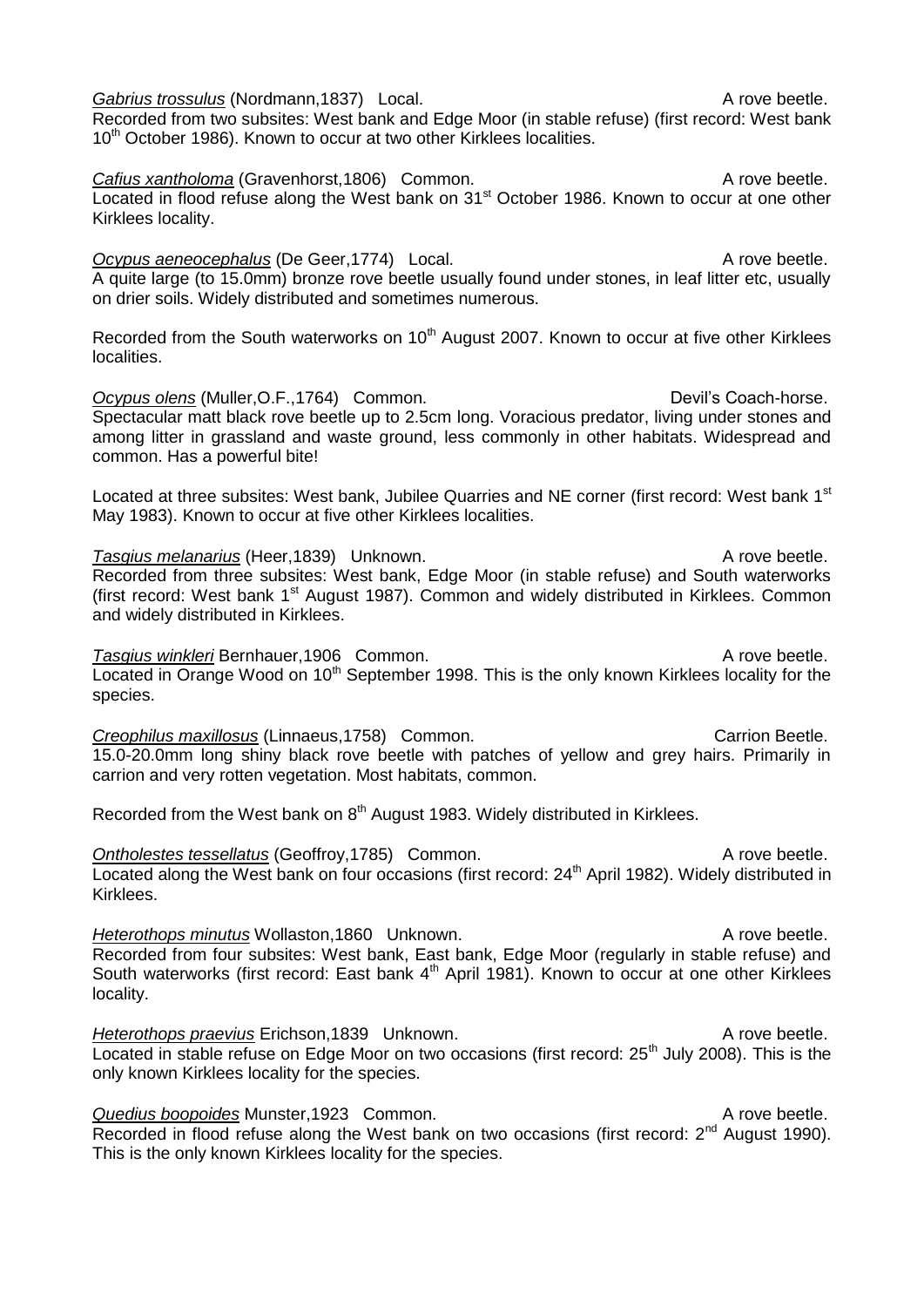**Quedius boops** (Gravenhorst, 1802) Common. A rove beetle. 5.0mm long bronze brown rove beetle living in moss and litter. Common, but older records are

suspect as this species was split into several in the 1930s.

Located at three subsites: West bank, Edge Moor (in stable refuse) and Orange Wood (first record: Orange Wood 1<sup>st</sup> May 1983). Common and widely distributed in both Kirklees and the rest of Yorkshire.

**Quedius cinctus** (Paykull,1790) Common. A rove beetle. Recorded from three subsites: West bank, Edge Moor (in stable refuse) and SW corner overflow field (first record: West bank 4<sup>th</sup> November 1981). Known to occur at five other Kirklees localities.

**Quedius cruentus (Olivier, 1795)** Common. Common Common Common A rove beetle. 8.0-10.0mm long reddish rove beetle living in decaying plant litter, tussocks and under bark and in rotting wood. Predatory.

Located at four subsites: West bank, East bank, Edge Moor (in stable refuse) and Orange Wood (first record: East bank 28<sup>th</sup> March 1981). Known to occur at six other Kirklees localities.

**Quedius curtipennis Bernhauer, 1908 Common.** A rove beetle. Recorded from four subsites: West bank, East bank, Edge Moor (in stable refuse) and Orange Wood (first record: West bank 4<sup>th</sup> May 1978). Common and widely distributed in both Kirklees and the rest of Yorkshire.

**Quedius fuliginosus (Gravenhorst, 1802)** Common. A rove beetle. 10.0-12.0mm long black rove beetle with red legs. Common in moss, under stones and bark.

Located at two subsites: West bank and Edge Moor (in stable refuse) (first record: West bank 30<sup>th</sup> August 1989). Widely distributed in Kirklees.

**Quedius longicornis Kraatz,1857 Notable/Nb.** A rove beetle. Pitch-red rove beetle living in moles' nests. Widespread but apparently local, although probably under-recorded.

A single male found along the West bank on  $17<sup>th</sup>$  May 1985 remains the only Kirklees record.

**Quedius maurorufus (Gravenhorst, 1806)** Common. A rove beetle. 5.0-8.0mm long reddish black rove beetle living in litter and moss in damp places. Widespread and fairly common.

Recorded from two subsites: East bank and Edge Moor (in stable refuse) (first record: East bank 10<sup>th</sup> May 2001). Common and widely distributed in both Kirklees and the rest of Yorkshire.

*Quedius maurus* (Sahlberg, C.R., 1830)\* Local. A rove beetle. Shining blue-black rove beetle living under dead bark. Widespread but local.

Located under bark along the West bank on  $4<sup>th</sup>$  May 1998. Known to occur at five other Kirklees localities.

*Quedius mesomelinus* (Marsham, 1802) Common. A rove beetle. 8.0-10.0mm long black rove beetle living in plant litter, tussocks etc.

Recorded from four subsites: West bank (in flood refuse), East bank (in flood refuse), Edge Moor (in stable refuse) and Orange Wood (first record: West bank  $28<sup>th</sup>$  March 1981). Widely distributed in Kirklees.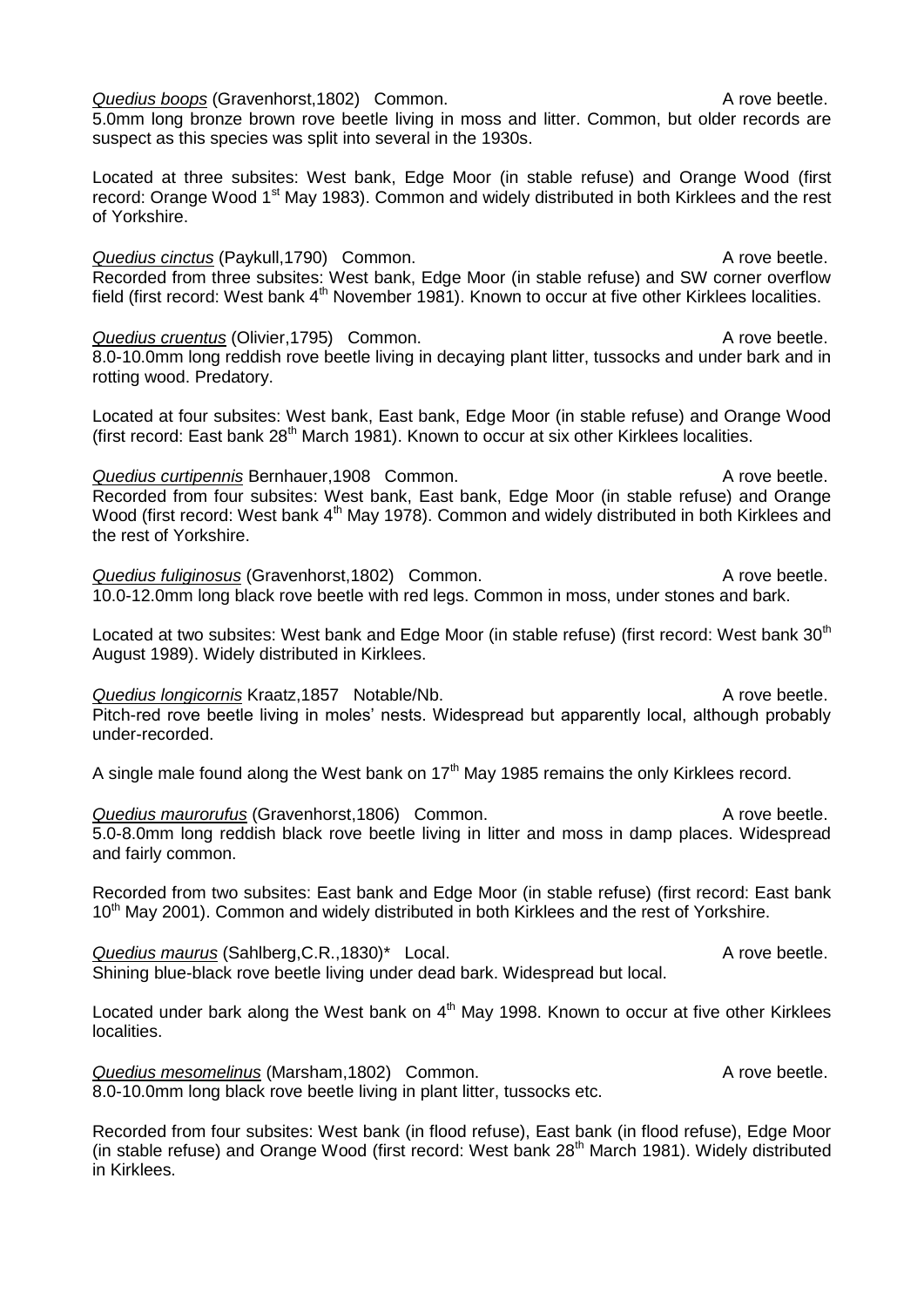*Quedius molochinus* (Gravenhorst, 1806) Common. A rove beetle.

8.0-12.0mm long shiny black rove beetle. Common under stones, in litter, grass tussocks etc in most habitats.

Located at two subsites: West bank and Edge Moor (in stable refuse) (first record: West bank  $1<sup>st</sup>$ March 1980). Common and widely distributed in both Kirklees and the rest of Yorkshire.

# **Quedius nigriceps** Kraatz, 1857 Local. A rove beetle.

A black rove beetle with red elytra, up to 9.0mm long. Found amongst low vegetation, in plant debris, etc. Widely distributed but local.

Recorded from three subsites: West bank, East bank and Orange Wood (first record: East bank 28<sup>th</sup> March 1981). Known to occur at two other Kirklees localities.

*Quedius nitipennis* (Stephens,1833) Common. A rove beetle. 5.5-7.0mm long brownish black rove beetle living in leaf litter and moss. Can only be separated from a number of similar species by dissection. Widespread and common.

Located at two subsites: East bank and SW corner overflow field (first record: East bank  $2<sup>nd</sup>$  July 2001). Known to occur at six other Kirklees localities.

*Quedius plagiatus* Mannerheim,1843<sup>\*</sup> Local. A rove beetle. Black and dull red rove beetle under bark, often of conifers. A northern species, fairly common in parts of Scotland, rare in northern and eastern England.

Located under the bark of a dead deciduous tree in Orange Wood on 27<sup>th</sup> May 2012. Known to occur at three other Kirklees localities.

# *Quedius schatzmayri* Gridelli,1922 Local. A rove beetle.

A black rove beetle with reddish elytra, up to 6.0mm long. Found amongst low vegetation, in plant debris, under stones, etc. Widely distributed, but largely southern and local.

Recorded along the West bank on four occasions (first record:  $28<sup>th</sup>$  January 1988). Known to occur at one other Kirklees locality.

**Quedius scintillans** (Gravenhorst,1806) Common. A rove beetle. Located at three subsites: West bank (in flood refuse), Edge Moor (regularly in stable refuse) and Jubilee Quarries (first record: West bank  $7<sup>th</sup>$  May 1999). Known to occur at three other Kirklees localities.

**Quedius semiaeneus (Stephens,1833) Common. A rove beetle.** A rove beetle. A black rove beetle with reddish elytra, up to 6.5mm long. Found on the ground amongst low vegetation, in plant debris, under stones, etc. Particularly frequent on the coast.

Recorded from flood refuse along the West bank on two occasions (first record:  $17<sup>th</sup>$  September 1985). Known to occur at one other Kirklees locality.

*Quedius semiobscurus* (Marsham, 1802) Common. A rove beetle. Located at three subsites: West bank, Edge Moor (in stable refuse) and inflow (first record: West bank 10<sup>th</sup> October 1986). Known to occur at four other Kirklees localities.

**Quedius levicollis (Brulle,1832) Common.** Common and Common A rove beetle. 8.0-12.0mm long black rove beetle living in moss, leaf and grass litter, tussocks and under bark. Predatory.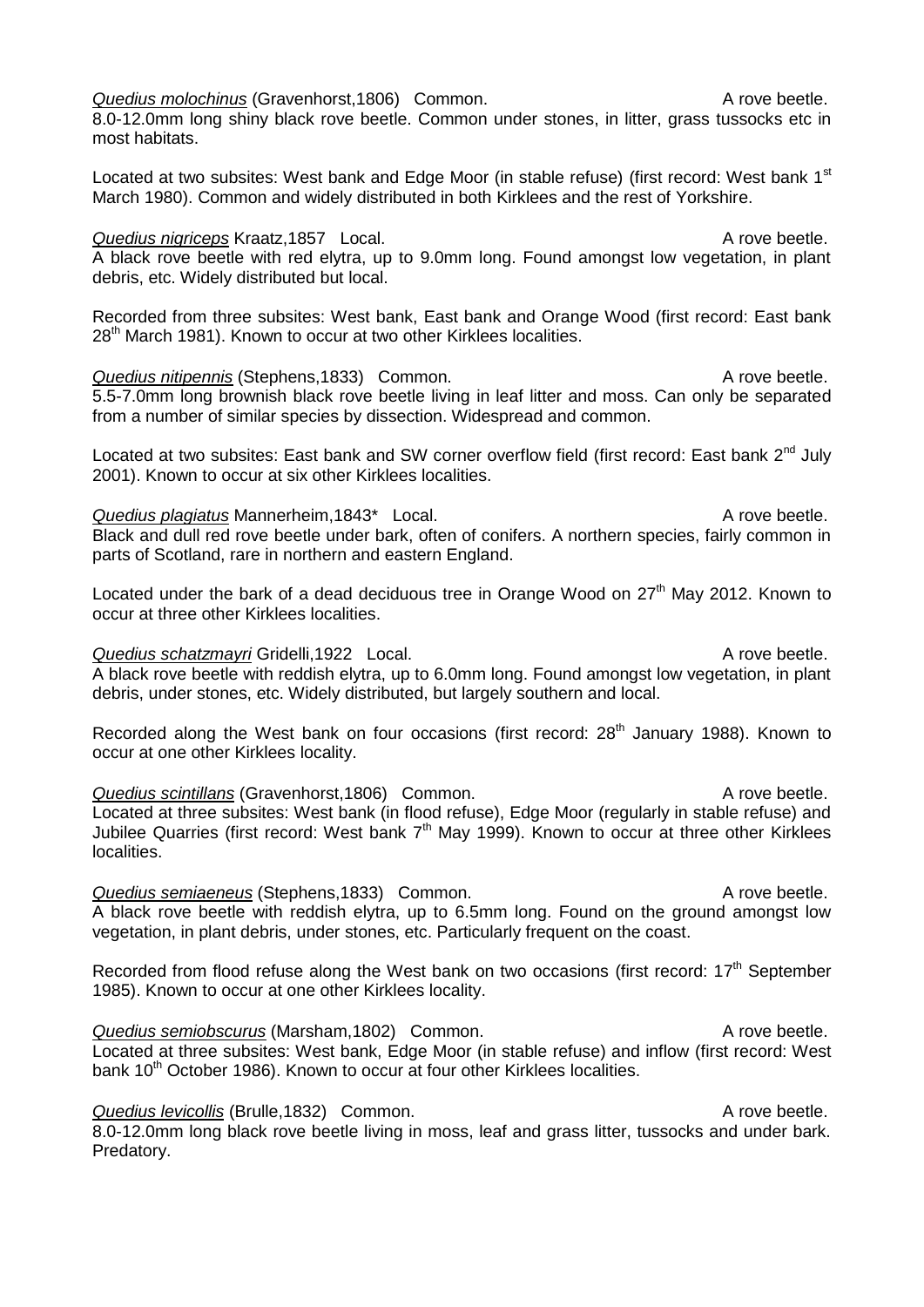Recorded from four subsites: West bank, East bank, Edge Moor and SW corner overflow field (first record: West bank  $19<sup>th</sup>$  September 1980). Widely distributed in Kirklees.

**Quedius umbrinus** Erichson,1839 Local. A rove beetle. 9.0mm long brown rove beetle living in damp moss beside waterfalls, springs and on rock faces. Widespread but restricted by habitat.

Specimens from stable refuse on Edge Moor on 20<sup>th</sup> May 2007 remain the only Kirklees record.

*Habrocerus capillaricornis* (Gravenhorst, 1806) Local. A rove beetle. Small fusiform dark orange rove beetle living in moss and plant litter, sometimes under bark. Widespread but nowhere common.

Recorded from flood refuse along the West bank on two occasions (first record:  $19<sup>th</sup>$  May 1992). Widely distributed in Kirklees.

*Trichophya pilicornis* (Gyllenhal, 1810) Notable/Nb. A rove beetle. 2.5-3.0mm long dark red brown rove beetle living in leaf litter and moss, mainly in woodland, often in coniferous woodland. Very local and rare but widespread records.

A single located in flood refuse along the West bank on  $3<sup>rd</sup>$  October 1986 remains the only Kirklees record.

*Mycetoporus clavicornis* (Stephens,1832) Common. A rove beetle. Recorded from two subsites: West bank and South plantation (first record: West bank 12<sup>th</sup> Mav 2001). Known to occur at three other Kirklees localities.

*Mycetoporus despectus* Strand,A.,1969 Notable/Nb. A rove beetle. 3.5-5.0mm long fusiform reddish black rove beetle. In moss and litter etc. Only recently described as a species, separated from *Mycetoporus lepidus*, a common species. Apparently much less common than that species.

Located at three subsites: West bank (in flood refuse), East bank (in flood refuse) and Edge Moor (in stable refuse) (first record: West bank  $7<sup>th</sup>$  May 1998). Known to occur at one other Kirklees locality.

*Mycetoporus lepidus* (Gravenhorst, 1806) Common. A rove beetle. A black or reddish rove beetle, up to 5.0mm long, found on the ground amongst low vegetation, in moss, plant debris etc. Widely distributed and sometimes common.

Recorded from four subsites: West bank, East bank, Edge Moor and South embankment (first record: West bank  $2^{nd}$  June 1989). Known to occur at seven other Kirklees localities.

*Mycetoporus longulus* Mannerheim,1830 Common. A rove beetle. A reddish to black rove beetle, up to 5.0mm long, found on the ground in moss, dead leaves, etc. Widely distributed and sometimes common.

Located at five subsites: West bank, East bank, NE corner, Orange Wood and inflow (first record: West bank 7<sup>th</sup> April 1985). Known to occur at five other Kirklees localities.

*Mycetoporus rufescens* (Stephens, 1832) Local. A rove beetle. 4.0-5.5mm long reddish yellow rove beetle living in moss, dead leaves etc. Widespread but local.

Recorded along the West bank on 11<sup>th</sup> September 1987. Known to occur at one other Kirklees locality.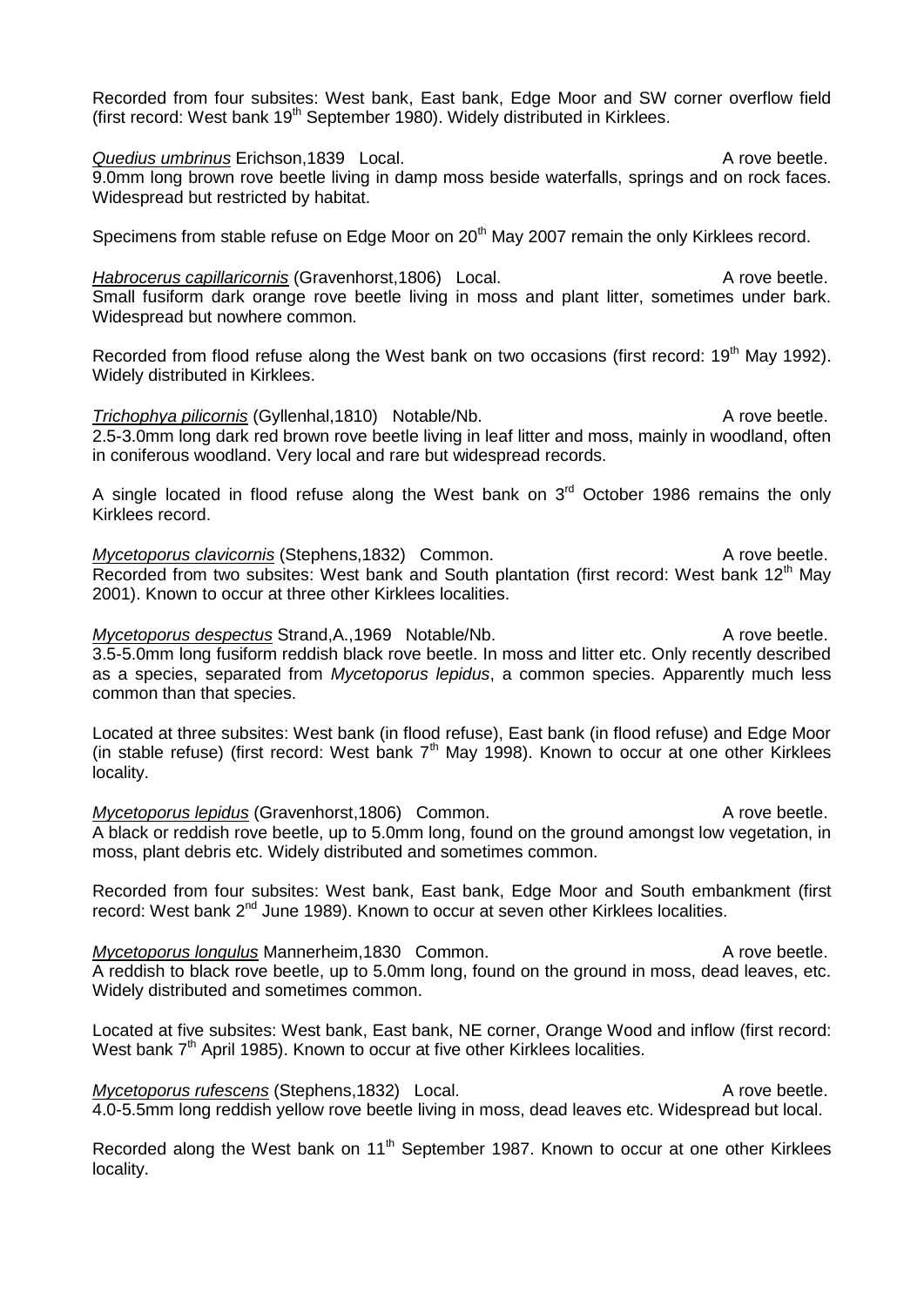| Ischnosoma splendidum (Gravenhorst, 1806) Common.<br>A rove beetle.<br>A 4.5-5.5mm long rove beetle, black with reddish-brown thorax and elytra. Found amongst moss,<br>leaf litter, etc. Widely distributed and generally common.                                                               |  |
|--------------------------------------------------------------------------------------------------------------------------------------------------------------------------------------------------------------------------------------------------------------------------------------------------|--|
| Located along the West bank on 3 <sup>rd</sup> September 1985. Known to occur at one other Kirklees<br>locality.                                                                                                                                                                                 |  |
| Lordithon thoracicus (Fabricius, 1777) Common.<br>A rove beetle.<br>4.0mm long brown and black torpedo shaped rove beetle living in rotting fungi. Widely distributed<br>and common.                                                                                                             |  |
| Recorded from two subsites: West bank and orange Wood (first record: West bank 9 <sup>th</sup> April 1981).<br>Common and widely distributed in both Kirklees and the rest of Yorkshire.                                                                                                         |  |
| A rove beetle.<br>Lordithon trinotatus (Erichson, 1839) Common.<br>4.0-5.0mm long brown rove beetle living in decaying gill fungi.                                                                                                                                                               |  |
| Located at two subsites: West bank (in fungi) and Orange Wood (in fungi) (first record: West bank<br>27 <sup>th</sup> February 1983). Common and widely distributed in both Kirklees and the rest of Yorkshire.                                                                                  |  |
| <b>Bolitobius castaneus (Stephens, 1832) Common.</b><br>A rove beetle.<br>Recorded along the West bank on 1 <sup>st</sup> March 1991. Known to occur at two other Kirklees localities.                                                                                                           |  |
| <b>Bolitobius cingulatus (Mannerheim, 1830)</b> Local.<br>A rove beetle.<br>9.0mm long red and black rove beetle living in leaf litter, under stones etc.                                                                                                                                        |  |
| Located at two subsites: West bank and East bank (first record: East bank 12 <sup>th</sup> November 1985).<br>Known to occur at thirteen other Kirklees localities.                                                                                                                              |  |
| Sepedophilus immaculatus (Stephens, 1832) Local.<br>A rove beetle.<br>Fusiform dark red rove beetle found in moss and leaf litter.                                                                                                                                                               |  |
| Recorded from flood refuse along the West bank on 18 <sup>th</sup> June 2007. Known to occur at one other<br>Kirklees locality.                                                                                                                                                                  |  |
| Sepedophilus marshami (Stephens, 1832) Common.<br>A rove beetle.<br>4.0mm long fusiform grey and brown rove beetle living mainly in leaf mould, grass litter and moss.<br>Very common, often in gardens.                                                                                         |  |
| Located at four subsites: West bank (in flood refuse), Edge Moor (regularly in stable refuse),<br>Orange Wood and South embankment (first record: Orange Wood 7 <sup>th</sup> May 1992). Known to occur<br>at eleven other Kirklees localities.                                                  |  |
| Sepedophilus nigripennis (Stephens, 1832) Common.<br>A rove beetle.<br>Small fusiform yellow rove beetle in grass tussocks, leaf litter, moss etc. Very common in England<br>but apparently rare in Scotland.                                                                                    |  |
| Recorded from four subsites: East bank (in flood refuse), Edge Moor (regularly in stable refuse),<br>South waterworks (in grass cuttings) and South embankment (first record: East bank 10 <sup>th</sup> May<br>2001). Common and widely distributed in both Kirklees and the rest of Yorkshire. |  |
| A rove beetle.<br>Tachyporus atriceps Stephens, 1832 Local.<br>Small dark brown rove beetle found in litter and moss.                                                                                                                                                                            |  |
| A single was found in grass cuttings on the South embankment on 13 <sup>th</sup> July 2010. Known from<br>four other Kirklees localities.                                                                                                                                                        |  |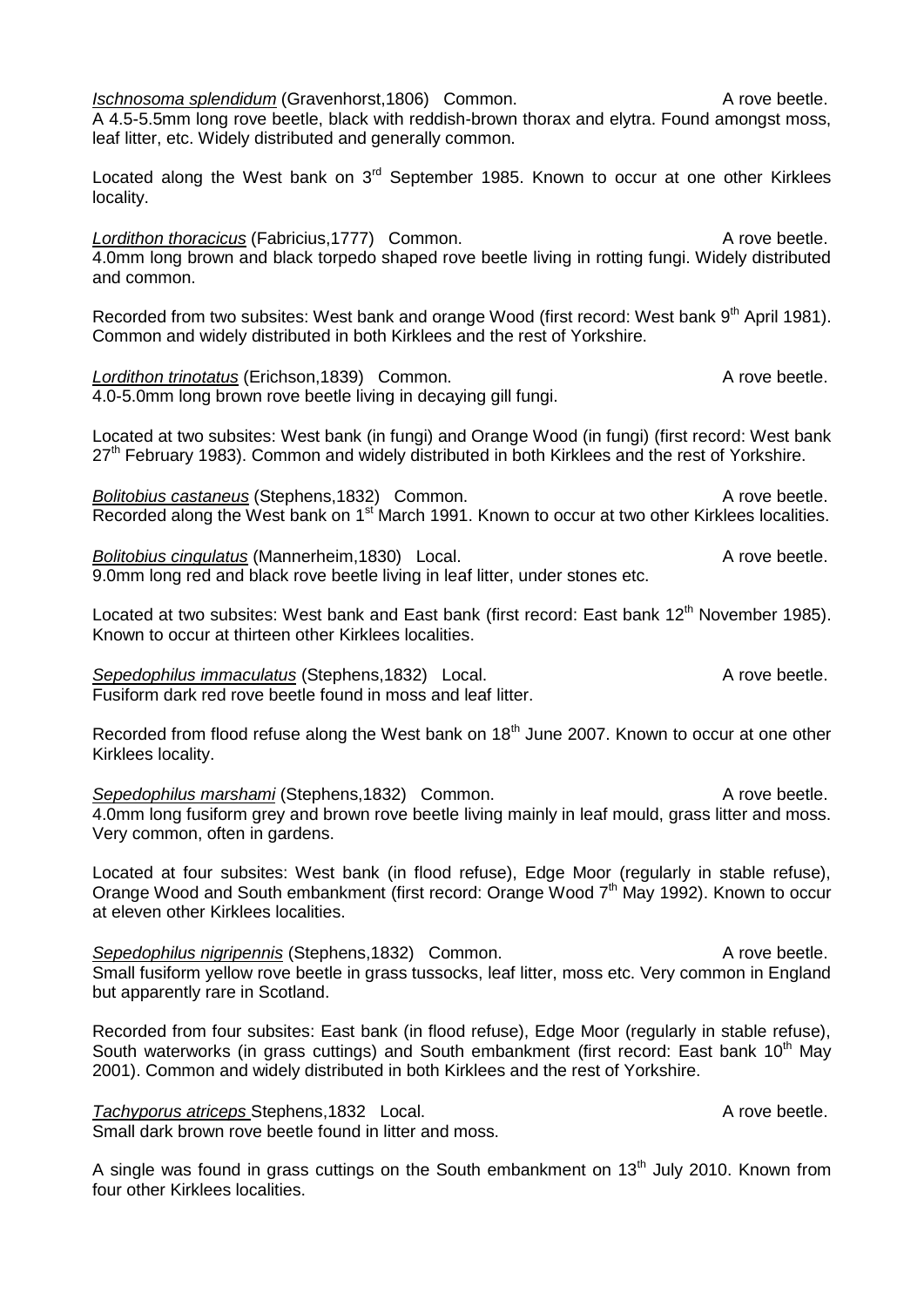**Tachyporus chrysomelinus (Linnaeus, 1758)** Common. A rove beetle. Small orange and black fusiform rove beetle. Moss, leaf litter, grass tussocks etc. Recently split into two species, *Tachyporus chrysomelinus* and *Tachyporus dispar* on elytral chaetotaxy (Booth, 1988). Both are very common, although *Tachyporus chrysomelinus* seems to be more common in the east and on heavier or less well drained soils.

Located along the West bank on four occasions (first record: 15<sup>th</sup> May 1985). Known from two other Kirklees localities.

### *Tachyporus dispar* (Paykull,1789) Common. A rove beetle. Recently split from *Tachyporus chrysomelinus* (see above)*.*

Recorded from nine subsites: West bank, East bank, Edge Moor, NE corner, Jubilee Quarries, South embankment, South waterworks, SW corner overflow field and inflow (first record: West bank  $4<sup>th</sup>$  November 1989). Common and widely distributed in both Kirklees and the rest of Yorkshire.

*Tachyporus hypnorum* (Fabricius, 1775) Common. A rove beetle. 3.0-4.0mm long fusiform black and red rove beetle. In moss, leaf litter, grass tussocks etc. Very common in most habitats.

Located at six subsites: West bank, East bank, Edge Moor, South embankment, South waterworks and inflow (first record: West bank 15<sup>th</sup> May 1985). Common and widely distributed in both Kirklees and the rest of Yorkshire.

*Tachyporus nitidulus* (Fabricius, 1781) Common. A rove beetle. Small reddish fusiform rove beetle. Moss, leaf litter and grass tussocks etc. Very common in most habitats.

Recorded from seven subsites: West bank, Edge Moor, Orange Wood, South embankment (in grass cuttings), SW corner overflow field, inflow and South waterworks (in grass cuttings) (first record: Orange Wood 1<sup>st</sup> March 1985). Common and widely distributed in Kirklees.

### **Tachyporus pallidus Sharp,1871** Local. A rove beetle.

Small fusiform rove beetle found in moss, leaf litter etc.

Located at five subsites: West bank (regularly), Edge Moor, Jubilee Quarries, South waterworks (in grass cuttings) and South embankment (first record: West bank 21<sup>st</sup> June 1996). Widely distributed in Kirklees.

*Tachyporus pusillus* Gravenhorst,1806 Common. A rove beetle. 3.0-4.0mm long brown fusiform rove beetle usually found among moss and leaf litter. Very common in most of Britain, but apparently more local in the north.

Recorded from the West bank on 15<sup>th</sup> May 1985. Known from three other Kirklees localities.

**Tachinus elongatus Gyllenhal,1810** Local. Tachinus extends to a prove beetle.

6.0-8.0mm long black rove beetle living in grass tussocks, litter etc.

Located in flood refuse along the West bank on 8<sup>th</sup> September 1988. Known from five other Kirklees localities.

**Tachinus humeralis Gravenhorst,1802 Unknown.** A rove beetle. Recorded from two subsites: West bank (in flood refuse) and South embankment (first record: West bank  $8<sup>th</sup>$  June 1985). Widely distributed in Kirklees.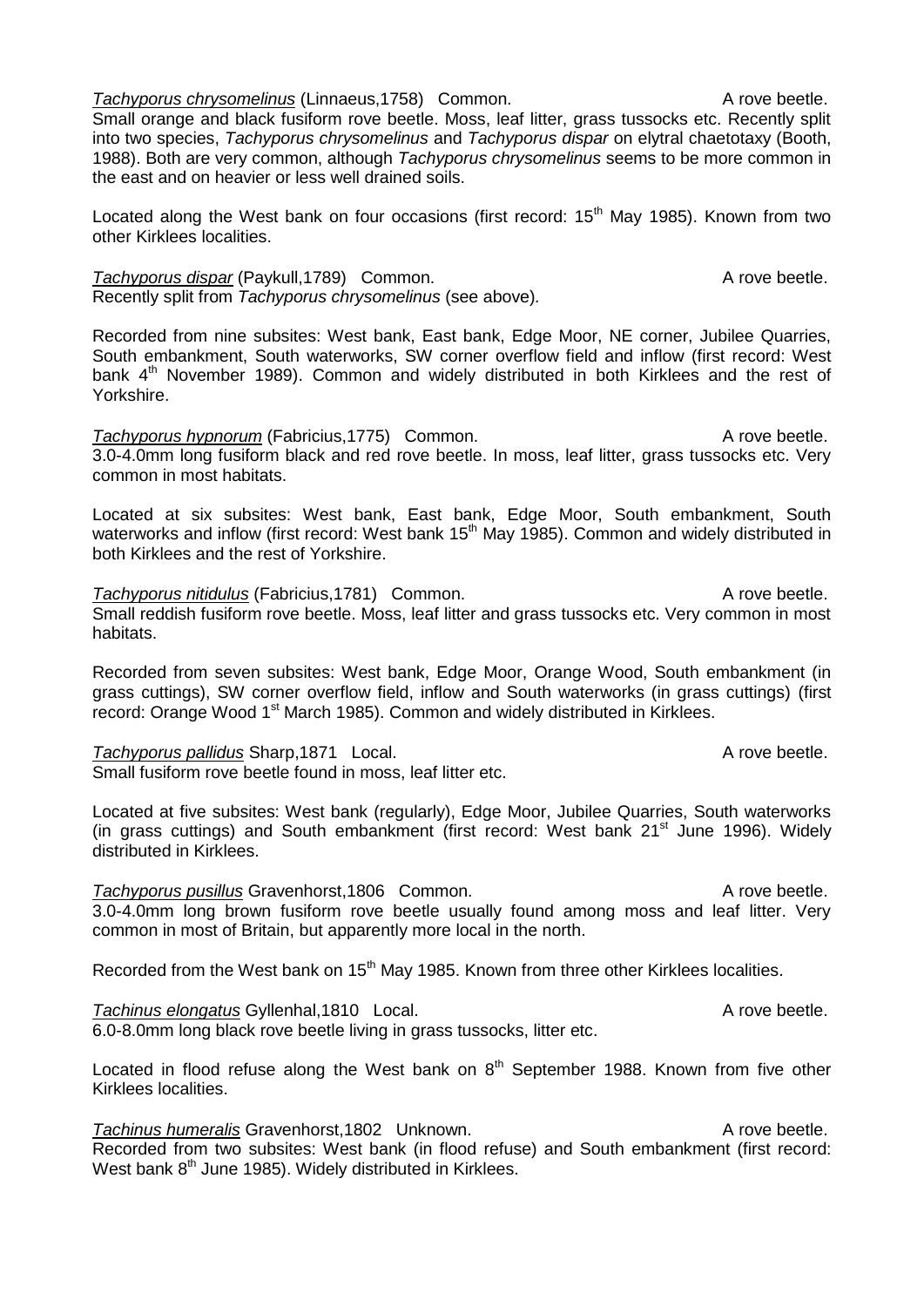**Tachinus laticollis Gravenhorst,1802 Local.** A rove beetle. 3.5-5.0mm long blackish red rove beetle living in leaf mould, carrion, dung etc. Locally common, most often recorded by pitfall trapping.

Located at seven subsites: West bank, East bank, Edge Moor (in stable refuse), Orange Wood, South embankment, South waterworks and inflow (first record: West bank 4<sup>th</sup> September 1980). Known from nine other Kirklees localities.

*Tachinus marginellus* (Fabricius, 1781) Common. A rove beetle. Recorded from six subsites: West bank, Edge Moor (in stable refuse), Orange Wood, South waterworks (in grass cuttings), South embankment and SW corner overflow field (first record: West bank 25<sup>th</sup> April 1980). Common and widely distributed in both Kirklees and the rest of Yorkshire.

**Tachinus pallipes** (Gravenhorst,1806) Common. A rove beetle. Located at four subsites: West bank, Edge Moor (in stable refuse), South waterworks (in grass cuttings) and South embankment (in horse dung) (first record: West bank 19<sup>th</sup> August 1999). Known from five other Kirklees localities.

**Tachinus proximus Kraatz, 1855 Unknown.** A rove beetle. Recorded from stable refuse on Edge Moor on two occasions (first record:  $26<sup>th</sup>$  July 2008). Known from ten other Kirklees localities.

**Tachinus rufipes (Linnaeus, 1758)** Common. A rove beetle. 4.5-6.5mm long reddish black rove beetle living in grass litter, tussocks also in dung. Very common, often turning up in hundreds in pitfall traps.

Located at nine subsites: West bank, East bank, Edge Moor, NE corner, Orange Wood, South embankment, South waterworks, SW corner overflow field and inflow (first record: West bank 23<sup>rd</sup> April 1980). Common and widely distributed in both Kirklees and the rest of Yorkshire.

*Tachinus subterraneus* (Linnaeus, 1758) Unknown. A rove beetle. Recorded from flood refuse along the West bank on three occasions (first record: 29<sup>th</sup> January 1984). Widely distributed in Kirklees.

**Cilea siphoides (Linnaeus, 1767)** Local. A rove beetle.

Small fusiform rove beetle. Local, sometimes in compost and manure heaps.

Located at two subsites: East bank (in flood refuse) and Edge Moor (in stable refuse) (first record: East bank  $26<sup>th</sup>$  July 1981). Known from six other Kirklees localities.

*Cypha laeviuscula* (Mannerheim,1830) Common. A rove beetle. Recorded from two subsites: West bank (in a grass pile) and Edge Moor (in stable refuse) (there are also two other records not attributed to subsites) (first record: site only 15<sup>th</sup> May 1984). Widely distributed in both Kirklees and the rest of Yorkshire.

*Cypha longicornis* (Paykull,1800) Common. A rove beetle. Located at three subsites (there is also a record not attributed to a subsite): East bank, Edge Moor (regularly in stable refuse) and South embankment (in grass cuttings) (first record: site only 16<sup>th</sup> August 1988). Common and widely distributed in Kirklees. Widespread throughout the rest of Yorkshire.

*Oligota apicata* (Erichson,1837)\* Notable/Nb. A rove beetle. Tiny rove beetle living in fungi on trees, occasionally in dead eaves. Possibly a predatory arboreal species. Widespread but local.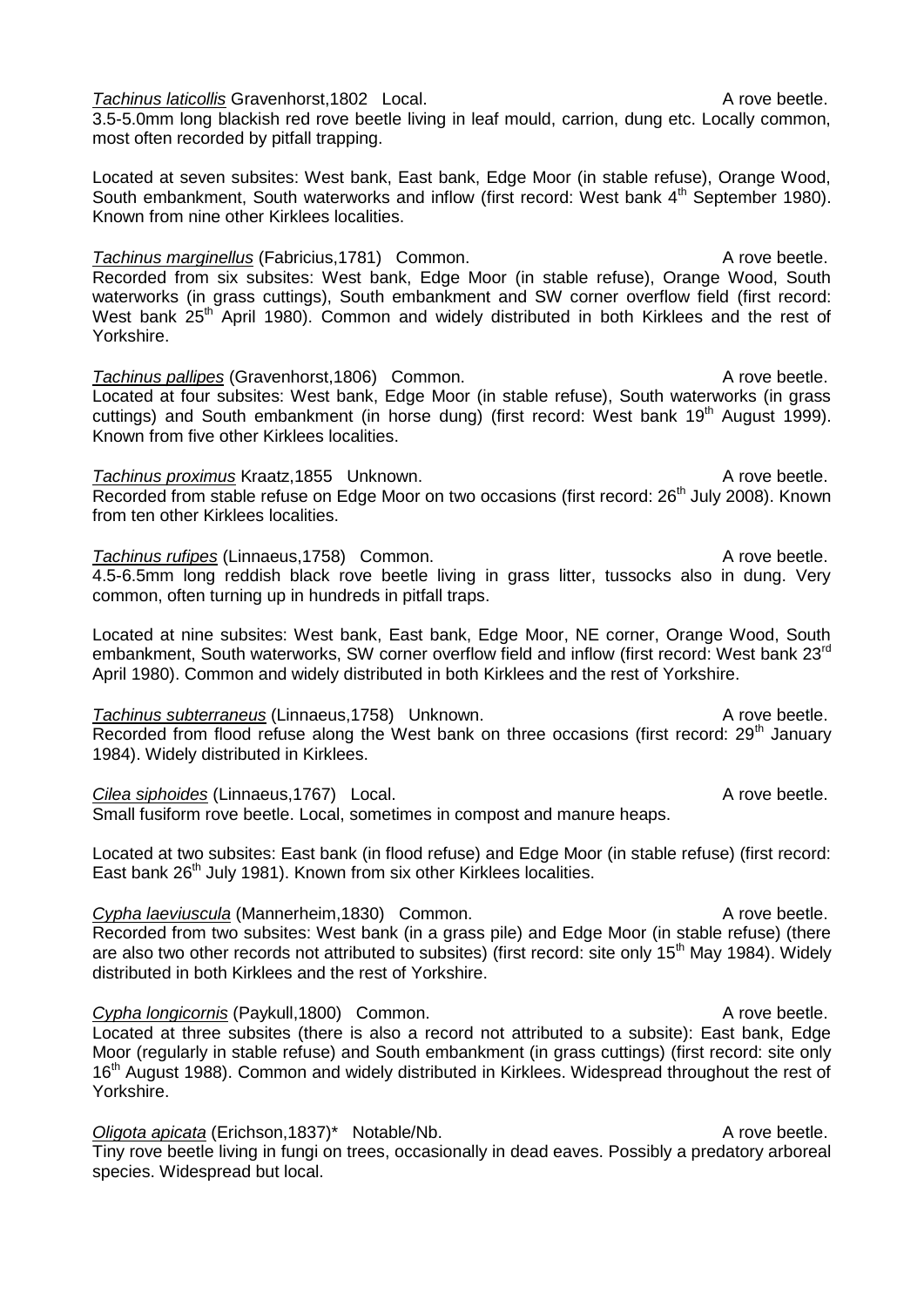A single male was found in Birch Polypore *Piptoporus betulinus* in Jubilee Quarries on 30<sup>th</sup> June 2010. Known from one further Kirklees locality and twelve other Yorkshire localities (YNU database, 2010).

*Oligota inflata* (Mannerheim, 1830) Unknown. A rove beetle. Recorded from two subsites: Edge Moor (in stable refuse) and South embankment (in grass cuttings) (first record: South embankment 3<sup>rd</sup> April 2005). Known from a further four Kirklees localities (one of which is pre-1950). Widely distributed in Yorkshire.

*Oligota picipes* (Stephens, 1832) Unknown. A rove beetle. Specimens located in grass cuttings on the South embankment on 26<sup>th</sup> May 2005 remain the only Kirklees record. Known from five Yorkshire localities, the record from Blackmoorfoot being the fifth (YNU database, 2010).

**Oligota punctulata** Heer, 1839 Unknown. A rove beetle. Recorded from three subsites: Edge Moor (in stable refuse), South embankment (in grass cuttings) and South waterworks (in grass cuttings) (first record: South embankment 26<sup>th</sup> May 2005). Known from four other Kirklees localities. Widely distributed in the southern half of Yorkshire.

*Myllaena brevicornis* (Matthews, A.H., 1838) Common. A rove beetle. Recorded from one subsite (there is also a record not attributed to a subsite): South waterworks (in grass cuttings) (first record: site only  $21<sup>st</sup>$  December 1987). Known from eight other Kirklees localities. Widely distributed in Yorkshire.

*Encephalus complicans* Stephens,1832 Local. A rove beetle. A black rove beetle with reddish markings. Found in moss etc. Widely distributed but local.

Recorded from stable refuse on Edge Moor on 29<sup>th</sup> May 2009. Known from ten other Kirklees localities. Widely distributed in Yorkshire.

*Gyrophaena manca* Erichson,1839\* Notable/Nb. **A** rove beetle.

Recorded from two subsites: West bank and Jubilee Quarries (in Birch Polypore *Piptoporus*  betulinus) (first record: West bank 25<sup>th</sup> September 1992). Despite the national status of Notable B, the species has been recorded from a further seven Kirklees localities and is widely distributed and frequently recorded in Yorkshire (Denton, 2003).

Leptusa fumida (Erichson,1839)\* Common. A rove beetle. 2.0-2.5mm long black rove beetle living under bark.

Located at two subsites: West bank and Orange Wood (under bark) (first record: West bank 24<sup>th</sup> May 1996). Common and widely distributed in Kirklees. Widely distributed in Yorkshire.

Leptusa ruficollis (Erichson,1839)<sup>\*</sup> Unknown. A rove beetle. Found under bark in Orange Wood on 19<sup>th</sup> March 2003. Known from ten other Kirklees localities. Widely, but thinly, distributed in Yorkshire.

**Bolitochara obliqua Erichson,1837 Common.** A rove beetle. 3.0mm long shiny black rove beetle with reddish elytra. Fairly common in fungi throughout Britain.

Recorded from three subsites (there are also a further three records not attributed to subsites): West bank, East bank and Orange Wood (first record: site only 14<sup>th</sup> November 1985). Common and widely distributed in both Kirklees and the rest of Yorkshire.

Autalia impressa (Olivier, 1795) Common. A rove beetle. Small reddish rove beetle living in decaying gill fungi.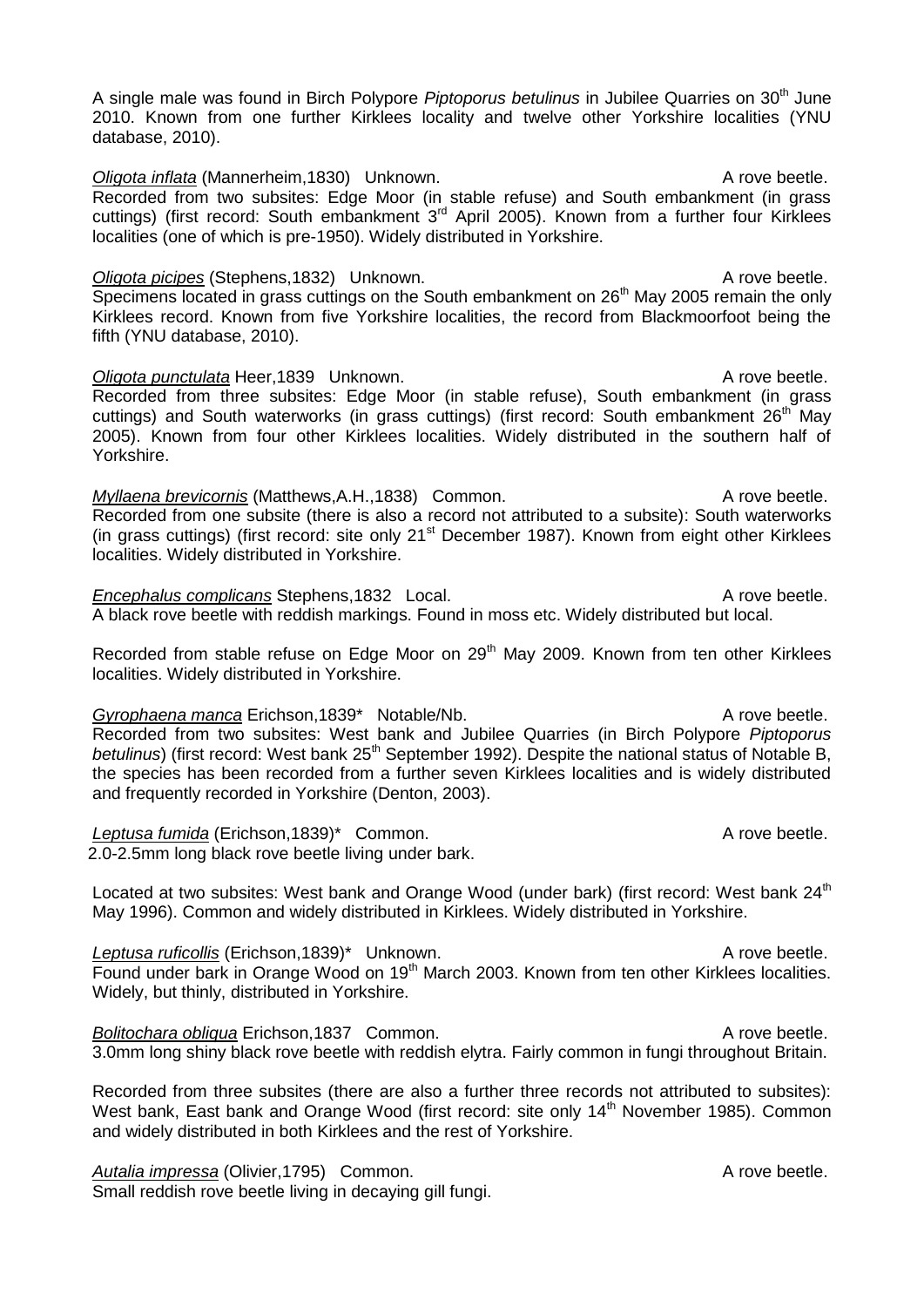Located at four subsites: West bank, East bank, Orange Wood and Jubilee Quarries (in Birch Polypore *Piptoporus betulinus*) (first record: East bank  $24<sup>th</sup>$  September 1984). Widely distributed in Kirklees. Common and widely distributed throughout the rest of Yorkshire.

Autalia rivularis (Gravenhorst, 1802) Common. A rove beetle. Small black rove beetle living in herbivore dung and decaying plant material.

Recorded from five subsites (there is also a record not attributed to a subsite): West bank, Edge Moor (in stable refuse), South waterworks (in grass cuttings), South embankment (in grass cuttings) and South plantation (first record: site only 9<sup>th</sup> September 1985). Widely distributed in Kirklees. Widespread and common in Yorkshire.

**Falagria caesa Erichson,1837 Unknown.** A rove beetle. Located at two subsites (there is also a record not attributed to a subsite): West bank and Edge Moor (first record: site only 9<sup>th</sup> September 1985). Known from two other Kirklees localities. Widely distributed but not common in Yorkshire, with most records stemming from the southern half.

*Falagria sulcatula* (Gravenhorst,1806) Notable/Nb. A rove beetle. A small dark rove beetle found on the ground amongst litter, under stones, etc.

A record from the West bank on  $9<sup>th</sup>$  September 1985 was the second for Kirklees and Yorkshire (Denton, 2003).

*Thinonoma atra* (Gravenhorst,1806) Local. A rove beetle. 3.0mm long black rove beetle. Lives mainly on sandy riverbanks, running rapidly over bare sand in the sun. Local throughout Britain.

Located along the West bank (mainly in flood refuse) on numerous occasions (there are also a further two records not attributed to subsites) (first record: site only 22<sup>nd</sup> February 1983). Known from one other Kirklees locality. Widely distributed in Yorkshire.

*Ischnopoda leucopus* (Marsham, 1802) Local. A rove beetle. Small blackish blue rove beetle with yellow tarsi. Runs rapidly over wet silt, sand and shingle beside clean moving water. Widely distributed but local. Abundant where found.

Specimens located on 23<sup>rd</sup> April 1983 were not attributed to a specific subsite. Known from one other Kirklees locality. Widely, but thinly, distributed in Yorkshire.

*Gnypeta carbonaria* (Mannerheim, 1830) Local. A rove beetle. 2.6-3.2mm long black rove beetle living on muddy banks of rivers and ponds. Widespread but local.

Specimens located on 13<sup>th</sup> February 1987 were not attributed to a specific subsite. Known from two other Kirklees localities. Widely distributed in Yorkshire.

**Gnypeta rubrior Tottenham,1939 Local.** Communication of the A rove beetle. 2.6-3.2mm long black rove beetle living on muddy banks of rivers. Widespread but local.

Located at two subsites: East bank and South waterworks (first record: East bank 20<sup>th</sup> October 1984). This is the only known Kirklees locality for the species. Known from nine Yorkshire localities, the 1984 record from Blackmoorfoot being the third (YNU database, 2010).

**Schistoglossa curtipennis (Sharp, 1869)** Unknown. A rove beetle. Recorded along the West bank on 16<sup>th</sup> April 1998. Known from three other Kirklees localities and eight Yorkshire localities, the record from Blackmoorfoot being the eighth (YNU database, 2010).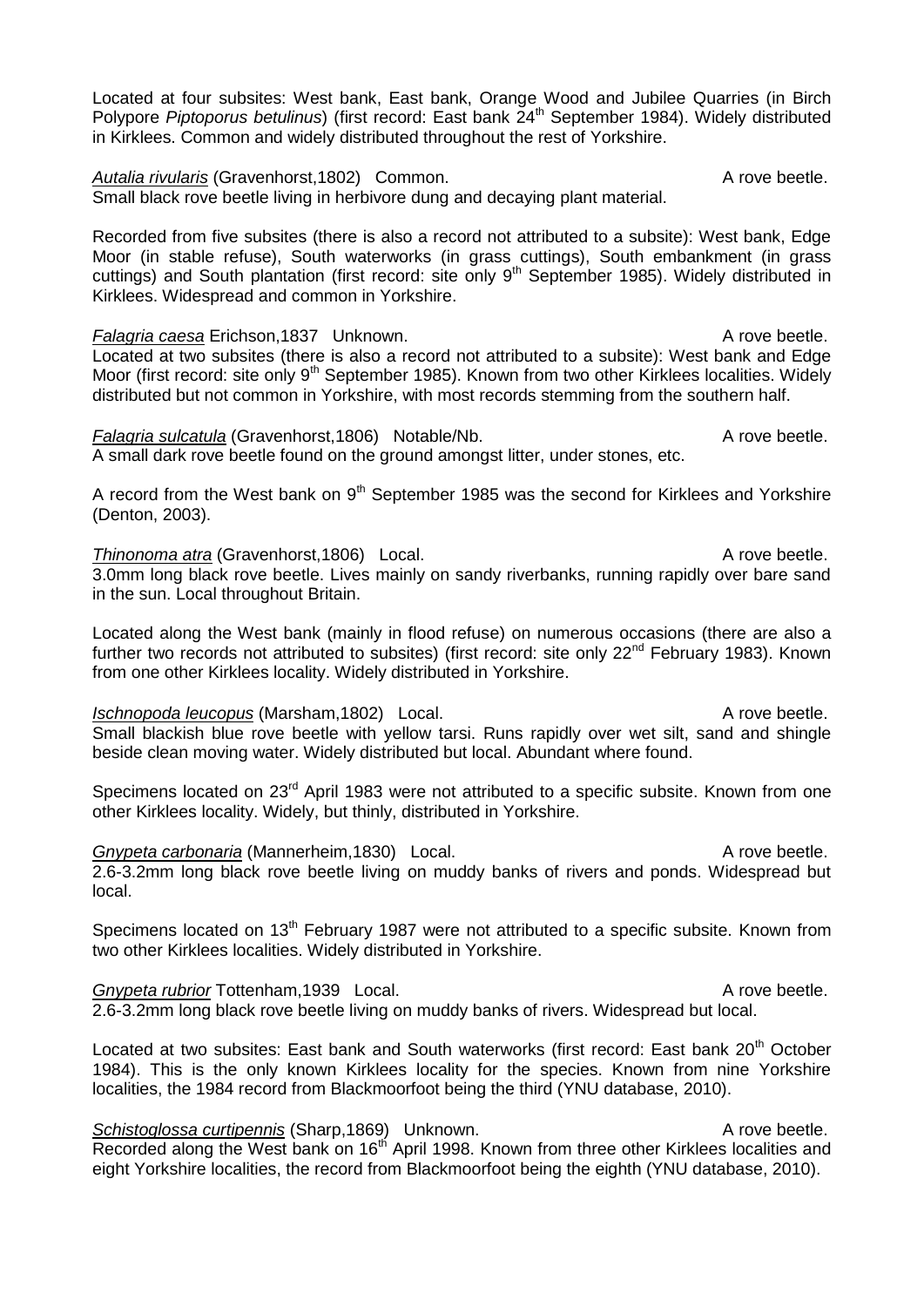**Boreophilia eremita** (Rye, 1866) Local. A rove beetle.

Located at two subsites: West bank and Orange Wood (first record: Orange Wood 13<sup>th</sup> August 1990). Widely distributed in both Kirklees and the rest of Yorkshire.

*Aloconota gregaria* (Erichson,1839) Common. A rove beetle. 3.0-3.4mm long black rove beetle living in plant litter.

Recorded from three subsites: West bank, East bank and South embankment (first record: West bank 15<sup>th</sup> May 1985). Common and widely distributed in both Kirklees and the rest of Yorkshire.

Aloconota insecta (Thomson, C.G., 1856) Common. A rove beetle. A small dark rove beetle, up to 4.0mm long, of obscure ecology. Widely distributed and often common.

Located along the West bank on  $27<sup>th</sup>$  April 2001. Recorded from a further four Kirklees localities (one of which is pre-1950). Despite the national status of 'Common' the species has only been recorded from nineteen widely scattered Yorkshire localities (YNU database, 2010).

*Aloconota sulcifrons* (Stephens,1832) Unknown. A rove beetle. Recorded along the West bank on two occasions (first record:  $4<sup>th</sup>$  May 1998). Recorded from a further three Kirklees localities. Widely, but thinly, distributed in Yorkshire.

Amischa analis (Gravenhorst,1802) Common. A rove beetle. Located at seven subsites: West bank, East bank, Edge Moor, Orange Wood, South embankment, South waterworks and SW corner overflow field (first record: East bank  $27<sup>th</sup>$  April 1984). Common and widely distributed in both Kirklees and the rest of Yorkshire.

# Amischa decipiens (Sharp,1869) Local. A rove beetle.

Recorded from two subsites: West bank (in flood refuse) and East bank (in flood refuse) (first record: West bank 12<sup>th</sup> April 2001). Known from a further two Kirklees localities. Widely distributed in Yorkshire, especially in the east and south.

Amischa nigrofusca (Stephens,1829) Unknown. A rove beetle. 2.0-2.5mm long reddish yellow rove beetle living in moss and litter. Relatively recently split from a common species *Amischa analis* and status and distribution not yet apparent.

Two females located in stable refuse on Edge Moor on 23<sup>rd</sup> March 2011 remains the only record. Known from one other Kirklees locality and 12 others in Yorkshire.

*Nehemitropia lividipennis* (Mannerheim,1830) Common. A rove beetle. Located at three subsites: West bank, Edge Moor (regularly in stable refuse) and SW corner overflow field (first record: West bank  $23<sup>rd</sup>$  June 1999). Known from a further four Kirklees localities. Common and widely distributed in Yorkshire.

Geostiba circellaris (Gravenhorst,1806) Common. A rove beetle. Recorded from six subsites: West bank, East bank, Edge Moor, Orange Wood, South waterworks (in grass cuttings) and South embankment (first record: West bank  $26<sup>th</sup>$  February 1983). Common and widely distributed in both Kirklees and the rest of Yorkshire.

*Dinaraea aequata* (Erichson,1837)\* Common. A rove beetle. Located at two subsites: West bank and Orange Wood (under bark) (first record: West bank 15<sup>th</sup> February 2000) (there are also two other records not attributed to subsites). Known from a further thirteen Kirklees localities. Common and widely distributed in Yorkshire.

*Dinaraea angustula* (Gyllenhal,1810) Local. A rove beetle.

3.0-3.5mm long dull reddish rove beetle living in plant litter.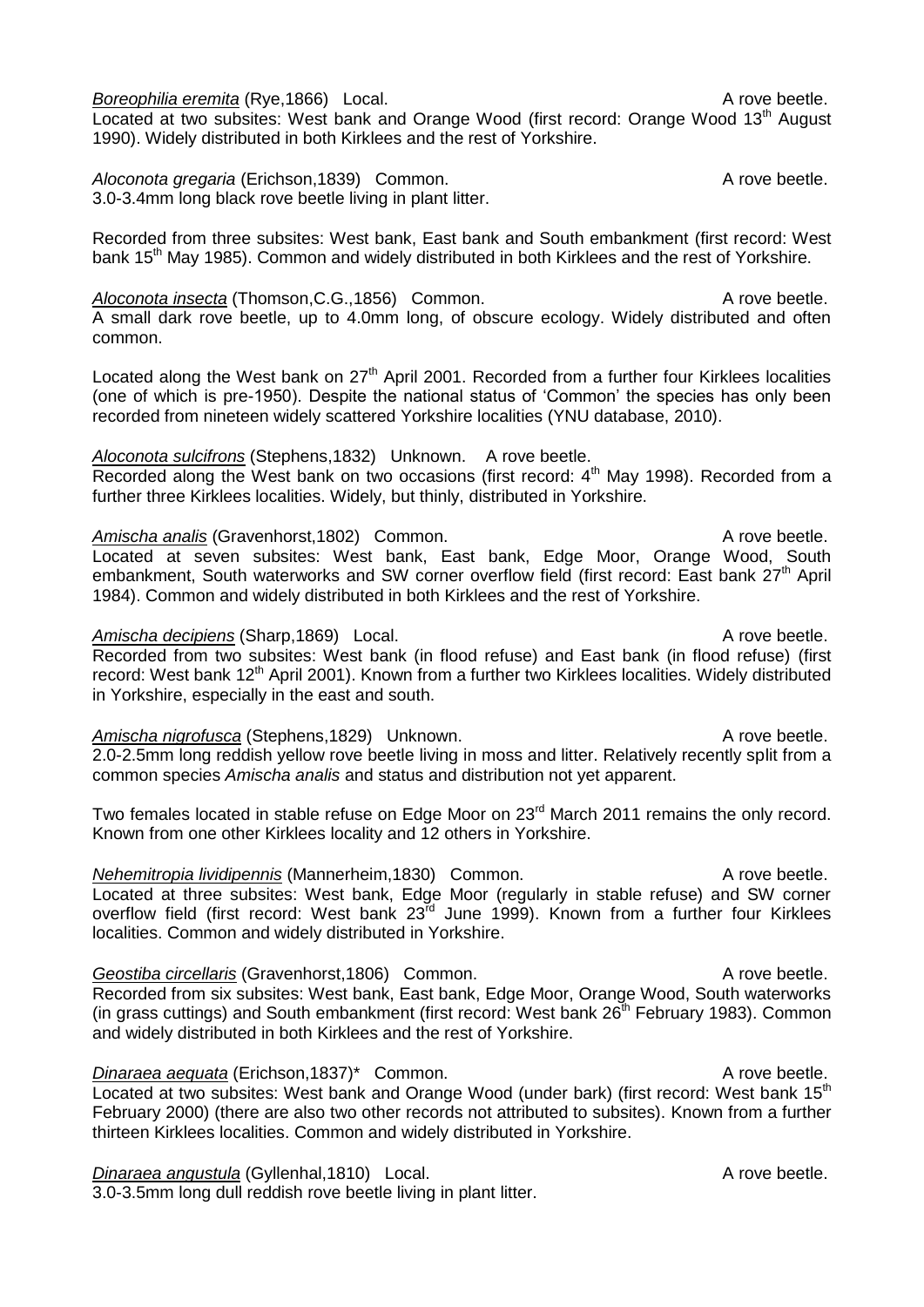Located along the West bank on 23<sup>rd</sup> June 1999. Known from a further six Kirklees localities. Widely distributed in Yorkshire.

*Plataraea brunnea* (Fabricius,1798) Local. A rove beetle. A black rove beetle with yellowish elytra, up to 4.5mm long, found on the ground amongst plant debris, etc. Widely distributed in England at least, but local.

Recorded from flood refuse along the West bank on  $10<sup>th</sup>$  May 1999. Known from a further three Kirklees localities. Widely distributed, but not common, in Yorkshire.

*Liogluta longiuscula* (Gravenhorst, 1802) Unknown. A rove beetle. Specimens located on  $4<sup>th</sup>$  May 1987 were not attributed to a specific subsite. Known from one other Kirklees locality. Widely distributed, but not common, in Yorkshire.

**Liogluta microptera** Thomson, C.G., 1867 Unknown. A rove beetle. A black rove beetle with reddish elytra, up to 4.0mm long. Widely distributed but local.

Recorded from two subsites: West bank and Orange Wood (first record: West bank 1<sup>st</sup> August 1991). Known from six other Kirklees localities. Widely distributed in Yorkshire.

*Philhygra debilis* (Erichson,1837) Local. A rove beetle. A small rove beetle of obscure ecology.

Located in flood refuse along the West bank on two occasions (first record: April 1985). Known from two other Kirklees localities. Recorded from eleven Yorkshire localities, most of which are in the southern half.

**Philhygra elongatula** (Gravenhorst,1802) Common. A rove beetle. Recorded from two subsites: West bank and Orange Wood (first record: Orange Wood 5<sup>th</sup> May 1985). Known from three other Kirklees localities. Common and widely distributed in Yorkshire.

*Philhygra hygrobia* (Thomson, C.G., 1856) Notable/Nb. A rove beetle. Small rove beetle. Ecology apparently unknown.

A single male found in flood refuse along the West bank on  $1<sup>st</sup>$  February 1989 was the first record for Kirklees and the fifth for Yorkshire (YNU database, 2010).

**Philhygra hygrotopora** (Kraatz, 1856) Unknown. A rove beetle. A single male was located at the South waterworks on  $5<sup>th</sup>$  July 2010. Known from a further nine Kirklees localities. Widely, but thinly, distributed in Yorkshire (Denton, 2003).

*Philhygra luridipennis* (Mannerheim, 1830) Local. A rove beetle. 3.5-4.0mm long dark red brown rove beetle, usually recorded from flood refuse.

Recorded from flood refuse along the East bank on 1<sup>st</sup> May 2001. Known from one other Kirklees locality. Widely, but thinly, distributed in Yorkshire.

*Philhygra malleus* (Joy, 1913) Local. A rove beetle. Located in flood refuse along the West bank on two occasions (first record:  $16<sup>th</sup>$  April 1998). Widely distributed in both Kirklees and the rest of Yorkshire.

*Philhygra melanocera* (Thomson,C.G.,1856) Common. A rove beetle. Recorded from two subsites (there are also a further two records not attributed to subsites): West bank (in flood refuse and a grass pile) and East bank (in flood refuse) (first record: West bank 30<sup>th</sup> April 1983). Known from nine other Kirklees localities. Common and widely distributed in Yorkshire.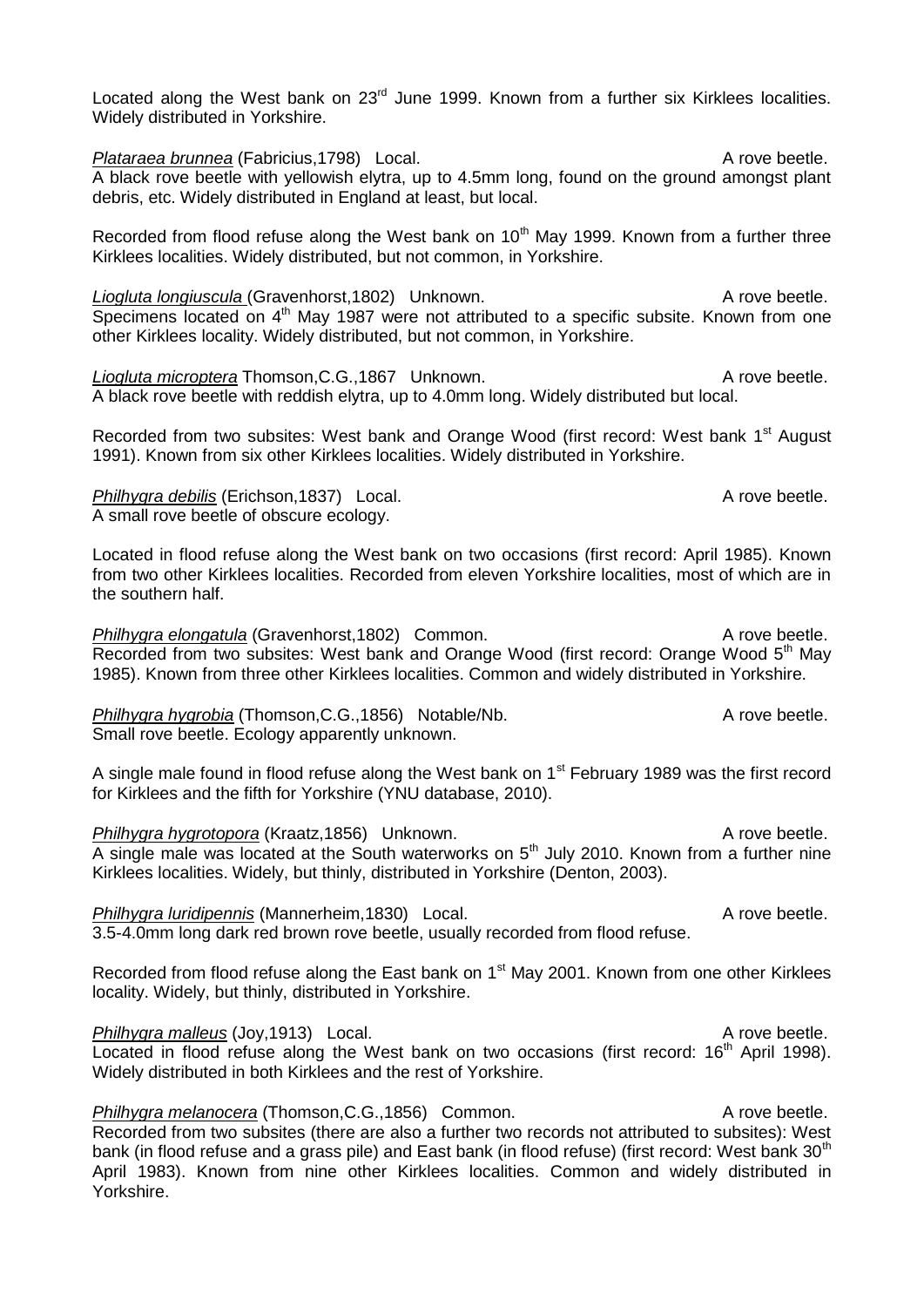but thinly, distributed in Yorkshire. *Philhygra palustris* (Kiesenwetter, 1844) Unknown. A rove beetle. Recorded from the South embankment on 7<sup>th</sup> June 2005. Known from two other Kirklees localities. Recorded from twenty-two Yorkshire localities, most of which are in the southern half of the county (YNU database, 2010). *Philhygra volans* (Scriba, 1859) Unknown. A rove beetle. Located at two subsites: West bank and South waterworks (first record: West bank 4<sup>th</sup> May 1998). Known from one other Kirklees locality. Recorded from fifteen Yorkshire localities, most of which are in the southern half of the county (YNU database, 2010). *Enalodroma hepatica* (Erichson,1839) Unknown. A rove beetle. Recorded from stable refuse on Edge Moor on 1<sup>st</sup> June 2009. Known from one other Kirklees locality. Recorded from fourteen Yorkshire localities, most of which are in the southern half of the county (YNU database, 2010). *Bessobia excellens* (Kraatz, 1856) Local. A rove beetle. Specimens located in flood refuse along the West bank on  $28<sup>th</sup>$  October 1984 remain the only Kirklees record. Widely distributed in Yorkshire, especially in the north. *Bessobia monticola* (Thomson, C.G., 1852) Unknown. A more has a rove beetle. A small rove beetle of obscure ecology. Widely distributed but local. Recorded along the West bank on  $6<sup>th</sup>$  August 1983. Known from three other Kirklees localities.

subsite) (first record: West bank 30<sup>th</sup> April 1983). Known from two other Kirklees localities. Widely,

*Microdota amicula* (Stephens.1832) Common. A rove beetle. Located at three subsites: West bank, Edge Moor (in stable refuse) and South waterworks (in grass cuttings) (first record: West bank 3<sup>rd August 1983).</sup> Recorded from a further four Kirklees localities (one of which is pre-1950). Common and widely distributed in Yorkshire.

### *Microdota atricolor* (Sharp, 1869) Unknown. A rove beetle. Recorded from two subsites: West bank and Edge Moor (in stable refuse) (first record: West bank 4<sup>th</sup> August 1992). Known from a further three Kirklees localities. Widely, but thinly, distributed in Yorkshire.

*Microdota boreella* (Brundin,1948) Local. A rove beetle. Located in a grass pile along the West bank on  $12<sup>th</sup>$  May 1990. This was the first record for Yorkshire, there being two others since, one of which stems from Kirklees.

*Microdota excelsa* (Bernhauer, 1911) Notable/Nb. A rove beetle. A single female was located in horse dung on Edge Moor on 13<sup>th</sup> June 2012. Known from one other Kirklees locality.

*Microdota indubia* (Sharp,1869) Local. A rove beetle. Recorded from three subsites: West bank, East bank and Edge Moor (in stable refuse) (first record: West bank  $8<sup>th</sup>$  August 1983). Known from a further three Kirklees localities. Widely distributed in Yorkshire.

*Microdota liliputana* (Brisout, 1860) Local. A rove beetle. Small rove beetle. Biology little known, but few records.

Widely, but thinly, distributed in Yorkshire.

*Philhygra obtusangula* (Joy.1913) Local. A rove beetle. Located along the West bank on four occasions (there is also a further record not attributed to a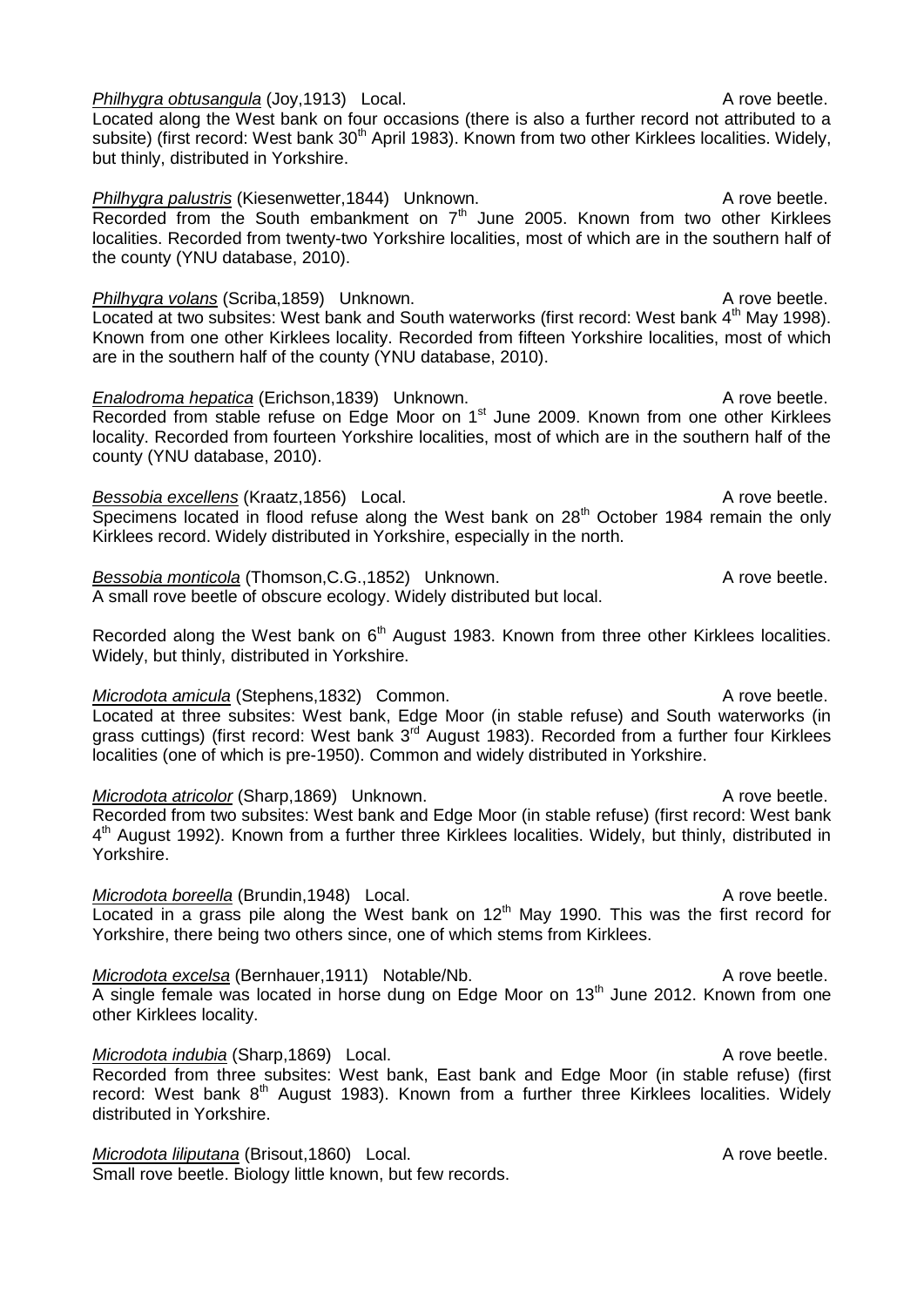Located along the West bank on 11<sup>th</sup> October 1987. Known from one other Kirklees locality (in 1990). These are the only Yorkshire records (YNU database, 2010).

**Cadaverota cadaverina** (Brisout, 1860) Local. Cadaverota cadaverina (Brisout, 1860) Local. 2.3-2.6mm long black rove beetle.

Recorded along the West bank on two occasions (first record:  $9<sup>th</sup>$  September 1990). Known from six other Kirklees localities. There are Yorkshire records from seventeen localities, all in the southern half of the county (YNU database, 2010).

Alaobia sodalis (Erichson,1837) Unknown. A rove beetle. A dark rove beetle with yellow legs, up to 3.0mm long, of obscure ecology. Widespread but local.

Specimens located on 28<sup>th</sup> October 1984 were not attributed to a specific subsite. Known from seven other Kirklees localities. Widely distributed in Yorkshire.

*Alaobia trinotata* (Kraatz,1856) Common. A rove beetle. Recorded from three subsites (there are also a further six records not attributed to subsites): West bank (numerous records), Edge Moor (regularly in stable refuse) and South embankment (first record: West bank  $12<sup>th</sup>$  February 1984). Common and widely distributed in both Kirklees and the rest of Yorkshire.

*Mocyta amplicollis* (Mulsant & Rey, 1873) Unknown. A rove beetle. Located along the West bank on  $5<sup>th</sup>$  June 2004. Known from a further four Kirklees localities. Widely distributed in Yorkshire with most records stemming from the southern half.

*Mocyta clientula* (Erichson,1839) Local. A rove beetle.

A small rove beetle of obscure ecology. Widespread but local.

Specimens located in flood refuse along the East bank on 16<sup>th</sup> August 1984 constituted the second county record and remain the only one for Kirklees. The species is known from eight localities in Yorkshire (YNU database, 2010).

*Mocyta fungi* (Gravenhorst,1806) Common. A rove beetle. Recorded from nine subsites: West bank, East bank, Edge Moor, Jubilee Quarries, Orange Wood, South embankment, South waterworks, SW corner overflow field and inflow (first record: East bank 23<sup>rd</sup> April 1982). Common and widely distributed in both Kirklees and the rest of Yorkshire.

Acrotona aterrima (Gravenhorst,1802) Common. A rove beetle. Located at four subsites: West bank, Edge Moor (regularly in stable refuse and horse dung), South embankment (in horse dung) and South waterworks (first record: West bank 27<sup>th</sup> December 1989). Known from a further nine Kirklees localities. Common and widely distributed in Yorkshire.

**Acrotona muscorum** (Brisout,1860) Common. A rove beetle. 1.6-1.9mm long black rove beetle living in plant litter.

Recorded from two subsites: West bank and SW corner overflow field (first record: West bank 21<sup>st</sup> August 1999). Common and widely distributed in both Kirklees and the rest of Yorkshire.

Acrotona parvula (Mannerheim,1830) Common. A rove beetle. 1.6-1.9mm long black rove beetle living in dung.

Located at three subsites: West bank (numerous occasions), Edge Moor (in horse dung) and Orange Wood (first record: West bank 20<sup>th</sup> March 1998). Known from three other Kirklees localities. Common and widely distributed in Yorkshire.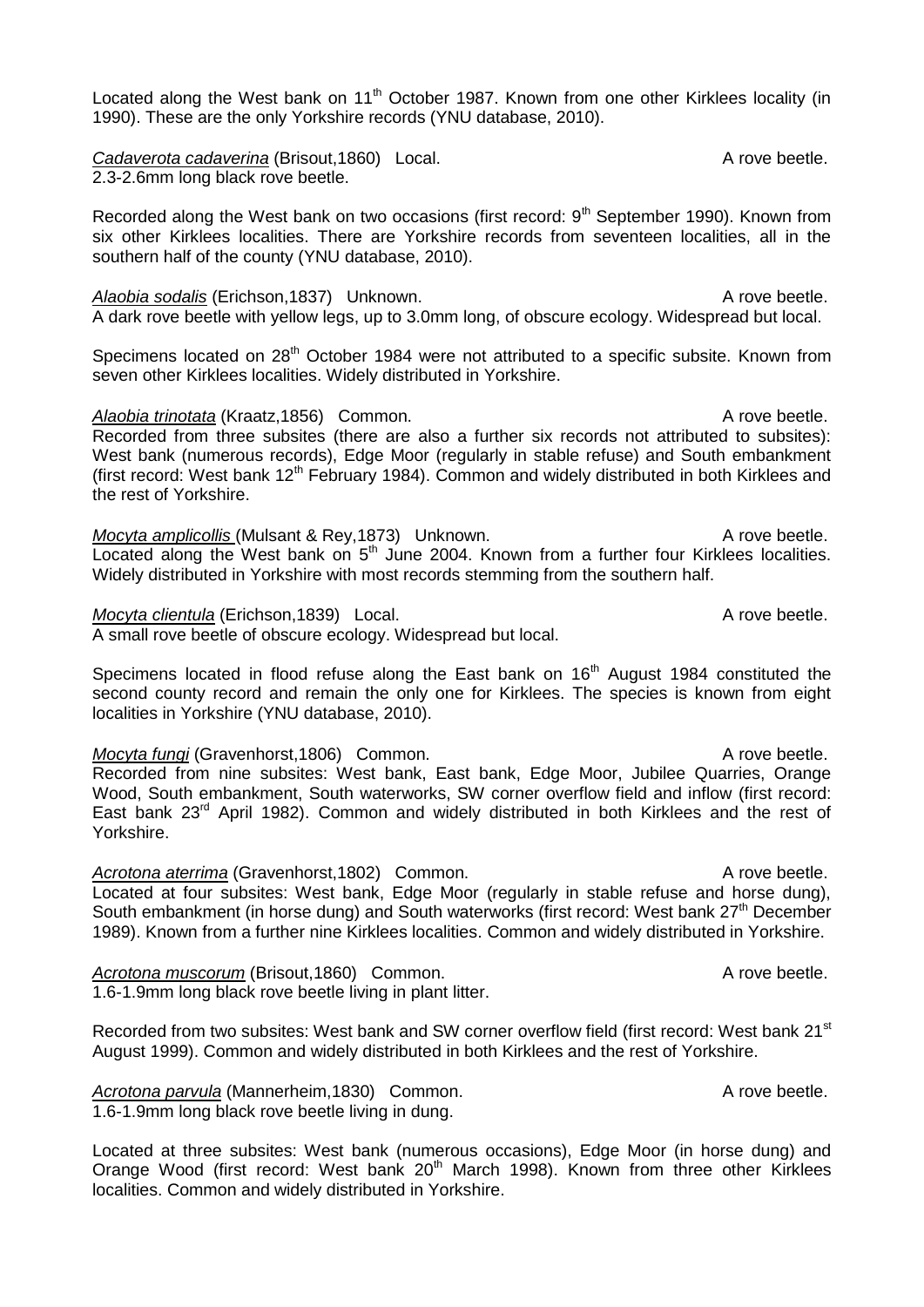Acrotona pygmaea (Gravenhorst,1802) Local. A rove beetle. Tiny black rove beetle living in dead vegetation. Widespread but local.

Located at three subsites: West bank, Edge Moor (in stable refuse) and South waterworks (in grass cuttings) (first record: West bank 26<sup>th</sup> October 1999). Known from a further three Kirklees localities. Recorded from twenty-one Yorkshire localities, most of which are in the southern half of the county (YNU database, 2010).

*Rhagocneme subsinuata* (Erichson,1839) Unknown. A rove beetle. Recorded from two subsites: West bank (in flood refuse) and Edge Moor (in stable refuse) (first record: West bank 14<sup>th</sup> August 1999). Known from a further two Kirklees localities. Only recorded from seven in Yorkshire localities (YNU database, 2010).

**Datomicra canescens** (Sharp,1869) Common. A rove beetle. 1.2-1.5mm long rove beetle living in dung.

Specimens located in stable refuse on Edge Moor on  $9<sup>th</sup>$  June 2007 remain the only Kirklees locality for the species. Despite the national status of 'Common' this was only the third county record (YNU database, 2010).

**Datomicra celata** (Erichson,1837) Local. A rove beetle. 1.7-2.0mm long rove beetle. Widespread but local.

Recorded from seven subsites: West bank (regularly), East bank, Jubilee Quarries, Edge Moor (regularly in stable refuse), South embankment, South waterworks (in grass cuttings) and inflow (in flood refuse) (first record: West bank  $26<sup>th</sup>$  February 1983). Common and widely distributed in both Kirklees and the rest of Yorkshire.

*Datomicra dadopora* (Thomson, C.G., 1867) Local. A rove beetle. Easily confused with a commoner species (*Datomicra celata*) and hence possibly over-recorded.

Located at two subsites: West bank and Edge Moor (in stable refuse) (first record: West bank 30<sup>th</sup> June 1999). Widely distributed in Kirklees. Widely, but thinly, distributed in Yorkshire.

*Datomicra nigra* (Kraatz, 1856) Common. A rove beetle. Recorded from six subsites (there is also a record not attributed to a subsite): West bank, Edge Moor (in stable refuse), Jubilee Quarries, South embankment, South waterworks (in grass cuttings) and inflow (in flood refuse) (first record: site only  $9<sup>th</sup>$  September 1990). Common and widely distributed in both Kirklees and the rest of Yorkshire.

*Datomicra sordidula* (Erichson,1837) Local. A rove beetle. 1.2-1.5mm long black rove beetle living in dung.

Located at two subsites: West bank and Edge Moor (in stable refuse) (first record: West bank 26<sup>th</sup> January 1990). Known from a further five Kirklees localities. Widely distributed in Yorkshire.

Atheta aquatica (Thomson, C.G., 1852) Common. A rove beetle. Recorded from two subsites (there are also a further two records not attributed to subsites): West bank and East bank (first record: West bank 21<sup>st</sup> May 1983). Known from a further nine Kirklees localities. Widely distributed in Yorkshire.

Atheta aquatilis (Thomson, C.G., 1867) Notable/Nb. A rove beetle. Very small rove beetle found in litter.

Recorded from two subsites (there are also a further three records not attributed to subsites): West bank (numerous records) and South embankment (first record: site only 19<sup>th</sup> June 1984).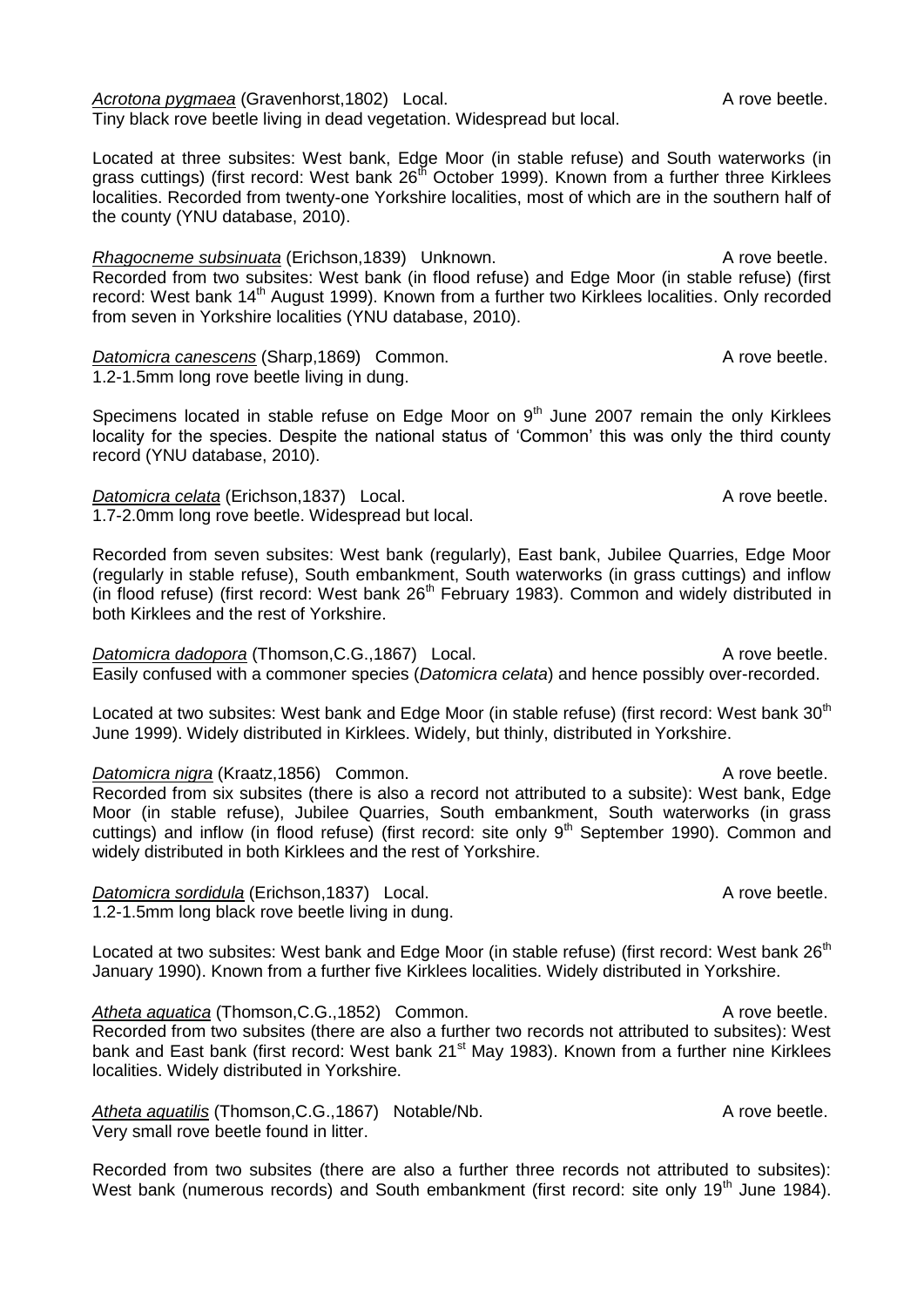Recorded from a further ten Kirklees localities. Despite the national status of Notable B, the species is widely distributed in Yorkshire VC's 62, 63 and 65 (Denton, 2003).

Atheta brunneipennis (Thomson, C.G., 1852) Local. A rove beetle. 3.0-3.5mm long rove beetle.

Located at two subsites: West bank and South waterworks (in grass cuttings) (first record: West bank 10<sup>th</sup> September 1999). Recorded from a further two Kirklees localities. Widely distributed in the southern half of Yorkshire.

Atheta castanoptera (Mannerheim, 1830) Common. A rove beetle. 3.5-4.0mm long black rove beetle.

Recorded along the West bank on two occasions (first record:  $13<sup>th</sup>$  November 1985). Known from a further nine Kirklees localities. Common and widely distributed in Yorkshire.

*Atheta graminicola* (Gravenhorst, 1806) Common. A rove beetle. Located at five subsites: West bank (regularly), East bank, Orange Wood, South waterworks and inflow (first record: West bank 14<sup>th</sup> April 1983). Common and widely distributed in both Kirklees and the rest of Yorkshire.

Atheta harwoodi (Williams,1930) Local. A rove beetle. 2.0-2.5mm long black rove beetle.

Recorded from four subsites (there are also a further seven records not attributed to subsites): West bank (regularly), Edge Moor, South embankment and South waterworks (first record: West bank 8<sup>th</sup> August 1983). Widely distributed in both Kirklees and the rest of Yorkshire.

Atheta vaga (Heer, 1839)<sup>\*</sup> Local. A rove beetle. 2.0-2.5mm long black rove beetle.

Located at four subsites: West bank, Edge Moor, South waterworks (in grass cuttings) and NE corner (first record: site only 30<sup>th</sup> September 1986). Widely distributed in both Kirklees and the rest of Yorkshire.

Atheta hypnorum (Kiesenwetter, 1850) Local. A rove beetle. 4.0mm long black rove beetle.

Recorded along the West bank on two occasions (first record:  $29<sup>th</sup>$  August 1990). Widely distributed in both Kirklees and Yorkshire, where it is mainly confined to the southern half.

Atheta aeneicollis (Sharp,1869) Unknown. A rove beetle. 3.0-3.5mm long black rove beetle with metallic sheen. Specific ecology appears to be unknown but other members of the genus tend to occur in leaf litter and moss.

Located at four subsites (there are also a further two records not attributed to subsites): West bank, Edge Moor (in stable refuse), South embankment (in grass cuttings) and inflow (in flood refuse) (first record: site only 29<sup>th</sup> September 1988). Common and widely distributed in both Kirklees and the rest of Yorkshire.

Atheta triangulum (Kraatz, 1856) Local. A rove beetle. Recorded from stable refuse on Edge Moor on  $17<sup>th</sup>$  October 1984 (there are also a further two records not attributed to subsites). Widely distributed in Kirklees. Common and widely distributed in Yorkshire.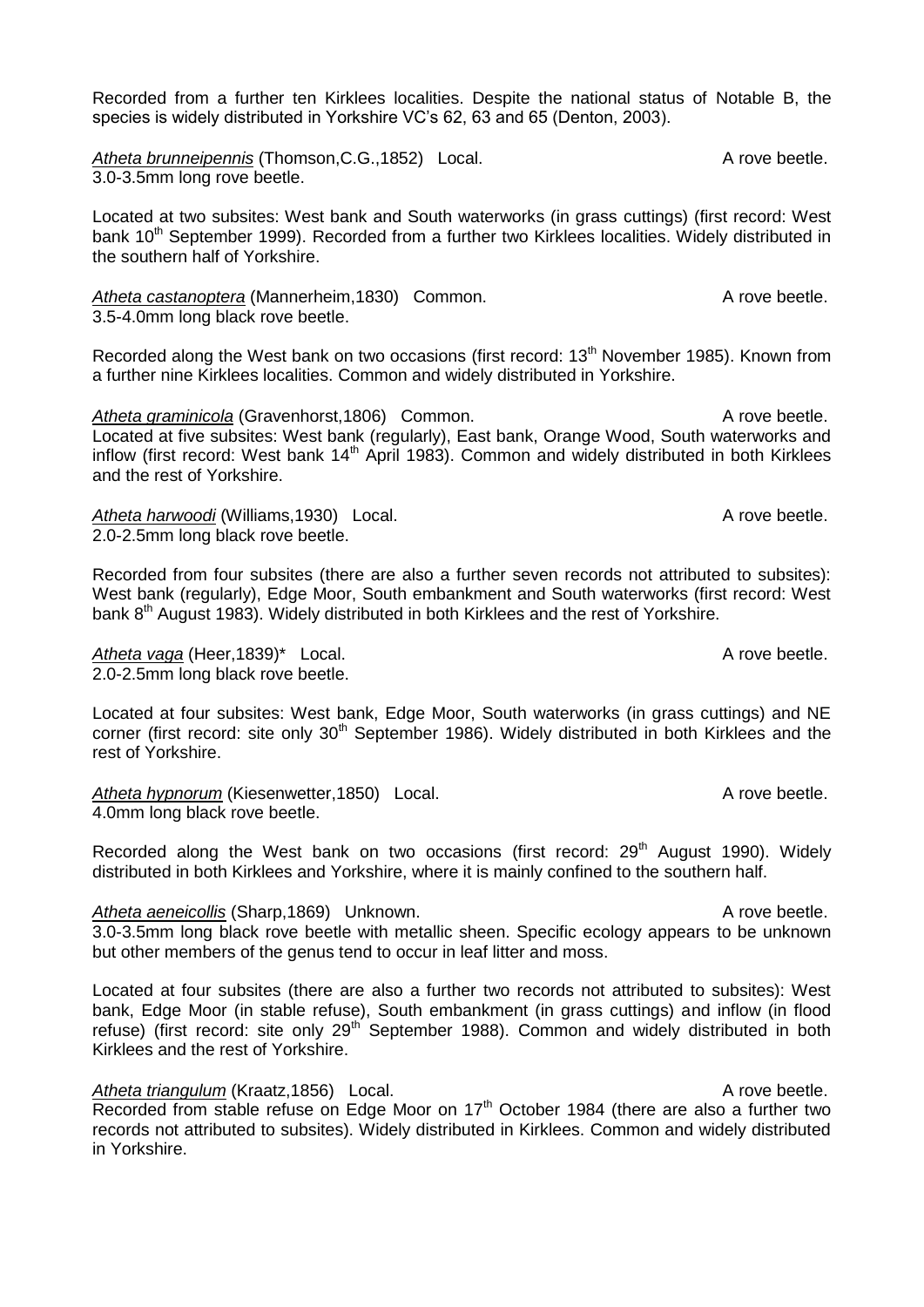*Atheta crassicornis* (Fabricius, 1793) Common. A metal and the crassicornis of the control of the crassic or a rove beetle. Located at six subsites: West bank (regularly in flood refuse etc), East bank, Jubilee Quarries (in Birch Polypore *Piptoporus betulinus*), Edge Moor (in stable refuse), South embankment (in horse dung and grass cuttings) and South plantation (first record: East bank 3<sup>rd</sup> June 1982). Common and widely distributed in Kirklees. Ubiquitous in Yorkshire, being found in a wide variety of habitat types.

Atheta fungicola (Thomson, C.G., 1852) Common. A rove beetle. Recorded along the West bank on two occasions (first record:  $4<sup>th</sup>$  November 1989). The only other Kirklees record is pre-1950. Despite the national status of 'Common' the species is only known from seven Yorkshire localities (YNU database, 2010).

Atheta intermedia (Thomson, C.G., 1852) Unknown. A rove beetle. A small rove beetle occurring in dung.

Specimens located in horse dung along the South embankment on  $7<sup>th</sup>$  June 2005 remain the only Kirklees locality for the species. Only known from five Yorkshire localities (YNU database, 2010).

Atheta ravilla (Erichson,1839) Unknown. A rove beetle. 2.4-2.8mm long rove beetle living in carrion.

Recorded from three subsites: West bank, Edge Moor and South waterworks (first record: West bank 6<sup>th</sup> August 1989). Known from nine other Kirklees localities. Widely distributed in Yorkshire.

Atheta britanniae (Bernhauer & Scheerpeltz, 1926) Unknown. A rove beetle. Specimens located on 1<sup>st</sup> September 1987 were not attributed to a specific subsite. Known from four other Kirklees localities. Widely distributed in Yorkshire.

*Dalotia coriaria* (Kraatz,1856) Common. A rove beetle. Recorded from three subsites: West bank, Edge Moor (in stable refuse) and South waterworks (in grass cuttings) (first record: West bank 16<sup>th</sup> October 1986). Widely distributed in both Kirklees and the rest of Yorkshire.

*Mycetota laticollis* (Stephens,1832) Common. A rove beetle. Located at four subsites: West bank, Edge Moor, South embankment and South waterworks (first record: West bank 1<sup>st</sup> August 1983). Recorded from a further seven Kirklees localities. Widely distributed and common in Yorkshire.

**Dimetrota atramentaria** (Gyllenhal,1810) Common. A rove beetle. Small black rove beetle living in dung.

Recorded from seven subsites: West bank, East bank, Edge Moor (regularly in horse dung), Orange Wood, South waterworks, NE corner and inflow (first record: West bank 21<sup>st</sup> February 1983). Common and widely distributed in Kirklees. Ubiquitous in Yorkshire.

**Dimetrota cauta (Erichson,1837) Common.** A rove beetle. Located in horse dung on Edge Moor on 13<sup>th</sup> June 2012. This is the only known Kirklees locality for the species which, despite having the national status of 'Common', is only known from six Yorkshire localities (YNU database, 2012).

*Dimetrota cinnamoptera* (Thomson, C.G., 1856) Unknown. A rove beetle. Located at three subsites: Edge Moor, South embankment and South waterworks (first record: South embankment  $7<sup>th</sup>$  June 2005). Recorded from a further six Kirklees localities. Widely distributed in Yorkshire.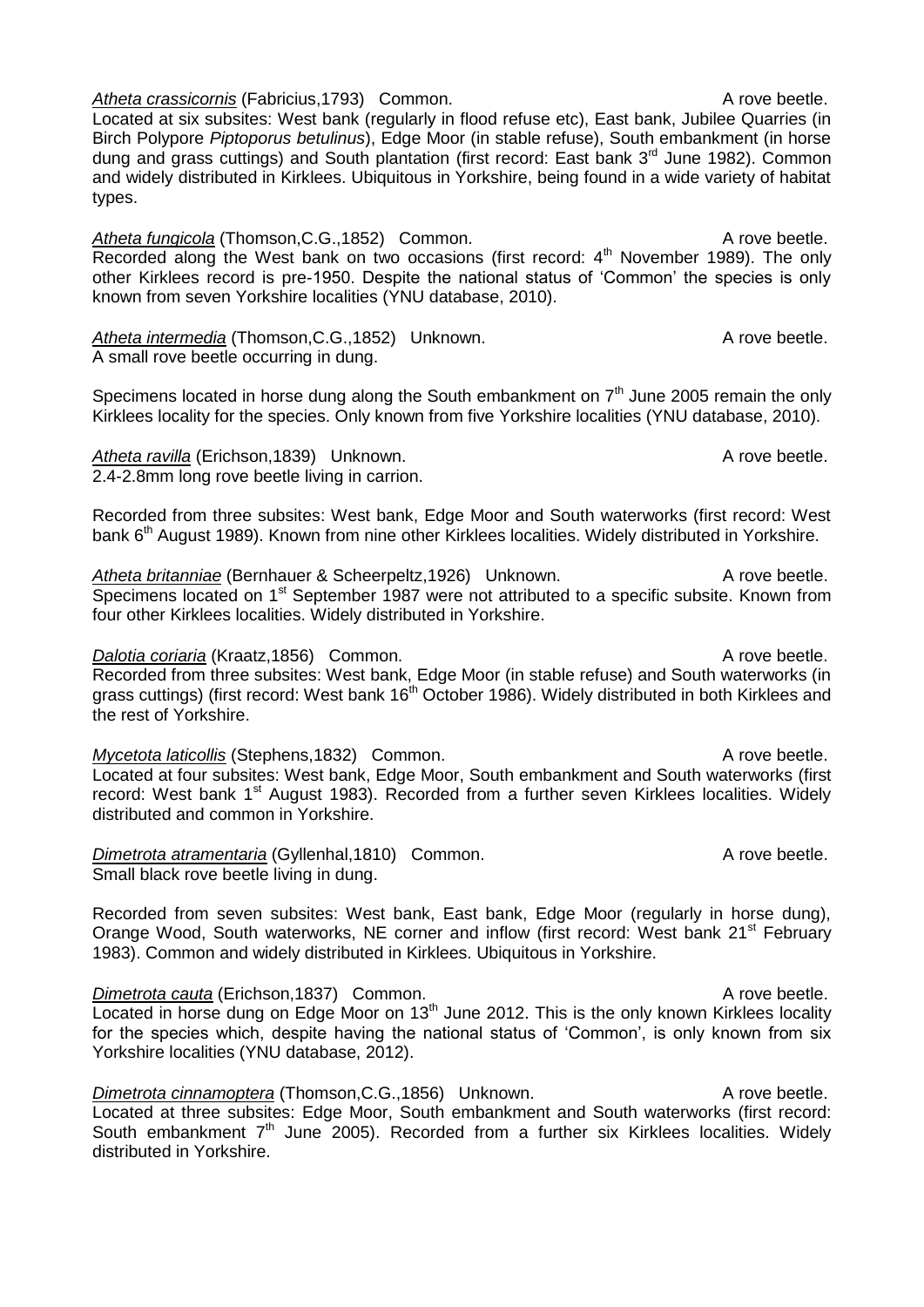*Dimetrota ischnocera* (Thomson, C.G., 1870) Unknown. A metro a sette of the A rove beetle. Recorded from three subsites: East bank, NE corner (in horse dung) and Edge Moor (first record: East bank 16<sup>th</sup> August 1985). Known from a further three Kirklees localities. Widely distributed in Yorkshire.

*Dimetrota laevana* (Mulsant & Rey, 1852) Local. A rove beetle. 2.2-2.5mm long yellowish black rove beetle living in dung.

Located along the West bank on two occasions (first record: 4<sup>th</sup> July 1999). Known to occur at two other Kirklees localities. Widely, but thinly, distributed in Yorkshire.

*Dimetrota nigripes* (Thomson, C.G., 1856) Common. A rove beetle. Recorded from two subsites: West bank and Edge Moor (first record: West bank 9<sup>th</sup> March 1990). Recorded from a further six Kirklees localities. Widely distributed in Yorkshire.

*Dimetrota setigera* (Sharp, 1869) Common. A rove beetle. Located at three subsites: West bank, Edge Moor (regularly in horse dung and stable refuse) and South embankment (in horse dung) (first record: West bank 20<sup>th</sup> August 1999). Known from one other Kirklees locality. Widely, but thinly, distributed in Yorkshire.

**Badura puncticollis (Benick,1938) Notable/Nb.** A rove beetle. A single female found in moss on a dead oak in Orange Wood on  $19<sup>th</sup>$  June 2012 was the first record for Yorkshire.

**Chaetida Iongicornis** (Gravenhorst, 1802) Common. A rove beetle. Recorded from six subsites (there is also a record not attributed to a subsite): West bank, East bank, Jubilee Quarries (in Birch Polypore *Piptoporus betulinus*), Edge Moor (regularly in horse dung and stable refuse), South embankment and South waterworks (first record: site only 10<sup>th</sup> August 1980). Widely distributed in Kirklees. Widespread and common in Yorkshire.

*Thamiaraea cinnamomea* (Gravenhorst,1802)\* Local. A rove beetle. Described by Atty (1983, Coleoptera of Gloucestershire) as occurring in Goat Moth *Cossus cossus* infected oaks *Quercus* spp.

A single found under bark in Orange Wood on 11<sup>th</sup> November 1985 was the first county record (Denton, 2003). The Goat Moth is not known to occur in Kirklees.

**Trichiusa immigrata** Lohse,1984 Unknown. A rove beetle.

A small (2.0mm) aleocharine rove beetle which holds its abdomen curled over its back. First recorded from Britain in Kent during 1992 (Heal, 1993), it has now been recorded as far north as Raasay (Moore, 2004): found in rotting vegetation and compost.

Recorded from three subsites: West bank, Edge Moor (in stable refuse) and Jubilee Quarries (first record: West bank  $10<sup>th</sup>$  May 1999). Known from a further four Kirklees localities. First recorded in Yorkshire in May 1996 (not from Kirklees), the species has now been found at eighteen widely scattered localities (YNU database, 2010).

*Phloeopora testacea* (Mannerheim, 1830)\* Common. A rove beetle. 2.0-2.5mm long yellowish red rove beetle living under bark.

Found under bark in Orange Wood on  $12<sup>th</sup>$  September 1999. Known to occur at six other Kirklees localities. Widely distributed in Yorkshire with most records stemming from the southern.

**Calodera aethiops** (Gravenhorst, 1802) Common. A rove beetle.

A dark reddish to black rove beetle, 2.0 to 2.3mm long, found on the ground amongst low vegetation and plant debris.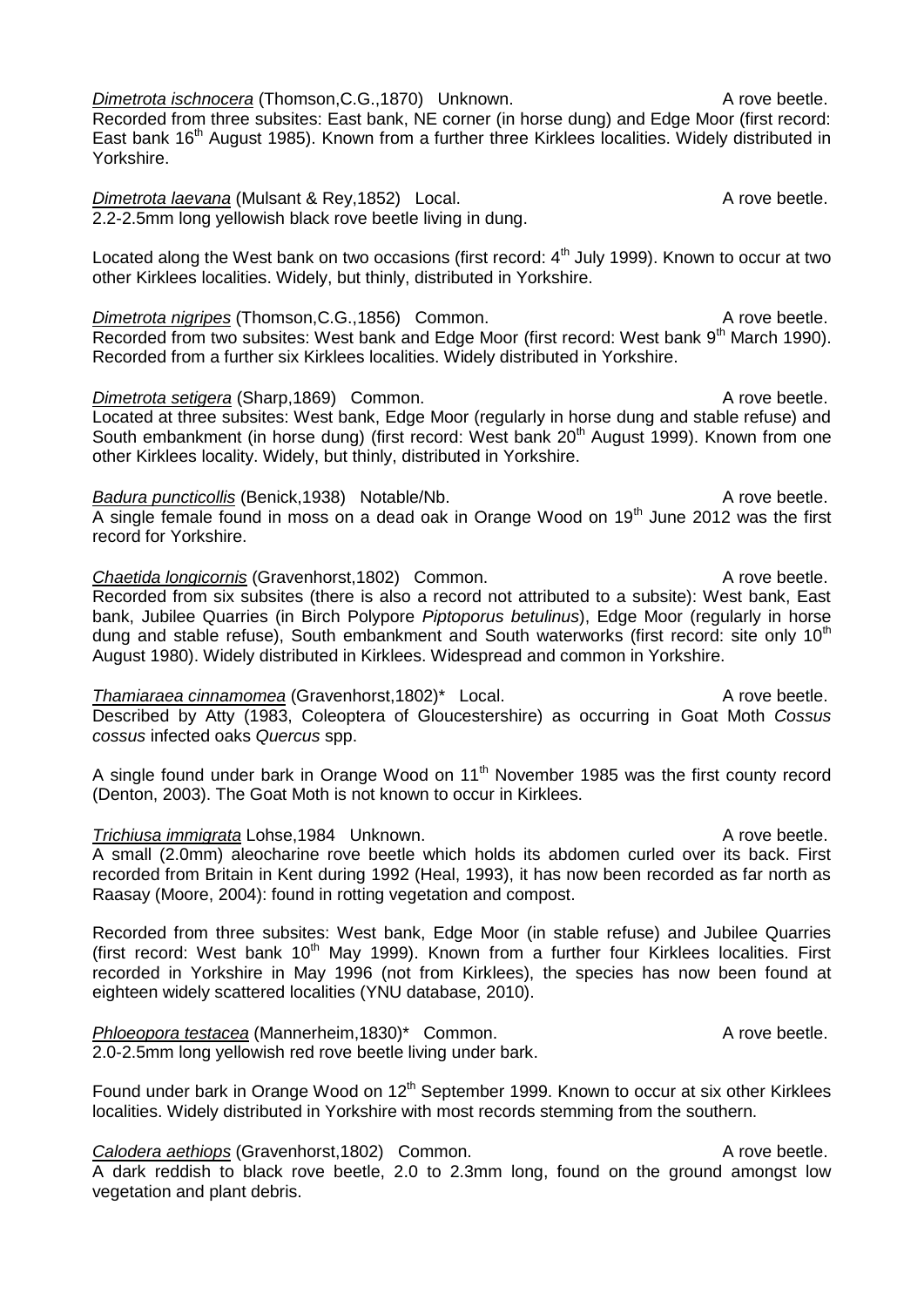Specimens located on 26<sup>th</sup> December 1984 were not attributed to a specific subsite. Known from two other Kirklees localities. Widely distributed in Yorkshire.

**Ocalea picata** (Stephens,1832) Common. A rove beetle. A dull yellowish rove beetle, 3.5 to 4.8mm long, typically found in damp places in moss etc.

Recorded from flood refuse along the West bank on two occasions (first record: April 1985). Known from a further seven Kirklees localities. Widely distributed and common in Yorkshire.

#### *Mniusa incrassata* (Mulsant & Rey, 1852) Local. A rove beetle. 2.5-3.0mm long black rove beetle living among dead leaves etc.

Located at two subsites: West bank and Orange Wood (first record: Orange Wood 23<sup>rd</sup> July 1987). Known to occur at ten other Kirklees localities. Widely distributed in Yorkshire.

**Oxypoda alternans (Gravenhorst, 1802) Common.** A rove beetle. 3.2-3.5mm long reddish yellow rove beetle living in decaying fungi.

Recorded from two subsites: West bank and Jubilee Quarries (in Birch Polypore *Piptoporus*  betulinus) (first record: West bank 13<sup>th</sup> October 1999). Common and widely distributed in both Kirklees and the rest of Yorkshire.

**Oxypoda annularis Mannerheim,1830 Unknown.** A rove beetle. Specimens located on 17<sup>th</sup> March 1988 were not attributed to a specific subsite. Known from four other Kirklees localities. Widely distributed in Yorkshire.

#### **Oxypoda elongatula** Aube,1850 Common. A rove beetle. Recorded from six subsites (there are also six records not attributed to subsites): West bank, East bank, Jubilee Quarries (in Birch Polypore *Piptoporus betulinus*), Edge Moor, South waterworks and inflow (in flood refuse) (first record: site only 14<sup>th</sup> April 1983). Common and widely distributed in both Kirklees and the rest of Yorkshire.

*Oxypoda haemorrhoa* (Mannerheim, 1830) Unknown. A rove beetle. Recorded from five subsites (there is also a record not attributed to a subsite): West bank, East bank, Edge Moor, Jubilee Quarries and South embankment (in grass cuttings) (first record: West bank 27<sup>th</sup> September 1983). Common and widely distributed in both Kirklees and the rest of Yorkshire.

**Oxypoda lentula** Erichson,1837 Common. A rove beetle. Specimens located in stable refuse on Edge Moor on  $15<sup>th</sup>$  April 2006 remain the only Kirklees record. Despite the national status of 'Common' the species has only been recorded from nine Yorkshire localities (YNU database, 2010).

**Oxypoda acuminata** (Stephens,1832) Common. A rove beetle. Recorded from stable refuse on Edge Moor on 15<sup>th</sup> April 2006. Known from two other Kirklees localities. Widely distributed in Yorkshire.

*Oxypoda opaca* (Gravenhorst, 1802) Common. A rove beetle. Recorded from four subsites: West bank, Edge Moor (regularly in stable refuse), Orange Wood and SW corner overflow field (first record: Orange Wood 21<sup>st</sup> September 1987). Known from a further ten Kirklees localities. Widely distributed and common in Yorkshire.

### **Oxypoda procerula Mannerheim,1830 Local.** A rove beetle.

Small rove beetle living in litter and moss in wet places. Widespread but very local.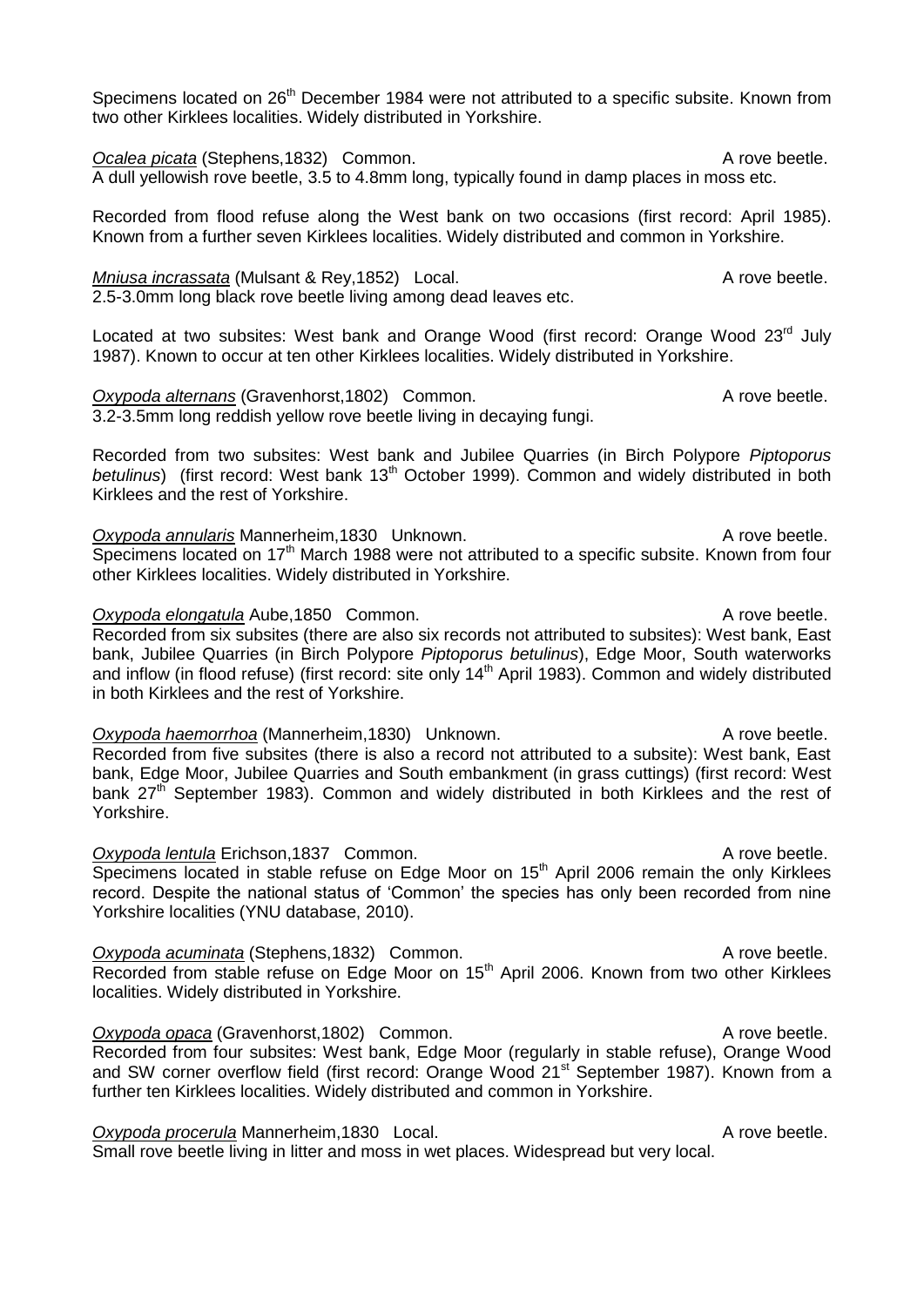Located at two subsites: West bank and Edge Moor (in stable refuse) (first record: West bank April 1985). Known from a further seven Kirklees localities. Widely distributed in Yorkshire.

**Oxypoda brevicornis** (Stephens,1832) Local. A rove beetle. Specimens located on  $28<sup>th</sup>$  May 1986 were not attributed to a specific subsite. Known from six other Kirklees localities. Widely distributed and common in Yorkshire.

*Ischnoglossa prolixa* (Gravenhorst, 1802)<sup>\*</sup> Unknown. A rove beetle. A dull reddish rove beetle, 2.8 to 3.5mm long, found under bark. Widely distributed but local.

Found under bark in Orange Wood on 21<sup>st</sup> September 1987. Known from a further five Kirklees localities. There are Yorkshire records from eleven localities (YNU database, 2010).

**Thiasophila angulata** (Erichson,1837) Unknown. A rove beetle. Located under bark in Orange Wood on 21<sup>st</sup> September 1987. Known from one other Kirklees locality. There are Yorkshire records from fourteen localities (YNU database, 2010).

**Tinotus morion** (Gravenhorst,1802) Common. A rove beetle.

2.0-3.0mm long, black rove beetle living in moss and leaf litter.

Recorded from Edge Moor on two occasions (once in stable refuse and once in horse dung) (first record:  $9<sup>th</sup>$  September 2007). Known from three other Kirklees localities. Widely, but thinly, distributed in Yorkshire.

Aleochara bipustulata (Linnaeus, 1761) Common. A rove beetle. 4.0-6.0mm long black and red rove beetle, usually found in dung or carrion but also often in leaf litter, moss etc.

Located at two subsites: West bank (in flood refuse) and South embankment (in horse dung) (first record: West bank 12<sup>th</sup> March 2002). Known from a further eight Kirklees localities. Widely distributed in Yorkshire.

*Aleochara cuniculorum* Kraatz,1858 Local. A rove beetle. 3.0-5.5mm long rove beetle usually found in or in the vicinity of Rabbit *Oryctolagus cuniculus* holes, possibly associated with Rabbit dung. Widespread but local.

Recorded from flood refuse along the West bank on 29<sup>th</sup> October 1987. This remains the only Kirklees record. The species is known from six widely scattered Yorkshire localities (YNU database, 2010).

*Aleochara curtula* (Goeze, 1777) Common. A rove beetle. 5.0-9.0mm long reddish rove beetle living in litter, decaying vegetable matter etc. Status unclear, but probably common.

Located at two subsites: West bank and inflow (in flood refuse) (first record: West bank  $20<sup>th</sup>$  June 1984). Common and widely distributed in both Kirklees and the rest of Yorkshire.

Aleochara funebris Wollaston.1864 Unknown. A rove beetle. Recorded from two subsites: West bank and South waterworks (first record: West bank 13<sup>th</sup> August 1983). Known from five other Kirklees localities. There are Yorkshire records from thirteen widely scattered localities (YNU database, 2010).

Aleochara lanuginosa Gravenhorst,1802 Common. **A COVID-19 Common.** A rove beetle. Located at seven subsites: West bank, East bank, Edge Moor (regularly in horse dung and stable refuse), NE corner (in horse dung), Orange Wood, South embankment (in horse dung) and inflow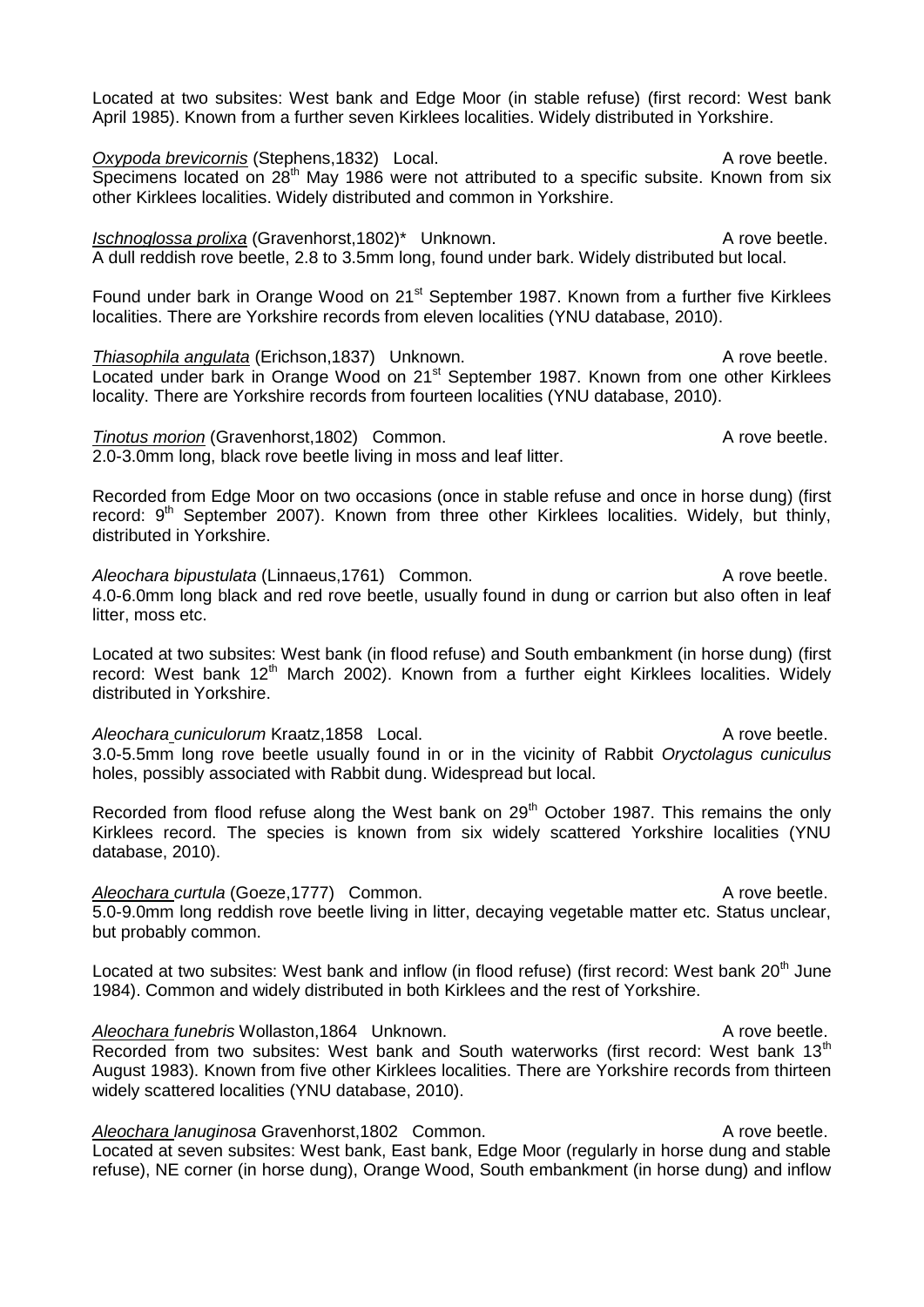(in flood refuse) (first record: West bank  $8<sup>th</sup>$  May 1983). Common and widely distributed in Kirklees. Ubiquitous in Yorkshire.

Aleochara verna Say,1836 pRDBK. A rove beetle. Recorded along the West bank on three occasions (first record:  $20<sup>th</sup>$  April 1998). This is the only known Kirklees locality for the species which is known from seven Yorkshire localities (YNU database, 2010).

A revision of the subgenus *Coprochara* (Welch, 1997) has indicated that the species is far more widespread in the British Isles than previously thought. The national status of pRDBK obviously requires revising.

*Euplectus karsteni* (Reichenbach,1816)\* Local. A short-winged mould beetle. Very small beetle found under bark and in rotten timber of broad-leaved trees, mainly in old woodland. Widespread throughout Great Britain, but common only in the south.

A single found under bark on the West bank on 1<sup>st</sup> October 1986 was the first record for Kirklees and only the fourth for the county.

*Euplectus signatus* (Reichenbach, 1816) Local. A short-winged mould beetle. Recorded from two subsites: Edge Moor (in stable refuse) and Orange Wood (first record: Orange Wood 1<sup>st</sup> October 1986). Known from a further two Kirklees localities.

*Bythinus macropalpus* Aube, 1833 Local. A short-winged mould beetle. Tiny beetle living in moss, among rotten wood and occasionally in damp litter in small mammal nests. Scattered records north to Westmorland.

Specimens located in Orange Wood on 30<sup>th</sup> June 1987 remain the only Kirklees record.

### **LUCANIDAE**

This group contains the well-known Stag Beetle *Lucanus cervus* (Linnaeus), common in the south of Britain but much more localised in the north.

**Sinodendron cylindricum (Linnaeus, 1758)\*** Common. Rhinoceros Beetle. Larvae bore into firm dead timber of broad-leaved trees in early stages of decay. Widespread but local. Occurs in most ancient woodlands but also common in secondary woods, old trees in hedges, etc.

Located in dead wood in Orange Wood on two occasions (first record: 29<sup>th</sup> June 1991). Widelv distributed in Kirklees.

# **GEOTRUPIDAE**

The seven British members of this family have fairly short, powerful legs; the front pair of tibiae being toothed along the outer margin to aid digging.

**Geotrupes stercorarius (Linnaeus, 1758)** Common. **Common Construction Construction Construction** Dor Beetle. 18.0-25.0mm long shiny blue or violet black dor beetle. Adults co-operate in pairs to bury dung, particularly cow dung, sometimes to a depth of 30cm, for the larvae to develop in. Widespread and common in pastures.

Recorded from four subsites: West bank, East bank, Edge Moor and SW corner overflow field (first record: SW corner overflow field 13<sup>th</sup> June 1979). Known from a further nine Kirklees localities.

### **SCARABAEIDAE**

This group contains the most familiar of the dung beetles. These beetles form an important part of the ecology of the countryside as they break down herbivore dung via their feeding actions.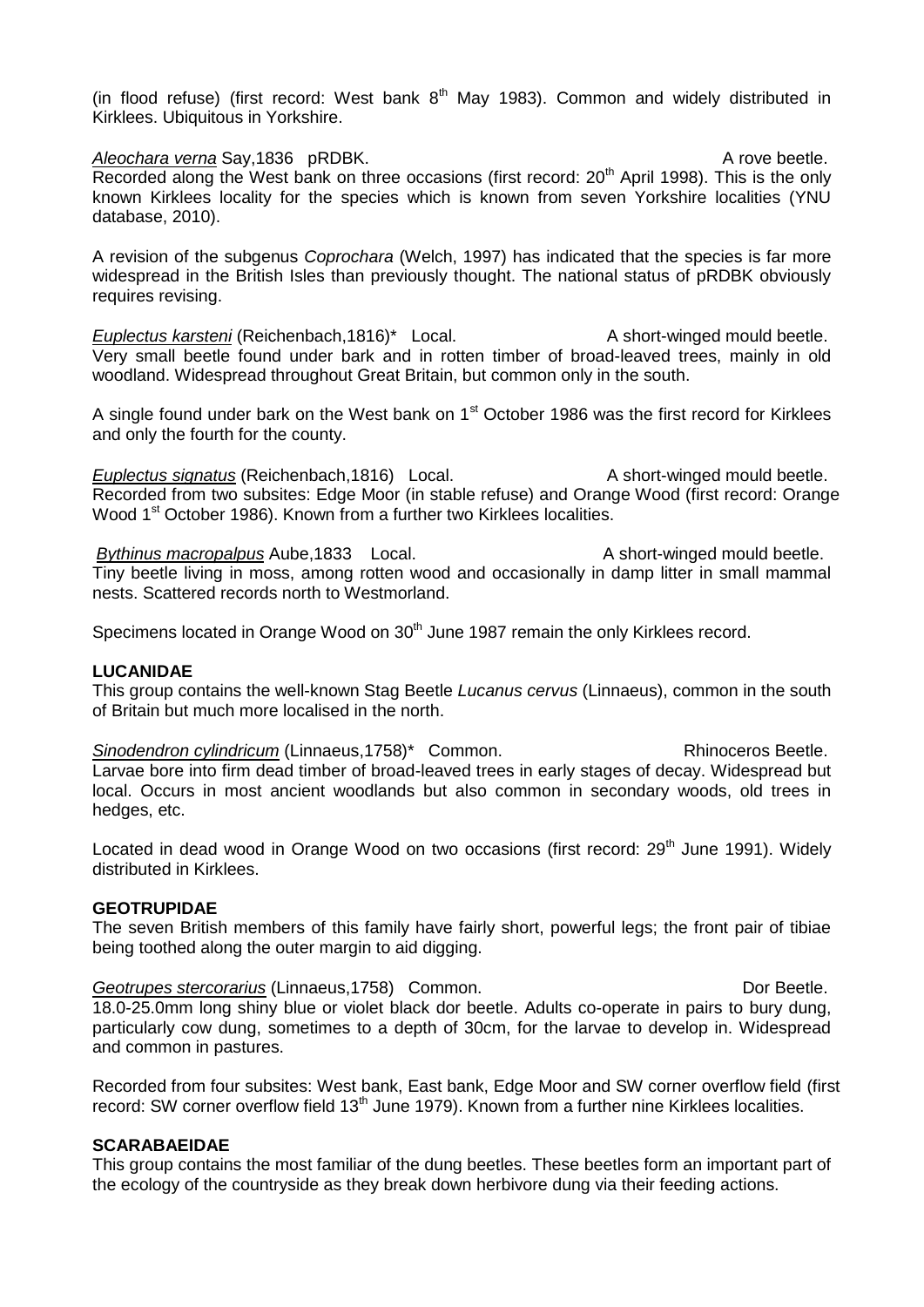Aphodius ater (De Geer.1774) Common. A dung beetle or chafer. 6.0mm long black dung beetle. Very common in cow, horse and sheep dung.

Located at six subsites: West bank, East bank, Edge Moor (in horse dung), Orange Wood (in cow dung), South embankment (in horse dung) and inflow (in flood refuse) (first record: West bank 1<sup>st</sup> June 1982). Widely distributed and common in both Kirklees and the rest of Yorkshire.

Aphodius borealis Gyllenhal,1827 Local. A dung beetle or chafer. A dark red and black dung beetle, 3.5 to 5.0mm long. Found in various sorts of dung, including deer and sheep. Prefers wooded areas, but has also been recorded in open situations. Widely distributed and locally common.

Specimens located in cow dung in Orange Wood on 23<sup>rd</sup> August 2007 remain the only Kirklees record.

Aphodius conspurcatus (Linnaeus, 1758) Notable/Nb. A dung beetle or chafer. A black and yellow dung beetle. Widely distributed but very local.

Recorded from flood refuse along the West bank on  $9<sup>th</sup>$  September 1985. Known from a further two Kirklees localities.

Aphodius contaminatus (Herbst, 1783) Common. A dung beetle or chafer. A small dung beetle with dark head and thorax and straw coloured elytra. Common in a variety of habitats in all types of mammalian dung. Frequently caught on the wing and has a tendency to land in, and drown in, ponds and puddles.

Located at three subsites: West bank, Edge Moor and South embankment (first record: West bank 11<sup>th</sup> October 1986). Widely distributed and common in both Kirklees and the rest of Yorkshire.

Aphodius depressus (Kugelann,1792) Common. A dung beetle or chafer. 8.0mm long shiny black dung beetle, most frequent in sheep dung but also occurring in dung of other species. Very common in northern and upland Britain, much more local in the south.

Recorded from three subsites: Edge Moor (in stable refuse and horse dung), SW corner overflow field and South embankment (first record: SW corner overflow field  $7<sup>th</sup>$  July 1989). Widely distributed in Kirklees.

### *Aphodius fimetarius/pedellus* agg. A dung beetle or chafer.

Located at three subsites: West bank (in flood refuse), Edge Moor (in stable refuse) and South embankment (first record: West bank 25<sup>th</sup> April 1988). Widely distributed in Kirklees.

The realisation that two species were masquerading under the name of *Aphodius fimetarius* has meant that all Kirklees records can only be attributed to the aggregate as no voucher specimens exist.

Aphodius foetens (Fabricius, 1787) Local. A dung beetle or chafer. 6.0-9.0mm long orange-brown and black dung beetle. In a variety of herbivore dung, but most commonly in cow dung. Widespread but local.

Specimens located in flood refuse along the West bank on 1<sup>st</sup> September 1991 remain the only Kirklees record.

Aphodius fossor (Linnaeus, 1758) Common. A dung beetle or chafer. 8.0-10.0mm long black or dark red dung beetle. Larvae in large-herbivore dung. Very common throughout Britain.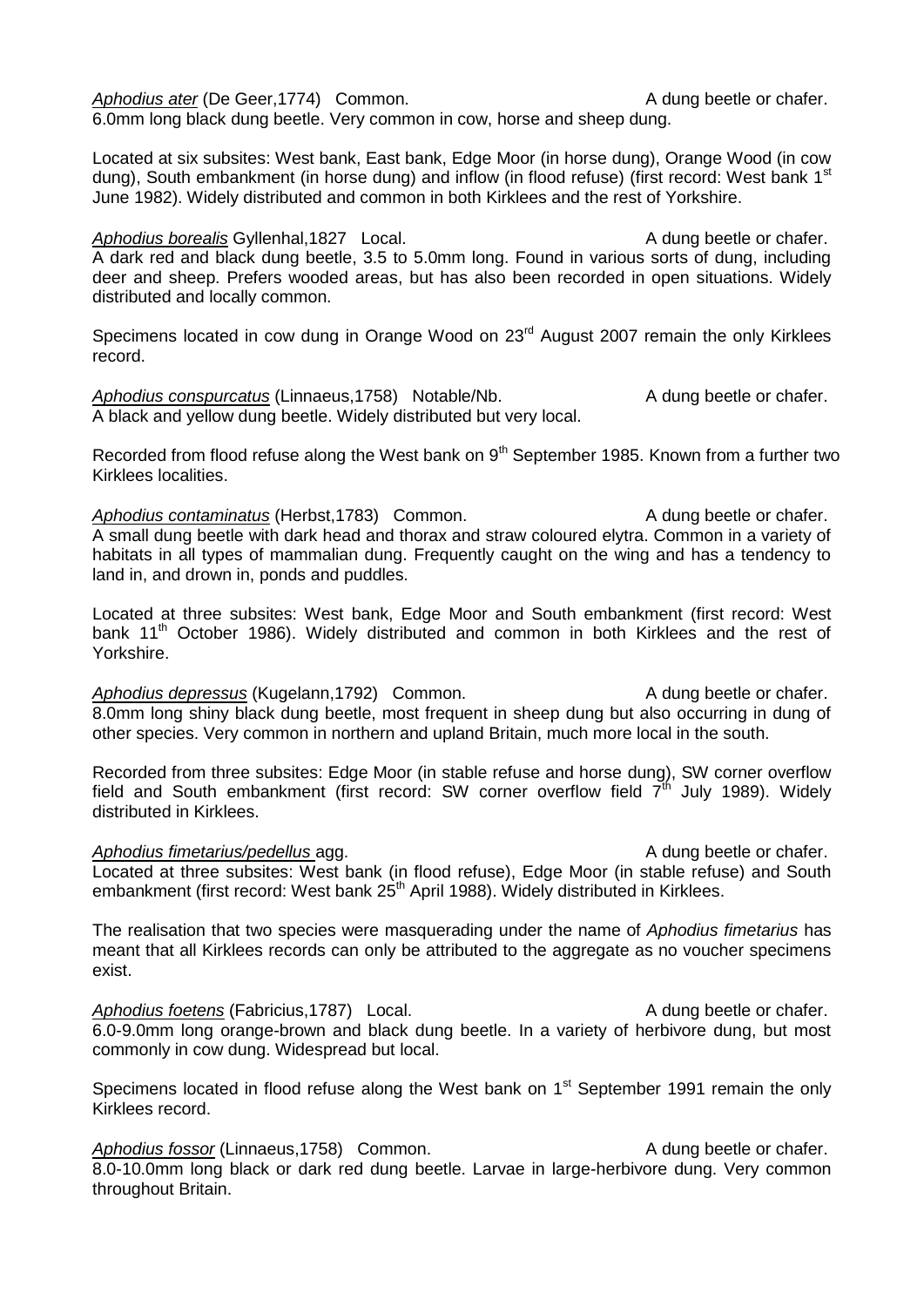Recorded from three subsites: West bank, Edge Moor (in stable refuse and horse dung) and SW corner overflow field (first record: West bank 29<sup>th</sup> July 1983). Widely distributed in both Kirklees and the rest of Yorkshire.

Aphodius lapponum Gyllenhal,1808 Nr. Northern Dung Beetle. Common in Scotland but found only at high altitude in the rest of Great Britain, south to Brecon Beacons.

Located along the West bank on two occasions (first record:  $7<sup>th</sup>$  June 1992). Known from a further five Kirklees localities.

*Aphodius prodromus* (Brahm, 1790) Common. A dung beetle or chafer. 6.0mm long yellow-brown and black dung beetle living in most types of larger herbivore dung. Very common. A spring and autumn species.

Recorded from four subsites: West bank, East bank, Edge Moor (in stable refuse and horse dung) and South embankment (in horse dung) (first record: East bank  $2^{nd}$  April 1999). Known from a further nine Kirklees localities.

Aphodius rufipes (Linnaeus, 1758) Common. A dung beetle or chafer. A shiny dark brown dung beetle, about 1.5cm long, mainly living in fresh cow dung. Adults fly at night and the species readily comes to light. Very common all over Britain.

Located at five subsites: West bank, Edge Moor, Orange Wood, South embankment and inflow (in flood refuse) (first record: West bank  $11<sup>th</sup>$  June 1982). Known from a further seven Kirklees localities. Common and widely distributed in Yorkshire.

*Aphodius rufus* (Moll,1782) Common. A dung beetle or chafer. A small dung beetle without affinity for any particular kind of dung. Common in a variety of habitats throughout Britain. Found from July to October.

Recorded from two subsites: West bank (in flood refuse) and East bank (in flood refuse) (first record: East bank 31<sup>st</sup> October 1981). Known from a further five Kirklees localities.

Aphodius sordidus (Fabricius,1775) Na. A dung beetle or chafer. 5.5-8.0mm long brownish yellow and black dung beetle. Various sorts of dung in dry, sandy or chalky areas, most often near the coast. Local and declining in southern England, rare in the north.

Located along the West bank on two occasions (first record: 5<sup>th</sup> May 1988). Known from a further three Kirklees localities.

Aphodius sphacelatus (Panzer, 1798) Common. A dung beetle or chafer. 6.0mm long yellowish brown and black dung beetle. Very common in most sorts of herbivore dung. A spring and autumn species.

Recorded from seven subsites: West bank, East bank, Edge Moor, NE corner, South embankment. SW corner overflow field and inflow (first record: West bank 6<sup>th</sup> May 1978). Widely distributed and common in both Kirklees and the rest of Yorkshire.

# **CLAMBIDAE**

Minute beetles, less than 1.8mm in length, characterised in the field by their general shape and their habit of curling up into a tiny ball. In this position they resemble a seed and are almost impossible to detect in the ground litter and detritus which they frequent. The larvae certainly, and the adults probably, feed on fungal hyphae and spores. Most of the species in this group are probably under-recorded because of their small size, cryptic habits and the paucity of interested coleopterists.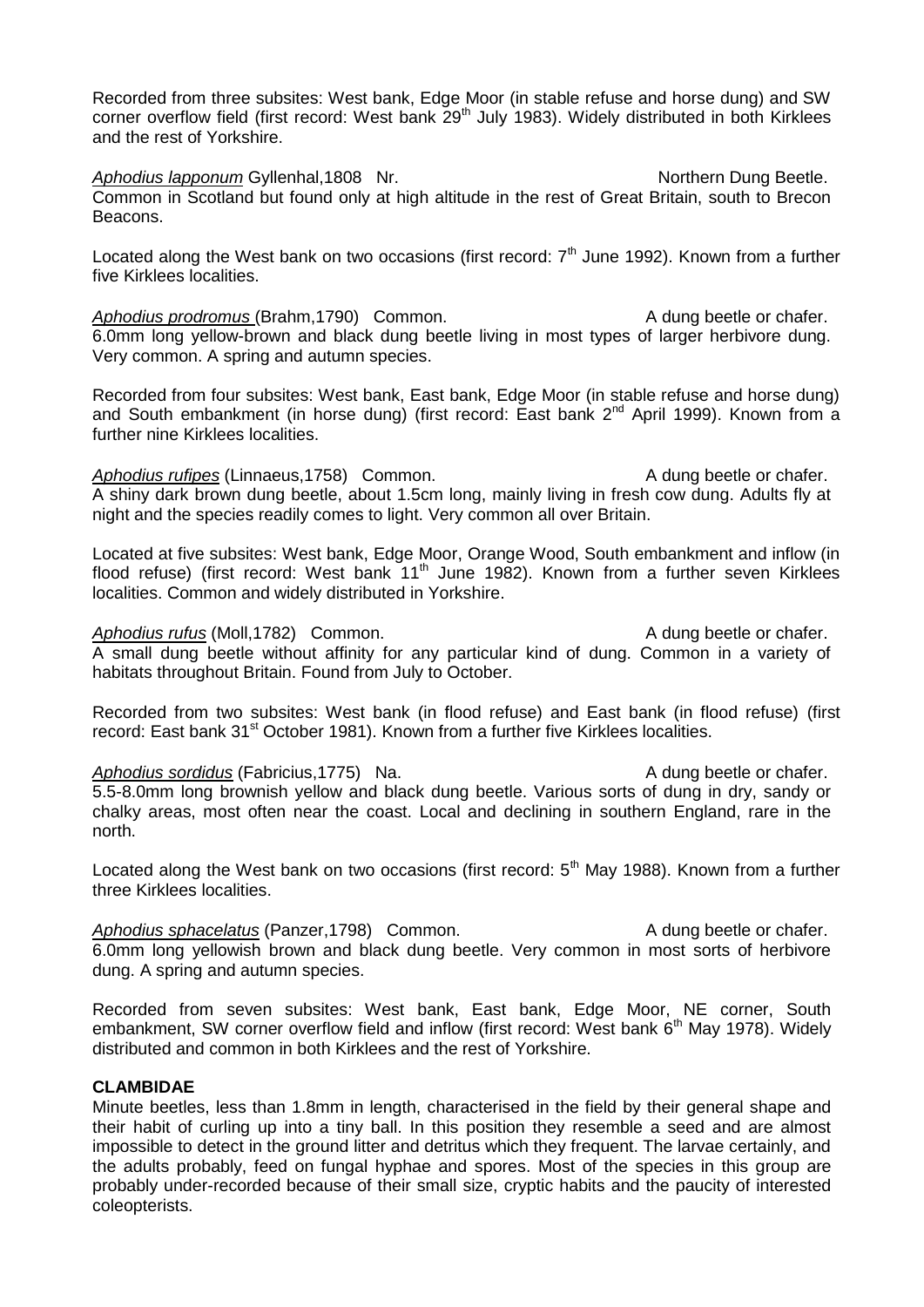Calyptomerus dubius (Marsham,1802) Unknown. An armadillo beetle. A very small yellowish beetle, up to 1.6mm long. Usually found in the bottoms of haystacks and amongst decaying straw. Widely distributed but rather local, much more frequent in the south.

Located in stable refuse on Edge Moor on  $17<sup>th</sup>$  May 2009. Known to occur at one other Kirklees locality.

# **SCIRTIDAE**

This group is characterised by the general facies of the adults which have a rather soft upper surface and are generally found by sweeping vegetation near water, in or near which the larvae of most species live.

Cyphon coarctatus Paykull,1799 Common. A marsh beetle. 2.5-3.5mm long brown beetle. Common in wet places, the larvae developing in soggy moss.

Recorded from five subsites: West bank, Edge Moor, Orange Wood, South embankment and inflow (first record: Orange Wood 30<sup>th</sup> May 2001). Known to occur at ten other Kirklees localities.

# **BYRRHIDAE**

A group of beetles with a characteristic appearance which are generally to be found on the ground beneath stones, at the roots of grass or in moss. The species are notable for their habit of withdrawing their appendages into grooves on the underside of the body and remaining motionless, where they become hard to detect and blend in admirably with their surroundings. The larvae occur beneath moss or turf.

**Simplocaria semistriata** (Fabricius, 1794) Common. A pill beetle. A small bronze-black to reddish beetle, found on the ground amongst low vegetation, chiefly in rather dry places. Widely distributed and generally not uncommon.

Located in flood refuse along the West bank on 5<sup>th</sup> March 1989. Widely distributed in Kirklees.

# Byrrhus pilula (Linnaeus, 1758) Common. **Pill Beetle.** Pill Beetle.

7.0-11.0mm long rounded blackish beetle, withdrawing its legs when disturbed and strongly resembling a Rabbit *Oryctolagus cuniculus* dropping. Found on the ground amongst low plants in fairly open situations, feeding on moss both as an adult and larva. Widespread and generally not uncommon.

Recorded from two subsites: West bank and South embankment (first record: West bank 15<sup>th</sup> June 1982). Known to occur at nine other Kirklees localities.

# **DRYOPIDAE**

A small group of beetles, aquatic in all but the pupal stage, the adults are usually poor swimmers and tend to crawl along the river bottom. Dryopids are often found under submerged stones in rivers or in flood refuse.

*Dryops ernesti* des Gozis, 1886 Local. A long-toad water beetle. Water beetle found in shallow pools in acid areas, locally common on moorland in the north and west of Britain.

Located in flood refuse along the West bank on  $6<sup>th</sup>$  May 1981. Known to occur at two other Kirklees localities.

# **ELMIDAE**

These aquatic insects, of which 12 species are present in the British Isles, are not provided with modified swimming legs and cannot swim. They do, however, have very strongly developed tarsi and claws which allow them to hold on firmly to objects in fast flowing water. The species involved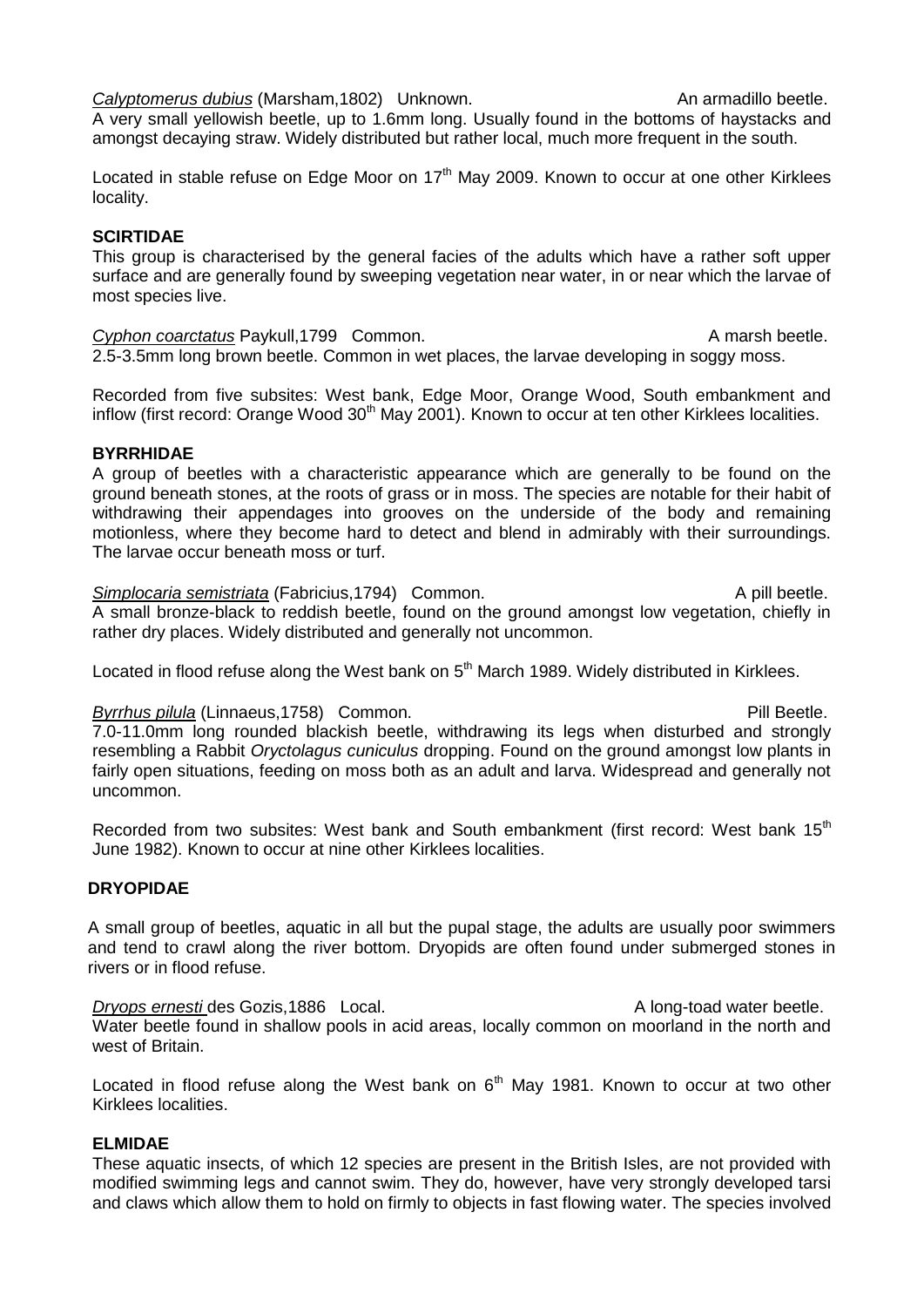breath by plastron respiration - a film of air is held around the body by a dense coat of extremely fine hairs and so acts as a gill.

*Elmis aenea* (Muller, P.W.J., 1806) Common. A riffle beetle. Small bronze black riffle beetle living under stones in moving water. Common in fairly unpolluted water over most of Britain.

Recorded from the inflow channel on  $12<sup>th</sup>$  June 2006. Known to occur at six other Kirklees localities.

**Oulimnius tuberculatus** (Muller, P.W.J., 1806) Common. A riffle beetle. Water beetle found in fast flowing, clean rivers.

Recorded from the inflow channel on  $12<sup>th</sup>$  June 2006. Known to occur at two other Kirklees localities.

### **ELATERIDAE**

This group comprises the "click-beetles", so called because of their ability to right themselves after having fallen (or having been placed) upside down. This they achieve by utilising a mobile joint and peg situated between the first and second thoracic segments on the underside. If the insect falls upside down, it arches its back and the peg slips off the edge and springs into a cavity. This produces an audible 'click' and the energy produced throws the beetle into the air by as much as several inches in an attempt to correct its position.

*Hypnoidus riparius* (Fabricius, 1793) Common. A click beetle. 5.0mm long bronze black click beetle, living under stones, often beside rivers and on mountain tops. Common in northern, western and upland Britain but local elsewhere.

Located at seven subsites: West bank, East bank, Edge Moor, South waterworks, Orange Wood, SW corner overflow field and inflow (in flood refuse) (first record: West bank 4<sup>th</sup> May 1979). Widely distributed and common in Kirklees.

**Ctenicera cuprea** (Fabricius,1775) Common. Ctenicera cuprea (Fabricius,1775) Common. Dimorphic metallic purple and orange click beetle developing at roots of moorland grasses. An upland, northern and western species where it sometimes becomes a pest of sheep pasture. Rather local in the lowlands.

Recorded from six subsites: West bank, East bank, Edge Moor, NE corner, Orange Wood and South embankment (first record: West bank 1<sup>st</sup> July 1988). Widely distributed in Kirklees.

**Ctenicera pectinicornis** (Linnaeus, 1758) Na. A click beetle. Spectacular large metallic green/black click beetle, mainly of flowery meadows. Larvae at grass roots.

A single male flying in the large open area in Orange Wood on  $23<sup>rd</sup>$  April 2011 remains the only record. Although recorded from a further 10 Kirklees localities these are all old records - the only other recent record being from Boothroyd Wood in 1984.

*Aplotarsus incanus* (Gyllenhal, 1827) Common. A click beetle. 7.0-8.0mm long dull black (or black with brownish yellow wing cases) click beetle. Larvae develop at grass roots in the soil. Widespread and common, especially in the uplands, north and west.

Located at two subsites: West bank and South embankment (first record: West bank  $7<sup>th</sup>$  June 1983). Known to occur at twelve other Kirklees localities.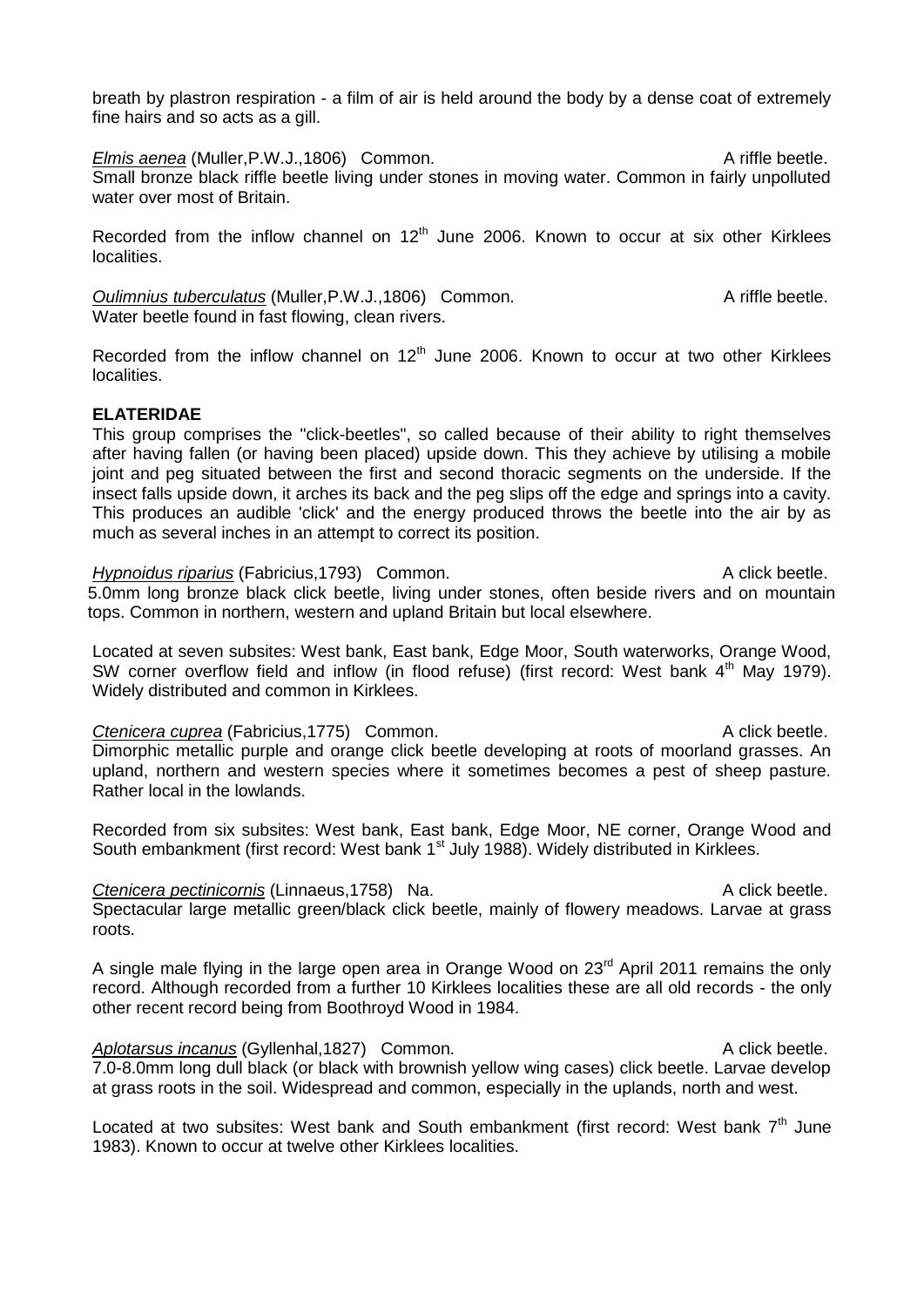amongst low vegetation, particularly on dry ground, heathland, dunes and calcareous grassland. Larvae are wireworms at roots of grass. Widely distributed but local. A single along the South embankment on  $8<sup>th</sup>$  May 2008 remains the only Kirklees record. **Selatosomus aeneus (Linnaeus,1758)** Local. **A click beetle.** A click beetle. Large metallic click beetle. Larvae at grass roots on moorland. Northern and western. Local but can be abundant where found. Specimens located in Orange Wood on 31<sup>st</sup> May 2004 remain the only Kirklees record. Kibunea minuta (Linnaeus, 1758) Local. A click beetle. A black click beetle of dry grassland. Larvae are wireworms at grass roots. Widespread but local. Recorded from three subsites: West bank, NE corner and Orange Wood (first record: Orange Wood 31<sup>st</sup> May 2004). Known to occur at a further four Kirklees localities. *Denticollis linearis* (Linnaeus, 1758)\* Common. A click beetle. A click beetle usually red and black in colour, though other colour forms occur. Larvae develop in rotting timber. Widespread and not uncommon. Located at three subsites: West bank, Edge Moor and Orange Wood (first record: Orange Wood 13<sup>th</sup> June 1998). Widely distributed in Kirklees. Widespread and common in Yorkshire.

Athous haemorrhoidalis (Fabricius, 1801) Common. **Access 1967** A click beetle. A medium-sized (10.0-15.0mm) brown and black click beetle which occurs in all type of grassland, including woodland rides. The larvae are common wireworm pests which feed at grass roots. They live in loams and sands which are not too dry and may go deep into the soil.

Recorded from eight subsites: West bank, East bank, Edge Moor, Jubilee Quarries, NE corner, Orange Wood, South embankment and inflow (first record: West bank 4<sup>th</sup> June 1989). Common and widely distributed in both Kirklees and the rest of Yorkshire.

Adrastus pallens (Fabricius,1793) Common. A click beetle. 4.0-5.0mm long brown and black click beetle. Actual ecology uncertain, probably developing in soil. Common in grassland and hedgerows in most of lowland Britain.

Located along the West bank on two occasions (first record: 1<sup>st</sup> September 1981). Recorded from a further four Kirklees localities (one of which is pre-1950).

Agriotes acuminatus (Stephens,1830) Common. A click beetle. Recorded from two subsites: Orange Wood and South embankment (first record: Orange Wood 4<sup>th</sup> June 2001). Widely distributed in both Kirklees and the rest of Yorkshire.

Agriotes obscurus (Linnaeus, 1758) Common. **A common** Common Constantinuous A click beetle. A small, brown click beetle whose larva is a common wireworm pest in arable land, pasture and lawns. It attacks the roots, especially in spring and autumn, and may live in grassland for four or five years. The adult appears early in the year and is nocturnal, spending the day under clods or at grass roots.

Located at seven subsites: West bank, East bank, Edge Moor, Orange Wood, South embankment. SW corner overflow field and inflow (first record: West bank 15<sup>th</sup> May 1985). Common and widely distributed in both Kirklees and the rest of Yorkshire.

# **Prosternon tessellatum (Linnaeus.1758)** Local. Chequered Click Beetle.

A black click beetle with a pattern of pale yellow pubescence, 9.0 to 11.0mm long. Found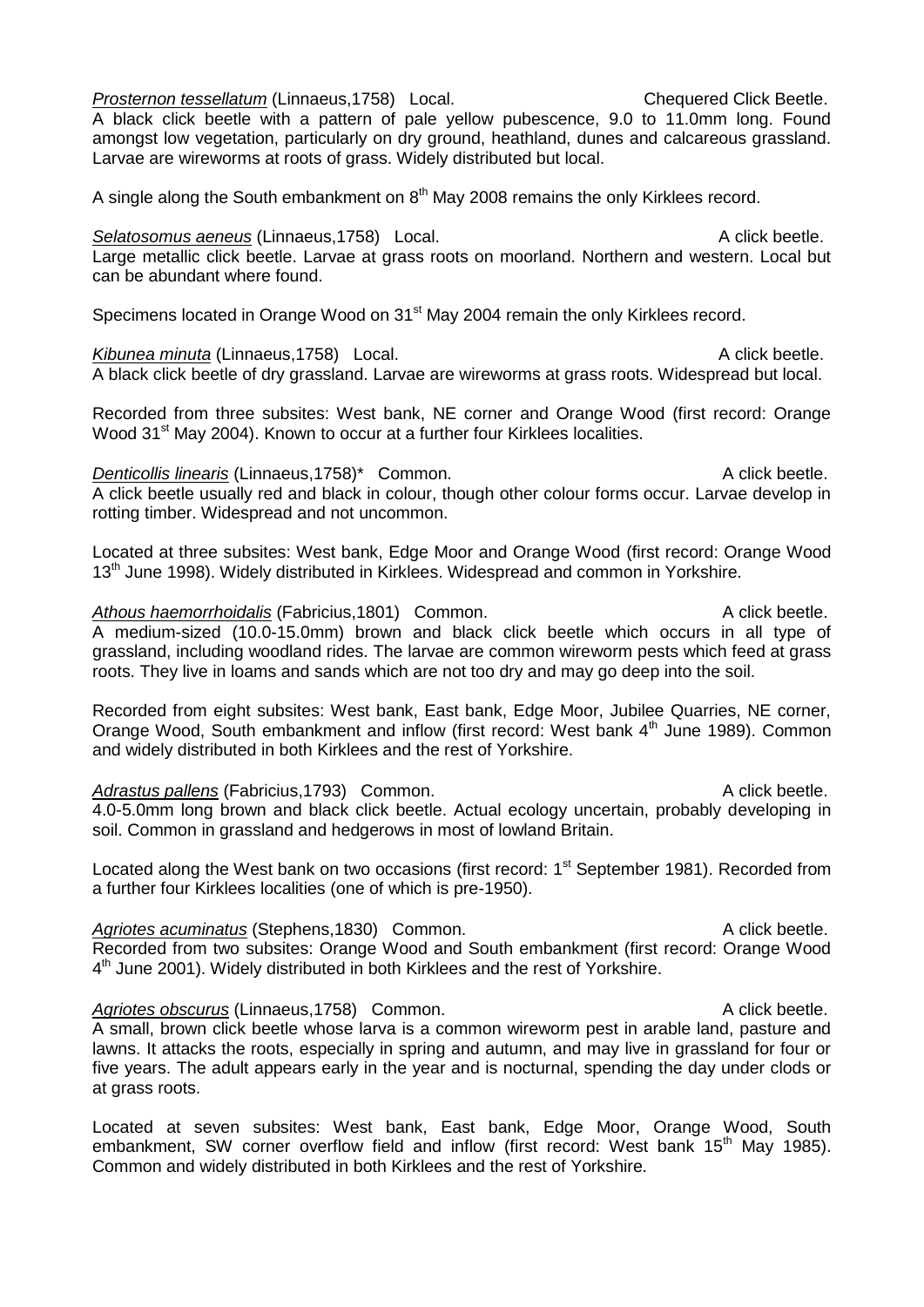## Agriotes pallidulus (Illiger,1807) Common. A click beetle.

A small (4.0-5.0mm) brown click beetle which is extremely common in grassy places throughout Britain. The larvae are wireworms living in soil at grass roots. They prefer moist loams and sands and may go deep into the soil during the summer.

Recorded from nine subsites: West bank, East bank, Jubilee Quarries, NE corner, Orange Wood, South waterworks, South embankment, South plantation and inflow (first record: West bank 17<sup>th</sup> September 1994). Widely distributed and common in both Kirklees and the rest of Yorkshire.

## Agriotes sputator (Linnaeus, 1758) Common. A click beetle.

A brown click beetle which develops at the roots of grasses. Common in the south becoming very local north of the Midlands.

A single was located in Orange Wood on  $19<sup>th</sup>$  June 2012. Recorded from a further three Kirklees localities (one of which is pre-1950).

*Dalopius marginatus* (Linnaeus, 1758) Common. A click beetle. A small (5.0-6.0mm) brown and black click beetle. Its wireworm larvae occur in sandy soils which remain moist throughout the year and may be found in river banks, lakesides, damp hillsides and in woodlands. Widespread and very common.

Located at eight subsites: West bank, East bank, Edge Moor, NE corner, Jubilee Quarries, Orange Wood, South plantation and inflow (first record: West bank 23<sup>rd</sup> June 1989). Common and widely distributed in both Kirklees and the rest of Yorkshire.

*Melanotus castanipes* (Paykull,1800) Unknown. A click beetle. 15.0-20.0mm long black click beetle. Larvae develop in rotten wood of various broad-leaved trees, in particular in red rotted birch *Betula* spp. Recently split from *Melanotus villosus.*

A single male was found in Orange Wood on  $27<sup>th</sup>$  May 2012. Known from two other Kirklees localities.

A recorded from Orange Wood on 11th March 2011 refers to this species or *Melanotus villosus*.

Zorochros minimus (Boisduval & Lacordaire, 1835) Local. A click beetle. A local click beetle very typical of upland river gravels.

Recorded along the West bank on 30<sup>th</sup> July 1985. Known from one other Kirklees locality.

# **THROSCIDAE**

The five British species are all very small, 3.0mm at most, and occur on flowers, among herbage, at the roots of grass etc. When disturbed they keep their legs tucked in and then appear seed like.

*Trixagus dermestoides* (Linnaeus, 1767) Local. A small false click beetle. Small beetle similar to a click beetle. Larvae in dead wood. Local but not uncommon.

Located along the South embankment on  $25<sup>th</sup>$  June 2001. Known from twelve other Kirklees localities.

# **CANTHARIDAE**

Commonly known as "soldier beetles", this group has a characteristic facies, being very elongate and possessing soft elytra. They are probably always predacious on smaller arthropods in both their adult and larval stages.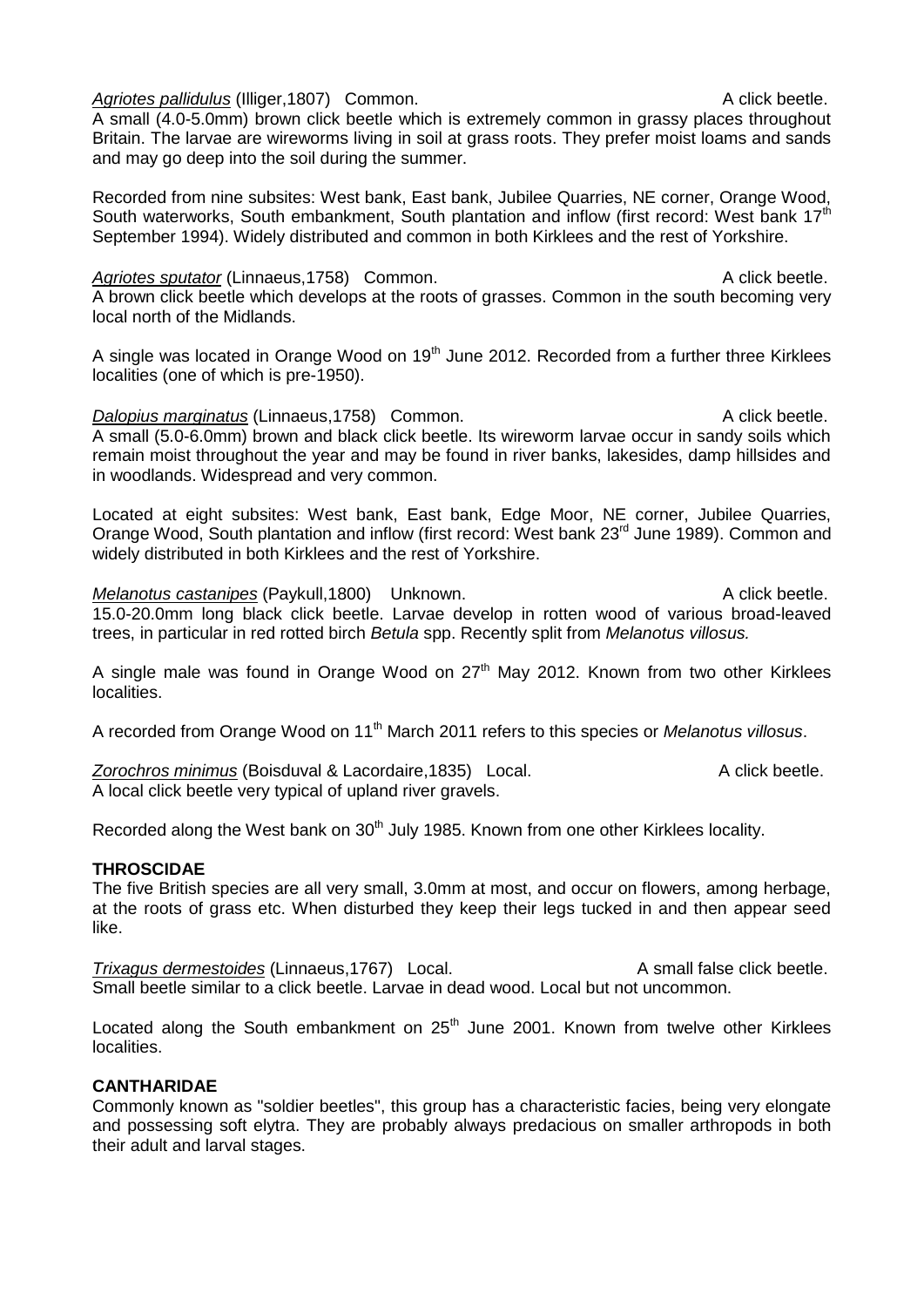#### **Cantharis cryptica Ashe.1947 Common.** Cantharis Common Cantharis Common.

7.0-8.0mm long red and red-brown soldier beetle. Adults commonly on flowers, the larvae among grass and low herbage. Very common in most habitats in Britain.

Recorded from nine subsites: West bank, East bank, Edge Moor, NE corner, Jubilee Quarries, Orange Wood, South waterworks, South embankment and inflow (first record: West bank 17<sup>th</sup> August 1990). Widely distributed and common in both Kirklees and the rest of Yorkshire.

# **Cantharis decipiens** Baudi,1871 Common. Cantharis decipiens Baudi,1871 Common.

7.0-10.0mm long grey and yellow-brown soldier beetle. Very common on flowers, especially umbellifers, in the early summer, the larvae developing among grass and low herbage, in grassy places, hedgerows etc. Carnivorous.

Located at three subsites: West bank, Orange Wood and NE corner (first record: West bank 29<sup>th</sup> July 1992). Widely distributed and common in both Kirklees and the rest of Yorkshire.

## **Cantharis figurata** Mannerheim,1843 Local. **A soldier beetle**.

9.0-11.0mm long reddish brown soldier beetle. Larval biology unknown, though presumably predatory in leaf and grass litter. Adults are often found on flowers. Most frequently recorded in marshland, including saltmarshes, although also recorded elsewhere. Apparently very local, although difficulties in identification between this and the common *Cantharis rufa* and *Cantharis decipiens* mean that it is likely to be under-recorded.

A single female located at the inflow on  $12<sup>th</sup>$  June 2006 remains the only Kirklees record.

**Cantharis lateralis Linnaeus.1758** Local. A soldier beetle.

Small soldier beetle of marshy places. Local, becoming more so in the north.

Recorded along the West bank on two occasions (first record: 16<sup>th</sup> August 1993). Known to occur at a further two Kirklees localities.

## **Cantharis livida** Linnaeus,1758 Common. Cantharis ivida Linnaeus,1758 Common.

Large, reddish orange soldier beetle. Adults on flowers, especially umbellifers, larvae at soil surface among grass etc. Carnivorous. Common in meadows and hedgerows.

Located at seven subsites: West bank, Edge Moor, NE corner, Jubilee Quarries, Orange Wood, South embankment and inflow (first record: West bank  $17<sup>th</sup>$  June 1984). Widely distributed in Kirklees.

**Cantharis nigra** (De Geer, 1774) Common. Cantharis and a soldier beetle. A black or red and black soldier beetle 5.0 to 7.0mm long. Adults are found on vegetation and flowers in early summer. Larvae develop in the soil and amongst litter.

Recorded from nine subsites: West bank, East bank, Edge Moor, NE corner, Jubilee Quarries, Orange Wood, South embankment, South waterworks and inflow (first record: West bank 5<sup>th</sup> August 1994). Widely distributed in Kirklees.

**Cantharis nigricans (Muller, O.F., 1776)** Common. A soldier beetle. 8.0-11.0mm long grey and black soldier beetle. Predatory. Adults most frequently on umbelliferous flowers, larvae in grass litter, under stones etc. Very common in most habitats throughout Britain.

Located at nine subsites: West bank, East bank, Edge Moor, NE corner, Jubilee Quarries, Orange Wood, South embankment, South waterworks and inflow (first record: West bank 1<sup>st</sup> July 1989). Widely distributed and common in both Kirklees and the rest of Yorkshire.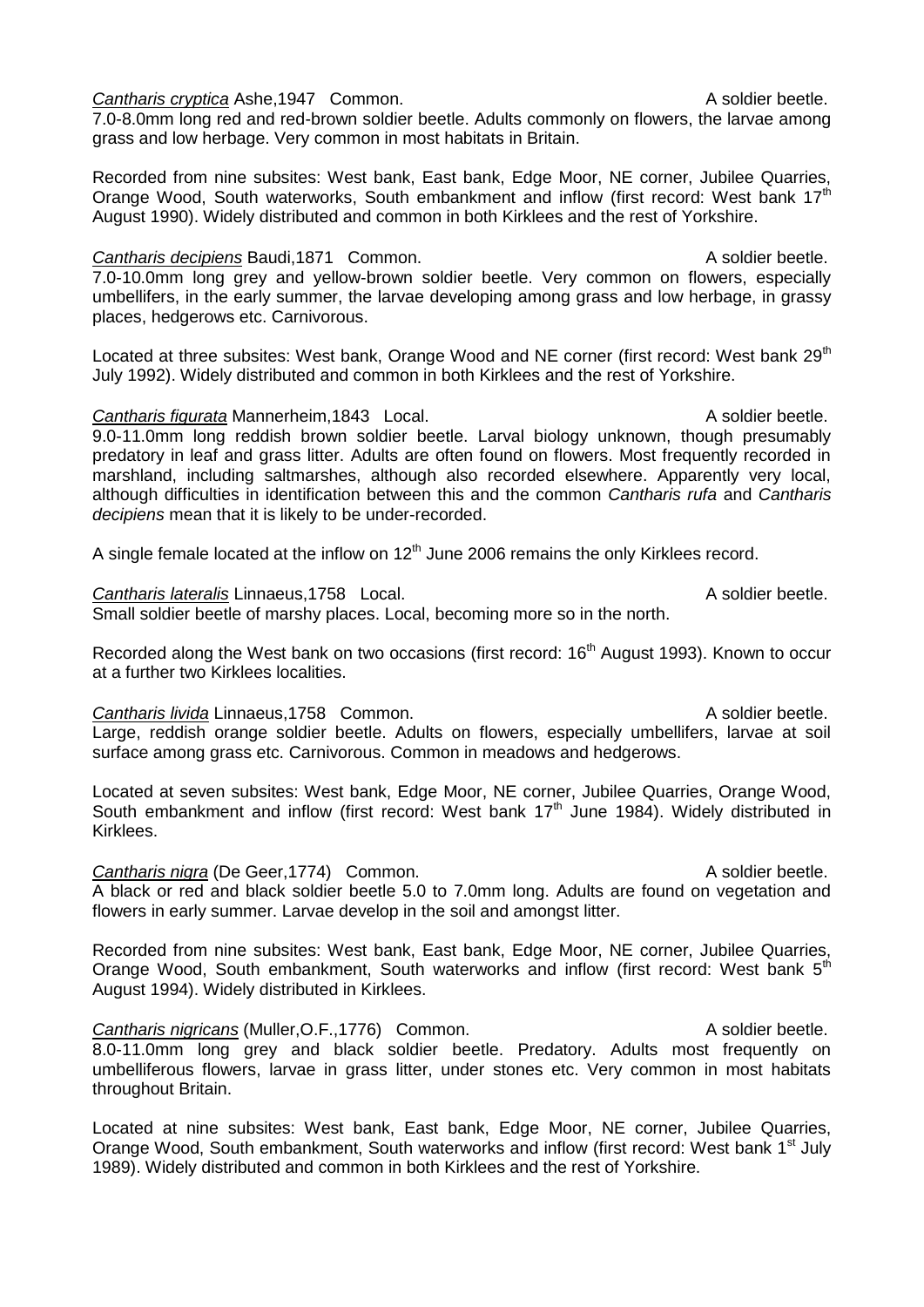**Cantharis pallida Goeze, 1777** Local. A soldier beetle. Predatory soldier beetle found on flowers, most often in damp places. Widely distributed but local. It can be confused with the much commoner *Cantharis cryptica*.

A single female along the West bank on  $22<sup>nd</sup>$  June 2010 remains the only record. Known from a further two Kirklees localities.

**Cantharis paludosa** Fallen,1807 Local. A soldier beetle. Small red predatory soldier beetle. Adults on flowers in marshy places. Larvae in soil, litter, grass tussocks etc.

Recorded along the West bank on 5<sup>th</sup> August 1992. Known from a further ten Kirklees localities.

**Cantharis pellucida** Fabricius,1792 Common. A soldier beetle. Large black/grey and red soldier beetle. Mainly grassland, road verges etc. Adults on flowers, especially Hogweed *Heracleum sphondylium*. Larvae are carnivorous among the grass litter.

Located at six subsites: West bank, Edge Moor, NE corner, Orange Wood, South waterworks and inflow (first record: West bank  $17<sup>th</sup>$  June 1997). Widely distributed in Kirklees.

**Cantharis rufa** Linnaeus,1758 Common. Cantharis rufa Linnaeus,1758 Common. Large reddish soldier beetle with variable markings. Common on flowers in early summer throughout Britain. Larvae predatory, probably among plant litter.

Recorded from three subsites: West bank, Edge Moor and inflow (first record: West bank 30<sup>th</sup> June 1993). Widely distributed in Kirklees.

**Cantharis rustica Fallen,1807 Common.** Common Cantharis A soldier beetle. 12.0mm long black and red soldier beetle. Predatory, feeding on other insects, the adults frequenting umbelliferous flowers, the larvae developing on the ground among leaf litter and grass tussocks.

Located at three subsites: West bank, South embankment and South waterworks (first record: West bank  $17<sup>th</sup>$  June 1997). Known from a further eight Kirklees localities.

**Rhagonycha fulva** (Scopoli,1763) Common. Common Red Soldier Beetle. 7.0-10.0mm long orange red soldier beetle with black tips to the wing cases. Adults very common on umbelliferous flowers in late July, predatory on other insects. Larvae predatory at base of grasses etc.

Recorded from nine subsites: West bank, East bank, Edge Moor, NE corner, Orange Wood, South waterworks, South embankment, South plantation and inflow (first record: West bank July 1993). Widely distributed and common in both Kirklees and the rest of Yorkshire.

*Rhagonycha lignosa* (Muller, O.F., 1764) Common. A soldier beetle. Small black and light brown soldier beetle. Adults on flowers and often also found on foliage of scrub. Carnivorous. Very common in most habitats.

Located at five subsites: West bank, Edge Moor, NE corner, Jubilee Quarries and Orange Wood (first record: West bank 6<sup>th</sup> July 1994). Widely distributed in Kirklees. Widespread and common in Yorkshire.

*Rhagonycha limbata* Thomson, C.G., 1864 Common. A soldier beetle. 6.0mm long yellowish brown and black soldier beetle. Predatory, usually found on umbelliferous and composite flowers. Larvae predatory, probably in soil or among grass roots. Very common throughout Britain.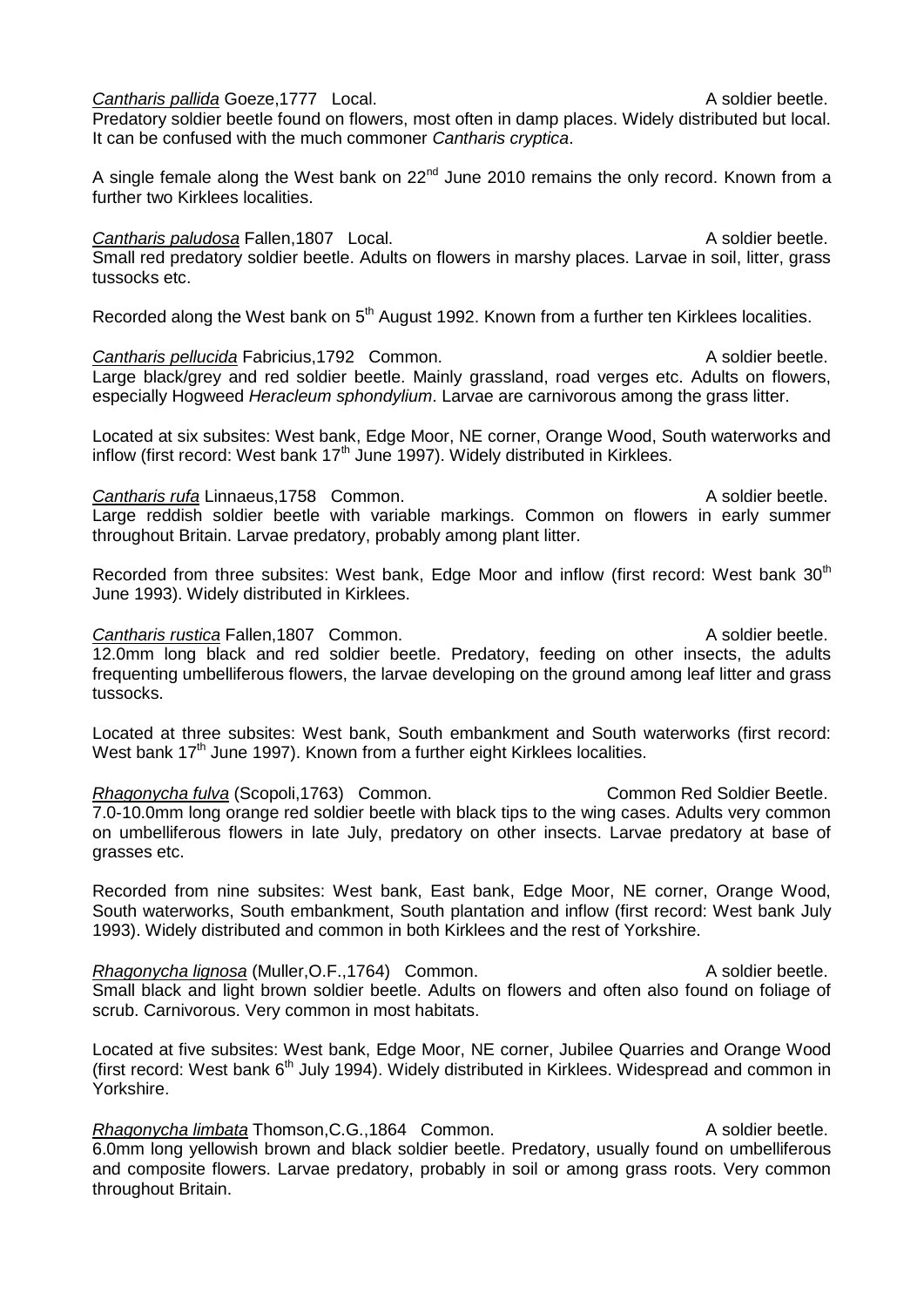Recorded from eight subsites: West bank, East bank, Edge Moor, Orange Wood, NE corner, Jubilee Quarries, South waterworks and South embankment (first record: East bank 11<sup>th</sup> July 1998). Widely distributed in Kirklees. Widespread and common in Yorkshire.

*Rhagonycha testacea* (Linnaeus, 1758) Common. A soldier beetle. 6.0mm long black and pale brown soldier beetle. Usually met with on flowers. Predatory. Larvae most likely among grass litter or under stones.

Located along the West bank on 29<sup>th</sup> May 1998. Widely distributed in Kirklees.

*Malthinus flaveolus* (Herbst,1786)\* Common. A soldier beetle. Small grey and yellow soldier beetle. Adults often on foliage rather than flowers and possibly therefore overlooked. Larva carnivorous, possible under bark of dead twigs or branches. Locally common throughout Britain.

Located at two subsites: South waterworks and Edge Moor (first record: South waterworks  $5<sup>th</sup>$ July 2010). Widely distributed in Kirklees.

*Malthodes marginatus* (Latreille,1806)\* Common. A soldier beetle. Small grey and yellow soldier beetle. Adults on flowers or tree foliage, larvae predatory under bark.

Recorded from two subsites: West bank and Orange Wood (first record: West bank 21<sup>st</sup> June 1996). Widely distributed in Kirklees. Widespread and common in Yorkshire.

*Malthodes mysticus* Kiesenwetter, 1852\* Local. A soldier beetle. Small grey and yellow soldier beetle found in woodland rides, glades and edges, on flowers and foliage. Larvae under dead bark, predacious.

Located along the West bank on 11<sup>th</sup> July 1996. Widely distributed in Kirklees.

*Malthodes pumilus* (Brebisson, 1835)\* Local. A soldier beetle. Small black soldier beetle living on tree foliage as adult and under bark as larva. Predatory. Widespread but local.

A single was swept from vegetation in Jubilee Quarries on  $24<sup>th</sup>$  June 2010. Known from three other Kirklees localities.

## **ANOBIIDAE**

This family contains the "spider-beetles", so-called on account of their general appearance - small size, long antennae and legs, concealed head and globular shape. They are all scavengers and some are synanthropic, being pests of stored products. Some specialise in excrement and others are associated with dead insect remains. Some of our 53 species are introductions. Those which occur in the wild seem to favour the nests of birds and mammals.

*Niptus hololeucus* (Faldermann, 1835) Synanthropic. Golden Spider Beetle. Specimens were located in Lake House (in the north-west corner of the reservoir) on  $1<sup>st</sup>$  June 1994. Widely distributed in Kirklees. Widespread in Yorkshire.

## **CLERIDAE**

The members of this family, both in there adult and larval form, are predacious. Some species are found on flowers or wood, while one group (*Necrobia*) occurs on old bones and carrion.

*Necrobia rufipes* (De Geer,1775) Unknown. Copra Beetle.

Recorded, along with *Necrobia violacea,* from a long dead Rabbit *Oryctolagus cuniculus* along the West bank on  $11<sup>th</sup>$  October 1986. The only other Kirklees record is pre-1950.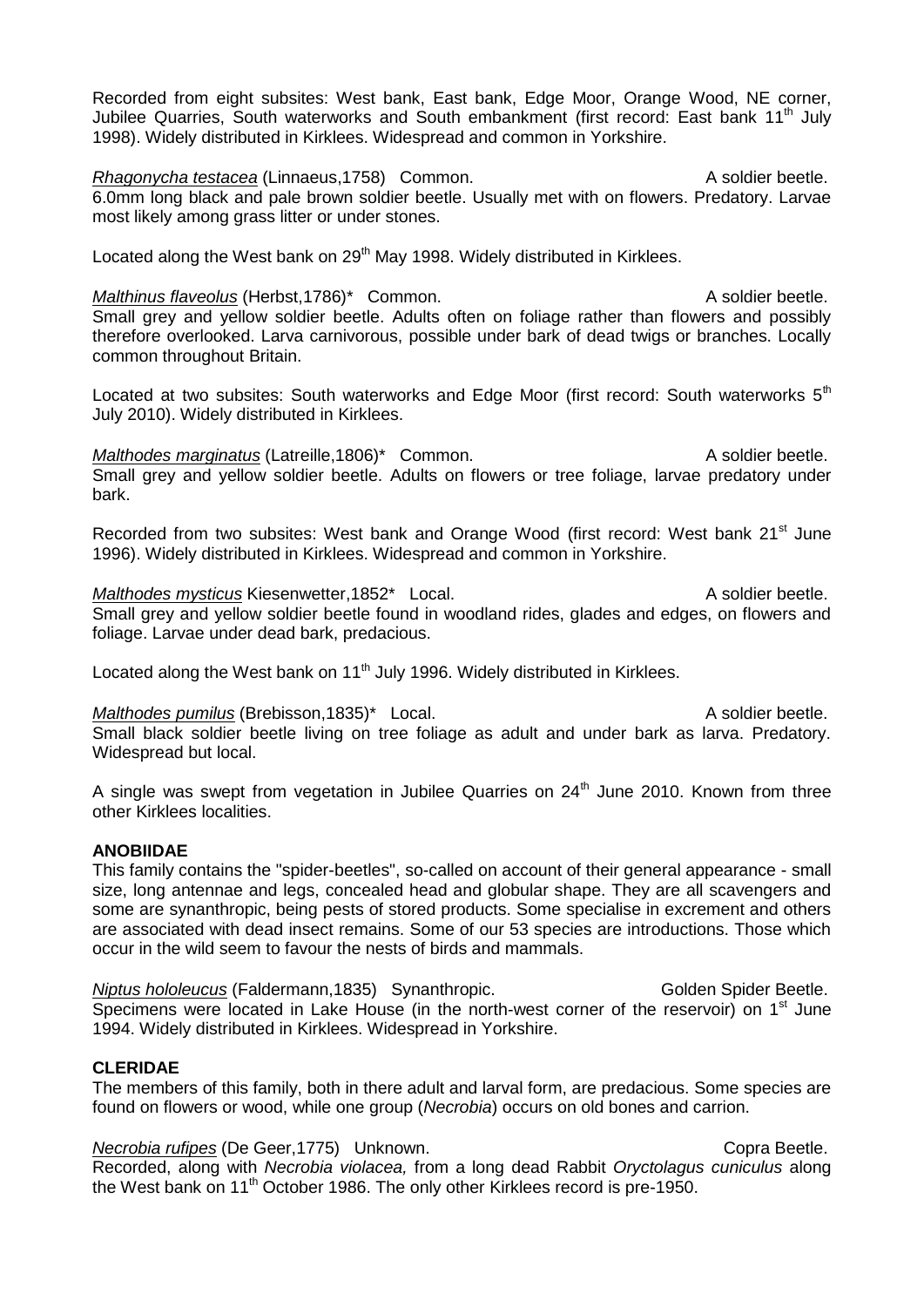5.0mm long bright metallic blue carrion beetle, more frequent in very old, often dry carrion, than in fresh or very wet carrion. Occasionally also in old bones, dried meat, or animal skins indoors. Common throughout Britain.

Recorded, along with *Necrobia rufipes,* from a long dead Rabbit *Oryctolagus cuniculus* along the West bank on 11<sup>th</sup> October 1986. Known from a further nine Kirklees localities.

# **NITIDULIDAE**

A group of beetles of a generally characteristic appearance but which occupy a very wide variety of habitats. Some are carrion specialists, some sub-cortical, and others closely associated with particular plant species.

Kateretes pedicularius (Linnaeus, 1758) Local. A pollen or sap beetle. A small beetle found in marshy places. The larvae probably feed on rushes *Juncus* spp., sedges *Carex* spp. and grasses and the adults can often be found on flowers. Local in England and the eastern lowlands of Scotland.

Specimens located along the West bank on 1<sup>st</sup> July 1995 remain the only Kirklees record.

**Brachypterus glaber** (Newman, 1834) Common. A pollen or sap beetle. 1.0-2.0mm long shiny black beetle living on nettle *Urtica* spp. flowers and feeding on the pollen. Very common wherever nettles grow.

Recorded from three subsites: West bank, Edge Moor and Jubilee Quarries (first record: West bank 25<sup>th</sup> June 2001). Widely distributed and common in both Kirklees and the rest of Yorkshire.

*Brachypterus urticae* (Fabricius, 1792) Common. Nettle Pollen Beetle. 2.0mm long black beetle feeding on pollen in nettle *Urtica* spp. flowers.

Located at six subsites: West bank, East bank, Jubilee Quarries, Edge Moor, Orange Wood and South waterworks (first record: West bank  $7<sup>th</sup>$  August 1994). Widely distributed and common in both Kirklees and the rest of Yorkshire.

**Carpophilus marginellus** Motschulsky,1858 Unknown. A pollen or sap beetle. Located in flood refuse along the West bank on 16<sup>th</sup> June 1989. Known from two other Kirklees localities, one of which was found under synanthropic conditions.

*Meligethes aeneus* (Fabricius, 1775) Common. Common Pollen Beetle. 2.0mm long pollen beetle. Very common species, feeding in a very wide variety of flowers from spring to late autumn. Particularly favours yellow species. Some dispute as to whether it is a pest or major pollinator of Oilseed Rape *Brassica napus.*

Recorded from seven subsites: West bank, East bank, Edge Moor, Orange Wood, Jubilee Quarries, South embankment and inflow (first record: West bank April 1985). Widely distributed and common in both Kirklees and the rest of Yorkshire.

*Meligethes atratus* (Olivier, 1790) Common. A pollen or sap beetle. 2.5-3.5mm long pollen beetle. Apparently feeds in a fairly wide variety of flower species, although probably most frequently found on tree species.

Beaten from Hawthorn *Crataegus monogyna* blossom in Orange Wood on 4<sup>th</sup> June 2001. Known from a further seven Kirklees localities.

*Meligethes carinulatus* Forster, 1849 Common. A pollen or sap beetle. 1.4-2.0mm long black pollen beetle living in the flowers of Common Bird's-foot-trefoil *Lotus corniculatus*. Widespread and common.

#### *Necrobia violacea* (Linnaeus, 1758) Common. A chequered beetle.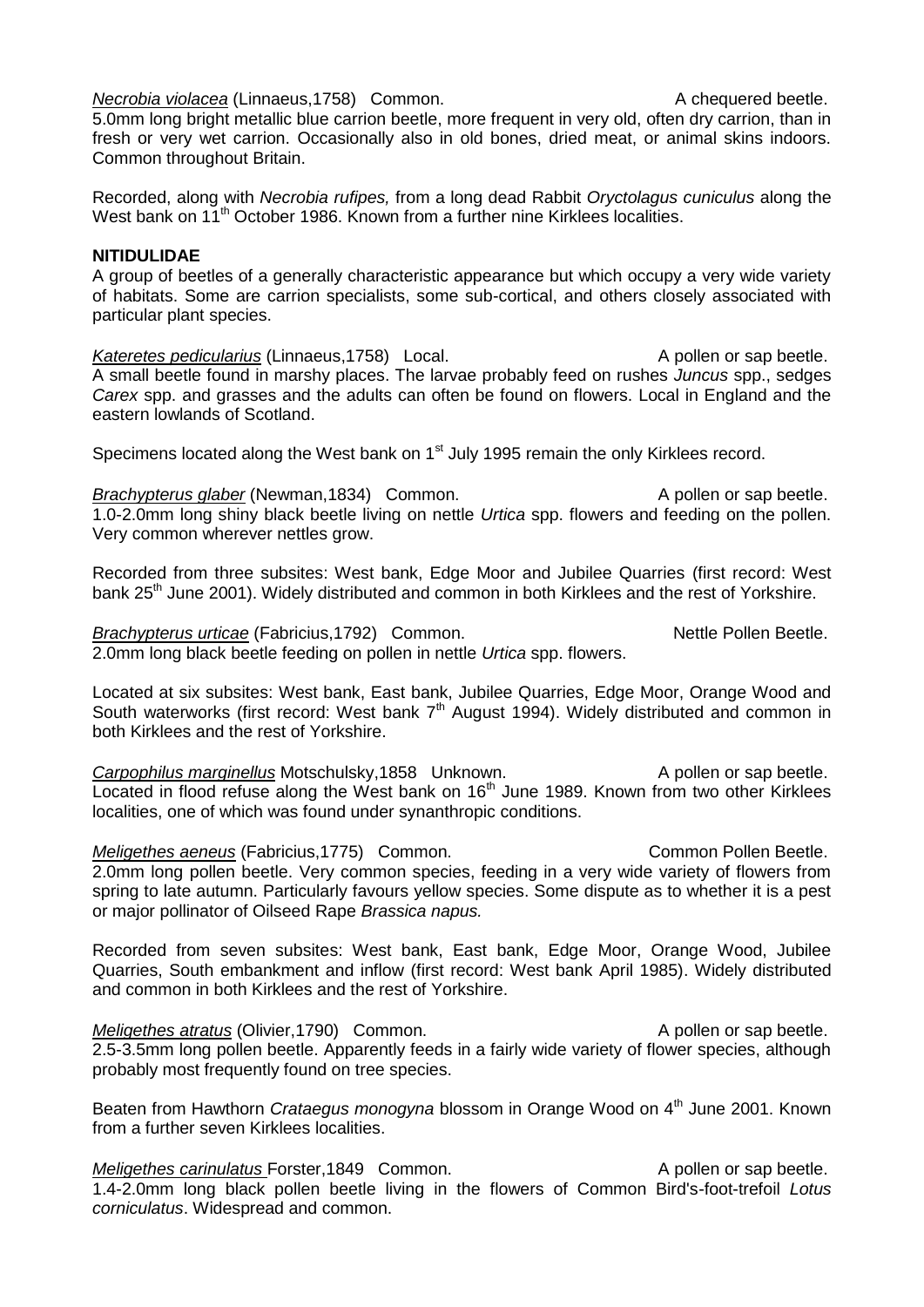Swept from Common Bird's-foot-trefoil on Edge Moor and the South embankment (both records 21<sup>st</sup> June 2010). Known from one other Kirklees locality.

*Meligethes nigrescens* Stephens,1830 Common. A pollen or sap beetle. Recorded from three subsites: West bank, Edge Moor (beaten from Hawthorn *Crataegus monogyna* blossom) and South waterworks (first record: Edge Moor 20<sup>th</sup> May 2007). Recorded from a further two Kirklees localities (one of which is pre-1950).

*Meligethes obscurus* Erichson, 1845 Local. A pollen or sap beetle. Specimens located along the West bank on 14<sup>th</sup> April 2000 remain the only Kirklees record.

*Epuraea aestiva* (Linnaeus, 1758) Common. A pollen or sap beetle. 2.0-3.0mm long reddish beetle. Larval ecology apparently unknown, although has been found in bumble bee (Aculeate Hymenoptera) nests. Adults on flowers, at sap runs and in fungi.

Recorded from four subsites: West bank, Edge Moor (beaten from Hawthorn *Crataegus monogyna* blossom), NE corner and Orange Wood (beaten from Hawthorn blossom) (first record: West bank 13<sup>th</sup> June 1986). Widely distributed and common in both Kirklees and the rest of Yorkshire.

*Epuraea biguttata* (Thunberg, 1784)<sup>\*</sup> Local. A pollen or sap beetle. Located at four subsites: West bank, Edge Moor, NE corner and South embankment (first record: West bank 16<sup>th</sup> September 1996). Known from a further five Kirklees localities.

*Epuraea melanocephala* (Marsham, 1802) Common. A pollen or sap beetle. 2.5mm long variable coloured beetle, red-brown to black or bi-coloured red and black. Usually found on flowers in the spring, although often also swept from tree foliage.

Recorded from four subsites: West bank, East bank, Orange Wood and South embankment (first record: East bank 2<sup>nd</sup> April 1999). Widely distributed in Kirklees. Widespread and common in Yorkshire.

*Nitidula bipunctata* (Linnaeus,1758) Common. Two Spotted Carrion Beetle. 3.0-5.0mm long black beetle with a red spot on each elytron. Fairly common on old, dry carrion, old bones etc, also visiting flowers. Not restricted to any particular habitat.

Located along the West bank on  $27<sup>th</sup>$  May 1979. Known from a further nine Kirklees localities.

**Omosita colon** (Linnaeus, 1758) Common. A pollen or sap beetle. 2.0-3.2mm long carrion beetle, black with variegated pattern of reddish yellow marks. Fairly common in carrion, usually dry carrion and especially in old bones and skins.

Recorded along the West bank on two occasions (first record:  $14<sup>th</sup>$  May 1983). This is the only known Kirklees locality for the species.

**Omosita depressa** (Linnaeus, 1758) Common. A pollen or sap beetle. 3.0mm long mottled black, orange and cream carrion beetle. Frequent in old bones, dry carrion etc, less commonly in fungi.

Located along the West bank on two occasions (first record: 19<sup>th</sup> August 1983). Known from two other Kirklees localities.

**Omosita discoidea** (Fabricius, 1775) Local. A pollen or sap beetle. An attractively marked brown and black beetle found in dry bones.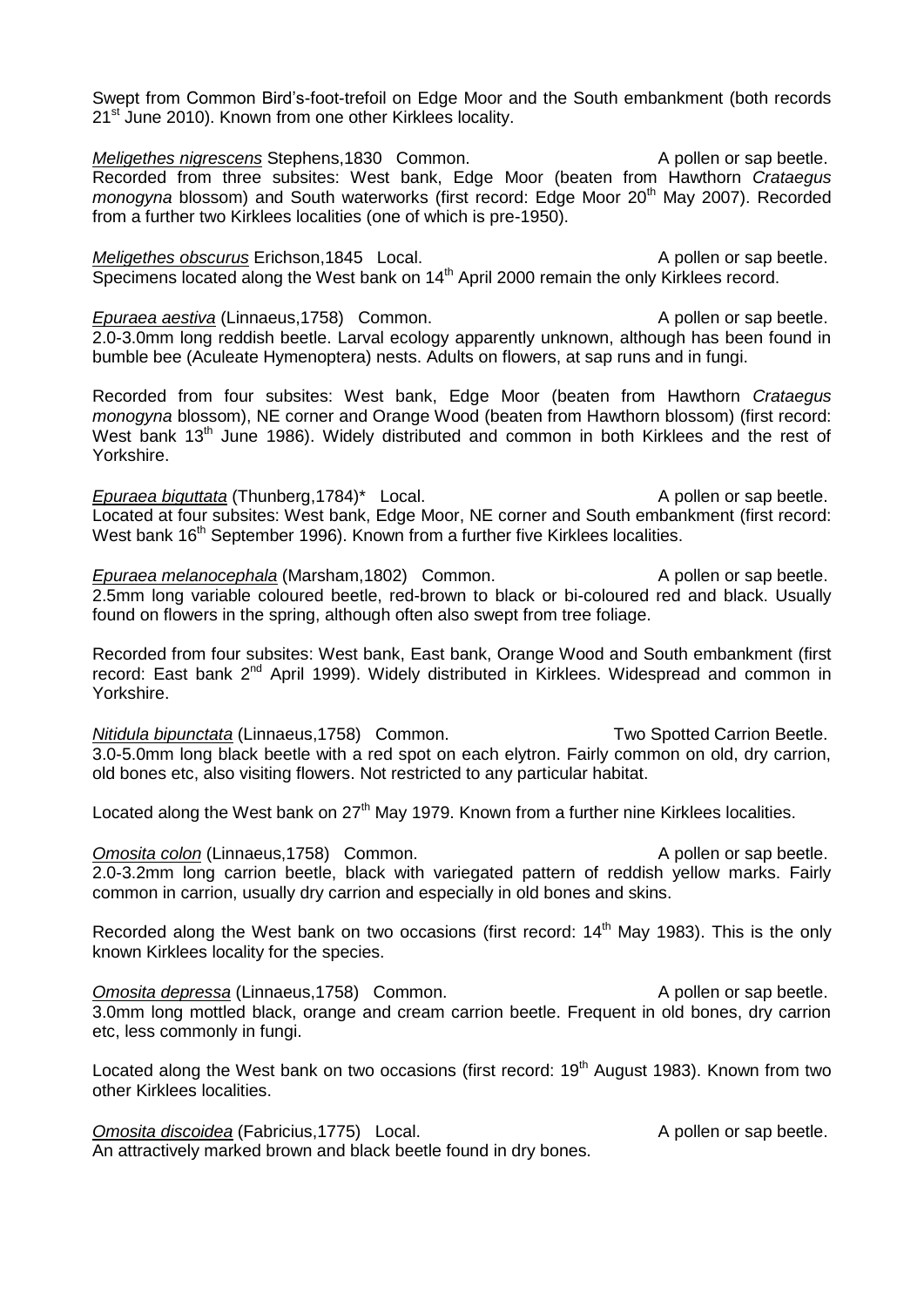Recorded along the West bank on four occasions (first record: 23<sup>rd</sup> April 1980). Known from a further four Kirklees localities.

*Glischrochilus hortensis* (Geoffroy in Fourcroy, 1785) Common. A pollen or sap beetle. Red and black spotted beetle. Found in fungi, at tree sap, under bark and sometimes with ants (Aculeate Hymenoptera). Common species, sometimes in gardens but most often in woodland.

Located in Orange Wood on two occasions (first record: 11<sup>th</sup> April 1986). Widely distributed in Kirklees. Widespread and common in Yorkshire.

#### **RHIZOPHAGIDAE**

A small group of characteristically shaped beetles, usually associated with fungal growths under bark, but some *Rhizophagus* are believed to be predators of small insects, whilst *Monotoma* species are considered to be mould feeders in man-made habitats such as compost heaps.

*Rhizophagus bipustulatus* (Fabricius, 1793)<sup>\*</sup> Common. A narrow bark beetle. Small (3.0-4.0mm) reddish elongate beetle living under bark, in fungi and at tree sap.

Recorded from two subsites: West bank and Orange Wood (under bark) (first record: West bank 3<sup>rd</sup> June 1979). Widely distributed in Kirklees.

*Rhizophagus dispar* (Paykull,1800)\* Common. A narrow bark beetle. Small (3.0-5.0mm) reddish beetle living under bark, in fungi and at sap.

Located at two subsites: West bank and Orange Wood (under bark) (first record: West bank 24<sup>th</sup> May 1996). Widely distributed and common in both Kirklees and the rest of Yorkshire.

*Rhizophagus perforatus* Erichson,1845<sup>\*</sup> Local. A narrow bark beetle. Small beetle found under bark of broad-leaved trees and occasionally in soil or vegetable litter. Widespread but local.

Recorded from two subsites: West bank and East bank (first record: West bank 21<sup>st</sup> March 1981). Known from a further ten Kirklees localities.

*Monotoma bicolor* Villa & Villa,1835 Common. A narrow bark beetle. 2.0-2.4mm long brown beetle living in decaying vegetable matter. Commonest in south-east England.

Located at four subsites: West bank, Edge Moor (in stable refuse), Jubilee Quarries and South waterworks (first record: Edge Moor  $9<sup>th</sup>$  June 2007). Known from a further three Kirklees localities, one of which was found under synanthropic conditions.

*Monotoma picipes* Herbst, 1793 Common. A narrow bark beetle. 1.7-2.6mm long brown beetle living in decaying vegetable matter, under bark, in moss, in rotting seaweed and sometimes in ant (Aculeate Hymenoptera) nests. Common throughout Great Britain.

Recorded from two subsites: East bank (in flood refuse) and Edge Moor (in stable refuse) (first record: East bank 4<sup>th</sup> April 1981). Known from seven other Kirklees localities.

# **CRYPTOPHAGIDAE**

Certain members of the Cryptophagidae are essentially fungus-feeders but some of the *Cryptophagus* are found in the nests of bees or wasps. *Antherophagus* species occur on flowers but develop in the nests of bumblebees, the adults being carried to the nests by clinging to the bees (a well-known phenomenon called phoresy). Some, such as our *Telmatophilus*, are associated with water plants.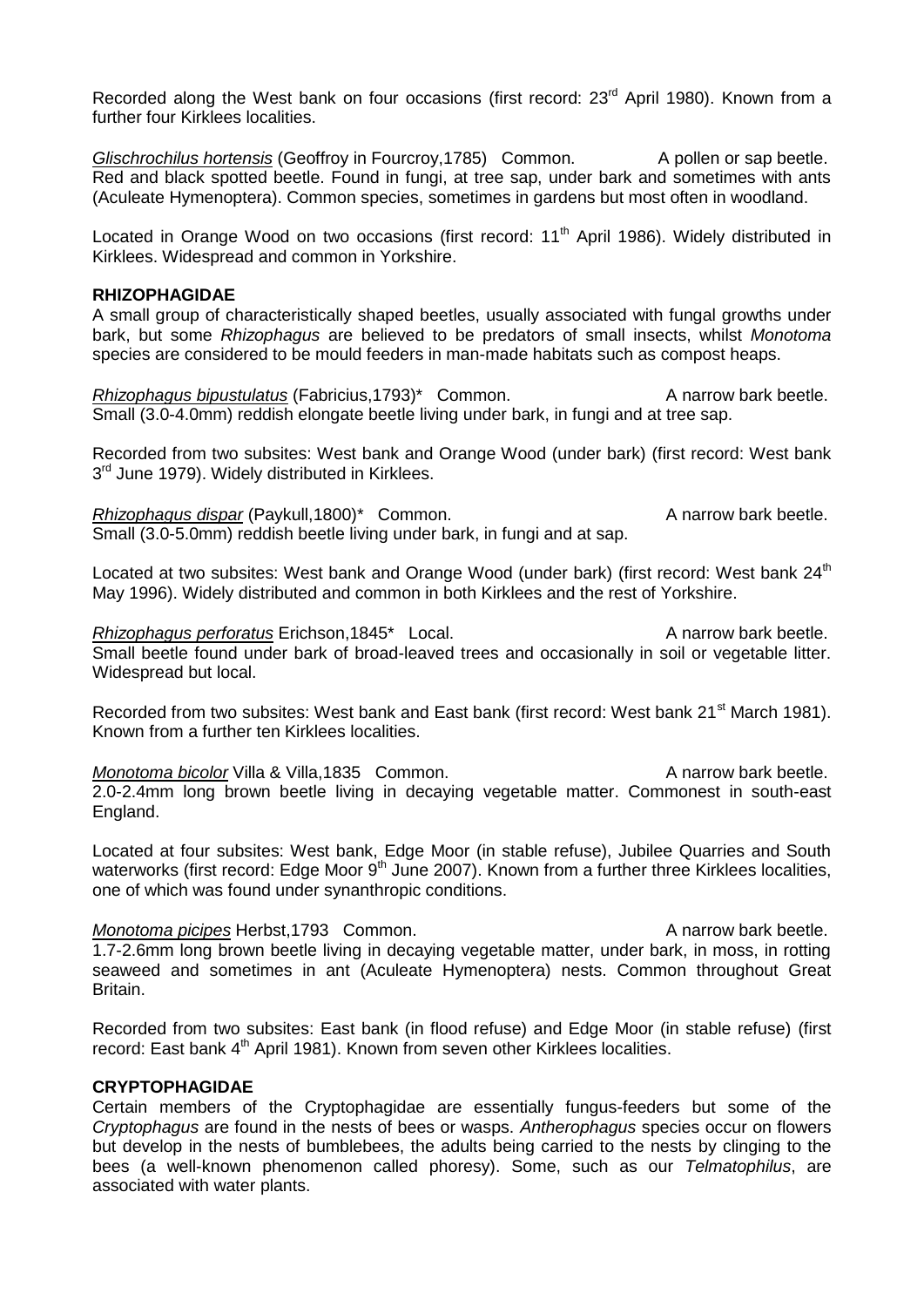*Cryptophagus acutangulus* Gyllenhal,1827 Unknown. A silken fungus beetle.  $\overline{\text{Local}}$  in stable refuse on Edge Moor on three occasions (first record:  $2^{nd}$  June 2007). Known from three other Kirklees localities (one of which is pre-1950 whilst another was found under synanthropic conditions).

*Cryptophagus dentatus* (Herbst,1793)\* Unknown. A silken fungus beetle. Recorded from two subsites: West bank and Edge Moor (first record: West bank 23<sup>rd</sup> June 1999). Widely distributed in Kirklees.

**Cryptophagus distinguendus Sturm,1845 Unknown.** A silken fungus beetle. Located at two subsites: West bank (in flood refuse) and Edge Moor (in stable refuse) (first record: Edge Moor 18<sup>th</sup> October 2005). The only other Kirklees record is pre-1950 and from a site which is no longer extant (Kirkburton Tip).

**Cryptophagus laticollis Lucas,1846 Common.** A silken fungus beetle. Recorded from two subsites: West bank and Edge Moor (in stable refuse) (first record: West bank 10<sup>th</sup> May 1999). Known from a further seven Kirklees localities.

**Cryptophagus puncticollis** Lucas, 1846 Unknown. A silken fungus beetle. Specimens located in stable refuse on Edge Moor on  $18<sup>th</sup>$  April 2010 remain the only Kirklees record.

*Cryptophagus punctipennis* Brisout de Barneville,1863 Unknown. A silken fungus beetle. Located at two subsites: West bank and Edge Moor (regularly in stable refuse) (first record: Edge Moor 8<sup>th</sup> March 2007). Known from two other Kirklees localities.

**Cryptophagus denticulatus Heer,1841 Common.** A silken fungus beetle. Specimens located in stable refuse on Edge Moor on 8<sup>th</sup> March 2007 remain the only Kirklees record.

**Cryptophagus saginatus Sturm,1845 Unknown.** A silken fungus beetle. Recorded from two subsites: West bank and Edge Moor (in stable refuse) (first record: West bank  $16<sup>th</sup>$  August 1999). This is the only known Kirklees locality for the species.

**Cryptophagus scanicus (Linnaeus, 1758)** Common. A silken fungus beetle. 2.0-2.5mm long brown beetle living in grass litter, vegetable refuse etc.

Located at two subsites: Edge Moor (in stable refuse) and Jubilee Quarries (in Birch Polypore *Piptoporus betulinus*) (first record: Edge Moor 25<sup>th</sup> April 2008). Known from one other Kirklees locality.

**Cryptophagus scutellatus Newman,1834** Local. A silken fungus beetle. 1.2-1.8mm long brown beetle. Specific ecology appears to be unrecorded.

Located in stable refuse on Edge Moor on  $9<sup>th</sup>$  June 2007. The only other Kirklees records (2) concerns specimens found in the same Crosland Moor house.

*Micrambe ulicis* (Stephens,1830) Common. A silken fungus beetle. Recorded from five subsites: West bank, East bank, Edge Moor (on Broom *Cytisus scoparius*), NE corner and Jubilee Quarries (first record: East bank 19<sup>th</sup> June 1989). Widely distributed and common in both Kirklees and the rest of Yorkshire.

Antherophagus pallens (Linnaeus, 1758) Local. A silken fungus beetle. Small brown beetle living in bumble bee (Aculeate Hymenoptera) nests. Dispersed phoretically by clinging to bees' legs, often changing hosts in flowers from where it is most often recorded. Widespread but local.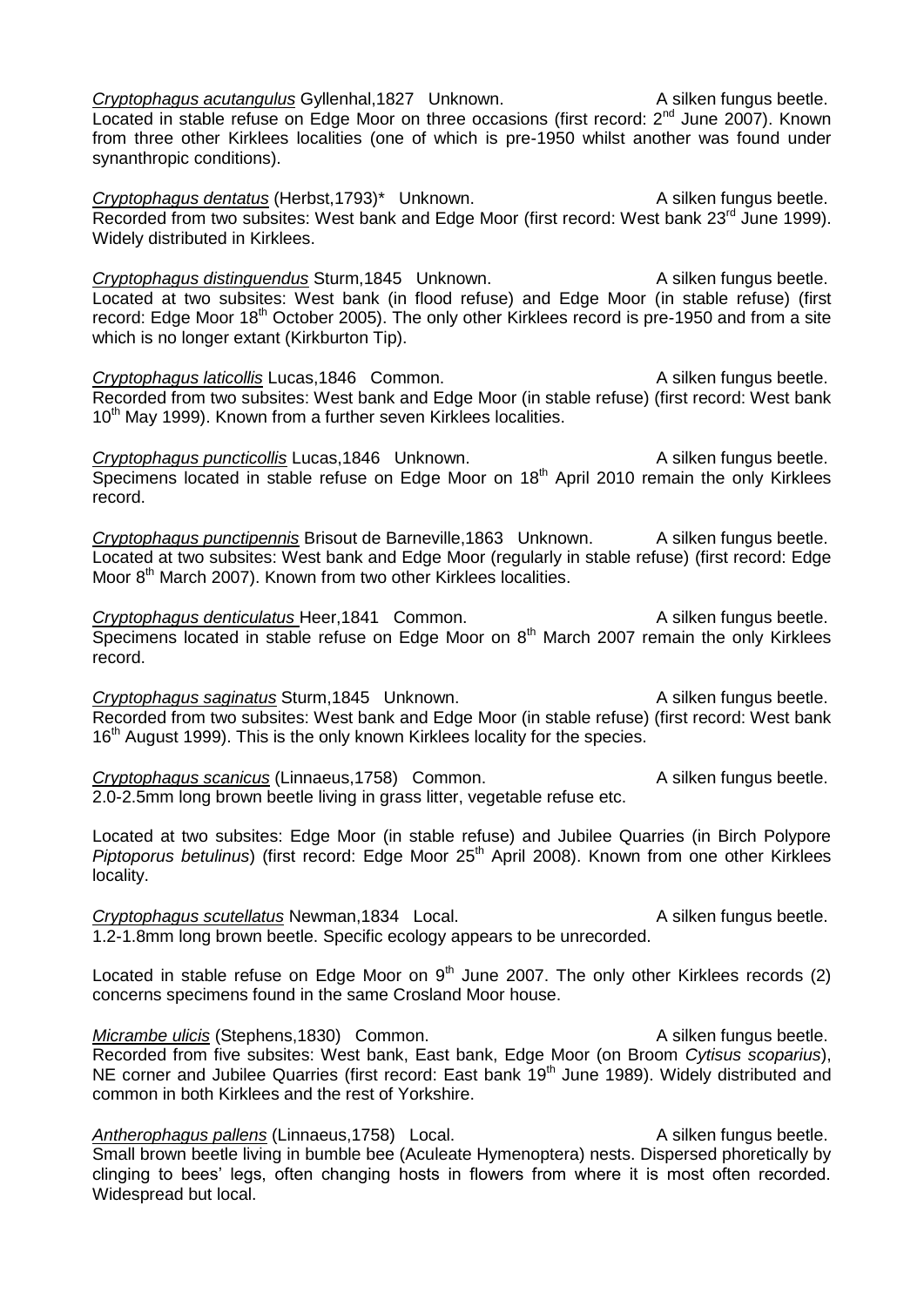Located along the West bank on three occasions (first record:  $10<sup>th</sup>$  August 1978). Known from a further eight Kirklees localities.

Antherophagus similis Curtis,1835 Local. Antherophagus beetle. Small brown beetle living in bumble bee (Aculeate Hymenoptera) nests. Dispersed phoretically by clinging to bees in flight, changing bees in flowers where the species is most often recorded. Widespread but local.

Recorded along the West bank on two occasions (first record:  $3<sup>rd</sup>$  June 1993). Known from a further twelve Kirklees localities.

*Atomaria apicalis* Erichson,1846 Common. A silken fungus beetle. Located at four subsites: West bank (in flood refuse), East bank (in flood refuse), Edge Moor (in stable refuse) and South embankment (in grass cuttings) (first record: West bank 20<sup>th</sup> October 1984). Widely distributed and common in both Kirklees and the rest of Yorkshire.

Atomaria atricapilla Stephens,1830 Common. A silken fungus beetle. 1.5mm long black and brown beetle living in grass litter, tussocks, moss etc.

Recorded from four subsites: West bank, Edge Moor (in stable refuse), Jubilee Quarries (in grass cuttings) and SW corner overflow field (first record: West bank 10<sup>th</sup> August 1998). Known from a further eight Kirklees localities. Widely distributed in Yorkshire.

Atomaria basalis Erichson, 1846 Unknown. **Atomaria basalis Erichson, 1846** Unknown. A silken fungus beetle. A single located along the West bank on  $17<sup>th</sup>$  September 1982 remains the only Kirklees record.

Atomaria rubella Heer,1841 Common. Atomaria rubella Heer,1841 Common. 1.5mm long brown beetle. Specific ecology unknown. Most members of the group inhabit leaf litter, moss, birds' nests etc.

A single was located in *Sphagnum* at the South waterworks on 15th July 2012. Known from a further five Kirklees localities. Widely distributed in Yorkshire, especially in the southern half.

Atomaria fuscata (Schonherr,1808) Common. A silken fungus beetle. Recorded from five subsites: West bank, Edge Moor (in stable refuse), Jubilee Quarries (in grass cuttings), South embankment (in grass cuttings) and South waterworks (in grass cuttings) (first record: West bank 7<sup>th</sup> June 1984). Common and widely distributed in Kirklees. Widespread in Yorkshire.

Atomaria lewisi Reitter,1877 Common. A silken fungus beetle. Located at seven subsites: West bank, East bank, Edge Moor (regularly in stable refuse), Jubilee Quarries (in grass cuttings), South embankment (in grass cuttings), South waterworks (in grass cuttings) and SW corner overflow field (first record: East bank 4<sup>th</sup> April 1981). Common and widely distributed in both Kirklees and the rest of Yorkshire.

Atomaria nigripennis (Kugelann, 1794) Notable/Nb. A silken fungus beetle. A minute brown beetle of uncertain ecology, recorded from haystack refuse and from fungi growing in cellars. Widely distributed but uncommon.

Recorded from stable refuse on Edge Moor on two occasions (first record: 6<sup>th</sup> August 2009). This is the only known Kirklees locality for the species.

*Atomaria nitidula* (Marsham, 1802) Common. A silken fungus beetle. Recorded from six subsites: West bank (in flood refuse), East bank (regularly in flood refuse), Edge Moor (in stable refuse), Jubilee Quarries (in grass cuttings), South embankment (in grass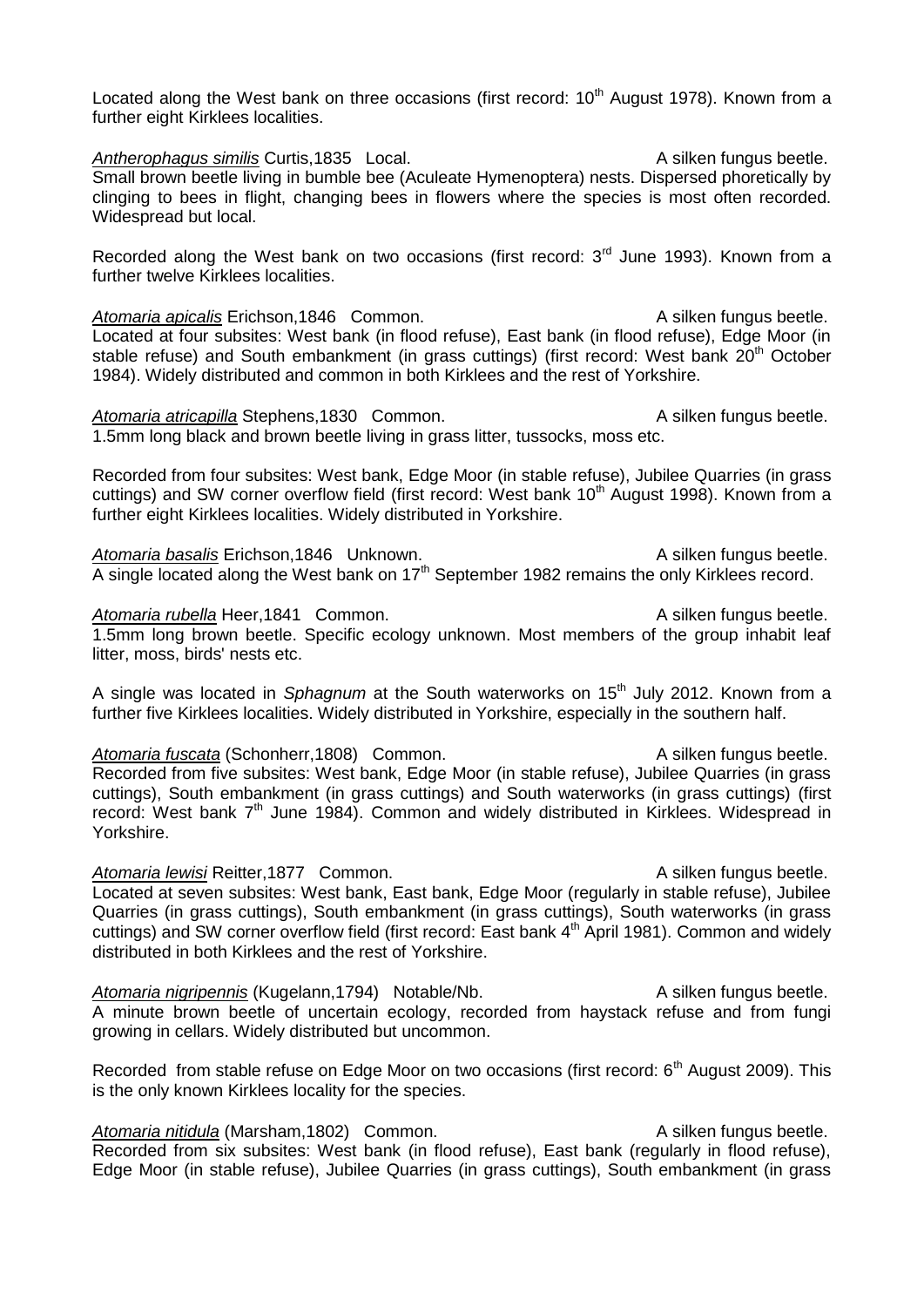cuttings) and South waterworks (in grass cuttings) (first record: West bank 30<sup>th</sup> August 1979). Common and widely distributed in Kirklees. Common in Yorkshire, especially in the southern half.

Atomaria testacea Stephens,1830 Common. A silken fungus beetle. Located at five subsites: West bank, Edge Moor (in stable refuse), Jubilee Quarries (in grass cuttings), South embankment (in grass cuttings) and South waterworks (in grass cuttings) (first record: West bank 17<sup>th</sup> September 1982). Known from a further ten Kirklees localities. Widely distributed in Yorkshire.

Atomaria nigrirostris Stephens,1830 Common. A silken fungus beetle. 1.5mm long brown beetle. Specific ecology unknown. Most members of the group inhabit leaf litter, moss, birds' nests etc.

Recorded from two subsites: West bank and Orange Wood (first record: West bank 16<sup>th</sup> December 1984). Known from one other Kirklees locality. Widely, but thinly, distributed in Yorkshire.

#### *Ootypus globosus* (Waltl,1838) Local. A silken fungus beetle.

Tiny (1.4-1.5mm) reddish black beetle living in vegetation litter and dung. Widespread but apparently very local, although possibly under-recorded as it is similar to a much commoner species (*Ephistemus globulus*).

Located in stable refuse on Edge Moor on  $15<sup>th</sup>$  April 2006. Known from two other Kirklees localities.

*Ephistemus globulus* (Paykull, 1798) Common. A silken fungus beetle. Recorded from six subsites: West bank (in flood refuse), Edge Moor (in stable refuse), Orange Wood, Jubilee Quarries, South embankment (in grass cuttings) and South waterworks (in grass cuttings) (first record: West bank 23<sup>rd</sup> June 1999). Widely distributed in Kirklees. Widely, but thinly, distributed in Yorkshire.

## **BYTURIDAE**

The two British representatives of this family are to be found on flowers; the larvae live in ripe raspberries and the fruit of other *Rubus* species.

*Byturus tomentosus* (De Geer, 1774) Common. The result of the Raspberry Beetle. 4.0mm long brown beetle with conspicuous ochreous yellow hair. Larvae develop in fruits of bramble *Rubus* spp. and Raspberry *Rubus idaeus* - the common white grub found in wild fruit. Adults on flowers, particularly umbellifers. Very common, often a pest of cultivated fruit.

Located at seven subsites: West bank, Edge Moor, NE corner, Jubilee Quarries, Orange Wood, South waterworks and inflow (first record: West bank 5<sup>th</sup> April 1989). Widely distributed in Kirklees. Widespread and common in Yorkshire.

## **EROTYLIDAE**

Both the adults and larvae of the seven British species are to be found in wood fungi.

*Triplax aenea* (Schaller, 1783)\* Local. A shiny fungus beetle. A red and black beetle found in bracket fungi on trees, especially birch *Betula* spp. Widely distributed and fairly common, but indicative of older woodland in the northern part of its range.

Found in bracket fungi along the West bank on 21<sup>st</sup> June 1996. Widely distributed in Kirklees.

## **PHALACRIDAE**

A small group with 15 British species, all being of a similar appearance. The larvae of *Phalacrus* develop on smuts on various grasses, whilst *Olibrus* are associated with flowers, the larvae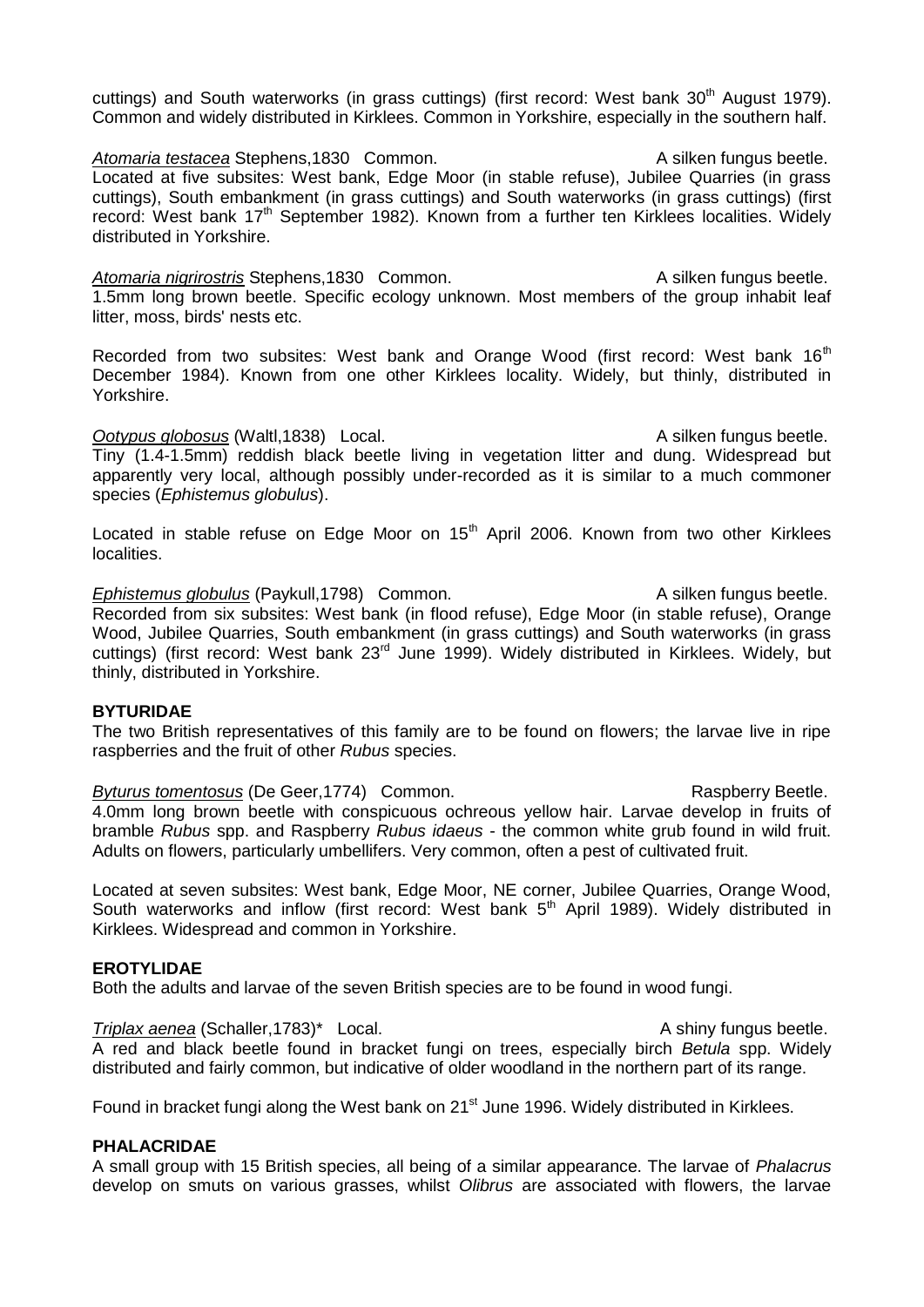mining the stems of their host plant. Both these genera contain very closely allied species where genitalic examination is often required for a positive identification.

**Phalacrus substriatus** Gyllenhal,1813 Local. A smut beetle. 2.0-2.5mm long shiny black beetle associated with the fruiting bodies of rusts and smuts growing on various sedges *Carex* spp., although the species has also been associated with the flowers of Bog Asphodel *Narthecium ossifragum*, presumably adults feeding on pollen. Widespread but local.

Specimens located along the West bank on 22<sup>nd</sup> February 1987 remain the only Kirklees record.

## **CERYLONIDAE**

The five British species live under loose bark of both deciduous and coniferous trees or in mouldy wood. All species are carnivorous, the food consisting mainly of bark beetles.

**Cerylon ferrugineum** Stephens,1830\* Local. **A cerylonid beetle.** A cerylonid beetle. A small reddish beetle living under dead bark of deciduous trees. Very common in southern England but indicative of old woodland in the north.

Recorded from three subsites: West bank, Jubilee Quarries (in Birch Polypore *Piptoporus*  betulinus) and Orange Wood (first record: West bank 13<sup>th</sup> February 1982). Widely distributed in Kirklees.

# **CORYLOPHIDAE**

The members of this family are very small (barely over 2.0mm), the head being invisible from above as it is hidden under the thorax. The species concerned are to be found on mouldy wood, under bark, on rotting vegetation, in fungi and in wet, marshy situations.

Orthoperus atomus (Gyllenhal,1808)<sup>\*</sup> Unknown. A minute fungus beetle. A single located in stable refuse on Edge Moor on 18<sup>th</sup> April 2010 remains the only Kirklees record.

## **COCCINELLIDAE**

This group contains the familiar ladybirds. Many are carnivorous and predacious, feeding on aphids and coccids, and are of very great importance in controlling populations of these economically important pests.

**Coccidula rufa** (Herbst,1783) Common. A ladybird. A small, red ladybird which is widespread and common in England and Ireland but not in northern Scotland. It is found in marshy places such as reed beds and, unlike most ladybirds it has no spots.

Located at six subsites: West bank, East bank, Edge Moor, South waterworks, SW corner overflow field and inflow (first record: West bank 15<sup>th</sup> May 1985). Widely distributed in Kirklees. Common and widely distributed in Yorkshire.

*Rhyzobius litura* (Fabricius, 1787) Common. A ladybird. A small pale orange-brown ladybird, widespread and generally common low down on vegetation in a wide range of habitats.

Recorded from two subsites: Edge Moor and South waterworks (first record: South waterworks 3<sup>rd</sup> September 2005). Known from a further eight Kirklees localities. Widely distributed and common in Yorkshire.

**Chilocorus bipustulatus (Linnaeus, 1758)** Local. **Heather Ladybird.** Heather Ladybird. Ladybird found in dry places and on conifers.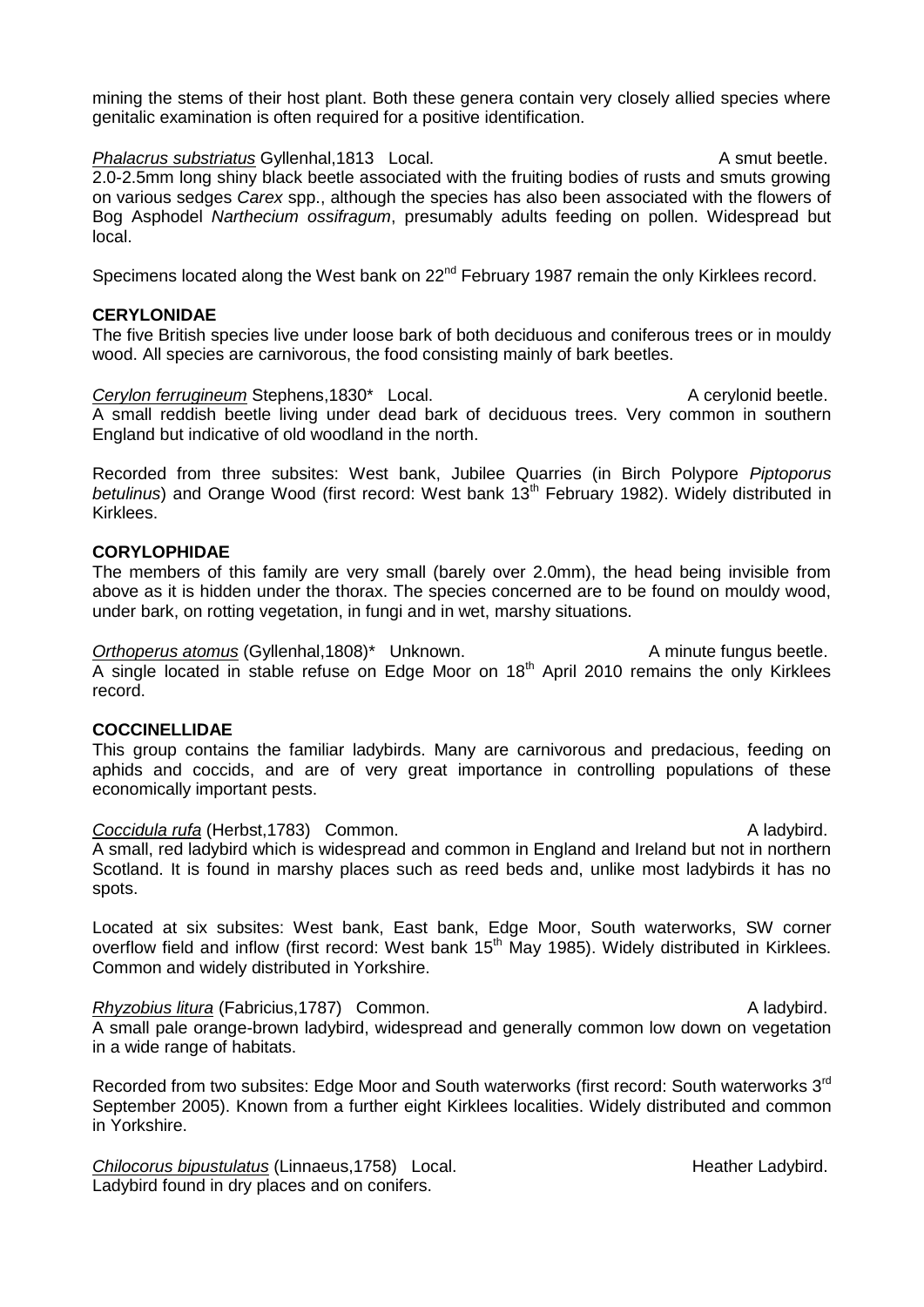Located at two subsites: West bank and Edge Moor (first record: West bank 15<sup>th</sup> May 1985). Known from a further nine Kirklees localities.

**Chilocorus renipustulatus** (Scriba, 1791) Common. Kidney-spot Ladybird. Strongly domed shiny black ladybird with two red spots. Feeds on aphids (Homoptera) on trees, especially willows *Salix* spp. Widespread and common, most often in wet places.

Recorded from three subsites: West bank, East bank and South embankment (first record: West bank 19<sup>th</sup> May 1992). Known from a further six Kirklees localities. Common and widely distributed in Yorkshire.

**Exochomus quadripustulatus (Linnaeus, 1758)** Common. Pine Ladybird. 5.0mm long strongly domed black ladybird with four irregular shaped red spots. Feeds on aphids (Homoptera) on conifers. Common in plantations throughout Britain.

Located at four subsites: West bank, East bank, Edge Moor and South embankment (first record: West bank  $15<sup>th</sup>$  May 1985). Known from a further four Kirklees localities.

*Hippodamia variegata* (Goeze, 1777) Notable/Nb. Adonis' Ladybird. Red and black ladybird, predatory on aphids (Homoptera). Scarce and restricted mainly to dry sandy places, in particular to heathlands and the coast. Widespread scattered records around southern Britain but only frequent in the Thames area, in south Wales and in Staffordshire. The species has recently undergone a range expansion and is now commoner than formerly.

Found on Broom *Cytisus scoparius* on Edge Moor on 5<sup>th</sup> June 2006. Known from one other Kirklees locality.

Aphidecta obliterata (Linnaeus, 1758) Common. Common. Larch Ladybird. Small light brown ladybird with no spots but a 'w' shaped mark on the thorax. Aphidophagous and generally common, although not usually a garden or arable ground species.

Located at two subsites: Orange Wood and South waterworks (beaten from Sitka Spruce *Picea*  sitchensis) (first record: Orange Wood 22<sup>nd</sup> October 2006). Widely distributed in Kirklees.

Adalia bipunctata (Linnaeus, 1758) Common. Two-spot Ladybird. 4.0-5.5mm long very variable coloured ladybird. Commonest form red with two black spots. Most habitats. Often vast migrations from the Continent. Feeds on aphids (Homoptera).

Recorded from eight subsites: West bank, East bank, Edge Moor, NE corner, Jubilee Quarries, South waterworks, South embankment and inflow (first record: West bank 15<sup>th</sup> May 1985). Widely distributed and common in both Kirklees and the rest of Yorkshire.

Adalia decempunctata (Linnaeus, 1758) Common. Ten-spot Ladybird. A small (5.0mm) ladybird. It is a very variable insect, the most common form being orange-yellow with black spots and can be separated from similar forms of the Two-spot Ladybird *Adalia bipunctata* by always having pale legs and a brown underside with a small part of the sternum whitish. Generally common in most habitats though it has a preference for trees and bushes in woods where the larvae feed on aphids (Homoptera).

Located at eight subsites: West bank, East bank, Edge Moor, Orange Wood, South embankment, South plantation, South waterworks and inflow (first record: West bank 10<sup>th</sup> September 1979). Widely distributed and common in both Kirklees and the rest of Yorkshire.

**Coccinella septempunctata Linnaeus, 1758 Common.** Seven-spot Ladybird. 6.5-8.0mm long red ladybird with seven black spots. Gardens, hedgerows etc. Larvae aphidophagous. Very common, often with vast immigrations from the Continent.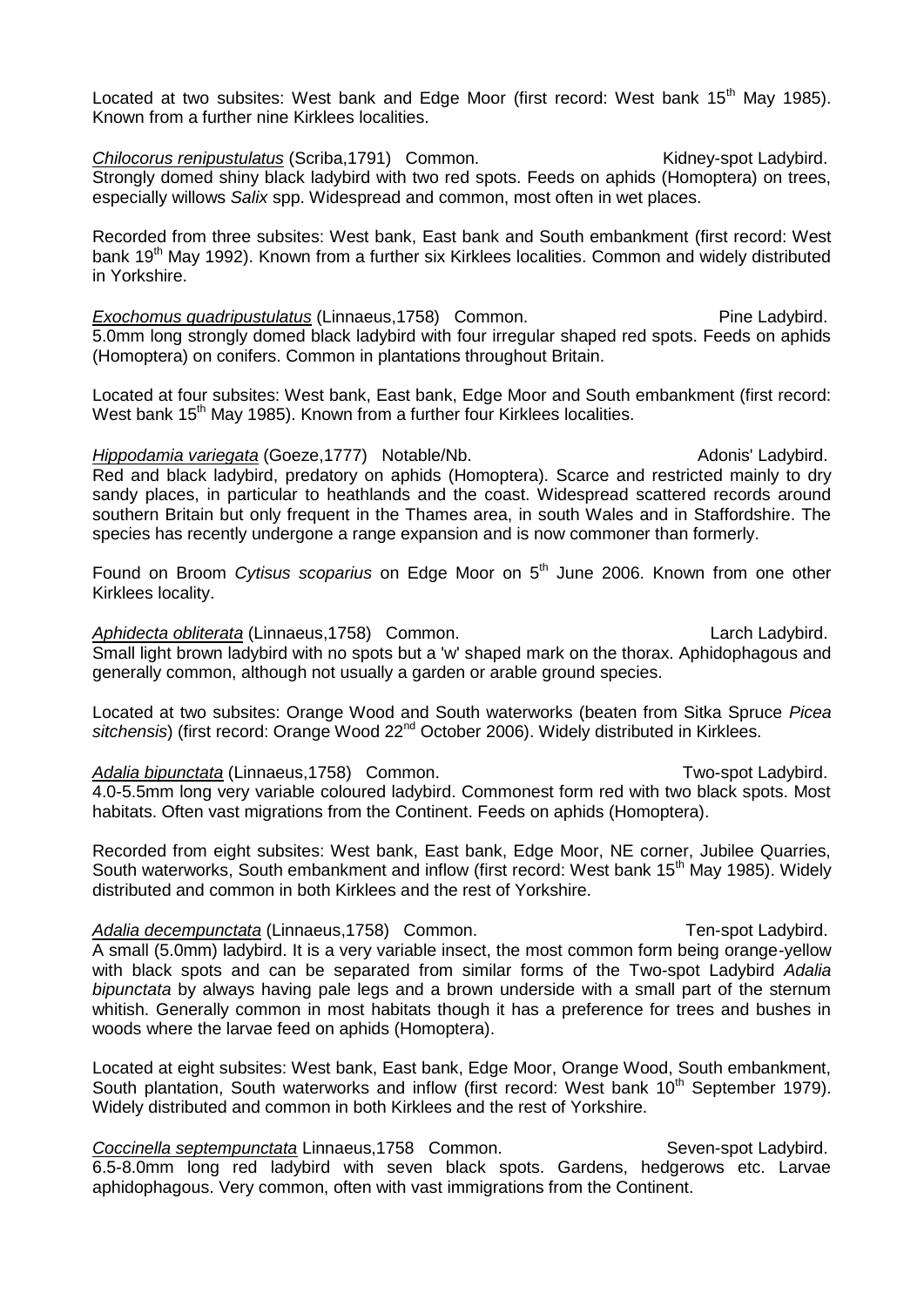Recorded from eight subsites: West bank, East bank, Edge Moor, Jubilee Quarries, Orange Wood, South embankment, South waterworks and inflow (first record: West bank  $15<sup>th</sup>$  May 1985). Widely distributed and common in both Kirklees and the rest of Yorkshire.

**Coccinella undecimpunctata Linnaeus,1758 Local.** 11-spot Ladybird. 5.0mm long red ladybird with 11 black spots. Locally common in certain habitats, particularly on the coast and on heathland, but migratory so can occur well away from typical habitat.

Located at two subsites: West bank and South embankment (first record: West bank 15<sup>th</sup> May 1985). Known from one other Kirklees locality.

*Harmonia axyridis* (Pallas, 1773) Naturalised. Harlequin Ladybird. Harlequin Ladybird. This species originated in Asia but has been used as a biological control agent in the USA and mainland Europe. The first British records came from south-east England in 2004 and the species rapidly spread northwards, being recorded in Yorkshire in 2006.

Single adults have been recorded from the South waterworks on three occasions (first record:  $4<sup>th</sup>$ July 2010). Known from three other Kirklees localities (first record: Honley 6<sup>th</sup> September 2009).

Anatis ocellata (Linnaeus, 1758) Common. **Example 2018** Eved Ladybird. A large distinctive aphidophagous ladybird associated with conifers but also found on other trees.

A single found on the parapet at the southern end of the West bank on  $15<sup>th</sup>$  May 1985 remains the only record. An explanation as to how this, and other conifer associated ladybirds i.e. *Chilocorus bipustulatus* and *Exochomus quadripustulatus,* arrived at the site on this date is discussed in Denton (1986). Known from a further ten Kirklees localities.

**Calvia quattuordecimguttata** (Linnaeus, 1758) Common. Cream-spot Ladybird. 5.0mm long orange ladybird with white spots. Larvae aphidophagous. Locally common throughout Britain.

Located at two subsites: West bank and Jubilee Quarries (first record: West bank 5<sup>th</sup> September 1988). Widely distributed and common in both Kirklees and the rest of Yorkshire.

*Propylea quattuordecimpunctata* (Linnaeus,1758) Common. 14-spot Ladybird. 3.5-5.0mm long black and yellow angular spotted ladybird. Larvae aphidophagous. Very common in most habitats, including gardens.

Recorded from five subsites: West bank, East bank, Edge Moor, Orange Wood and South waterworks (first record: West bank 17<sup>th</sup> June 1987). Widely distributed and common in both Kirklees and the rest of Yorkshire.

*Halyzia sedecimquttata* (Linnaeus, 1758) Local. Change Ladybird. **Orange Ladybird.** White spotted orange ladybird. Grassland, wood margins etc. Very local but spreading.

A single located in the NE corner on  $22<sup>nd</sup>$  June 2010 remains the only record. Known from six other Kirklees localities.

*Psyllobora vigintiduopunctata* (Linnaeus,1758) Common. 22-spot Ladybird. A ladybird which is yellow with black spots. Widely distributed and generally common on low vegetation, but it does not occur in Scotland. Its colour pattern varies very little and both adult and larva feed on mildews. It can be found from April until August.

Located at four subsites: West bank, Edge Moor, Jubilee Quarries and South waterworks (first record: West bank 22<sup>nd</sup> August 1983). Widely distributed in Kirklees. Common and widespread in Yorkshire.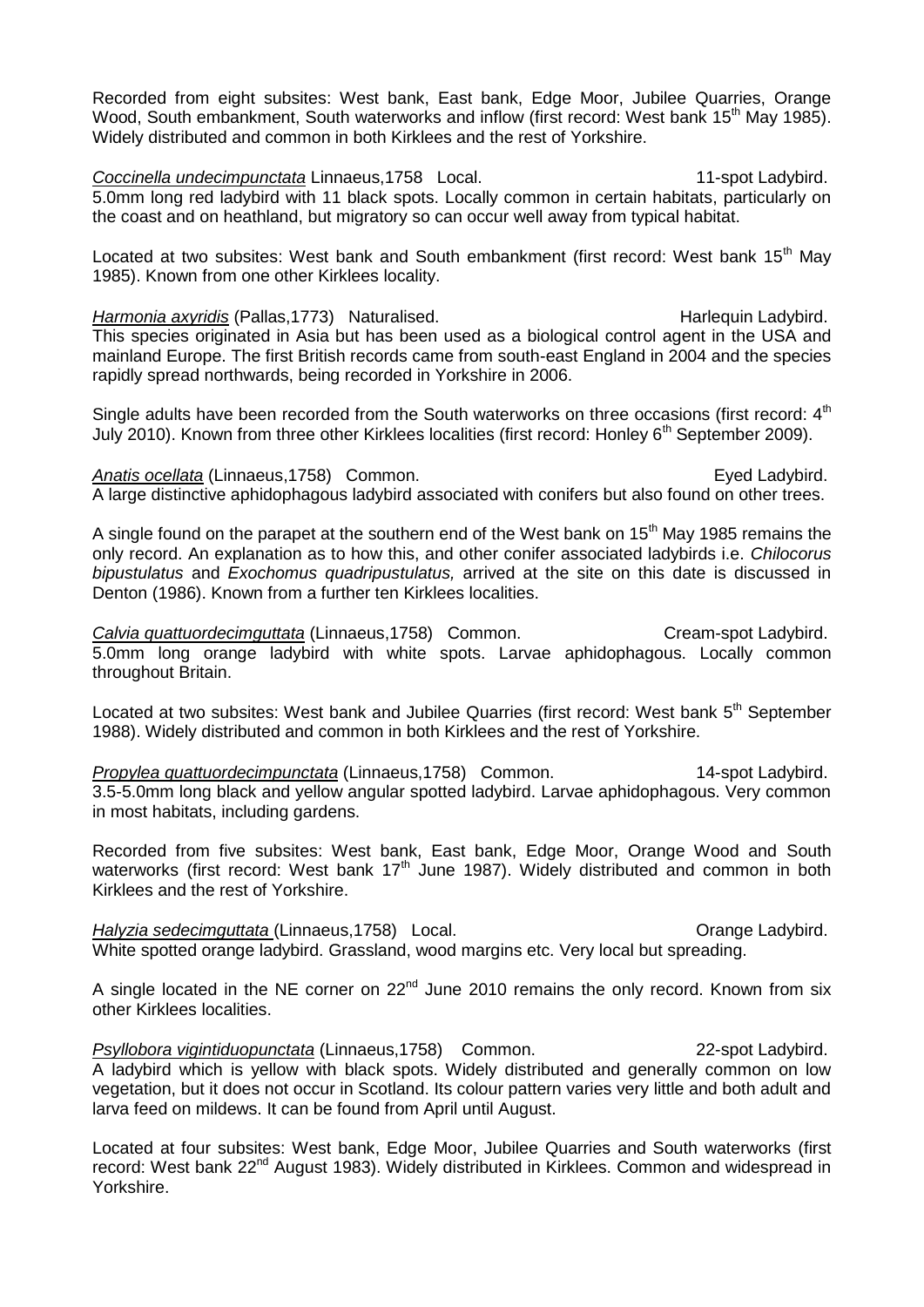## **ENDOMYCHIDAE**

The eight British members of this family, both in their adult and larval form, live on fungi, in particular puff-balls and moulds.

*Mycetaea subterranea* (Fabricius, 1801)<sup>\*</sup> Local. Hairy Cellar Beetle. Small yellow beetle found under dead bark and in rotten wood. Widespread but local.

Recorded from two subsites: West bank (in flood refuse) and Edge Moor (regularly in stable refuse) (first record: West bank 23<sup>rd</sup> June 1999). Known from a further seven Kirklees localities.

#### **LATRIDIIDAE**

All members of this group, both larvae and adults, would appear to feed on various fungi, especially moulds. Numerous species are synanthropic, feeding on mouldy stored products in warehouses and cellars, presumably being attracted to fungal growths.

**Stephostethus lardarius** (De Geer, 1775) Common. A mould beetle. 3.0-4.0mm long reddish brown 'plaster' beetle, usually living in leaf litter and grass tussocks. Very common, very occasionally a pest indoors.

Located at five subsites: West bank, Edge Moor, Jubilee Quarries, South waterworks and South plantation (first record: West bank  $21<sup>st</sup>$  June 1996). Widely distributed and common in both Kirklees and the rest of Yorkshire.

**Cartodere bifasciatus (Reitter, 1877)** Naturalised. A mould beetle. 1.5-2.0mm long mottled brown beetle found in leaf litter, compost, grass tussocks etc. Introduced and now one of the commonest species of beetle in Britain.

Recorded from nine subsites: West bank, East bank, Edge Moor, Jubilee Quarries, Orange Wood, South embankment, South waterworks, SW corner overflow field and inflow (first record: Orange Wood 4<sup>th</sup> September 1983). Widely distributed and common in both Kirklees and the rest of Yorkshire.

**Cartodere nodifer** (Westwood,1839) Common. Cartodere hould beetle. 1.5-2.0mm long knobbly brown beetle. Lives in fungi, grass litter etc. Very common in most habitat types.

Located at seven subsites: West bank, Edge Moor (in stable refuse), Jubilee Quarries, Orange Wood, South embankment, South waterworks and inflow (first record: West bank 4<sup>th</sup> June 1980). Common and widely distributed in both Kirklees and the rest of Yorkshire.

## **Latridius porcatus** Herbst,1793 Local. **A** mould beetle.

Recorded from three subsites: West bank (in flood refuse), Edge Moor (in stable refuse) and South waterworks (in grass cuttings) (first record: Edge Moor  $26<sup>th</sup>$  July 2008). This is the only known Kirklees locality for the species.

Latridius consimilis Mannerheim, 1844\* Notable/Nb. A mould beetle. A local 'plaster' beetle, found in bracket fungi on trees.

A single found in a garden near the Bull's Head public house on  $23<sup>rd</sup>$  August 1980 constitutes the only record. There are four other Yorkshire records, none of which originate from Kirklees.

*Enicmus brevicornis* (Mannerheim, 1844)<sup>\*</sup> Notable/Nb. A mould beetle. A small black 'plaster' beetle, found under bark of broad-leaved trees.

A single found in flood refuse along the East bank on  $3<sup>rd</sup>$  September 1999 remains the only record. There are four other Yorkshire records, none of which originate from Kirklees.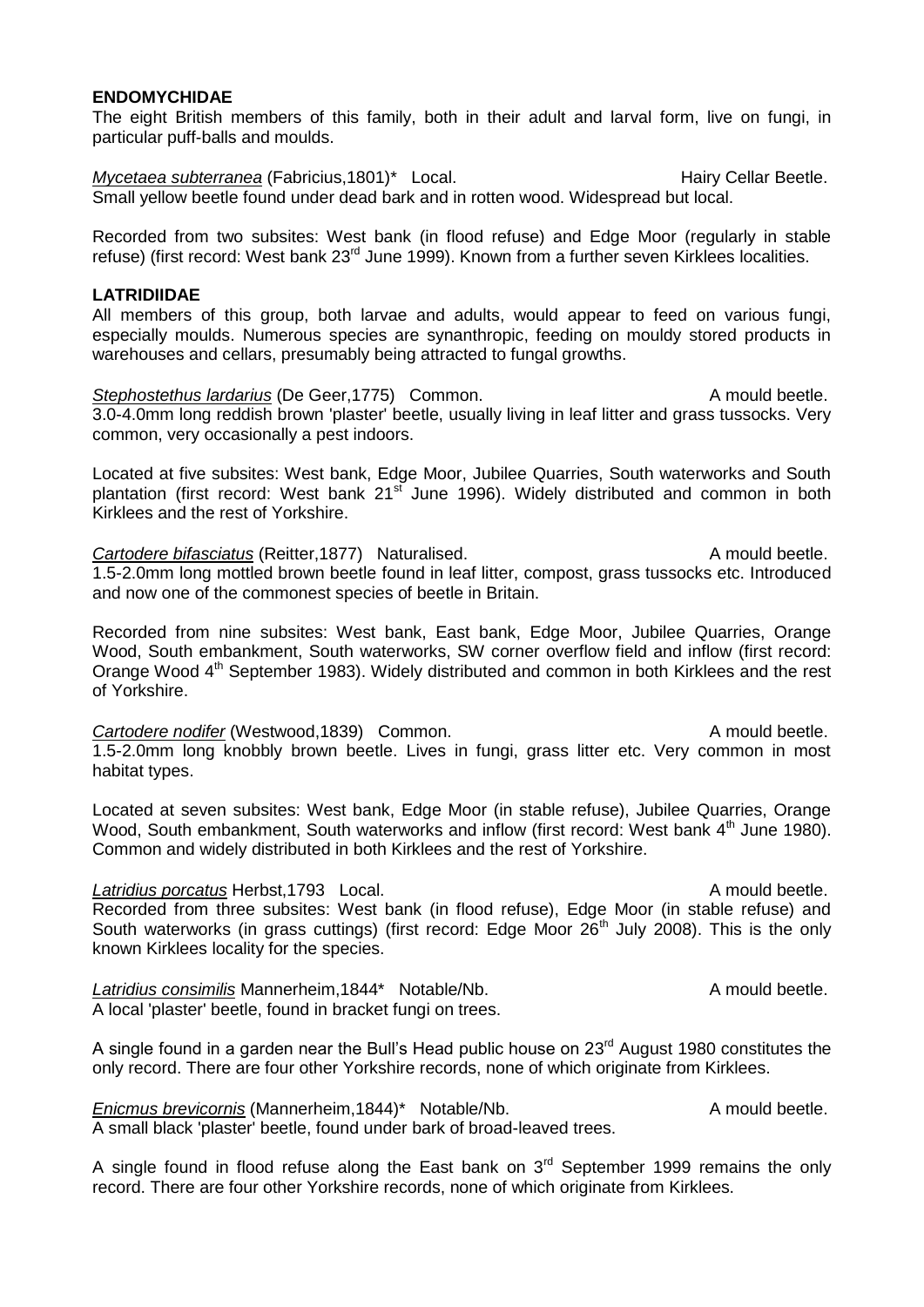**Enicmus histrio Joy & Tomlin,1910 Unknown.** A mould beetle. A small and rather flattened beetle, 1.5 to 2.0mm long, found in plant debris. Widespread but local.

Located at three subsites: West bank (in flood refuse), Edge Moor (in stable refuse) and South waterworks (in grass cuttings) (first record: West bank 30<sup>th</sup> July 1980). Known from a further two Kirklees localities (one of which is pre-1950).

*Enicmus transversus* (Olivier, 1790) Common. A mould beetle. Recorded from four subsites: West bank, Edge Moor (in stable refuse), Jubilee Quarries (in grass cuttings) and South waterworks (in grass cuttings) (first record: West bank  $6<sup>th</sup>$  July 1989). Common and widely distributed in both Kirklees and the rest of Yorkshire.

**Corticaria impressa** (Olivier, 1790) Common. A mould beetle. Located at four subsites: Edge Moor (regularly in stable refuse), Orange Wood, South embankment (in grass cuttings) and South waterworks (in grass cuttings) (first record: Orange Wood 3<sup>rd</sup> July 1999). Widely distributed in Kirklees. Common and widespread in Yorkshire.

**Corticaria punctulata Marsham,1802 Common.** A mould beetle. Found in stable refuse on Edge Moor on 31<sup>st</sup> August 2005. Known from a further nine Kirklees localities.

**Corticaria umbilicata (Beck,1817)** Local. **A mould beetle.** A mould beetle. Tiny beetle found in moss. Widespread but very local.

Specimens located in flood refuse along the West bank on 19<sup>th</sup> February 1982 remain the only Kirklees record.

**Corticarina minuta** (Fabricius, 1792) Common. A mould beetle. 2.0mm long brown beetle living in plant litter.

Recorded from three subsites: West bank (in flood refuse), Jubilee Quarries (in grass cuttings) and South embankment (in grass cuttings) (first record: West bank 15<sup>th</sup> May 1985). Widely distributed in Kirklees. Common and widespread in Yorkshire.

**Cortinicara gibbosa** (Herbst,1793) Common. A mould beetle. 1.5-2.0mm long brown 'plaster' beetle. Leaf and grass litter, moss etc. Very common in most habitats.

Located at six subsites: West bank, Edge Moor (in stable refuse), Jubilee Quarries (in grass cuttings), NE corner, Orange Wood and South waterworks (first record: West bank 4<sup>th</sup> August 1990). Common and widely distributed in both Kirklees and the rest of Yorkshire.

## **CIIDAE**

The members of this group are generally very small and easily missed in their usual subcortical habitat. All species are associated with fungus-impregnated wood. Many of these breed gregariously and several species may coexist under the same piece of bark. Many species are under threat because of habitat destruction and changing woodland management practices (dead wood being removed or burned instead of being allowed to decay naturally).

Octotemnus glabriculus (Gyllenhal,1827)<sup>\*</sup> Common. A small fungus beetle. 1.8-2.2mm long shiny brownish black beetle making tunnels in fungi, most often on bracket fungi on trees.

Recorded from three subsites: West bank, East bank and Jubilee Quarries (in Birch Polypore *Piptoporus betulinus*) (first record: West bank 17<sup>th</sup> September 1996). Widely distributed in Kirklees. Common and widespread in Yorkshire.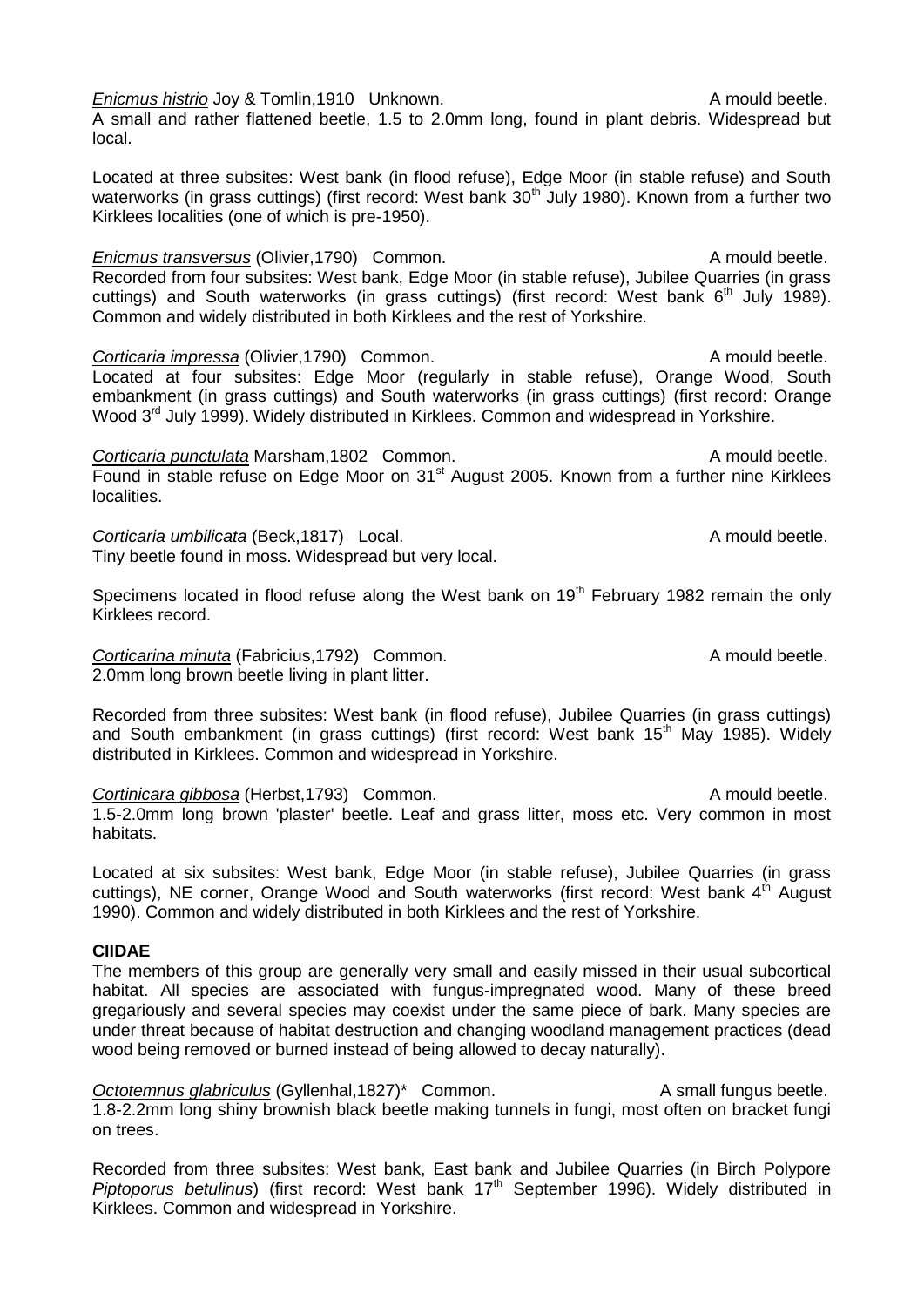Cis boleti (Scopoli,1763)<sup>\*</sup> Common. A small fungus beetle.

3.5mm long brown beetle excavating galleries in a wide variety of fungi, including many cap and bracket fungi.

Located at three subsites: West bank, East bank and Orange Wood (first record: West bank 1<sup>st</sup> August 1985). Common and widely distributed in both Kirklees and the rest of Yorkshire.

## **MYCETOPHAGIDAE**

The 13 British species of this family are to be found on or in tree fungi, although one lives under mouldy straw.

**Typhaea stercorea (Linnaeus, 1758)** Local. **Hairy Fungus Beetle.** Hairy Fungus Beetle. A small (5.0mm) orange brown beetle living in grass tussocks and leaf litter. Widespread but local.

Found in flood refuse along the West bank on  $30<sup>th</sup>$  June 1982. Known from a further three Kirklees localities.

# **TENEBRIONIDAE**

This very large family exhibits more diversity of form and habitat requirements than any other group of beetles. Huge numbers of species occur in the world's more arid regions, but only 47 are found in the British Isles. Half this number are cosmopolitan species spread by commercial activity and are probably not indigenous.

Lagria hirta (Linnaeus, 1758) Common. A darkling beetle. Ochre-brown and black bristly beetle. Locally common in sandy places in southern Britain, becoming more localised in the north and rare in Scotland.

Recorded from five subsites: West bank, NE corner, Jubilee Quarries, Edge Moor and South waterworks (first record: West bank  $9<sup>th</sup>$  July 1999). Known from a further five Kirklees localities.

# **TETRATOMIDAE**

**Tetratoma fungorum Fabricius,1790\*** Local. **A shiny fungus beetle.** A shiny fungus beetle. Red and black beetle found in bracket fungi on trees, mainly, although not exclusively, in old woodland. Quite common in the south, local in northern England and rare in Scotland.

Locate in bracket fungi along the West bank on 18<sup>th</sup> October 1985. Widely distributed in Kirklees.

## **SALPINGIDAE**

A small family with 11 British representatives. They are subcortical and many superficially resemble Carabidae - little is known of their habits.

*Sphaeriestes reyi* (Abeille,1874)\* Local. A false weevil. Small black beetle associated with burnt wood, particularly scorched twigs. Southern species - old woodland.

A single found under bark in Orange Wood on  $1<sup>st</sup>$  June 1990 remains the only Kirklees record. The species is known from a further nine Yorkshire localities.

Vincenzellus ruficollis (Panzer, 1794)<sup>\*</sup> Local. A false weevil. Small beetle predatory on small invertebrates under dead bark. Widespread but local, mainly in older woodland.

Recorded from two subsites: West bank (under bark) and Orange Wood (under bark) (first record: 1<sup>st</sup> September 1991). Known from one other Kirklees locality.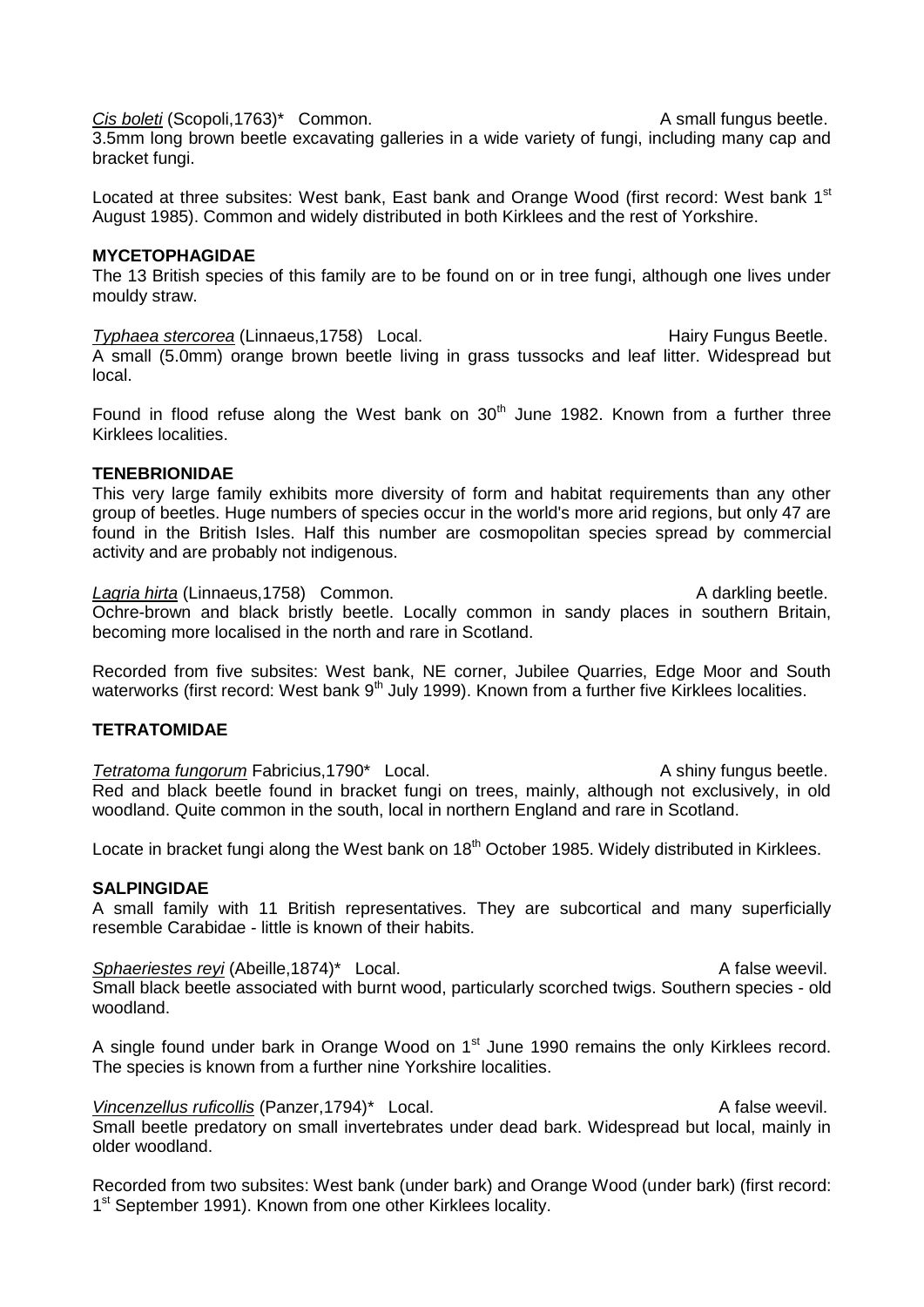Salpingus planirostris (Fabricius, 1787)<sup>\*</sup> Common. A false weevil.

3.0mm long bronze brown beetle with very elongate mouthparts. Common in woodland, usually under bark but also in fungi, leaf litter, moss etc.

Located at three subsites: West bank, Jubilee Quarries and Orange Wood (first record: West bank 10<sup>th</sup> March 1997). Widely distributed in Kirklees. Common and widespread in Yorkshire.

**Salpingus ruficollis** (Linnaeus, 1761)<sup>\*</sup> Common. A false weevil. 3.0mm long bronze beetle with reddish thorax and elongate mouthparts. Occurs mainly under tree bark, but also in dead wood, in moss and leaf litter.

Recorded along the West bank on three occasions (first record: 1<sup>st</sup> September 1991). Known from a further thirteen Kirklees localities.

## **MELANDRYIDAE**

Of the 17 British species, most are to be found behind loose bark on old trees, in tree fungi and in rotten wood, only a few appear on flowering plants and shrubs.

**Orchesia undulata Kraatz, 1853\*** Local. A false darkling beetle. A small saltatory beetle living in fungi, mainly in brackets but also under fungus infested bark. Widely distributed, mainly in older woodland.

Located under bark in Orange Wood on  $15<sup>th</sup>$  August 2003. Known from a further five Kirklees localities.

# **SCRAPTIIDAE**

The 14 British members of this family are mostly associated with rotten wood or fungi, at least in their immature stages, although adults of *Anaspis* can be abundant on flowers.

Anaspis frontalis (Linnaeus, 1758)<sup>\*</sup> Common. A tumbling flower beetle. 3.0-4.5mm long black elongate beetle. Adults on flowers, especially hawthorn *Crataegus* spp., larvae in dead wood, probably twigs.

Recorded from three subsites: West bank, Edge Moor (beaten from Hawthorn *Crataegus monogyna* blossom) and Orange Wood (first record: West bank 5<sup>th</sup> July 1999). Common and widely distributed in both Kirklees and the rest of Yorkshire.

Anaspis fasciata (Forster.1771)<sup>\*</sup> Common. A tumbling flower beetle. Located at two subsites: Orange Wood (beaten from Hawthorn *Crataegus monogyna* blossom) and NE corner (first record: Orange Wood 30<sup>th</sup> May 2001). Widely distributed in Kirklees. Common and widely distributed in Yorkshire.

*Anaspis maculata* (Geoffroy in Fourcroy, 1785) Common. A tumbling flower beetle. A small yellowish beetle with variable blackish markings, 2.75-3.75mm long. The larvae are lignicolous; adults occur in large numbers on blossom in early summer. Widely distributed and generally common.

Recorded from seven subsites: West bank, East bank, Edge Moor (beaten from Hawthorn *Crataegus monogyna* blossom), Jubilee Quarries, NE corner, Orange Wood (beaten from Hawthorn blossom), South plantation and inflow (first record: West bank 19<sup>th</sup> July 1985). Common and widely distributed in both Kirklees and the rest of Yorkshire.

**Anaspis regimbarti** Schilsky,1895 Common. A tumbling flower beetle. 3.0-4.0mm long black beetle with conspicuous red thorax. Larvae develop in dead plant stems and adults common on flowers, especially hawthorn *Crataegus* spp. blossom and umbellifers, in early summer.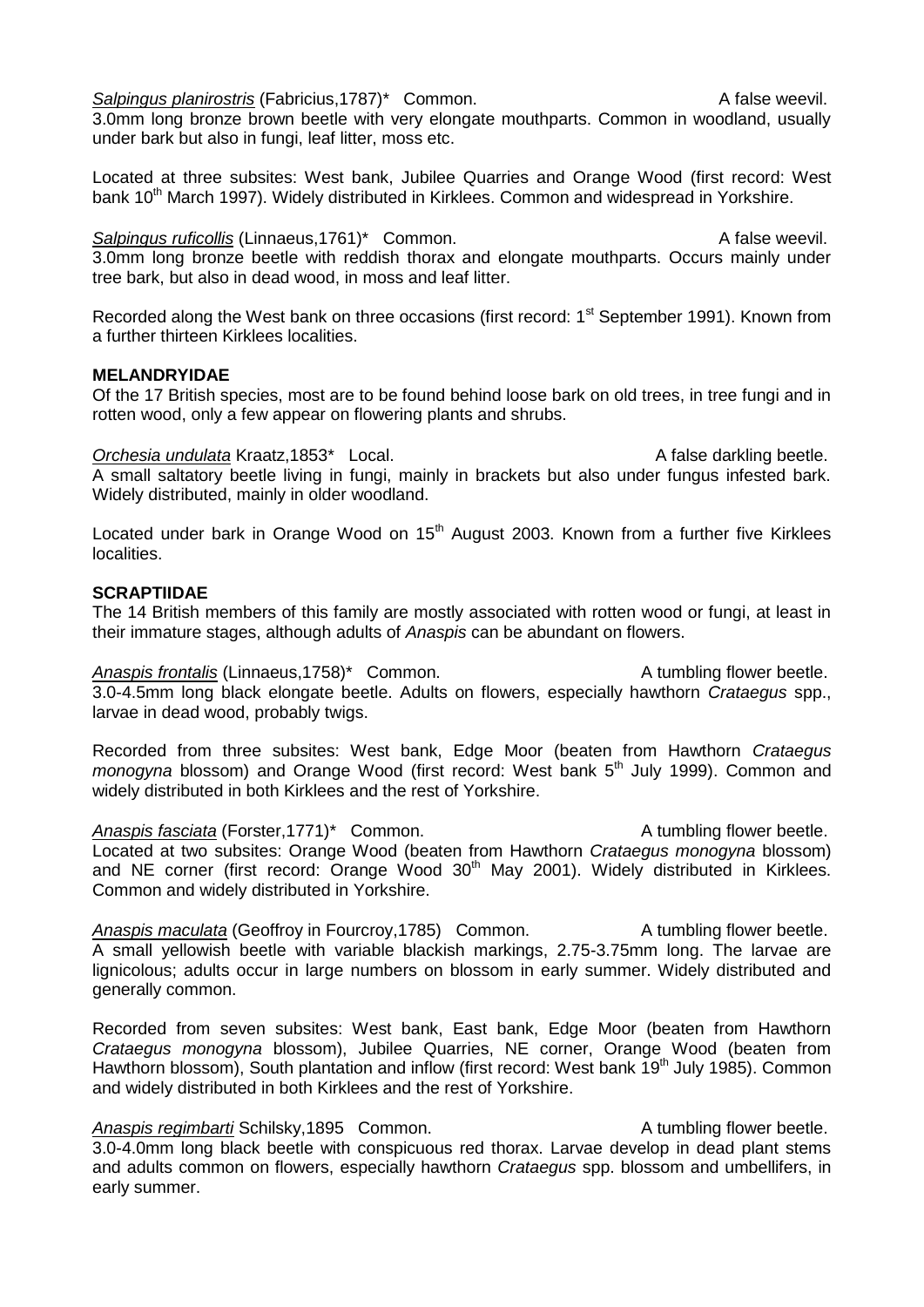Located at five subsites: West bank, NE corner, Jubilee Quarries, Orange Wood (beaten from Hawthorn *Crataegus monogyna* blossom) and inflow (first record: West bank 4<sup>th</sup> July 1999). Common and widely distributed in both Kirklees and the rest of Yorkshire.

Anaspis rufilabris (Gyllenhal,1827)<sup>\*</sup> Common. A tumbling flower beetle. 3.0-4.0mm long black beetle. Larvae develop in dead plant stems and adults common on flowers, especially hawthorn *Crataegus* spp. blossom and umbellifers, in early summer.

Recorded from six subsites: West bank, NE corner, Jubilee Quarries, Edge Moor, Orange Wood (beaten from Hawthorn *Crataegus monogyna* blossom) and South embankment (first record: West bank 25<sup>th</sup> June 1999). Common and widely distributed in both Kirklees and the rest of Yorkshire.

# **OEDEMERIDAE**

The ten British members of this family can be found on flowers, where they eat pollen. The larvae develop in rotting wood and in dry stems of herbaceous plants. The only species encountered at Blackmoorfoot, *Oedemera lurida,* has undergone a recent unprecedented northward expansion in range.

*Oedemera lurida* (Marsham, 1802) Local. A thick-legged flower beetle. A dull metallic-green elongate beetle. The larvae develop in plant stems and the adults are usually found on flowers, particularly umbellifers and hawthorns *Crataegus* spp. In the south it can be quite common but more unusual north of the Midland, although it has recently undergone a range expansion and is now commoner than formerly.

Specimens have been swept from vegetation at five subsites: East bank, Edge Moor, Jubilee Quarries, Orange Wood and South waterworks (first record: East bank 2nd July 2001). Known from a further three Kirklees localities.

## **ANTHICIDAE**

The members of this family are sometimes known as "ant-beetles" because of their vague resemblance to those insects. Our 13 species inhabit rotting vegetable matter, hay stack refuse, compost heaps etc., and most favour a maritime situation.

**Omonadus floralis (Linnaeus,1758)** Common. An antlike beetle. 3.0-4.0mm long 'flower' or 'ant' beetle. Develops in rotting vegetation, often on compost heaps.

Recorded from four subsites: West bank (in flood refuse), Edge Moor (in stable refuse), NE corner and South waterworks (in grass cuttings) (first record: West bank 20<sup>th</sup> October 1983). Widely distributed in Kirklees. Common and widespread in Yorkshire.

**Omonadus formicarius (Goeze, 1777)** Common. An antlike beetle. 3.0mm reddish brown 'ant' beetle living as a larva in decaying plant material. Adults usually on flowers.

Located at four subsites: West bank (in flood refuse), Edge Moor (in stable refuse), Jubilee Quarries (in grass cuttings) and inflow (in flood refuse) (first record: West bank 10<sup>th</sup> May 1999). Known from three other Kirklees localities.

## **CERAMBYCIDAE**

Found within this family are some of the largest and most striking of all the beetles, but the group is mainly concentrated in the tropics. Its members are largely associated with wood in various stages of growth and decay. The life cycle of the insect varies in length from months to tens of years. About 65 species have been recorded from Britain, several of these being very rare and some not being indigenous to our shores.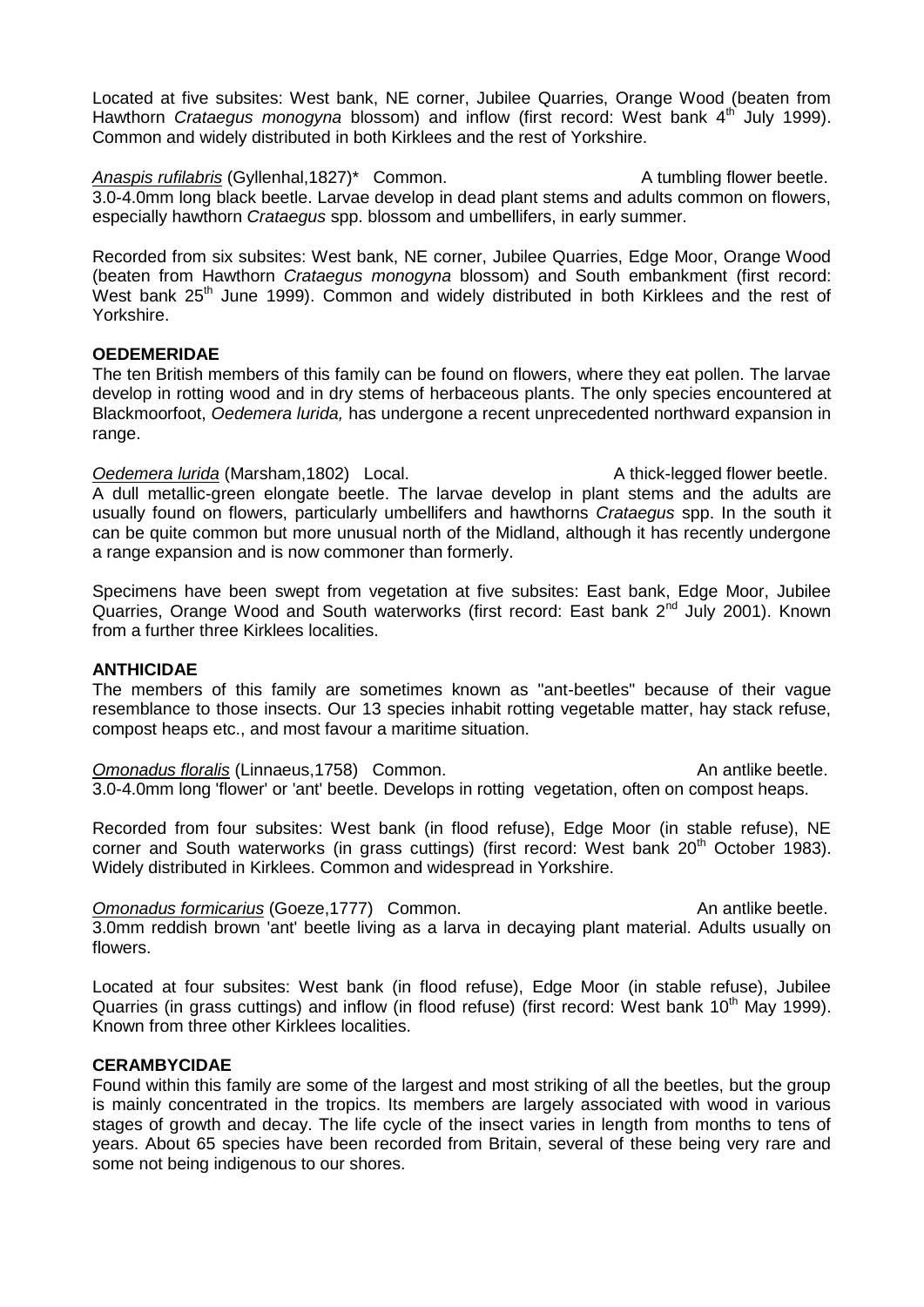#### *Rhagium bifasciatum* Fabricius,1775\* Common. A longhorn beetle.

Large, variably patterned, colourful longhorn beetle. Larvae in rotten timber of most species of trees, particularly conifers including stumps in plantations. Adults on flowers, particularly hawthorn *Crataegus* spp. Common in most parts of Britain.

Beaten from Hawthorn *Crataegus monogyna* blossom in Orange Wood on 13<sup>th</sup> June 2001. Widely distributed in Kirklees. Common and widespread in Yorkshire.

Grammoptera ruficornis (Fabricius, 1781)<sup>\*</sup> Common. A longhorn beetle. A small blackish longhorn beetle with legs and antennae partly reddish. Larvae develop in the wood of a wide range of tree species; adults often occur on blossom in early summer.

Recorded from three subsites: Orange Wood (beaten from Hawthorn *Crataegus monogyna*  blossom), Jubilee Quarries (on Hogweed *Heracleum sphondylium*) and NE corner (first record: Orange Wood 13<sup>th</sup> June 2001). Common and widely distributed in both Kirklees and the rest of Yorkshire.

Agapanthia villosoviridescens (De Geer, 1775) Local. A longhorn beetle. 12.0-18.0mm long spectacular longhorn beetle, mottled black and yellow to give a greenish appearance. Conspicuously banded antennae. Southern and eastern in distribution and has apparently spread northwards in recent years. Formerly regarded as very rare. Larvae develop in the stems of Hogweed *Heracleum sphondylium*, Wild Parsnip *Pastinaca sativa* and possibly other species.

Three, including two in cop., were found on Hogweed at the northern end of Jubilee Quarries on 1<sup>st</sup> July 2009, two were swept from vegetation along the West bank on 22<sup>nd</sup> June 2010, a single was swept from vegetation at the southern end of Jubilee Quarries on 24<sup>th</sup> June 2010 and a single was swept from vegetation at the northern end of Jubilee Quarries on  $30<sup>th</sup>$  June 2010. This is the only known Kirklees locality for the species.

*Tetrops praeusta* (Linnaeus, 1758)\* Local. A longhorn beetle. Larvae bore into thin branches of rosaceous bushes and trees, particularly in old hedges. Widespread in southern England. Very local in the north.

A single beaten from Hawthorn *Crataegus monogyna* blossom along the edge of Orange Wood on 31<sup>st</sup> May 2004 remains the only Kirklees record.

## **CHRYSOMELIDAE**

The 14 'British' members of the Bruchinae (formerly considered a separate family, Bruchidae) are small and compact; no native species measuring more than 5mm in length. The larvae develop in the fruits of leguminous plants. A number of species introduced from other regions to central Europe with imported pulses are capable of developing in ripe seeds and may be serious pests of stored products.

The other members of this family are commonly known as "leaf-beetles" owing to their association with plants and plant material. Many of the species within this group are specific to particular plants.

#### **Bruchus loti Paykull,1800 Common.** A seed beetle.

Recorded from two subsites: Edge Moor and South waterworks (first record: South waterworks 3<sup>rd</sup> September 2005). Known from a further thirteen Kirklees localities. Common and widely distributed in Yorkshire. Widespread in England and Wales.

## *Bruchidius villosus* (Fabricius, 1793) Local. A seed beetle.

2.0-3.0mm long grey-black seed beetle. Adults lay eggs in developing pods of Broom *Cytisus scoparius* and the larvae develop inside the mature seeds. Locally common where Broom grows. Widespread in southern England and Wales north to Yorkshire.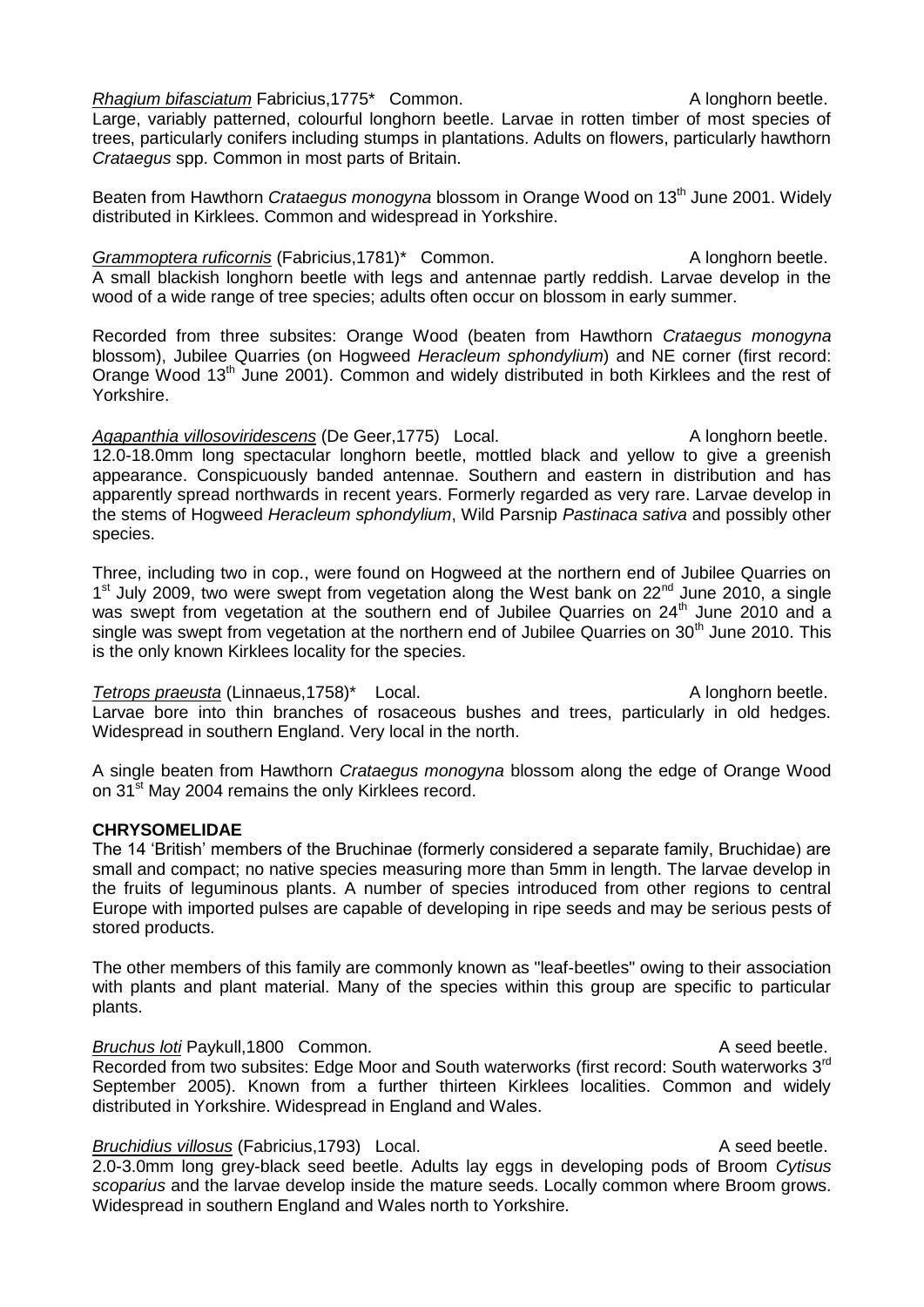Beaten from Broom *Cytisus scoparius* on Edge Moor on four occasions (first record: 31<sup>st</sup> May 2007). Known from a further eleven Kirklees localities. Common and widely distributed in Yorkshire.

**Oulema melanopus (Linnaeus, 1758)** Common. Cereal Leaf Beetle. A metallic blue and red leaf beetle, 4.0-4.8mm long, which feeds on grasses.

Recorded from the South embankment on  $5<sup>th</sup>$  May 2006. This is the only Kirklees locality for the species although recent splitting makes the distribution uncertain.

**Oulema rufocyanea** (Suffrian,1847) Common. Cereal Leaf Beetle.

Very common, 4.0-5.0mm long elongate blue and red leaf beetle feeding on grasses, including crop cereals of which it is a minor pest. Formerly called *Oulema melanopa,* it was noted in 1989 that two species existed under this name, which were only discernable by dissection of the genitalia. *Oulema rufocyanea* has proved the commoner of the two species in Britain, and the two are sometimes found together.

Recorded from the West bank on three occasions (first record:  $1<sup>st</sup>$  September 1992). The distribution of this species is uncertain due to recent splitting from *Oulema melanopus.*

**Cryptocephalus labiatus** (Linnaeus, 1761) Common. A leaf beetle. Small black leaf beetle feeding on foliage of young birch *Betula* spp., especially on heathland. Widespread and locally common.

Located at two subsites: West bank and Jubilee Quarries (first record: West bank 1<sup>st</sup> July 1984). Widely distributed in Kirklees. Common and widespread in Yorkshire.

**Chrysolina fastuosa** (Scopoli,1763) Local. Dead-nettle Leaf Beetle. Golden green leaf beetle feeding on hemp-nettle *Galeopsis* spp. and dead-nettle *Lamium* spp., usually in ruderal or riverside habitats.

Recorded along the catchment channel near the inflow on 23<sup>rd</sup> July 2001. The only other Kirklees record is pre-1950.

**Chrysolina hyperici** (Forster,1771) Local. **A leaf beetle** A leaf beetle. 6.0-8.0mm long dark violet or blue leaf beetle on saint john's-wort *Hypericum* spp. in grasslands, verges and woodland rides. Widespread but local, particularly in the north.

A single specimen was found on a stone by the entrance gate along the West bank on  $9<sup>th</sup>$  October 2008. The nearest foodplant, which had long finishes flowering, was 10 feet away. Known from one other Kirklees locality.

**Chrysolina oricalcia** (Muller, O.F., 1776) Notable/Nb. A leaf beetle. Large dark blue leaf beetle, generally associated with umbellifers, usually Upright Hedge-parsley *Torilis japonica*, Cow Parsley *Anthriscus sylvestris*, Cowbane *Cicuta virosa* and Hemlock *Conium maculatum*. Widespread but very local, more common in Scotland.

Recorded from Edge Moor on three occasions (first record: 26<sup>th</sup> July 2008). Known from two other Kirklees locality.

Gastrophysa polygoni (Linnaeus,1758) Common. **A leaf beetle** A leaf beetle. 4.0mm long metallic green leaf beetle with a red thorax. Fairly common on knotgrass *Polygonum* spp.

Located along the South embankment on  $12<sup>th</sup>$  May 2006. Known from a further ten Kirklees localities.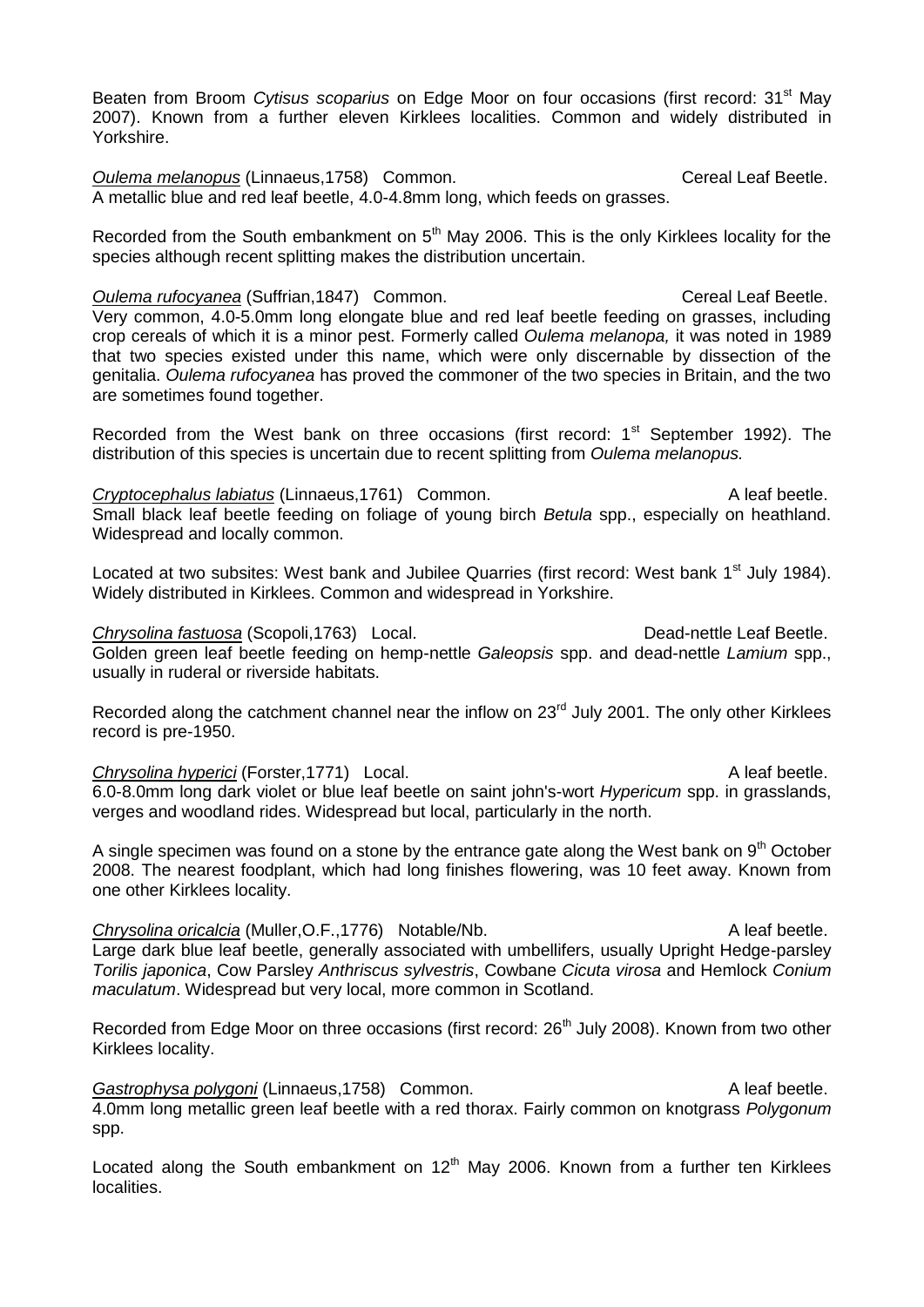Gastrophysa viridula (De Geer, 1775) Common. **Gastrophysa Canada Contract Common**. Green Dock Beetle.

A metallic green leaf beetle feeding on docks *Rumex* spp. (preferring the broader leaved species), found locally in wetlands and damp, unimproved meadows.

Recorded from seven subsites: West bank, Edge Moor, Orange Wood, NE corner, South embankment, SW corner overflow field and inflow (first record: West bank August 1980). This is a very common species at Blackmoorfoot and by late summer the flesh on the leaves of Broad-Leaved Dock *Rumex obtusifolius* can be completely eaten away to reveal the venation. Common and widely distributed in both Kirklees and the rest of Yorkshire.

**Phaedon armoraciae** (Linnaeus, 1758) Common. Commone and the Mustard Beetle. 5.0mm long bluish black leaf beetle feeding on foliage of Water-cress *Rorippa nasturtiumaquaticum* and other aquatic or wetland Cruciferae. Widespread and common in wet places.

Located at two subsites: West bank and South waterworks (first record: West bank 15<sup>th</sup> May 1985). Known from a further eight Kirklees localities.

**Phaedon cochleariae (Fabricius, 1792) Common.** Mustard Beetle. Mustard Beetle. 5.0mm long shiny blue leaf beetle feeding on various species of the family Cruciferae. Widespread and common, sometimes a minor pest of Water-cress *Rorippa nasturtiumaquaticum.*

Recorded along the West bank on two occasions (first record:  $17<sup>th</sup>$  April 1983). This is the only known Kirklees locality for the species.

**Phaedon tumidulus (Germar, 1824) Common.** Common Celery Leaf Beetle. 5.0mm long shiny bronze black leaf beetle feeding on foliage of various umbellifers, particularly Hogweed *Heracleum sphondylium*. Sometimes a pest of Celery *Apium graveolens*.

Located at four subsites: West bank, East bank, Edge Moor and inflow (first record: West bank 16<sup>th</sup> September 1979). Common and widely distributed in both Kirklees and the rest of Yorkshire.

*Hydrothassa marginella* (Linnaeus, 1758) Common. A leaf beetle. A dark metallic bluish leaf beetle with a paler margin to thorax and elytra, feeding on buttercup *Ranunculus* spp. flowers, often in marshy places.

Recorded from three subsites: West bank (regularly), East bank and inflow (first record: West bank 6<sup>th</sup> April 1998). Known from four other Kirklees localities. Common and widely distributed in Yorkshire.

**Phratora vitellinae (Linnaeus,1758)** Common. **Brassy Willow Beetle.** Brassy Willow Beetle. A bronze coloured leaf beetle found on Aspen *Populus tremula* and willow *Salix* spp. Fens, marshes and riverbanks, including uplands.

Located along the West bank on  $16<sup>th</sup>$  July 1989. Known from a further eight Kirklees localities.

*Phratora vulgatissima* (Linnaeus, 1758) Local. **Blue Willow Beetle.** Blue Willow Beetle. A blue leaf beetle found on Aspen *Populus tremula* and various willows *Salix* spp. Found in fens, carrs and riverbanks. Local but sometimes in large colonies on willow bushes.

Recorded from seven subsites: West bank (regularly), East bank, Edge Moor, NE corner, Orange Wood, South embankment and inflow (first record: West bank 23<sup>rd</sup> May 1997). Common and widely distributed in both Kirklees and the rest of Yorkshire.

**Galerucella lineola** (Fabricius, 1781) Common. **Brown Willow Beetle.** Brown Willow Beetle. 4.0-5.0mm long brown leaf beetle feeding on foliage of various willows *Salix* spp., often causing defoliation. Also occasionally on foliage of Meadowsweet *Filipendula ulmaria.*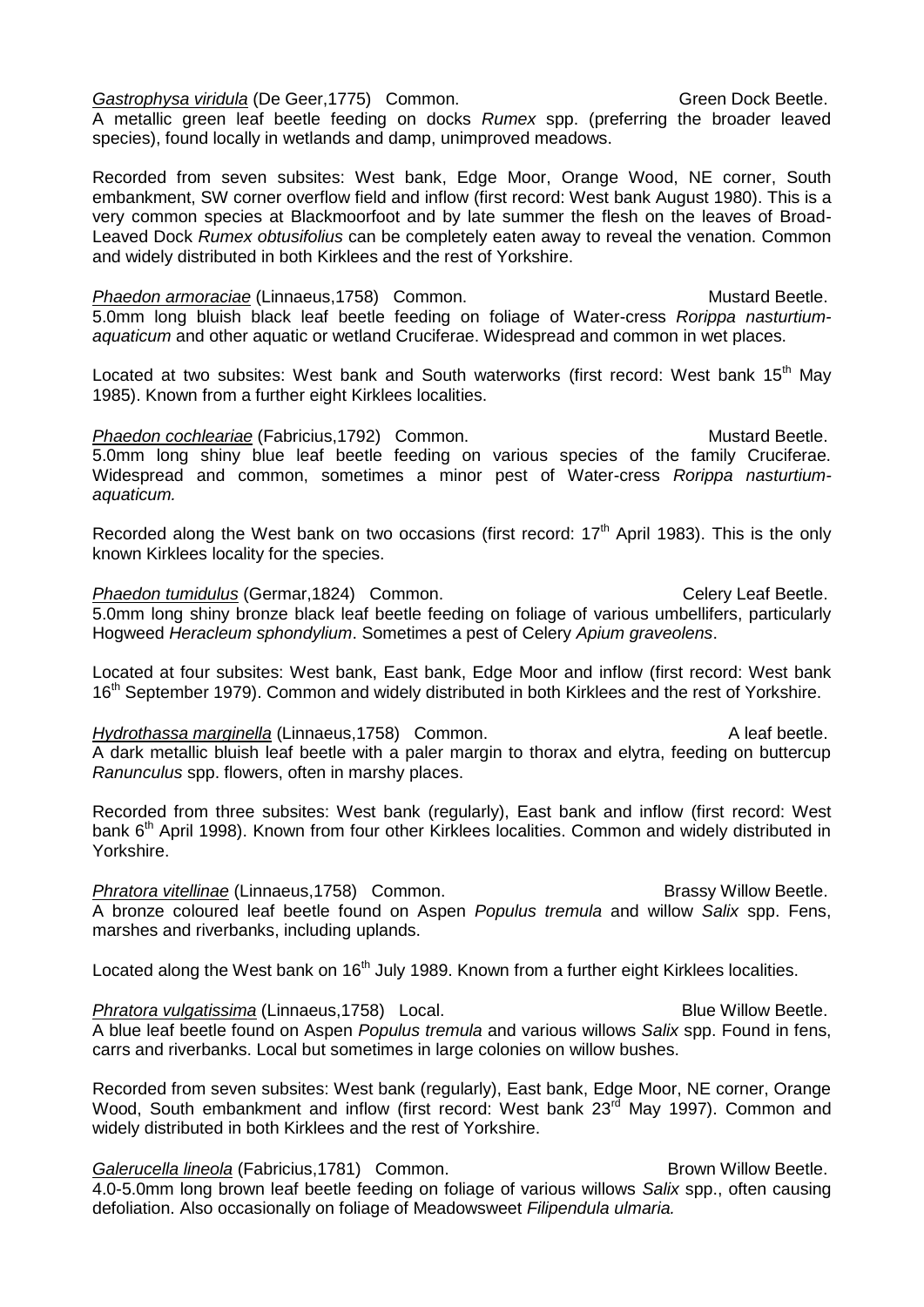Located along the West bank on five occasions (first record:  $11<sup>th</sup>$  July 1983). Known from one other Kirklees locality.

Galerucella nymphaeae (Linnaeus, 1758) Local. Water-lily Leaf Beetle. Leaf beetle feeding on floating leaves of water lilies *Nymphaea* spp. and Amphibious Bistort *Persicaria amphibia*. Southern species, very local in the north.

Recorded along the West bank on two occasions (first record: 1<sup>st</sup> September 1991). Known from one other Kirklees locality.

**Galerucella sagittariae** (Gyllenhal,1813) Local. Calerucella sagittariae (Gyllenhal,1813) Local. 6.0mm long brown leaf beetle feeding on foliage of various aquatic plants. Widespread but local.

Located along the West bank on two occasions (first record:  $8<sup>th</sup>$  October 1979). Known from a further seven Kirklees localities.

*Lochmaea caprea* (Linnaeus,1758) Common. Willow Leaf Beetle. 5.0mm long greyish yellow leaf beetle feeding on the foliage of various willows *Salix* spp. Very common in wet places, sometimes causing extensive defoliation.

Recorded from seven subsites: West bank, East bank, Jubilee Quarries, Edge Moor, South embankment, South waterworks and inflow (first record: West bank 13<sup>th</sup> May 1998). Known from a further four Kirklees localities.

Lochmaea crataegi (Forster, 1771) Common. **Example 20 Franch Hawthorn Leaf Beetle.** 5.0mm long dull red leaf beetle living on hawthorn *Crataegus* spp. foliage. Adults in May and June.

Beaten from Hawthorn *Crataegus monogyna* blossom along the West bank on 19<sup>th</sup> May 1992. Known from a further four Kirklees localities.

Lochmaea suturalis (Thomson, C.G., 1866) Common. **Example 20 Footballs** Heather Beetle. 5.0mm long blackish brown leaf beetle feeding on foliage of Heather *Calluna vulgaris*, sometimes causing extensive defoliation and even death of heather plants. Regarded as particularly damaging on grouse moors, and partially controlled by heather burning cycle. Very common just about anywhere heather grows.

Recorded from seven subsites: West bank, East bank, Edge Moor, Jubilee Quarries, Orange Wood, South embankment and inflow (first record: West bank 15<sup>th</sup> May 1985). Common and widely distributed in both Kirklees and the rest of Yorkshire.

## **Luperus longicornis (Fabricius, 1781) Common.** A leaf beetle. 7.0mm long shiny black leaf beetle with yellow legs and exceptionally long antennae. Found commonly on young birch *Betula* spp. throughout Great Britain.

A single dead specimen in a puddle on the South embankment on  $22<sup>nd</sup>$  July 2012 remains the only known Kirklees locality for the species.

**Sermylassa halensis (Linnaeus, 1767)** Local. A leaf beetle. Metallic green and orange leaf beetle feeding on bedstraw *Galium* spp. in sandy places - heaths and dunes. Widespread but local, more so in the north.

Located on Edge Moor on three occasions (first record: 20<sup>th</sup> September 2008). Known from two other Kirklees localities.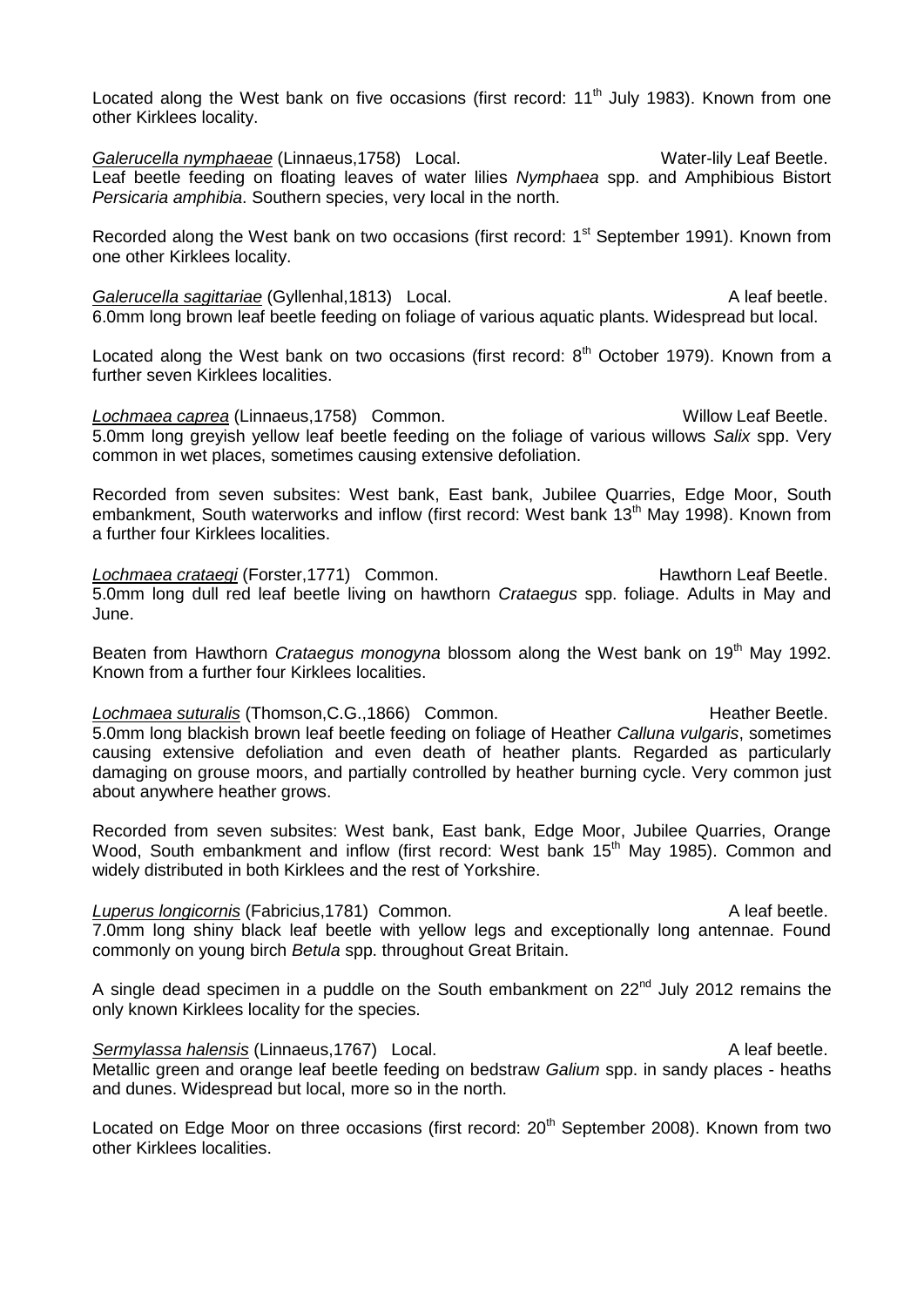*Phyllotreta nigripes* (Fabricius,1775) Common. Turnip Flea Beetle. 2.0-2.6mm long bronze-black flea beetle feeding on various members of the Cruciferae and hence, occasionally, a pest.

Recorded from a garden near the Bull's Head public house on  $29<sup>th</sup>$  May 2000. Known to occur at one other Kirklees locality.

*Phyllotreta tetrastigma* (Comolli,1837) Local. A leaf beetle. 1.5-2.0mm long black and yellow flea beetle on Water-cress *Rorippa nasturtium-aquaticum* and other Cruciferae in marshy places. Widespread but very local.

Located along the West bank on two occasions (first record: 1<sup>st</sup> April 2000). Known from ten other Kirklees localities.

**Phyllotreta undulata Kutschera,1860 Common.** Small Turnip Flea Beetle. Small black and yellow flea beetle feeding on leaves of various crucifers, including cultivated brassicas. Major pest of seedlings of these.

Recorded from two subsites: West bank and South embankment (first record: West bank 15<sup>th</sup> May 1985). Widely distributed in Kirklees.

**Phyllotreta vittula** (Redtenbacher, 1849) Local. Barley Flea Beetle. Small black and yellow flea beetle. Widespread but local in England and Scotland. Foodplant uncertain.

Specimens located along the West bank on 25<sup>th</sup> June 2001 remain the only record for Kirklees.

Aphthona euphorbiae (Schrank,1781) Local. Large Flax Flea Beetle. Flea beetle usually described as feeding on spurge *Euphorbia* spp. but also found in absence of the plant. Known to feed on Linaceae and Chenopodiaceae in Europe. Local in southern England, rarer in the north. There are occasional population increases.

Recorded from five subsites: West bank, East bank, Jubilee Quarries, Orange Wood and South embankment (first record: East bank 1<sup>st</sup> October 1999). Widely distributed in both Kirklees and the rest of Yorkshire.

*Longitarsus exoletus* (Linnaeus, 1758) Local. A leaf beetle. A brownish flea beetle, 2.5-3.0mm long, associated primarily with Viper's-bugloss *Echium vulgare*, but also Hound's-tongue *Cynoglossum officinale*, Common Gromwell *Lithospermum officinale* and Purple Gromwell *Lithospermum purpureocaeruleum*. Widely distributed but local.

Located on Russian Comfrey *Symphytum officinale x asperum* at Edge Moor Farm on 24<sup>th</sup> August 2008. Known from one other Kirklees locality.

**Longitarsus luridus** (Scopoli, 1763) Common. A leaf beetle. 1.5mm long flea beetle. Variable in coloration, from yellow to brown to black, sometimes bicoloured. Probably polyphagous.

Recorded from four subsites: West bank, East bank, Orange Wood and South waterworks (first record: Orange Wood 3<sup>rd</sup> May 1981). Widely distributed in Kirklees. Common and widespread in Yorkshire.

*Longitarsus parvulus* (Paykull,1799) Na. Flax Flea Beetle.

Very local flea beetle. Has been recorded feeding on Perennial Flax *Linum perenne*, but possibly polyphagous. The species has recently undergone a range expansion and is now commoner than formerly.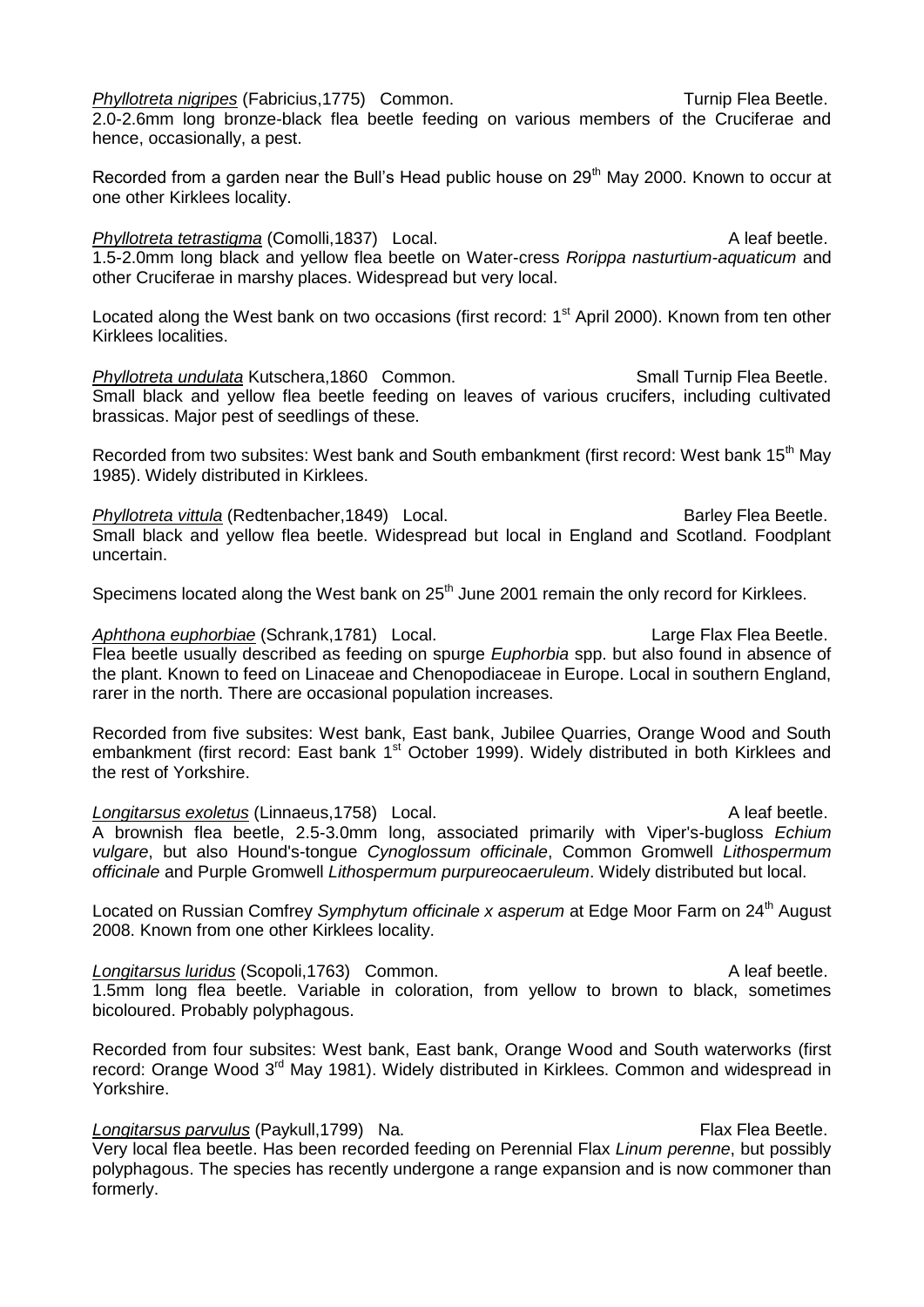Located at three subsites: West bank, East bank and South embankment (first record: West bank 4<sup>th</sup> May 1998). Known to occur at two other Kirklees localities.

**Longitarsus suturellus** (Duftschmid,1825) Common. A leaf beetle. Recorded from two subsites: East bank and South embankment (first record: both subsites 2<sup>nd</sup> July 2001). Common and widely distributed in both Kirklees and the rest of Yorkshire.

Altica lythri Aube,1843 Common. A leaf beetle. 5.0mm long bright metallic blue flea beetle feeding on willowherb *Epilobium* spp. and other members of the Onagraceae, in particular Enchanter's-nightshade *Circaea lutetiana*. Widely distributed and generally common.

Located at nine subsites: West bank, East bank, Edge Moor, NE corner, Jubilee Quarries, South plantation, South embankment, South waterworks and inflow (first record: West bank 10<sup>th</sup> June 1997). Widely distributed in Kirklees. Common and widespread in Yorkshire.

Altica palustris Weise, 1888 Common. A leaf beetle. Specimens located along the West bank on 15<sup>th</sup> May 1985 remain the only Kirklees record.

*Neocrepidodera ferruginea* (Scopoli,1763) Common. A leaf beetle. 3.0-4.0mm long reddish flea beetle feeding on foliage of thistles *Cirsium* spp.

Recorded from three subsites: East bank, Edge Moor and South waterworks (first record: East bank 14<sup>th</sup> May 1983). Widely distributed in Kirklees. Common and widespread in Yorkshire.

*Neocrepidodera transversa* (Marsham,1802) Common. A leaf beetle. 4.0-5.0mm long reddish flea beetle feeding on foliage of thistles *Cirsium* spp.

Recorded from two subsites: West bank and East bank (first record: West bank 1<sup>st</sup> July 1989). Widely distributed in Kirklees. Common and widespread in Yorkshire.

**Crepidodera aurata** (Marsham,1802) Common. Willow Flea Beetle. A small flea beetle, about 3.0mm long, usually bicoloured in metallic green and reddish. Widely distributed and generally common, feeding on willows and sallows *Salix* spp.

Specimens located along the West bank on  $3<sup>rd</sup>$  August 1981 remain the only record for Kirklees.

**Crepidodera fulvicornis (Fabricius,1793)** Common. A leaf beetle. 3.0mm long very brightly metallic flea beetle (green, gold, red, blue or coppery), feeding on the foliage of various willow *Salix* spp.

Recorded from three subsites: West bank, Edge Moor and Jubilee Quarries (first record: West bank 15<sup>th</sup> May 1985). Common and widely distributed in both Kirklees and the rest of Yorkshire.

**Chaetocnema concinna** (Marsham, 1802) Common. **Beet Flea Beetle.** Beet Flea Beetle. A small, dark bronze flea beetle which is widely distributed and generally common. The adult lives for about a year, overwinters and in spring flies to new breeding grounds. The eggs are laid in or on the soil close to the foodplants during May and June. The larva often feeds on the roots of knotgrasses *Polygonum* spp. though it may also be a pest of Beet *Beta vulgaris*. When fully fed it pupates in the soil and within two or three weeks emerges and begins to feed on the plant leaves.

Recorded from four subsites: West bank, South embankment, South waterworks and inflow (first record: West bank 5<sup>th</sup> June 1980). The Kirklees status is uncertain due to recent splitting (Booth & Owen, 1997) although it is probably common. The other species, *Chaetocnema picipes,* would appear to have a southern distribution and has not been recorded from Yorkshire (YNU database, 2009).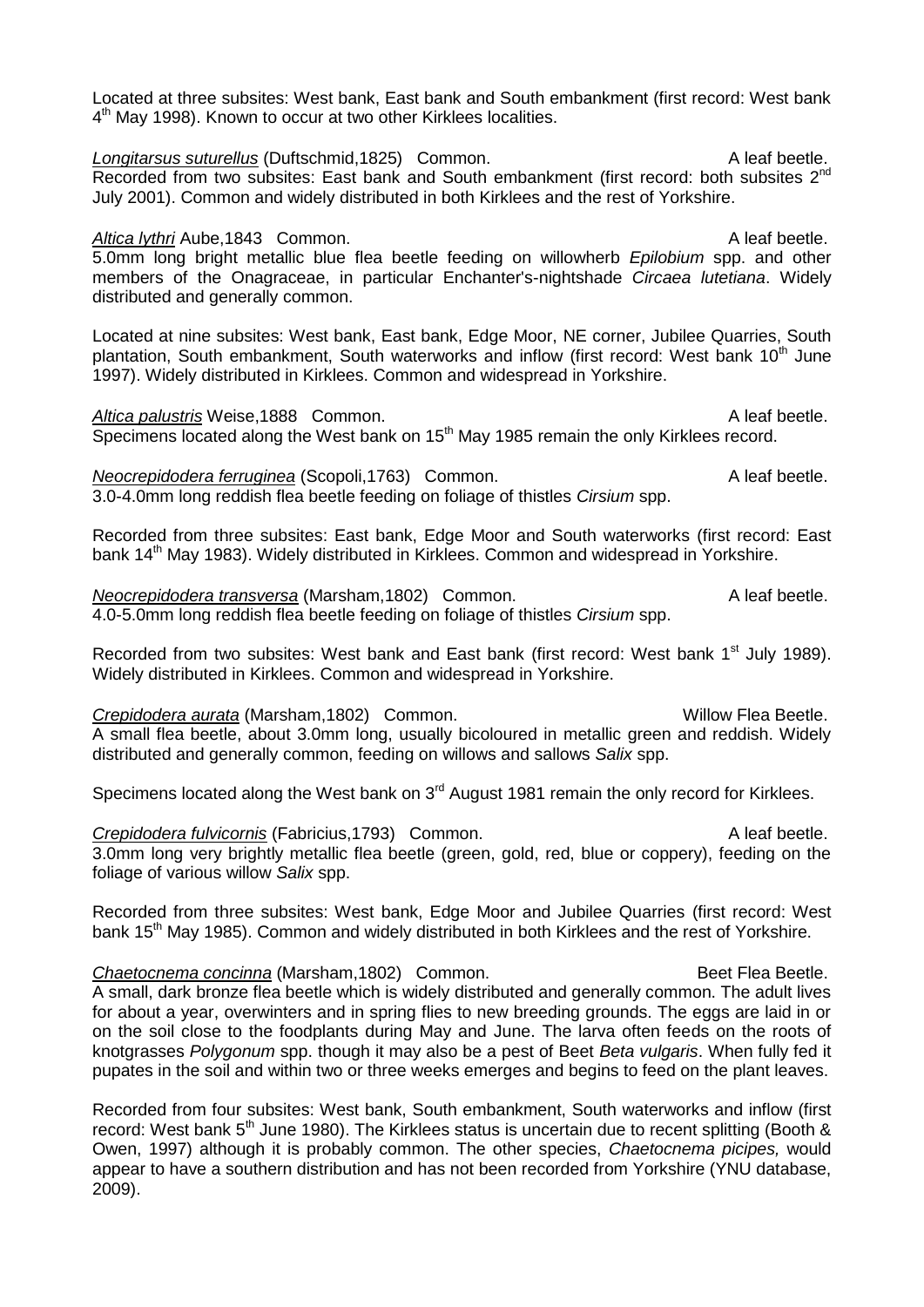## **Chaetocnema hortensis (Fourcroy, 1785)** Common. Chaetocnema A leaf beetle.

A small black flea beetle with a bronze reflection, 1.5-2.3mm long. Larvae and adults are polyphagous on grasses.

Located at two subsites: West bank and South embankment (first record: West bank  $7<sup>th</sup>$  July 1998). Known from a further six Kirklees localities.

**Sphaeroderma testaceum** (Fabricius, 1775) Common. A leaf beetle. 3.5-4.0mm hemispherical red flea beetle feeding on foliage of thistles *Cirsium* spp. Locally common throughout Great Britain.

Recorded from three subsites: West bank, Edge Moor and South waterworks (first record: West bank 4<sup>th</sup> June 2003). Known from one other Kirklees locality.

**Psylliodes napi** (Fabricius,1793) Common. A leaf beetle. 2.0-3.3mm long blue-black flea beetle feeding on various Cruciferae, including cultivated species. Generally common throughout Britain, sometimes a pest.

Located along the West bank on four occasions (first record:  $6<sup>th</sup>$  June 1984). Widely distributed in Kirklees.

**Psylliodes laticollis Kutschera,1860 Local.** A leaf beetle. A flea beetle which feeds on Water-cress *Rorippa nasturtium-aquaticum* and Garlic Mustard *Alliaria petiolata.*

Found on Garlic Mustard along the West bank on 16<sup>th</sup> April 1994. Known from one other Kirklees locality.

**Cassida flaveola Thunberg, 1794** Local. Cassida flaveola Thunberg, 1794 Local. Small dull yellow tortoise beetle feeding on chickweed *Stellaria* spp. in meadows and marshes. Throughout southern and midland England and Wales, becoming more local in the north.

Recorded from three subsites: West bank, East bank and South waterworks (first record: West bank 6<sup>th</sup> September 1981). Widely distributed in Kirklees.

**Cassida rubiginosa** Muller, O.F., 1776 Common. Thistle Tortoise Beetle. 5.0-6.0mm long dull green tortoise beetle feeding on foliage of thistle *Cirsium* spp. and burdock *Arctium* spp. Very common, the adults often on umbelliferous flowers.

Located at four subsites: Edge Moor, Jubilee Quarries, South embankment and North bank road (first record: North bank road  $16<sup>th</sup>$  April 2003). Known from a further seven Kirklees localities.

# **ATTELABIDAE**

Attelabus nitens (Scopoli,1763) Local. **Attelabus nitens** (Scopoli,1763) Local. 4.0-6.0mm long conspicuous, bright red primitive weevil which causes very characteristic leaf rolls on oak *Quercus* spp. Widespread but local.

Several leaf-rolls on oak along the periphery of Edge Moor on 25<sup>th</sup> June 2010 revealed the presence of this species – no adults were seen. Known from three other Kirklees localities.

## **APIONIDAE**

A family with a very characteristic appearance, most members of which are only to be found in association with their specific food-plant.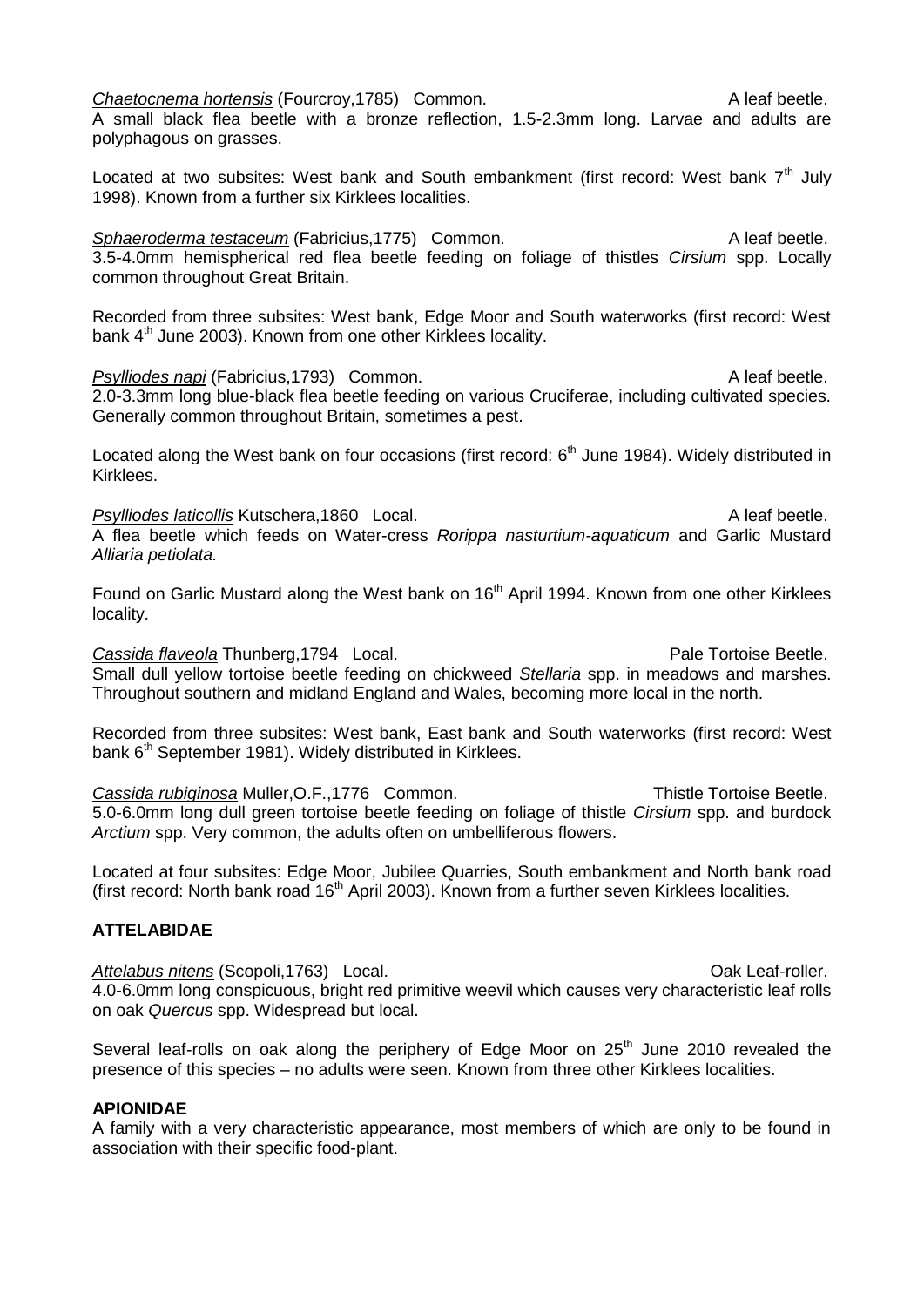**Ceratapion gibbirostre (Gyllenhal, 1813)** Common. Common and the seed weevil. 2.0-2.9mm long bluish black 'seed' weevil on various species of thistles *Cirsium/Carduus* spp. Larvae bore in the stems. Widespread and very common.

Recorded from three subsites: West bank, Edge Moor and South waterworks (first record: West bank 15<sup>th</sup> May 1985). Known from a further eight Kirklees localities.

# **Exapion fuscirostre** (Fabricius, 1775) Local. A seed weevil.

Small (2.4-3.0mm) 'seed' weevil feeding exclusively on Broom *Cytisus scoparius* with the larvae developing in the pods. Widespread but somewhat local in south-eastern England, apparently absent from the north and Wales.

Specimens located on Broom on Edge Moor on 29<sup>th</sup> May 2009 and 22<sup>nd</sup> May 2012 constitute the only Kirklees records.

# **Exapion ulicis** (Forster, 1771) Common. Common Conselled and Corse Weevil.

On Gorse *Ulex europaeus* and probably other *Ulex* species. Larvae in the pods.

Recorded from two subsites: Edge Moor (on Broom *Cytisus scoparius*) and East bank (first record: East bank 19<sup>th</sup> June 1989). Known from a further eleven Kirklees localities.

## **Protapion apricans (Herbst, 1797) Common.** Change of Clover Seed Weevil.

1.8-2.9mm long black 'seed' weevil with yellow legs. Larvae develop in seed heads of red clovers - various *Trifolium* spp. Very common, sometimes a pest where fodder crops are being grown for seed.

Located at seven subsites: East bank, Edge Moor, NE corner, Jubilee Quarries, Orange Wood, South embankment and South waterworks (first record: Orange Wood  $3<sup>rd</sup>$  July 1999). Widely distributed in Kirklees. Common and widespread in Yorkshire.

**Protapion assimile** (Kirby,1808) Common. Clover Seed Weevil. Small (1.8-2.9mm) black 'seed' weevil living on clovers *Trifolium* spp. Locally common in grassland, waste places etc.

Recorded from eight subsites: East bank, Edge Moor, Jubilee Quarries, NE corner, Orange Wood, South embankment, South waterworks and inflow (first record: East bank 1<sup>st</sup> May 2001). Widely distributed in Kirklees. Common and widespread in Yorkshire.

*Protapion fulvipes* (Geoffroy in Fourcroy,1785) Common. White Clover Seed Weevil. A small (1.8-2.2mm) black 'seed' weevil with reddish-yellow legs, feeding on clovers *Trifolium* spp.

Located at eight subsites: West bank, East bank, Edge Moor, Jubilee Quarries, Orange Wood, South embankment, South waterworks and South plantation (first record: Orange Wood 31<sup>st</sup> August 1994). Common and widely distributed in both Kirklees and the rest of Yorkshire.

**Protapion nigritarse (Kirby, 1808)** Common. A seed weevil. Biology not well studied in Britain, but on the Continent restricted to small yellow-flowered clovers *Trifolium* spp. Larvae in the flowerheads.

Swept from vegetation at the South waterworks on  $8<sup>th</sup>$  August 2009. Known from two other Kirklees localities.

**Protapion trifolii (Linnaeus, 1768)** Common. Clover Seed Weevil. In grasslands, hedgerows and waste places. On Red Clover *Trifolium pratense* and Zigzag Clover *Trifolium medium* but not (on the Continent, at least) on White Clover *Trifolium repens* or Alsike Clover *Trifolium hybridum*; larvae in the flowerheads.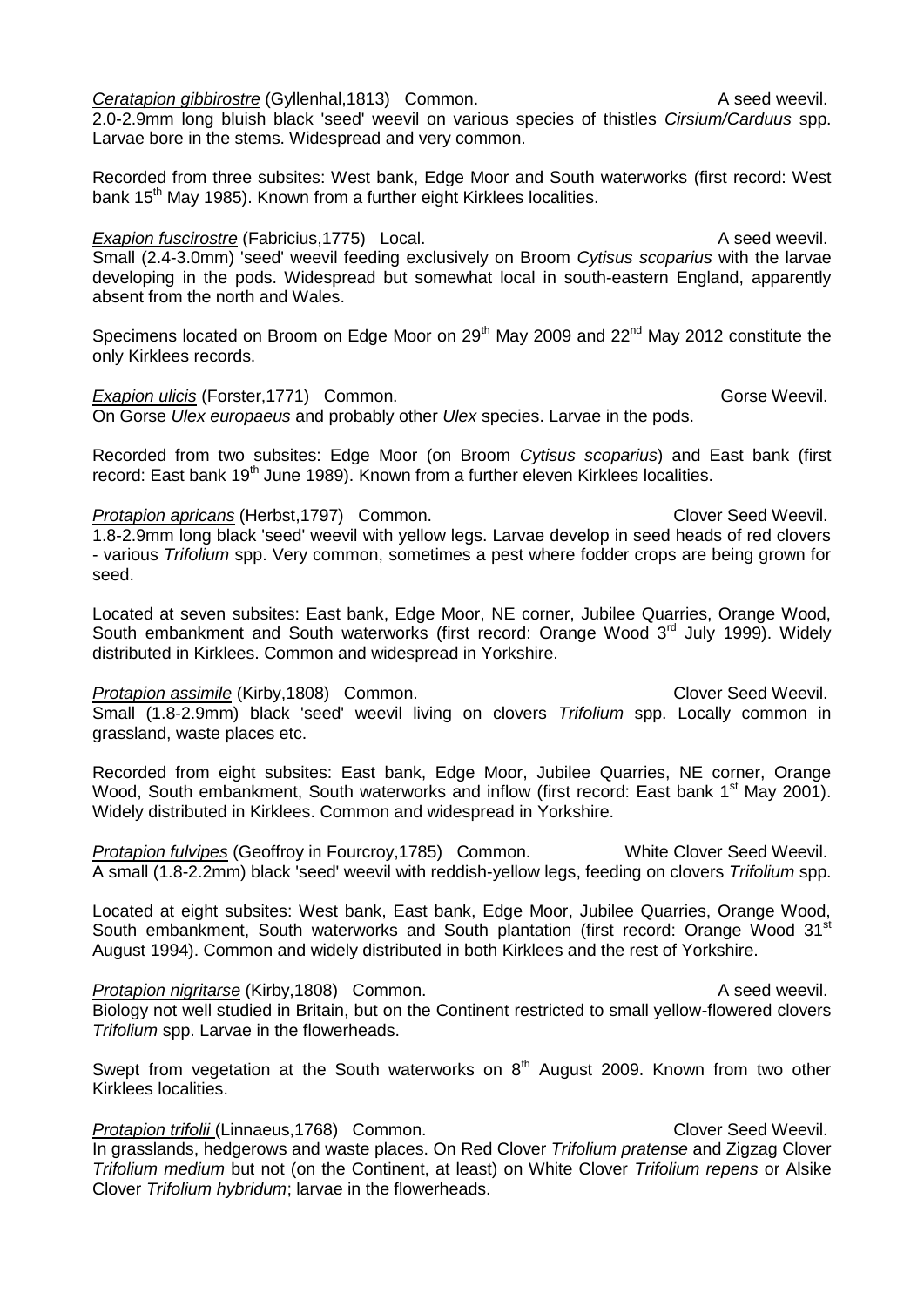Located at five subsites: Edge Moor, Jubilee Quarries, Orange Wood, South waterworks and South embankment (first record: Edge Moor 14<sup>th</sup> June 2008). Known from one other Kirklees locality.

**Perapion curtirostre (Germar, 1817)** Common. A seed weevil. On a wide variety of dock *Rumex* spp., including members from each of the subgenera: *Rumex*  sen. str., *Acetosa* and *Acetosella.*

Recorded from five subsites: West bank, East bank, Jubilee Quarries, Edge Moor and South waterworks (first record: West bank 10<sup>th</sup> October 1992). Common and widely distributed in both Kirklees and the rest of Yorkshire.

*Perapion hydrolapathi* (Marsham,1802) Common. A seed weevil. 2.8-3.1mm long blue-black orthocerous 'seed' weevil. Larvae mine the stems of the larger species of dock *Rumex* spp.

Located at two subsites: West bank (in flood refuse) and South waterworks (first record: West bank 25<sup>th</sup> June 2001. Widely distributed in Kirklees.

#### *Perapion marchicum* (Herbst,1797) Local. A seed weevil.

1.6-2.3mm long blue-black 'seed' weevil, developing in the stems of the larger dock/sorrel *Rumex*  species. Widespread but local.

A single specimen was located at the South waterworks on  $28<sup>th</sup>$  June 2010. Known from a further three Kirklees localities.

#### *Perapion violaceum* (Kirby,1808) Common. A seed weevil.

2.6-3.5mm long greenish blue 'seed' weevil developing in stem mines in Broad-leaved Dock *Rumex obtusifolius* and other *Rumex* species.

Recorded from five subsites: West bank, Edge Moor, NE corner, South waterworks and inflow (first record: West bank  $16<sup>th</sup>$  April 1998). Widely distributed in Kirklees.

## Apion frumentarium (Linnaeus, 1758) Common. A seed weevil.

3.6-4.4mm long blood red 'seed' weevil. Larvae develop in stem mines in the large species of docks *Rumex* spp. (Broad-leaved Dock *Rumex obtusifolius*, Curled Dock *Rumex crispus*, Water Dock *Rumex hydrolapathum* etc). There is considerable taxonomic confusion in this species group. This species was previously known as *Apion miniatum*, whilst *Apion haematodes* was known as *Apion frumentarium*, therefore considerable caution is necessary in interpreting older records.

Located at two subsites: West bank and South waterworks (first record: West bank 17<sup>th</sup> August 1990). Known from a further nine Kirklees localities.

Apion haematodes Kirby,1808 Common. A seed weevil. Tiny (2.1-2.8mm) red 'seed' weevil feeding in stems of Sheep's Sorrel *Rumex acetosella,* in sandy places. Locally common in the right habitat. There is considerable confusion in this species group, this species was previously known as *Apion frumentarium*, whilst the species previously known as *Apion frumentarium* is now known as *Apion miniatum*. Considerable caution is therefore required in interpreting older records.

Recorded along the West bank on 7<sup>th</sup> June 1985. Known from a further eight Kirklees localities.

**Catapion pubescens** (Kirby, 1811) Notable/Nb. A seed weevil. A widely distributed but very local 'seed' weevil. Associated with clover *Trifolium* spp. on the Continent, but repeatedly found on willow *Salix* spp. in Britain.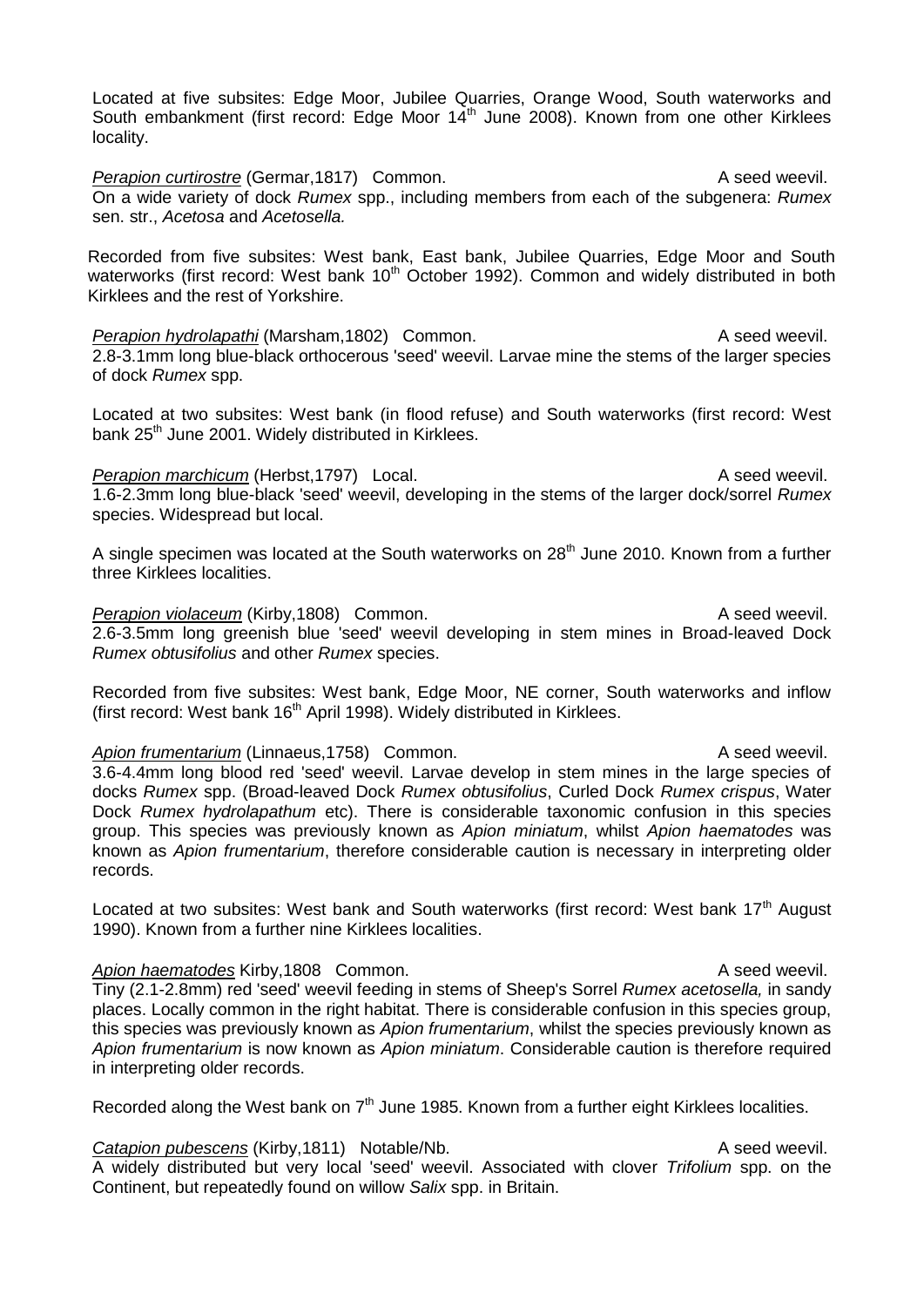Specimens from the South waterworks on 28<sup>th</sup> August 2005 remain the only record for Kirklees.

*Betulapion simile* (Kirby, 1811) Local. A seed weevil. 1.8-2.4mm long black 'seed' weevil living on birch *Betula* spp. Larvae in the female catkins. Locally common wherever birch grows.

A single beaten from Silver Birch *Betula pendula* on Edge Moor on 8<sup>th</sup> August 2010 remains the only Kirklees record.

**Stenopterapion scutellare** (Kirby, 1811) Local. A seed weevil. Found on heaths, where it feeds on Dwarf Gorse *Ulex minor* or Gorse *Ulex europaeus*, the larvae causing galls in the stem. Widespread but local in England and Wales and distinctly less common in the north.

A single located on the wall along the South embankment on  $7<sup>th</sup>$  June 2003 remains the only Kirklees record.

*Ischnopterapion loti* (Kirby,1808) Common. A seed weevil. A small (2.0-2.5mm) black 'seed' weevil, feeding on Common Bird's-foot-trefoil *Lotus corniculatus* and Narrow-leaved Bird's-foot-trefoil *Lotus glaber* in dry grassland and dunes.

Recorded from three subsites: East bank, South waterworks and South plantation (first record: East bank 26<sup>th</sup> March 1999). Widely distributed in Kirklees. Common and widespread in Yorkshire.

**Protopirapion atratulum** (Germar, 1817) Common. A seed weevil. A black 'seed' weevil, 2.2-3.1mm in length, living in the pods of Broom *Cytisus scoparius*, occasionally on Gorse *Ulex europaeus* and greenweed *Genista* spp.

Located at two subsites: Jubilee Quarries and Edge Moor (first record: Jubilee Quarries 29<sup>th</sup> June 2009). Known from one other Kirklees locality.

#### *Pirapion immune* (Kirby, 1808) Local. A seed weevil.

Probably feeds exclusively on Broom *Cytisus scoparius* in Britain and is therefore mainly found on heaths and sandy areas. Greenweeds *Genista* spp. are also possible host plants. Larvae occur in galls on the young stems. Rather local but widely distributed as far north as Elgin. Few records from Wales and midland England.

Beaten from Broom on Edge Moor on 22<sup>nd</sup> May 2012. This is the only known Kirklees locality for the species.

**Oxystoma cerdo** (Gerstacker, 1854) Notable/Nb. A seed weevil. Small (2.4-3.0mm) 'seed' weevil developing in seed pods of Tufted Vetch *Vicia cracca*. Local in northern England and south-west Scotland. Woodlands, grasslands, hedgerows. Possibly spreading.

Recorded from three subsites: Edge Moor, Jubilee Quarries and South waterworks (first record: South waterworks 24<sup>th</sup> July 2009). This is the only known locality for the species in Kirklees.

**Oxystoma subulatum** (Kirby,1808) Common. A seed weevil. A small (2.4-3.0mm) black 'seed' weevil, feeding on vetches *Lathyrus* spp., particularly Meadow Vetchling *Lathyrus pratensis*.

Located at four subsites: Edge Moor, NE corner, Jubilee Quarries and South waterworks (first record: South waterworks 3<sup>rd</sup> September 2005). Known from a further three Kirklees localities.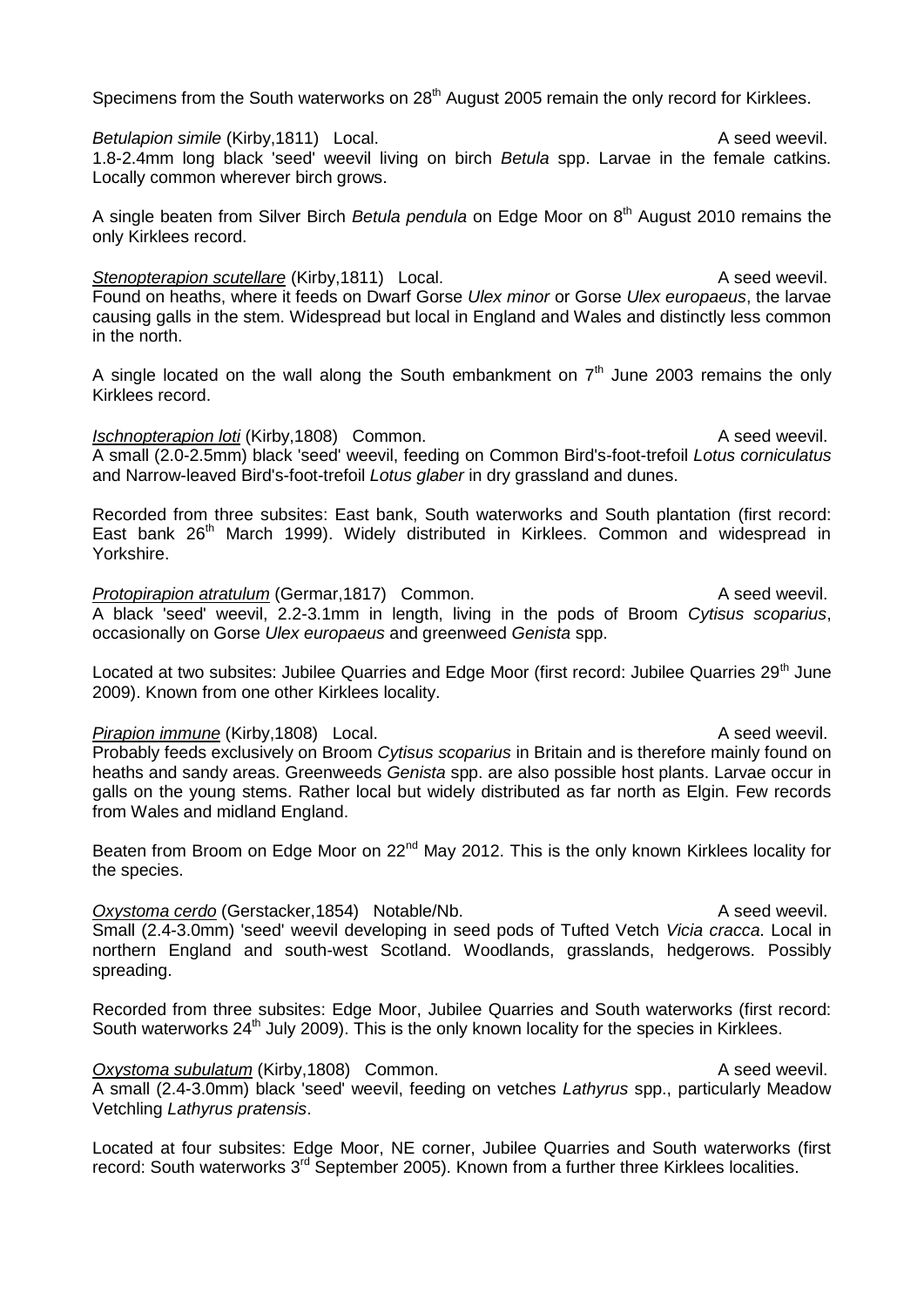#### *Eutrichapion ervi* (Kirby, 1808) Common. A seed weevil.

In waste places etc, particularly in hedgerows. Most frequently on Meadow Vetchling *Lathyrus pratensis*; also on vetches belonging to the genus *Vicia.* Larvae in the flower buds.

Recorded from four subsites: Edge Moor, NE corner, Jubilee Quarries and South waterworks (first record: South waterworks  $9<sup>th</sup>$  June 2007). Known from a further thirteen Kirklees localities.

*Eutrichapion viciae* (Paykull,1800) Common. A seed weevil. In hedgerows, roadsides etc on vetches *Vicia/Lathyrus* spp., particularly Tufted Vetch *Vicia cracca* and Meadow Vetchling *Lathyrus pratensis*.

Located at three subsites: Edge Moor, Jubilee Quarries and South waterworks (first record: Jubilee Quarries 2<sup>nd</sup> July 2001). Known from two other Kirklees localities.

## **CURCULIONIDAE**

This group contains the "broad-nosed weevils", all of which, at least at some stage in their development, are associated with plants. No part of the plant, from the roots to the seed, escapes the attention of one or more species. Most are terrestrial but some are aquatic, their larvae inhabiting the submerged parts of water plants.

Of the 64 species of Scolytinae (formerly considered a separate family, Scolytidae) which occur in Britain, the majority develop in the twigs, branches and trunks of deciduous and coniferous trees and can be serious forest pests. As well as damaging wood directly many species can also transmit plant diseases.

**Otiorhynchus ligneus** (Olivier, 1807) Common. **A** weevil. A ground-living weevil, found particularly on the coast, but also found inland in similar situations. Polyphagous, with no known feeding preferences.

A single in flood refuse along the West bank on 31<sup>st</sup> October 1986 remains the only Kirklees record.

**Otiorhynchus ovatus (Linnaeus, 1758)** Local. Strawberry Root Weevil. A slow-moving black weevil, 4.5 to 5.5mm long, found on the ground at the roots of various plants in fairly dry places. Widely distributed and generally fairly common.

A single found in Orange Wood on 19<sup>th</sup> July 1985 remains the only record for Kirklees.

**Otiorhynchus singularis** (Linnaeus, 1767) Common. The results of the Raspberry Weevil. A moderately-sized brown weevil, largely ground dwelling and polyphagous. Larvae feed on plant roots and can be a notorious pest of forest trees, fruit trees and bushes. Widely distributed and common.

Recorded from five subsites: West bank, Edge Moor, NE corner, Jubilee Quarries and Orange Wood (first record: West bank 31<sup>st</sup> October 1979). Common and widely distributed in both Kirklees and the rest of Yorkshire.

*Otiorhynchus sulcatus* (Fabricius, 1775) Common. Common. Vine Weevil. A 7.5-9.5mm long brownish black weevil. Lives in leaf litter, under stones etc, feeding on various low growing plants, probably also on detritus. Very common, sometimes a garden pest (Vine Weevil), coming into houses in the autumn to hibernate.

Located along the West bank on two occasions (first record:  $7<sup>th</sup>$  June 1989). Common and widely distributed in both Kirklees and the rest of Yorkshire.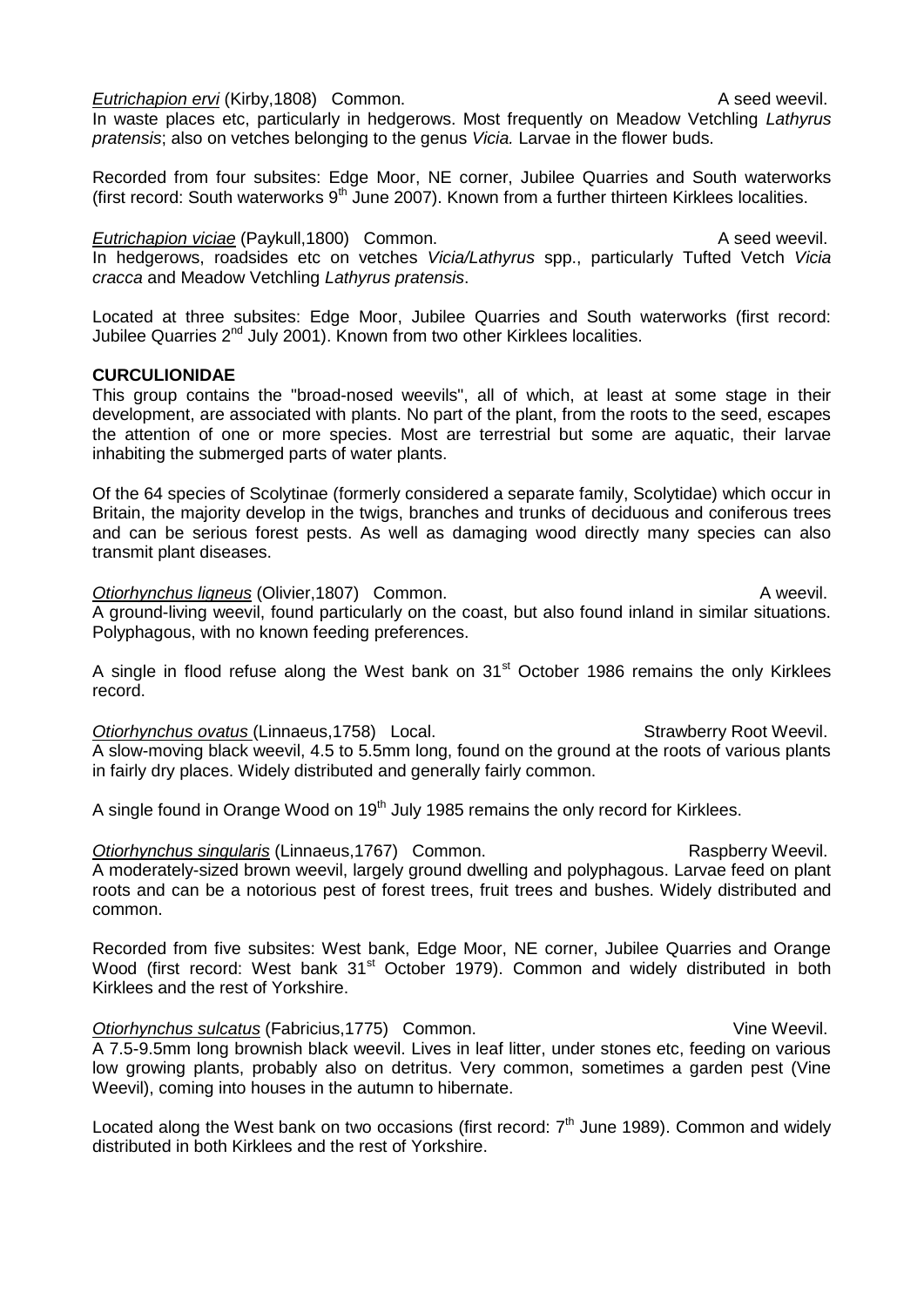*Phyllobius argentatus* (Linnaeus,1758) Common. Silver-green Leaf Weevil.

Beautiful, sparkling silver-green leaf weevil feeding on the foliage of various tree and shrub species, particularly Hazel *Corylus avellana*, oak *Quercus* spp., Beech *Fagus sylvatica*, birch *Betula* spp., willow *Salix* spp. and poplar *Populus* spp. Common on woodland edges, scrub and hedgerows.

Recorded from seven subsites: Edge Moor, Jubilee Quarries, NE corner, Orange Wood, South waterworks, South plantation and inflow (first record: Orange Wood  $4<sup>th</sup>$  June 2001). Common and widely distributed in both Kirklees and the rest of Yorkshire.

## **Phyllobius glaucus** (Scopoli,1763) Common. A weevil.

On a wide variety of broad-leaved trees and shrubs, in many places showing a preference for Alder *Alnus glutinosa*, but also on birch *Betula* spp., oak *Quercus* spp., Hazel *Corylus avellana*, willow *Salix* spp., hawthorn *Crataegus* spp., elm *Ulmus* spp, whitebeam *Sorbus* spp. and Bird Cherry *Prunus padus*.

Located at three subsites: West bank (regularly), Edge Moor and NE corner (first record: West bank July 1985). Widely distributed in Kirklees. Common and widespread in Yorkshire.

## *Phyllobius maculicornis* Germar, 1824 Local. Compared the control of Green Leaf Weevil.

Fairly bright green weevil feeding on foliage of various trees and shrubs, particularly oak *Quercus* spp., Beech *Fagus sylvatica*, birch *Betula* spp., willow *Salix* spp. and elm *Ulmus* spp.

Recorded from four subsites: Edge Moor, Jubilee Quarries, Orange Wood and South plantation (first record: Orange Wood  $30<sup>th</sup>$  May 2001). Known from a further thirteen localities.

#### *Phyllobius oblongus* (Linnaeus, 1758) Common. Common. Brown Leaf Weevil.

3.7-5.9mm long brown and black leaf weevil, feeding on the foliage of various species of trees, including hawthorn *Crataegus* spp., Blackthorn *Prunus spinosa*, apple *Malus* spp. and willow *Salix* spp. Has been recorded as a minor pest of fruit trees. Locally common throughout Britain.

Located on Edge Moor on four occasions (first record: 30<sup>th</sup> May 2001). Widely distributed in Kirklees.

**Phyllobius pomaceus** Gyllenhal,1834 Common. A weevil. 7.5-9.0mm long green leaf beetle feeding on Stinging Nettle *Urtica dioica*, occasionally on Meadowsweet *Filipendula ulmaria* and other herbaceous vegetation. Very common wherever nettle grows.

Recorded from five subsites: West bank, Edge Moor, NE corner, Jubilee Quarries and South plantation (first record: West bank  $14<sup>th</sup>$  May 1999). Common and widely distributed in both Kirklees and the rest of Yorkshire.

**Phyllobius pyri (Linnaeus, 1758)** Common. Common Leaf Weevil. A rather small (4.7-7.5mm), golden-green leaf weevil which is very common in hedgerows, woodland and scrub. It feeds on the foliage of various trees and shrubs and also nettles *Urtica* spp., and the early stages are passed in the ground.

Located at ten subsites: West bank, East bank, Edge Moor, Jubilee Quarries, Orange Wood, NE corner, South embankment, South waterworks, South plantation and inflow (first record: West bank 15<sup>th</sup> May 1985). Common and widely distributed in both Kirklees and the rest of Yorkshire.

**Phyllobius roboretanus Gredler, 1882 Common.** Small Green Nettle Weevil. 2.6-4.5mm long bright green weevil living on the foliage of a wide variety of herbaceous vegetation in a number of grassy and open habitats.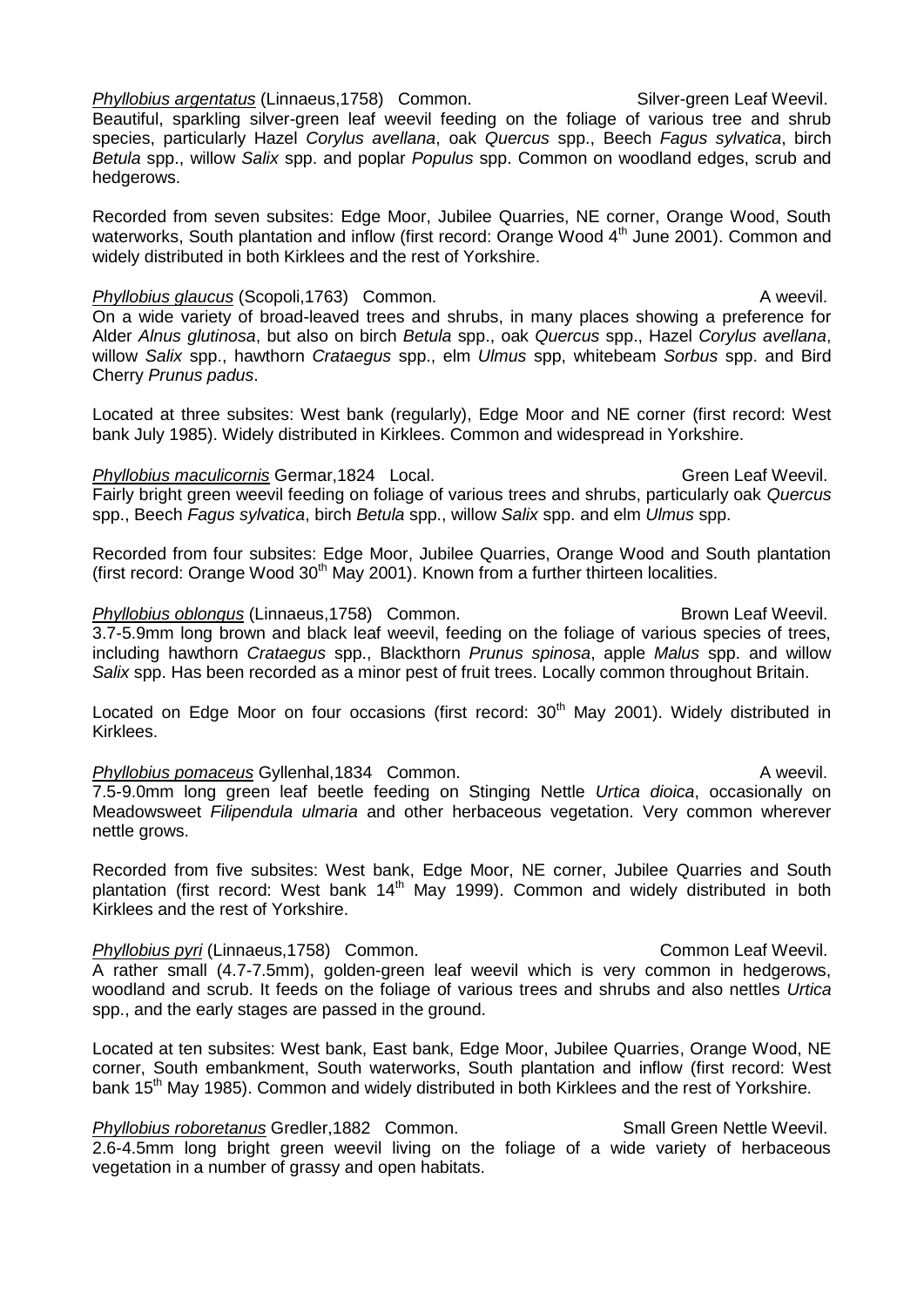Recorded from eight subsites: West bank, Edge Moor, NE corner, Jubilee Quarries, Orange Wood, South embankment, South waterworks and inflow (first record: Orange Wood 30<sup>th</sup> May 2001). Common and widely distributed in both Kirklees and the rest of Yorkshire.

*Phyllobius virideaeris* (Laicharting, 1781) Local. Chronic Christian Green Nettle Weevil. 3.7-5.0mm long bright green weevil feeding on a wide variety of herbaceous vegetation in a number of grassy and open habitats, also on shrubs and bushes.

Located at five subsites: West bank, Edge Moor, Jubilee Quarries, NE corner and South embankment (first record: West bank 6<sup>th</sup> June 1989). Widely distributed in Kirklees. Common and widespread in Yorkshire.

Barypeithes pellucidus (Boheman, 1834) Common. The example of the Hairy Spider Weevil. Small black 'spider' weevil. Lives among leaf litter on woodland floor, sometimes in dry grassland. Apparently polyphagous, possibly detritivorous. Widespread and generally common.

Recorded from three subsites: West bank, Jubilee Quarries and South embankment (first record: South embankment 7<sup>th</sup> June 2005). Widely distributed in Kirklees. Common and widespread in Yorkshire.

**Strophosoma melanogrammum (Forster, 1771) Common.** Nut Leaf Weevil. 3.9-5.9mm long dumpy brown weevil. Feeds on foliage of various trees and shrubs, particularly Hazel *Corylus avellana* and oak *Quercus* spp.

Located at three subsites: West bank, Jubilee Quarries and Orange Wood (first record: West bank 15<sup>th</sup> May 1978). Common and widely distributed in both Kirklees and the rest of Yorkshire.

#### *Neliocarus sus* (Stephens,1831) Local. And the method of the Heather Weevil.

3.6-5.2mm long blackish brown dumpy weevil feeding on foliage of Heather *Calluna vulgaris* and heaths *Erica* spp. in sandy and peaty places, more commonly on heathland than on moorland. Locally common in much of southern Britain in the right habitat.

Recorded from Edge Moor (beaten from Broom *Cytisus scoparius*) on three occasions (first record:  $7<sup>th</sup>$  April 2007). Known from a further eight Kirklees localities.

**Barynotus moerens** (Fabricius, 1793) Local. **A** weevil. A large (8.0-9.0mm) brown weevil. Probably polyphagous, but with a preference for Dog's Mercury *Mercurialis perennis*. Widespread but local, less common in the north.

Located at the South waterworks on  $10<sup>th</sup>$  May 2008. Recorded from two other Kirklees localities (one of which is pre-1950).

**Barynotus obscurus (Fabricius, 1775) Common.** Common. Ground Weevil. A large (7.1-11.0mm) weevil, covered in slightly metallic variegated brown and grey scales. Polyphagous, with no recorded feeding preferences. Found in grassy places, but chiefly grounddwelling and easily overlooked. Widely distributed and fairly common.

Recorded along the West bank on three occasions (first record:  $9<sup>th</sup>$  July 1992). Known from a further seven Kirklees localities.

*Barynotus squamosus* Germar, 1824 Notable/Nb. **A** weevil. Large (6.9-8.8mm) weevil which is nocturnal and polyphagous. A northern and western species.

Located at two subsites: West bank and East bank (first record: East bank 11<sup>th</sup> September 1991). Known from three other Kirklees localities.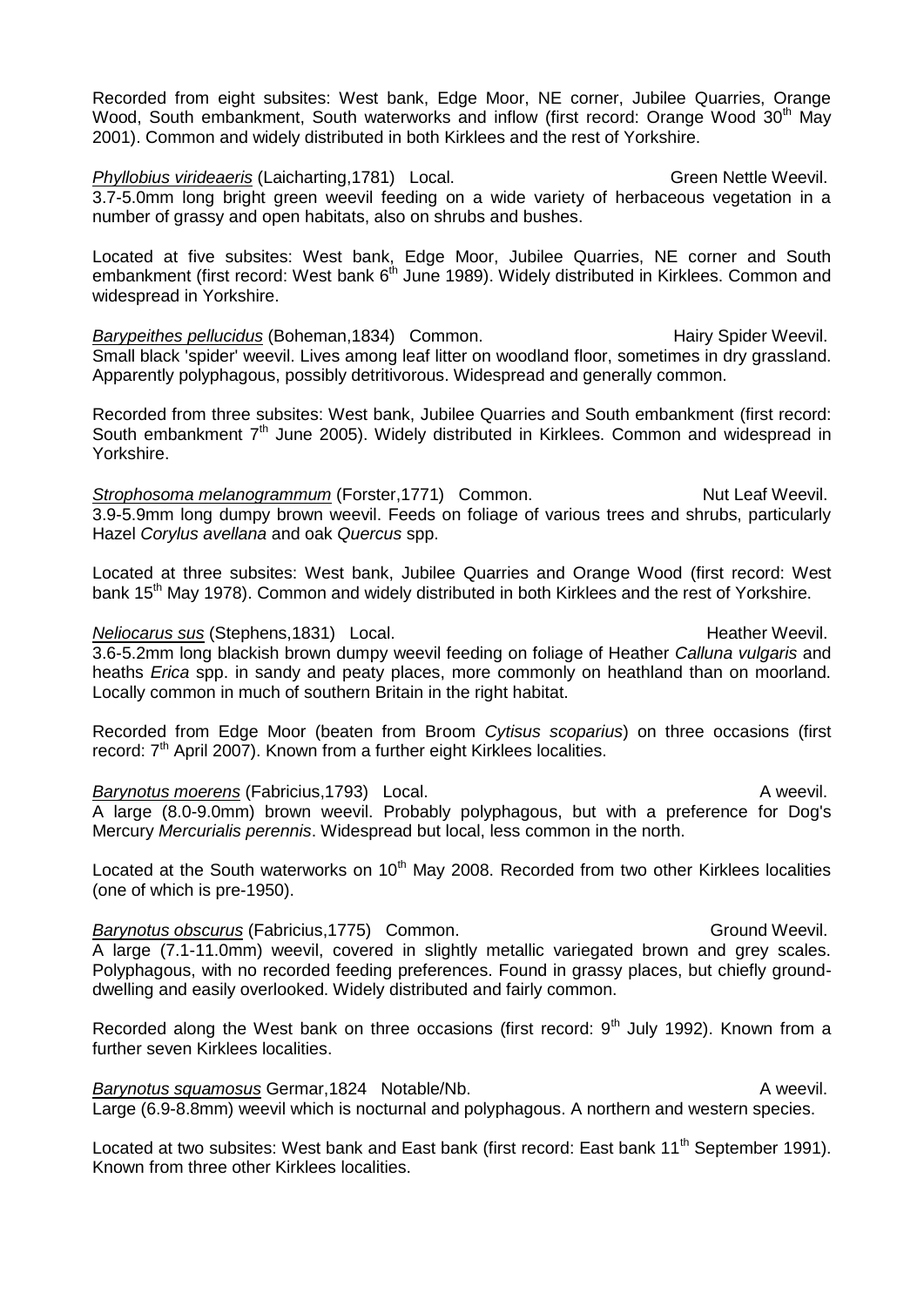# *Coelositona cambricus* (Stephens,1831) Local. A weevil.

Chiefly on Large Bird's-foot-trefoil *Lotus uliginosus* in Britain. Larval foodplant unclear, but recorded from Common Bird's-foot-trefoil *Lotus corniculatus* on the Continent. Widespread in Great Britain, mainly western where it is locally common. Very local elsewhere.

A single on the wall towards the eastern end of the South embankment on  $5<sup>th</sup>$  May 2006 remains the only Kirklees record.

## **Sitona hispidulus** (Fabricius, 1777) Common. Clover Weevil. A small weevil, 2.8-4.6mm long, covered in brownish scales, some of which are raised to give a spiky appearance. Larvae develop in the root nodules of leguminous plants, including clovers *Trifolium* spp., and adults feed on the leaves. A generally common species in dry and welldrained places.

Recorded from five subsites: West bank, East bank, South Waterworks, South embankment and South plantation (first record: East bank  $6<sup>th</sup>$  August 1985). Widely distributed in Kirklees. Common and widespread in Yorkshire.

## **Sitona lepidus Gyllenhal,1834 Common.** Common and Common and Community and Community A weevil.

A 4.3-5.7mm long weevil, covered in brownish scales. Associated with leguminous plants, including clovers *Trifolium* spp., especially Red Clover *Trifolium pratense* and White Clover *Trifolium repens*. Larvae develop in root nodules, adults feed on the leaves.

Located from five subsites: West bank, Edge Moor, South waterworks, South embankment and inflow (first record: West bank 3<sup>rd</sup> May 1981). Common and widely distributed in both Kirklees and the rest of Yorkshire.

**Sitona lineatus (Linnaeus, 1758)** Common. Common Common Pea and Bean Weevil. 3.4-5.3mm long brown weevil feeding on most species of Leguminosae mainly in grassland. Common pest in gardens of peas and beans; the characteristic feeding notches caused by adults in the leaves being familiar to gardeners.

Recorded from seven subsites: West bank, East bank, NE corner, Jubilee Quarries, South embankment, South waterworks and inflow (first record: West bank 22<sup>nd</sup> April 1985). Common and widely distributed in both Kirklees and the rest of Yorkshire.

**Sitona puncticollis** Stephens,1831 Local. **A** weevil. On clovers *Trifolium* spp., especially Red Clover *Trifolium pratense* and White Clover *Trifolium repens*. Biology unknown.

Located along the East bank on 6<sup>th</sup> August 1985. Known from one other Kirklees locality.

## **Sitona striatellus** Gyllenhal,1834 Common. **A** weevil. 2.8-4.7mm long brown weevil living on gorse *Ulex* spp. and Broom *Cytisus scoparius*, also recorded from greenweed *Genista* spp.

Recorded from two subsites: West bank and Edge Moor (beaten from Broom *Cytisus scoparius*) (first record: West bank 15<sup>th</sup> May 1985). Known from a further thirteen Kirklees localities.

# **Sitona sulcifrons** (Thunberg, 1798) Common. **A** weevil.

A small weevil, 2.6-3.9mm long, covered in brown scales. Adults feed on the leaves of clovers *Trifolium* spp., particularly Red Clover *Trifolium pratense*, though also found on Common Bird'sfoot-trefoil *Lotus corniculatus* and other Papilionaceae. Widely distributed and common.

Recorded from three subsites: Jubilee Quarries, Edge Moor and South waterworks (first record: Jubilee Quarries 24<sup>th</sup> June 2010). Known from two other Kirklees localities.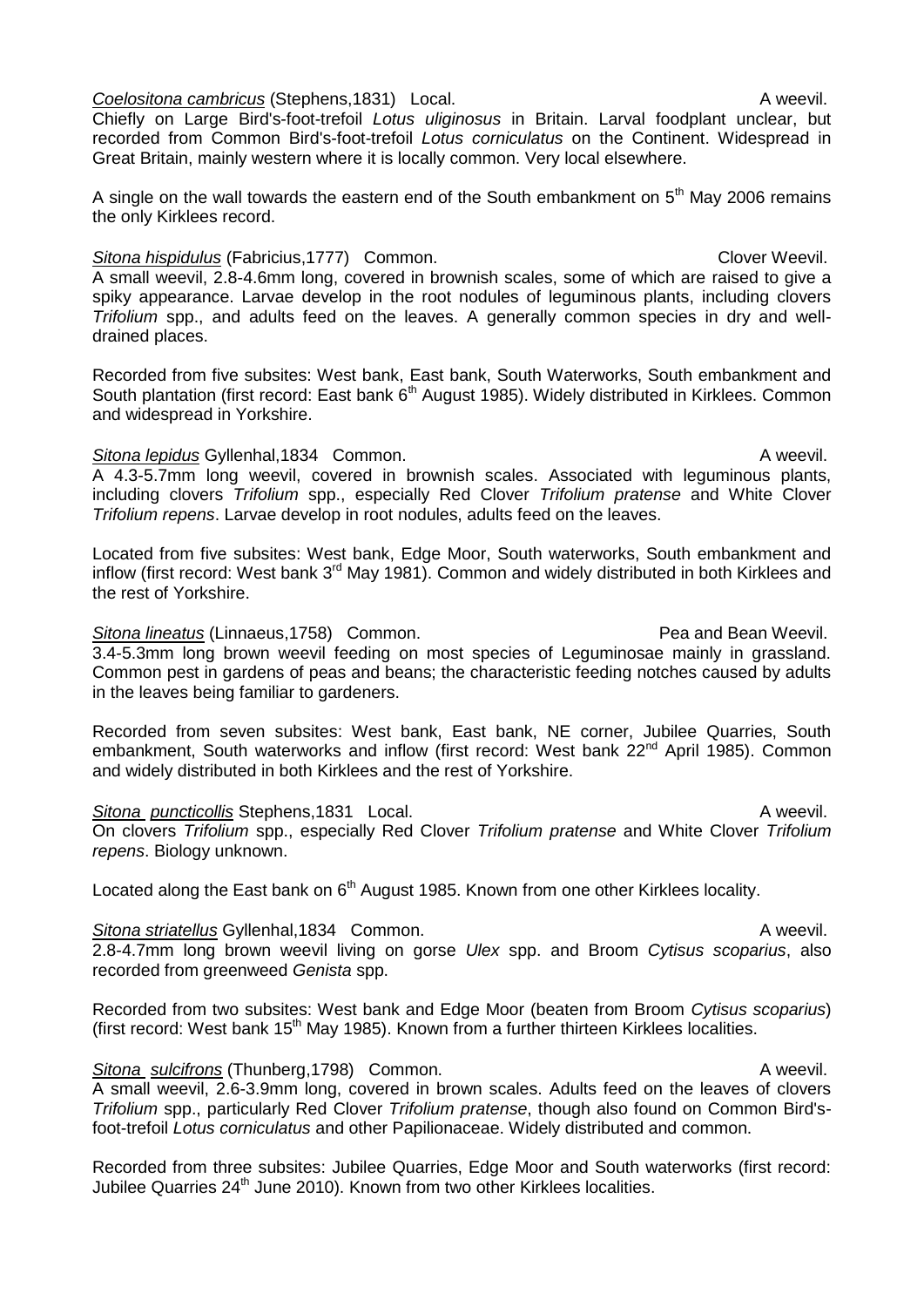**Sitona suturalis Stephens.1831 Common.** A weevil.

3.3-4.5mm long brown weevil living on various Leguminosae, especially Meadow Vetchling *Lathyrus pratensis* and Bush Vetch *Vicia sepium.*

Located at four subsites: West bank, Edge Moor, Jubilee Quarries and South waterworks (first record: West bank 4<sup>th</sup> May 1998). Widely distributed in Kirklees.

## Andrion regensteinense (Herbst, 1797) Common. A weevil.

3.0-6.0mm long greyish weevil feeding on flowers and foliage of gorse *Ulex* spp. and Broom *Cytisus scoparius*. When feeding on *Cytisus scoparius*, the larvae feed exclusively on the cells containing bacteria in the root nodules. Widespread and locally common.

Recorded from three subsites: East bank, Edge Moor (regularly on Broom) and Jubilee Quarries (first record: East bank 19<sup>th</sup> June 1989). Widely distributed in Kirklees. Common and widespread in Yorkshire.

#### *Hypera nigrirostris* (Fabricius, 1775) Common. A weevil.

A 3.3-4.1mm long greenish or reddish weevil. Feeds on a variety of clovers *Trifolium* spp., particularly Red Clover *Trifolium pratense*, but recorded from other species of *Trifolium* on the Continent.

Located at two subsites: Edge Moor and South waterworks (first record: Edge Moor 31<sup>st</sup> August 2005). Known from a further six Kirklees localities. Common and widespread in Yorkshire.

#### *Hypera zoilus* (Scopoli,1763) Common. A weevil.

A moderately large (6.8-8.5mm) weevil, patterned with dark and light brown scales. The foodplants are members of the Leguminoseae, including clovers *Trifolium* spp. Widely distributed and common.

A single on the wall along the South embankment on  $8<sup>th</sup>$  May 2012 remains the only record. Known from one other Kirklees locality. Widely distributed in Yorkshire.

## **Cionus scrophulariae (Linnaeus, 1758)** Common. The example of the scrophulariae (Linnaeus, 1758) Common.

A rather rounded weevil, 3.5-5.0mm long, patterned with white, yellowish and black pubescence. Larvae and adults feed on figworts *Scrophularia* spp., particularly Common Figwort *Scrophularia nodosa* and Water Figwort *Scrophularia auriculata*; also Balm-leaved Figwort *Scrophularia scorodonia* and a number of introduced plants: Cape Figwort *Phygelius capensis* (and cultivars), Butterfly-bush *Buddleja davidii* and Orange-ball-tree *Buddleja globosa*. Widely distributed and fairly common.

Numerous larvae were found on Common Figwort at the northern end of Jubilee Quarries on 30<sup>th</sup> June 2010. Known from a further twelve Kirklees localities.

## *Hylobius abietis* (Linnaeus, 1758)\*\* Common. And the example of the Weevil.

Large, dark brown weevil up to 15.0mm long, but variable in size. Both larvae and adult feed on the growing shoots of various conifers; mainly pine *Pinus* spp., especially Scots Pine *Pinus sylvestris* and Lodgepole Pine *Pinus contorta*, but also spruce *Picea* spp. Sometimes a serious pest in conifer plantations. Locally common in conifer plantations throughout Britain.

Located along the West bank on 14<sup>th</sup> May 2000. Known from a further nine Kirklees localities.

# **Leiosoma deflexum** (Panzer,1795) Common. A weevil.

2.4-3.0mm long shiny black weevil feeding on various Ranunculaceae, especially Wood Anemone *Anemone nemorosa* and Creeping Buttercup *Ranunculus repens*. Common in grassy, usually damp, places, throughout Britain.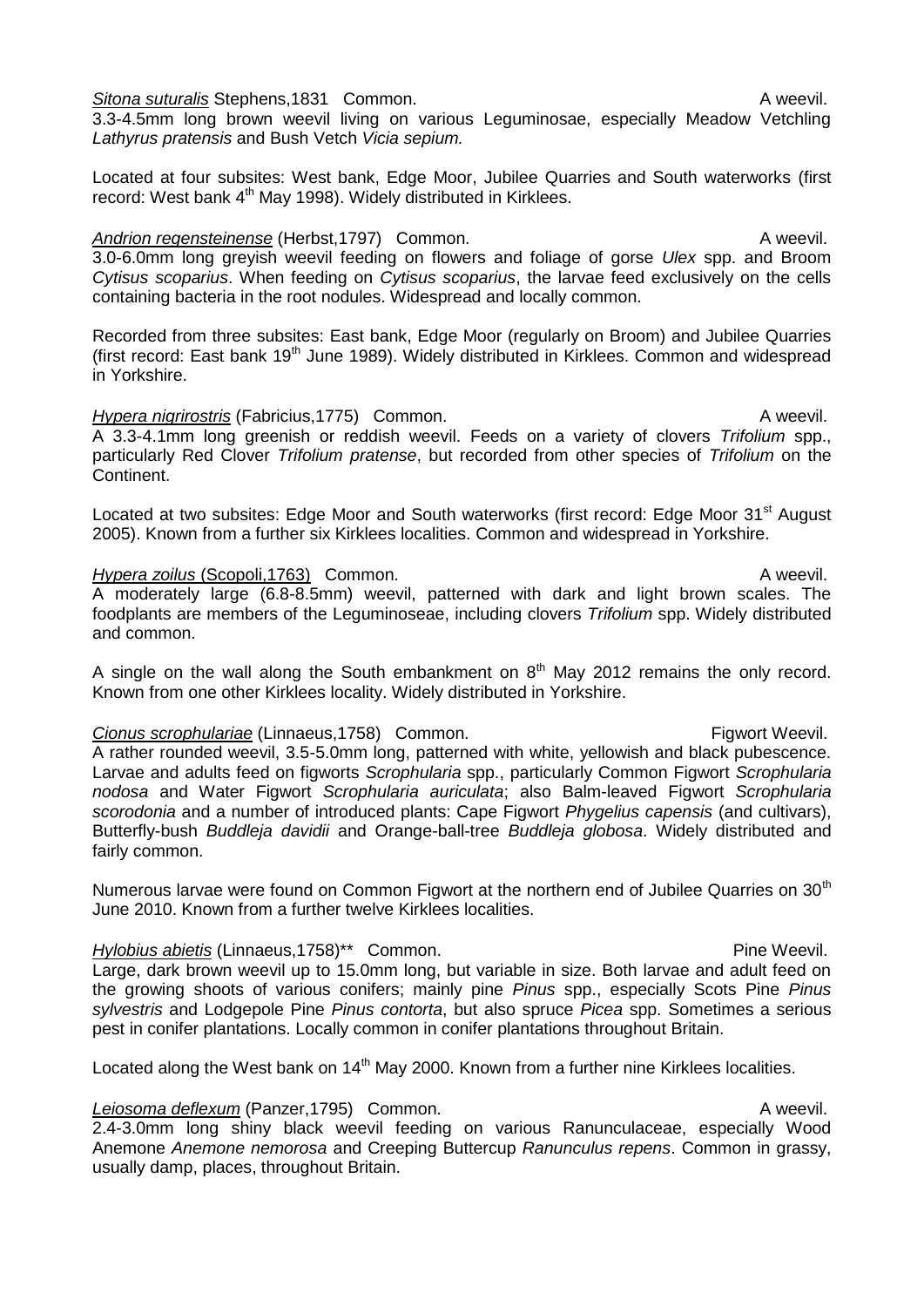Recorded from four subsites: West bank, Orange Wood, South waterworks and SW corner overflow field (first record: Orange Wood 4<sup>th</sup> July 1989). Widely distributed in Kirklees. Common and widespread in Yorkshire.

*Magdalis cerasi* (Linnaeus, 1758)\* Notable/Nb. A weevil. Larvae are woodborers in the smaller branches of hedgerow shrubs: cherry *Prunus* spp., hawthorn *Crataegus* spp., pear *Pyrus* spp. and apple *Malus* spp. Very local in woodland edge and hedgerows in southern Britain.

Found under bark in Orange Wood on 1<sup>st</sup> September 1991. Widely distributed in the southern half of Yorkshire, but only known from one other locality in Kirklees.

Euophryum confine (Broun,1881)\*n Naturalised. Wood-boring Weevil. 2.5-3.6mm long reddish, elongate wood boring weevil. Frequently met with in infestations of Cellar Fungus *Coniphora puteana*, but often causing considerable damage to furniture and house timbers on its own. Originally introduced to Britain from New Zealand, now very common indoors throughout Britain, though less frequent in dry dead wood out of doors.

Recorded from two subsites: East bank and Jubilee Quarries (first record: East bank  $7<sup>th</sup>$  August 1998). Known from a further five Kirklees localities.

## **Dorytomus taeniatus (Fabricius, 1781) Common.** A weevil. 3.0-4.5mm long dark reddish weevil on a wide variety of broad-leaved willow *Salix* spp., including Goat Willow *Salix caprea*, Grey Willow *Salix cinerea*, Eared Willow *Salix aurita* and probably many of their hybrids.

Located at three subsites: West bank, Edge Moor (beaten from Hawthorn *Crataegus monogyna*  blossom) and Jubilee Quarries (first record: West bank 28<sup>th</sup> July 1997). Widely distributed in Kirklees. Common and widespread in Yorkshire.

## *Notaris acridulus* (Linnaeus, 1758) Common. A weevil.

3.4-5.1mm long reddish black weevil living on grasses and sedges *Carex* spp., often being found in moss at base of plants. Most often in marshy places.

Recorded from two subsites: West bank (in flood refuse) and East bank (in flood refuse) (first record: both subsites  $6<sup>th</sup>$  May 1981). Widely distributed in Kirklees. Common and widespread in Yorkshire.

## **Coeliodes rana** (Fabricius, 1787) Common. **A** weevil.

2.1-2.8mm long reddish weevil living on the foliage of Sessile Oak *Quercus petraea* and Pedunculate Oak *Quercus robur*. Widespread but local.

Located at two subsites: West bank and Orange Wood (beaten from oak) (first record: Orange Wood 5<sup>th</sup> June 1989). Know from one other Kirklees locality.

*Micrelus ericae* (Gyllenhal, 1813) Common. Small Heather Weevil. A small (1.7-2.3mm) reddish weevil found on Heather *Calluna vulgaris* and heath *Erica* spp. throughout the British Isles.

Recorded from the South embankment on  $2^{nd}$  July 2001. Known from three other Kirklees localities.

*Nedyus quadrimaculatus* (Linnaeus, 1758) Common. Small Nettle Weevil. Small (2.6-3.2mm) brown and black weevil living on flowers of Stinging Nettle *Urtica dioica*; the larvae in the roots and rhizomes. Very common, just about everywhere nettles grow.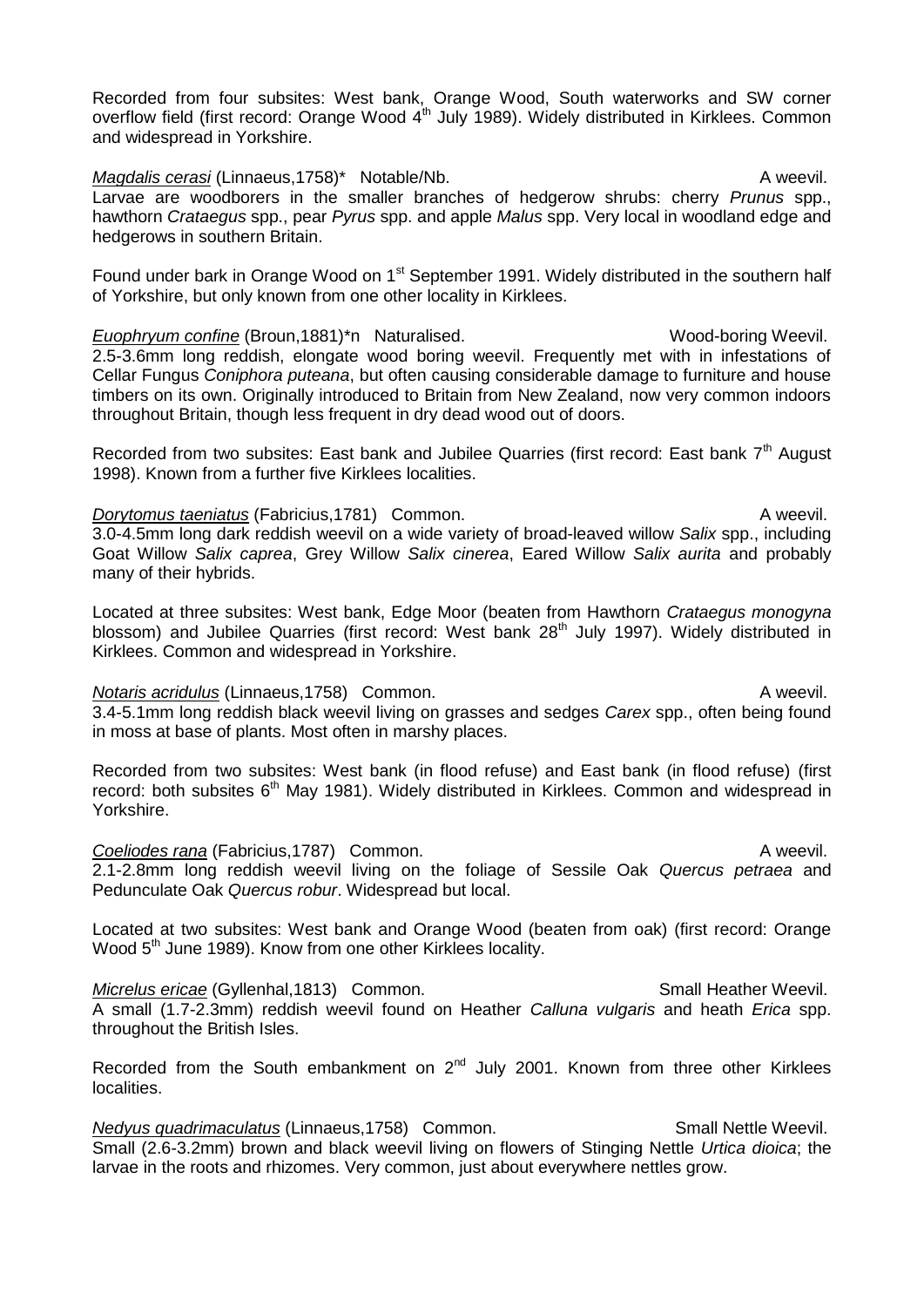Located at three subsites: West bank, Jubilee Quarries and Edge Moor (first record: West bank 1<sup>st</sup> July 1986). Common and widely distributed in both Kirklees and the rest of Yorkshire.

**Trichosirocalus troglodytes** (Fabricius, 1787) Common. A weevil. A small brownish weevil, 2.1-2.9mm long. Found on Ribwort Plantain *Plantago lanceolata* and not reported from other species in the genus; the larvae feed in the flowering stems and pupate in soil. The species is widely distributed and generally common in grassy places.

Recorded from the South embankment on two occasions (first record: 23<sup>rd</sup> April 2003). Known from three other Kirklees localities. Common and widespread in Yorkshire.

*Ceutorhynchus obstrictus* (Marsham,1802) Common. Cabbage Seed Weevil. A very small (2.0-3.0mm), rather square shaped weevil with a long proboscis. It is common and widely distributed, feeds on a very wide range of Brassicaceae, is dark with an incomplete covering of light scales and the male has a strong hook to the posterior tibia.

Located at three subsites: West bank, East bank and South waterworks (first record: East bank 2<sup>nd</sup> June 1981). Widely distributed in Kirklees.

*Ceutorhynchus contractus* (Marsham,1802) Common. Cabbage Leaf Weevil. A metallic blue or black weevil, 1.5-2.1mm long, feeding on a wide variety of Brassicaceae; the larvae make short linear mines in the leaves.

Recorded from four subsites: West bank, East bank, Edge Moor and inflow (first record: West bank 15<sup>th</sup> May 1985). Known from three other Kirklees localities.

## **Ceutorhynchus erysimi (Fabricius, 1787)** Common. Common and the servil. A very common, rather square shaped weevil with a long proboscis. It is found throughout the British Isles and feeds exclusively on Shepherd's-purse *Capsella bursa-pastoris*. It is brassy-black and the elytra are bright metallic blue, sometimes with a greenish tinge. It has some white scales underneath and the antennae, rostrum and legs are black.

Located at two subsites: West bank and Edge Moor (first record: West bank 15<sup>th</sup> Mav 1985). Widely distributed in Kirklees.

**Ceutorhynchus pallidactylus** (Marsham, 1802) Common. Cabbage Stem Weevil. 2.3-3.2mm long brown weevil. Very common on various species of Brassicaceae, both wild and cultivated, the larvae boring in the stems. Very common in many different habitats, sometimes a pest of cultivated brassicas and Oilseed Rape *Brassica napus.*

Recorded from two subsites: West bank and South waterworks (first record: West bank 1<sup>st</sup> June 1982). Common and widely distributed in both Kirklees and the rest of Yorkshire.

## *Hadroplontus litura* (Fabricius, 1775) Common. A weevil. A small (2.8-3.8mm) black and white weevil found on Creeping Thistle *Cirsium arvense*, and probably other *Cirsium* species.

Swept from vegetation at the South waterworks on  $3<sup>rd</sup>$  September 2005. Known from one other Kirklees locality.

## Parethelcus pollinarius (Forster, 1771) Common. **A methelcus** A weevil. A dark-bodied weevil with an extensive covering of reddish-yellow scales, 2.8-4.0mm long, feeding on Stinging Nettles *Urtica dioica*.

Recorded from two subsites: West bank and Edge Moor (first record: West bank  $7<sup>th</sup>$  June 2003). Common and widely distributed in both Kirklees and the rest of Yorkshire.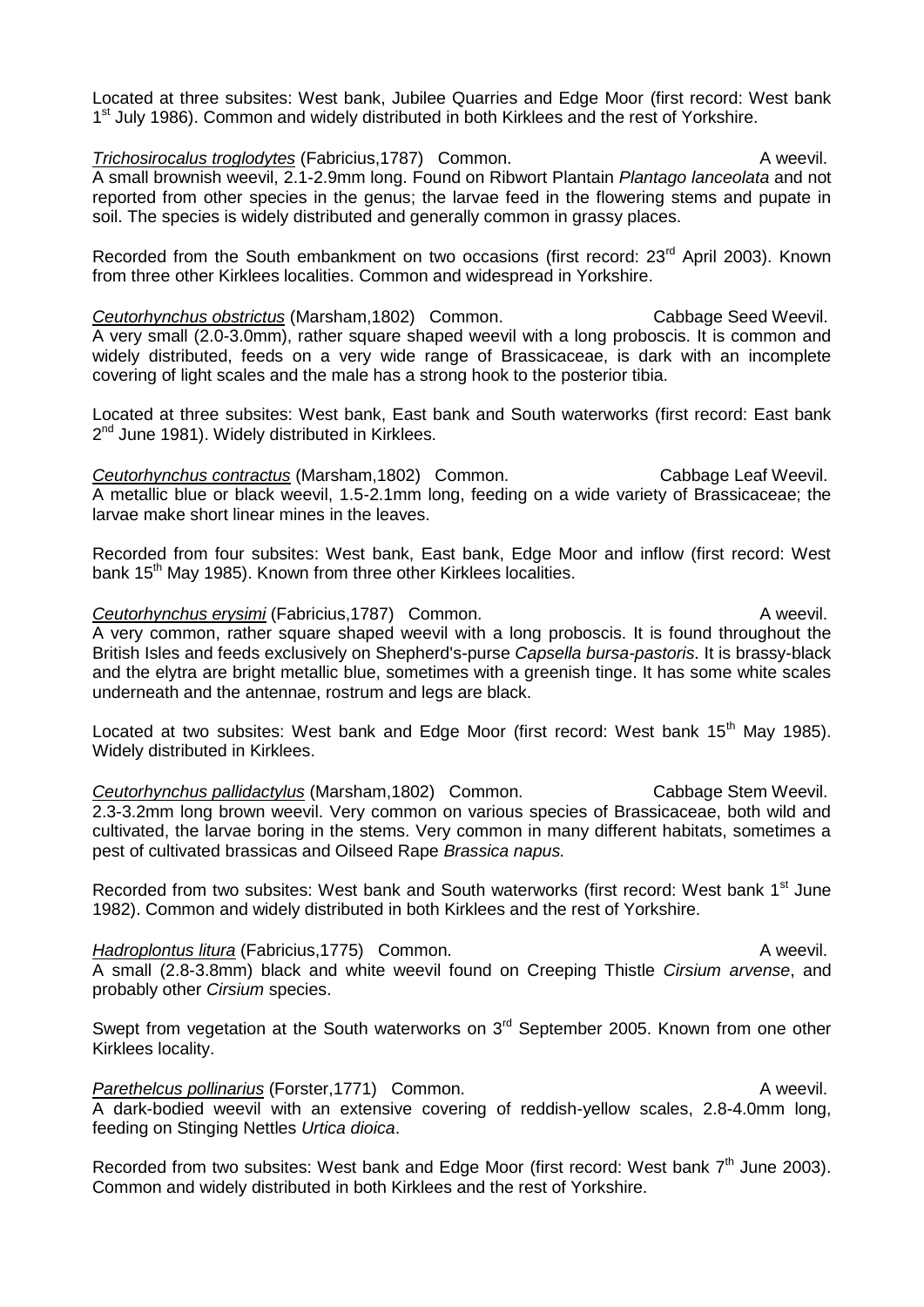*Rhinoncus pericarpius* (Linnaeus, 1758) Common. A weevil.

A blackish weevil with a pale elytral marking, 2.5-3.6mm long. On a wide variety of docks *Rumex*  spp.; the eggs are laid in the stems and the larvae feed there, penetrating to the roots. Widely distributed and fairly common, particularly in damp places.

Located at eight subsites: West bank, East bank, Edge Moor, Orange Wood, NE corner, Jubilee Quarries, South plantation and inflow (first record: West bank 30<sup>th</sup> January 1987). Widely distributed in Kirklees. Common and widespread in Yorkshire.

*Rhinoncus perpendicularis* (Reich,1797) Common. A weevil. A short and rather rounded weevil, 2.1-2.8mm long, black patterned with patches of whitish or yellowish scales. It feeds on knotweeds *Persicaria* spp., in wet or marshy places. It is widespread in Britain, and generally frequent, though local in some areas.

Recorded from two subsites: West bank and SW corner overflow field (first record: West bank 15<sup>th</sup>) November 1986). Widely distributed in Kirklees.

Pelenomus quadrituberculatus (Fabricius, 1787) Common. A weevil. A small (2.1-3.0mm) weevil found on Curled Dock *Rumex crispus* and possibly other species of *Rumex*, also on knotgrass *Persicaria* spp.

Located at two subsites: South waterworks and inflow (first record: inflow 22<sup>nd</sup> April 2005). Known from two other Kirklees localities.

Anthonomus pedicularius (Linnaeus, 1758) Common. **Anthonomus pedicularius** (Linnaeus, 1758) Common. 4.0-5.0mm long bright red weevil with transverse white stripe. Adults are found in hawthorn *Crataegus* spp. blossom in spring, the larvae developing in the developing stone of the fruit.

Recorded from two subsites: Orange Wood (beaten from Hawthorn *Crataegus monogyna*  blossom) and Edge Moor (beaten from Broom *Cytisus scoparius*) (first record: Orange Wood 30<sup>th</sup> May 2001). Known from a further twelve Kirklees localities.

Archarius pyrrhoceras (Marsham,1802) Local. A weevil. 4.0mm long black weevil with a very long snout. Feeds on oak *Quercus* spp., larvae causing galls on the leaves. Locally common on heathland and woodland edge.

Beaten from oak along the top of Jubilee Quarries on  $24<sup>th</sup>$  June 2010. Known from six other Kirklees localities.

Archarius salicivorus (Paykull,1792) Common. Willow Gall Weevil. A small (4.0mm) weevil which is widespread and common throughout Britain and found on birches *Betula* spp., plums *Prunus* spp., oaks *Quercus* spp. and willows *Salix* spp. It is black but has a fine, white, scale-like pubescence and the antennal club is oval with the funiculus black or pitchy.

A single was beaten from willow on Edge Moor on  $13<sup>th</sup>$  June 2012. Widely distributed in Kirklees.

**Curculio venosus (Gravenhorst,1807)** Local. **A weevil.** A weevil. A nut weevil which develops in acorns. Widespread but local, particularly in the north.

Beaten from Hawthorn *Crataegus monogyna* blossom along the edge of Orange Wood on 30<sup>th</sup> May 2001. Known from two other Kirklees localities.

*Tychius picirostris* (Fabricius,1787) Common. A weevil.

2.0mm long grey black weevil found in grassy places. Very widespread and quite common, usually turning up as occasional individuals. Much more local in Scotland.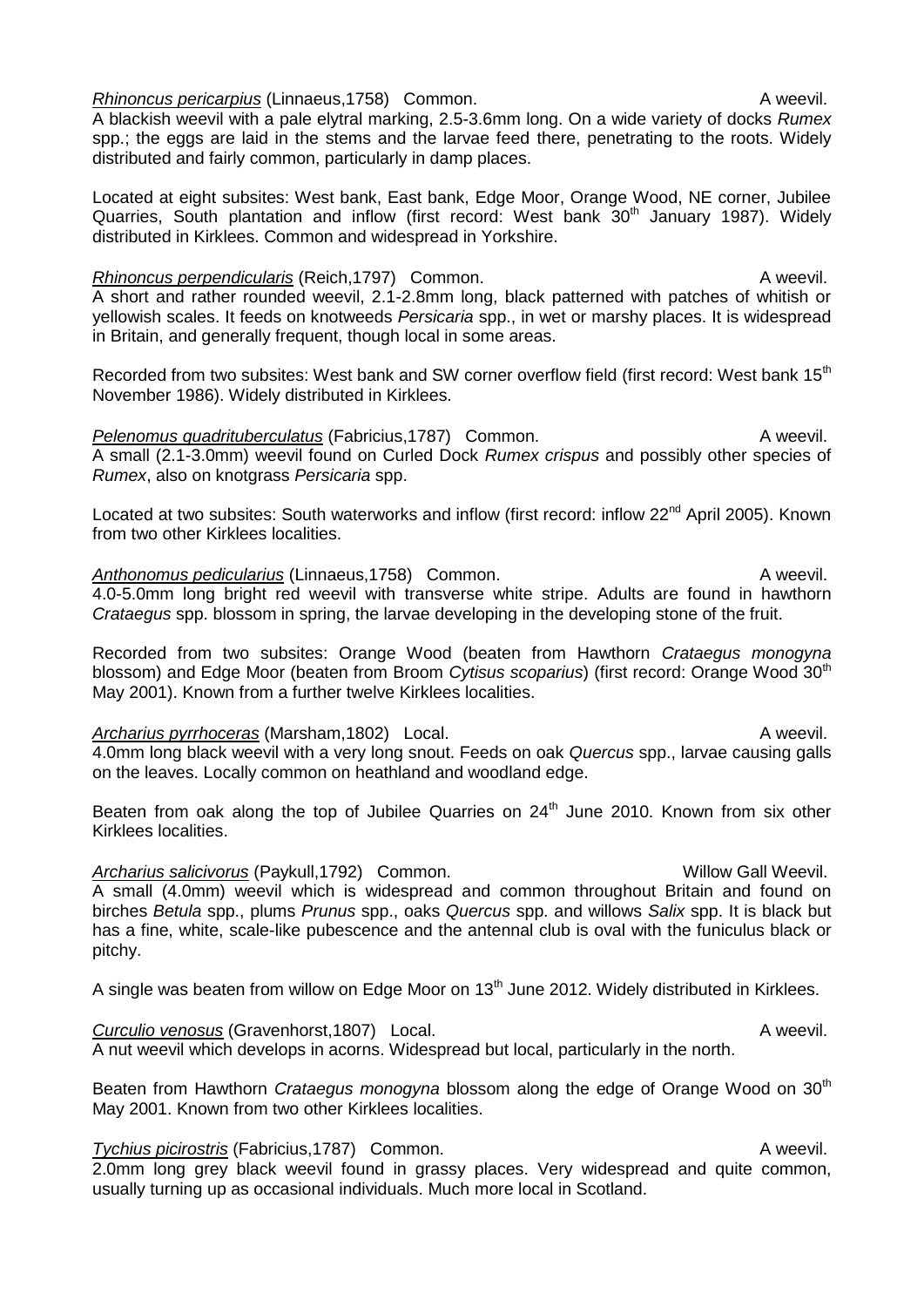Recorded from three subsites: West bank, East bank and South waterworks (first record: West bank  $7<sup>th</sup>$  July 1997). Known from a further twelve Kirklees localities. Widely distributed and common in Yorkshire.

*Mecinus pascuorum* (Gyllenhal,1813) Common. A weevil. A small weevil which is fairly widespread over much of Britain, although it can be local, and lives on the flowers of Ribwort Plantain *Plantago lanceolata*. It is grey with the thorax and lower part of the elytra covered in thick, red scales.

Located at two subsites: West bank and South waterworks (first record: West bank  $7<sup>th</sup>$  Mav 1999). Known from three other Kirklees localities.

**Orchestes fagi (Linnaeus, 1758)** Common. Common Common Common Beech Leaf Miner. A small (2.0-3.0mm long) grey black flea weevil with pink tarsi. Mainly on Beech *Fagus sylvatica* but also frequent on other shrubby species and it has recently been shown that it can breed successfully on introduced species of oak *Quercus* spp. Adults feed at hawthorn *Crataegus* spp. and other trees in early spring, and move onto Beech, from evergreens where they overwinter, before bud-burst. Eggs are laid in the buds, larvae mine the leaves and pupation occurs in the mine. Newly emerged adults move on to other species to feed in preference to senescent Beech leaves. Adults have a reproductive diapause. Populations vary greatly from year to year. Exceedingly abundant and recorded from most parts of the United Kingdom except Shetland.

Recorded from five subsites: West bank, East bank, Jubilee Quarries, Orange Wood and South embankment (first record: West bank  $4<sup>th</sup>$  June 1982). Common and widely distributed in both Kirklees and the rest of Yorkshire.

## *Rhamphus oxyacanthae* (Marsham, 1802) Local. A weevil.

A small weevil which lives on the leaves of a variety of woody Rosaceae including apple *Malus* spp., *cherry* Prunus spp., Medlar *Mespilus germanica* and Quince *Cydonia oblonga*, where the larvae mine the leaves. The two species in this genus are difficult to separate (although they have different foodplants) and records are scarce. This species occurs widely, but sparsely in England and Wales, but has not yet been recorded from Scotland.

Located in Orange Wood on 27<sup>th</sup> May 2012. Known from a further three Kirklees localities.

## *Rhamphus pulicarius* (Herbst, 1795) Common. A weevil.

A small (1.5mm long) black flea weevil on sallow *Salix* spp., birch *Betula* spp. and Bog-myrtle *Myrica gale*. Widespread and common throughout Britain, except Shetland and the Isle of Man. Older records may refer to *Rhamphus oxyacanthae*, a more local species, only recently recognised as separate.

Beaten from Hawthorn *Crataegus monogyna* blossom at two subsites: Edge Moor and Orange Wood (first record: Edge Moor 3<sup>rd</sup> June 2010). Known from a further five Kirklees localities.

*Scolytus mali* (Bechstein in Scharfenberg,1805) Notable/Nb. Large Fruit Bark Beetle. Several specimens found along the West bank on 17<sup>th</sup> October 1984 constitute the first record for Kirklees and only the fifth for Yorkshire. Unlike *Scolytus scolytus* and *Scolytus multistriatus*, the species is not a vector for Dutch Elm Disease *Ophiostoma ulmi.*

Scolytus scolytus (Fabricius,1775)\* Common. Large Elm Bark Beetle. Reddish bark beetle causing characteristic feeding burrows under the bark of mature elm *Ulmus*  spp. One of the two principle vectors of Dutch Elm Disease *Ophiostoma ulmi*. Widespread and common over much of southern Britain, possibly likely to become less so with the dearth of elm trees.

Located under elm bark in Orange Wood on 30<sup>th</sup> June 1990. Common and widely distributed in both Kirklees and the rest of Yorkshire.